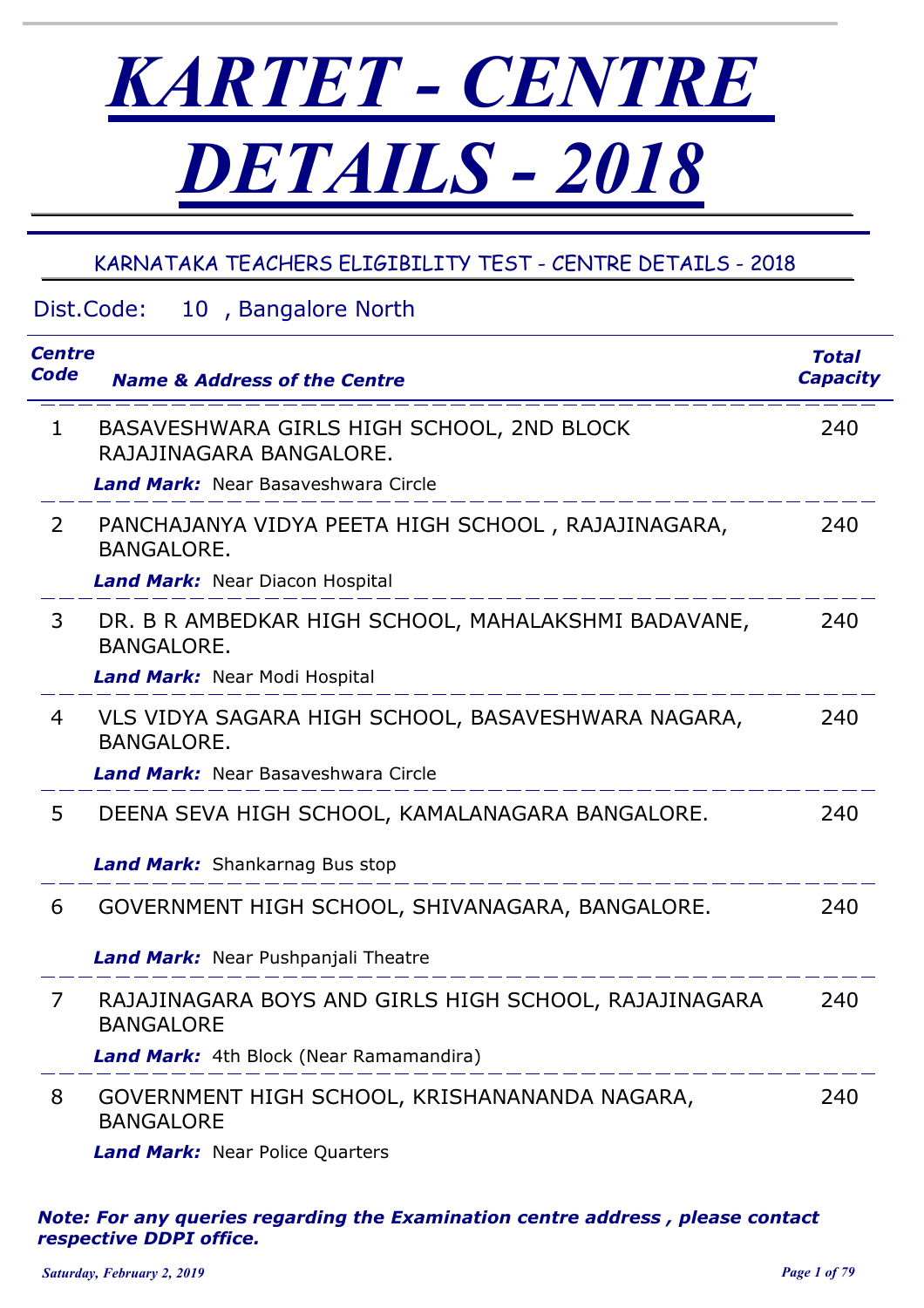#### Dist.Code: 10, Bangalore North

| <b>Centre</b><br>Code | <b>Name &amp; Address of the Centre</b>                                                 | <b>Total</b><br><b>Capacity</b> |
|-----------------------|-----------------------------------------------------------------------------------------|---------------------------------|
| 9                     | GOVERNMENT HIGH SCHOOL, YESHWANTHAPURA, BANGALORE                                       | 240                             |
|                       | <b>Land Mark:</b> Opp Railway Station, Santhebeedi                                      |                                 |
| 10                    | GOVERNMENT HIGH SCHOOL, SRIRAMPURA, BANGALORE                                           | 240                             |
|                       | <b>Land Mark:</b> Near by Srirampura Police Station                                     |                                 |
| 11                    | GOVERNMENT HIGH SCHOOL, PRAKASHNAGARA                                                   | 240                             |
|                       | Land Mark: Near Ayyappa Swamy Temple<br>Road,                                           |                                 |
| 12                    | GOVERNMENT HIGH SCHOOL, SHESHADRIPURAM, LINK ROAD,<br><b>BANGALORE</b>                  | 240                             |
|                       | <b>Land Mark:</b> Opp Maruthi Nursing Home                                              |                                 |
| 13                    | CORPORATION HIGH SCHOOL, SRIRAMPURA, BANGALORE                                          | 240                             |
|                       | <b>Land Mark:</b> Near Malleshwaram Police Station                                      |                                 |
| 14                    | GOVERNMENT HIGH SCHOOL, PALACEGUTTAHALLI BANGALORE.                                     | 240                             |
|                       | <b>Land Mark:</b> Near Govt Hospital                                                    |                                 |
| 15                    | GOVERNMENT JUNIOR COLLEGE (HIGH SCHOOL SECTION), 13TH<br>CROSS, MALLESHWARAM, BANGALORE | 240                             |
|                       | Land Mark: Margosa Road                                                                 |                                 |
| 16                    | GOVERNMENT HIGH SCHOOL, HEBBALA, BANGALORE                                              | 240                             |
|                       | <b>Land Mark:</b> Near by Police Station & Bus Stop                                     |                                 |
| 17                    | BAPU GIRLS HIGH SCHOOL, YESHWANTHAPURA, BANGALORE                                       | 240                             |
|                       | <b>Land Mark:</b> Triveni Road Yeshwanthapur                                            |                                 |
| 18                    | GANDHI VIDYA SHALA HIGH SCHOOL, SRIRAMPURA, BANGALORE                                   | 240                             |

*Land Mark:* Srirampuram Near Police Station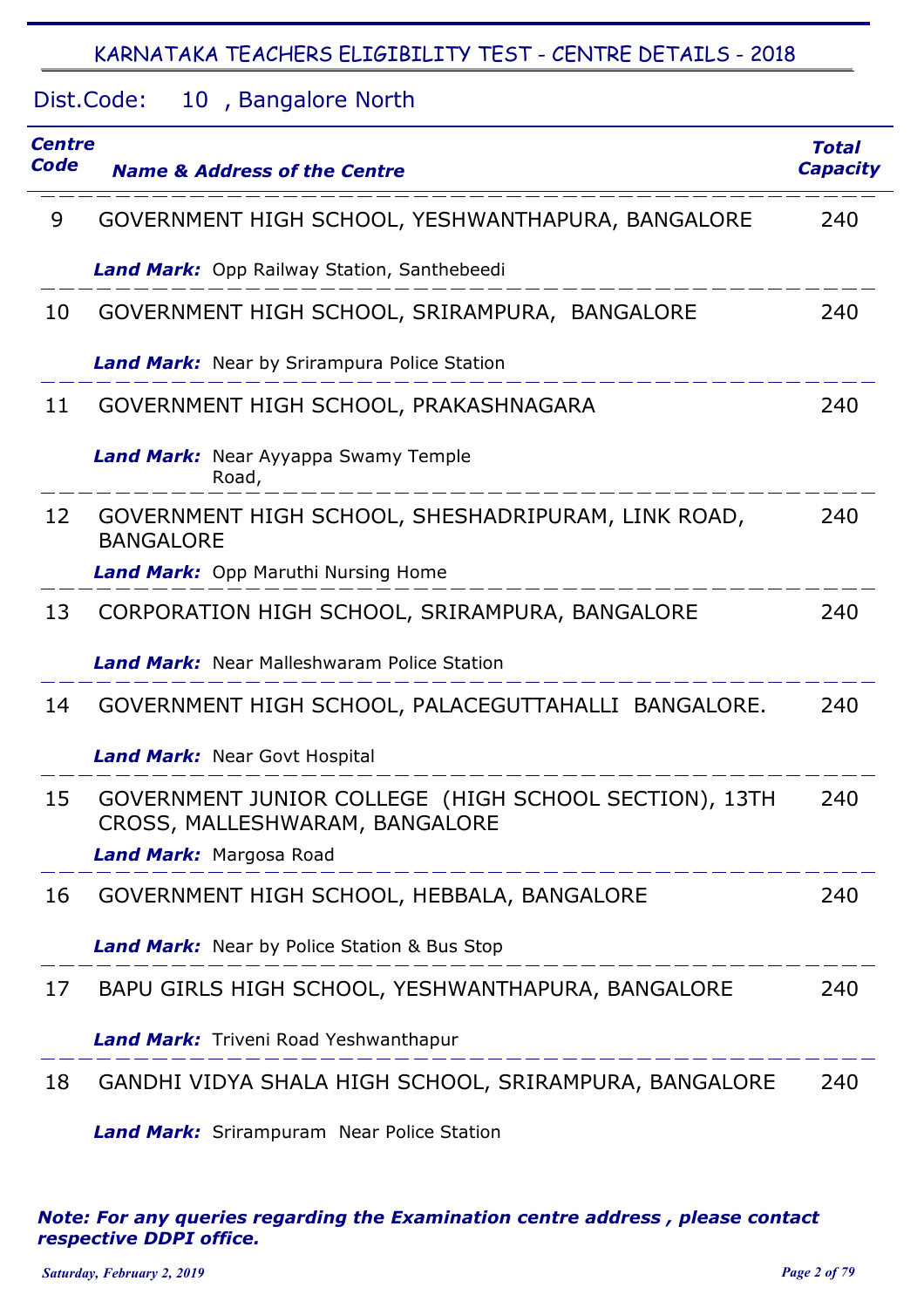#### Dist.Code: 10, Bangalore North

| <b>Centre</b><br><b>Code</b> | <b>Name &amp; Address of the Centre</b>                                  | <b>Total</b><br><b>Capacity</b> |
|------------------------------|--------------------------------------------------------------------------|---------------------------------|
| 19                           | STELLA MARIS CONVENT, VYALIKAVAL, MALLESHWARAM                           | 240                             |
|                              | <b>Land Mark:</b> Near Chowdaiah Memorial Hall                           |                                 |
| 20                           | SHESHADRIPURAM HIGH SCHOOL (AIDED SCHOOL),<br>SHESHADRIPURAM, BANGALORE. | 240                             |
|                              | <b>Land Mark:</b> Near Sheshadripura Police Station                      |                                 |
| 21                           | KAMALABAI HIGH SCHOOL, QUEENS ROAD, BANGALORE.                           | 240                             |
|                              | <b>Land Mark:</b> Near Indian Express                                    |                                 |
| 22                           | MITHRALAYA BALIKA HIGH SCHOOL, MISSION ROAD,<br><b>BANGALORE.</b>        | 240                             |
|                              | <b>Land Mark:</b> Near Corporation Circle                                |                                 |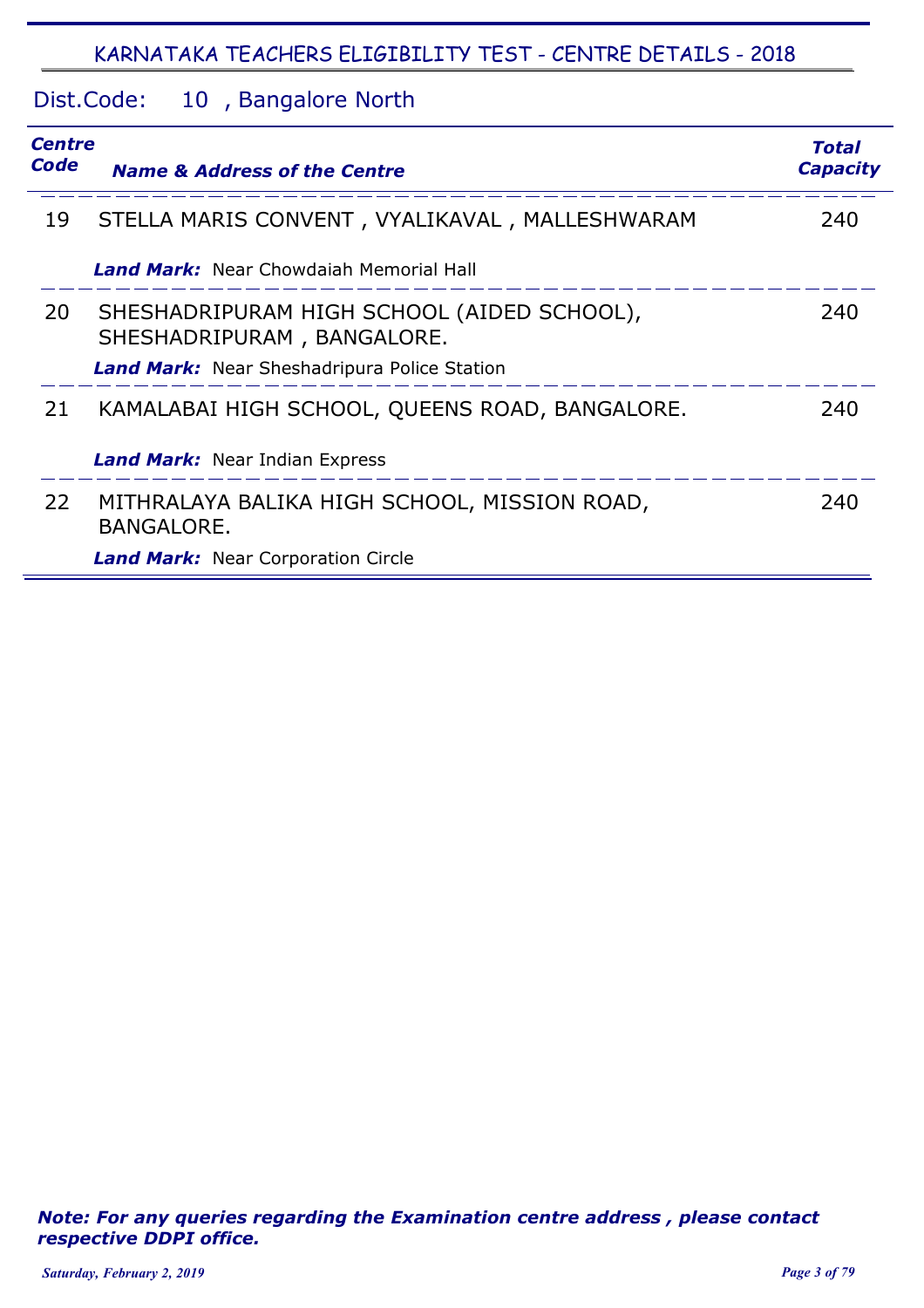#### Dist.Code: 11, Bangalore south

| <b>Centre</b><br>Code | <b>Name &amp; Address of the Centre</b>                                                                                                                                                                   | <b>Total</b><br><b>Capacity</b> |
|-----------------------|-----------------------------------------------------------------------------------------------------------------------------------------------------------------------------------------------------------|---------------------------------|
| $\mathbf{1}$          | SRI RAJAJESHWARI VIDYASHALA, SRI RAJAJESHWARI<br>VIDYASHALA KENCHENHALLI, RAJAJESHWARINAGARA, NEAR<br>RAJARAJESHWARI TEMPLE, RR NAGAR, BANGALORE-98                                                       | 240                             |
|                       | <b>Land Mark: --</b>                                                                                                                                                                                      |                                 |
| $\overline{2}$        | PANCHAJANYA VIDYA PEETHA, PANCHAJANYA VIDYA<br>PEETHA(P.V.P)SCHOOL, NO42, KENGERI<br>ROAD, JNANABHARATHI, BANGALORE-56, NEAR BANGALORE<br>UNIVERSITY OUTER RING ROAD, 80FEET ROAD<br><b>Land Mark: --</b> | 240                             |
| 3                     | GHS KENGERI UPANAGARA, BANGALORE-60, SHANKARNAG<br>CIRCLE NEAR SURANA COLLEGE, OPP KARNATAKA BANK<br><b>Land Mark: --</b>                                                                                 | 240                             |
| 4                     | ROTARY SEVA BHARATHI VIDYALAYA KANNADA HIGH SCHOOL,,<br>NAGADEVANAHALLI BANGALORE-56, OUTER RING ROAD, NEAR<br><b>KALYANI MOTORS</b>                                                                      | 240                             |
|                       | <b>Land Mark: --</b>                                                                                                                                                                                      |                                 |
| 5.                    | THE OXFORD KANNADA HIGH SCHOOL,, CA SITE NO 40,29TH<br>AMIN, 10TH CROSS, 1ST PHASE J.P. NAGAR, BANGALORE-78, NEAR<br><b>SBI J.P.NAGAR</b>                                                                 | 240                             |
|                       | Land Mark: --                                                                                                                                                                                             |                                 |
|                       | V.E.T SCHOOL, 18/2,14TH MAIN,2ND<br>PHASE, J.P. NAGAR, BANGALORE-78, NEAR KOTAK BANK JP<br>NAGAR, BEHIND, THIRUMALA GIRI TEMPLE<br>Land Mark: --                                                          | 240                             |
| $\overline{7}$        | FRANK ENGLISH HIGH SCHOOL,, CANO.10,33RD MAIN ROAD,6TH<br>PHASE, J.P NAGAR, BANGALORE-560078, NEAR SIDDESHWARA<br><b>TEMPLE</b>                                                                           | 240                             |
|                       | <b>Land Mark: --</b>                                                                                                                                                                                      |                                 |
| 8                     | GHS SARAKKI, SARAKKI, J.P NAGAR, 1ST PHASE, NEAR<br>VEERBHADRA SWAMY TEMPLE, SARAKKI<br><b>Land Mark: --</b>                                                                                              | 240                             |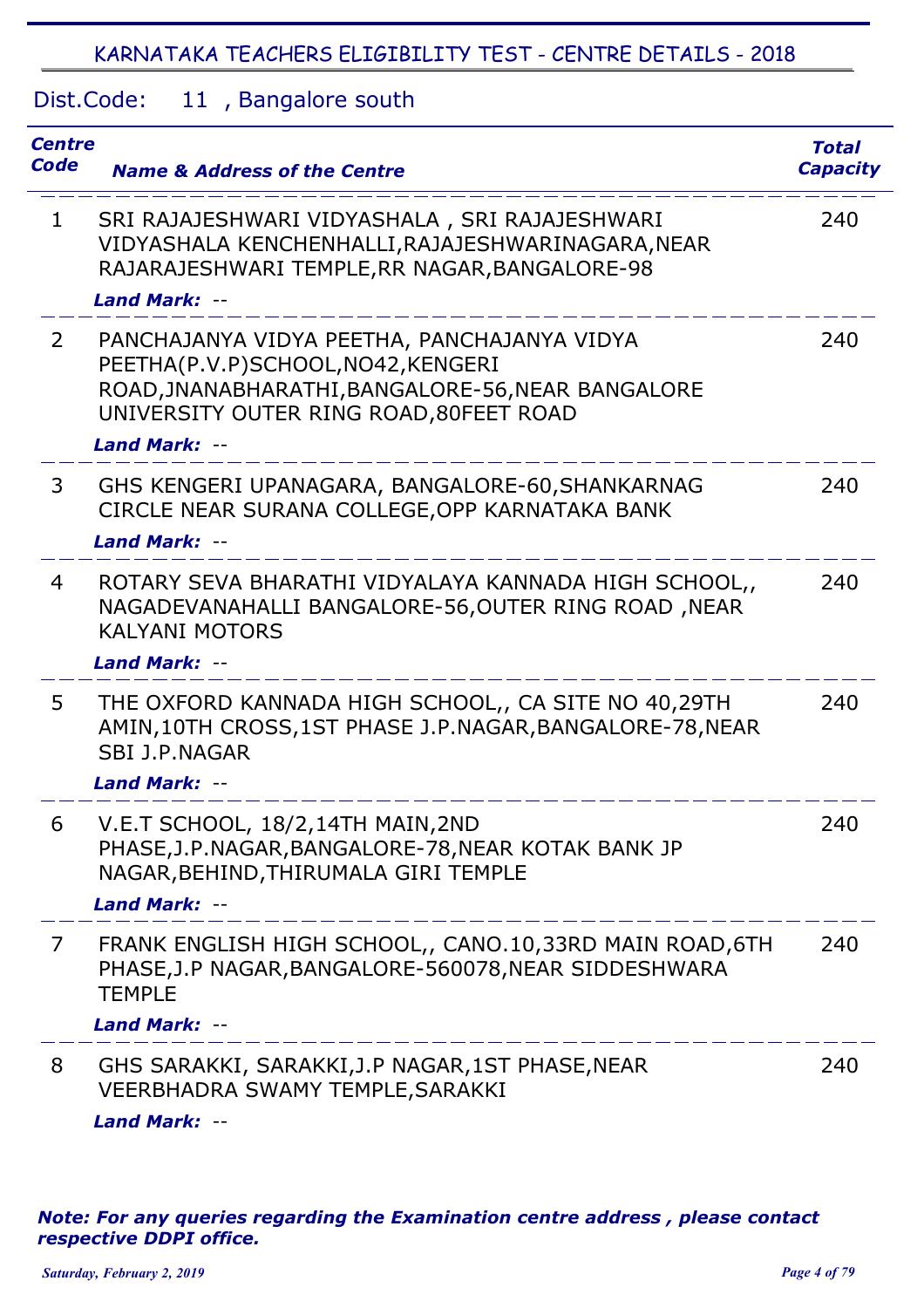Dist.Code: 11, Bangalore south

| Centre<br>Code | <b>Name &amp; Address of the Centre</b>                                                                                        | <b>Total</b><br><b>Capacity</b> |
|----------------|--------------------------------------------------------------------------------------------------------------------------------|---------------------------------|
| 9              | R.V GIRLS HIGH SCHOOL,, JAYANAGARA 2ND BLOCK, BANGALORE-<br>560011                                                             | 240                             |
|                | <b>Land Mark: --</b>                                                                                                           |                                 |
| 10             | SIDDAGANGA RURAL HIGH SCHOOL,,<br>RAGHUVANAHALLI, KANAKPURA ROAD, BANGALORE-<br>62, BEHIND, SIDDAGANGA COMPLEX                 | 240                             |
|                | Land Mark: --                                                                                                                  |                                 |
| 11             | SWAMI VIVEKANANDA VIDYASAHAL, BANASHANKARI 1ST<br>STAGE, BEHIND PES COLLEGE, HANUMANTHANAGAR, 50FT<br>ROAD, BANGALORE-50       | 240                             |
|                | Land Mark: --                                                                                                                  |                                 |
| 12             | SRI KUMARAN'S HIGH SCHOOL, 6TH MAIN ROAD, TATA SILK<br>FORM, BASAVANGUDI BANGALORE-04                                          | 240                             |
|                | <b>Land Mark: --</b>                                                                                                           |                                 |
| 13             | NATIONAL HIGH SCHOOL, K.R ROAD, BASAVANGUDI, BANGALORE-<br>560004, NEAR NATIONAL COLLEGE METRO STATION<br><b>Land Mark: --</b> | 240                             |
| 14             | BHARATH MATHA VIDYAMANDIR GIRKS HIGH SCHOOL,,<br>HANUMANTHANAGARA, BEHIND KUMARSWAMY<br>TEMPLE, BANGALORE-19                   | 240                             |
|                | <b>Land Mark: --</b>                                                                                                           |                                 |
| 15             | B.E.T CONVENT, NO.248, BEML LAYOUT 3RD<br>STAGE, RAJARAJESHWARINAGARA, BANGALORE-98, NEAR BEML<br><b>COMPLEX</b>               | 240                             |
|                | <b>Land Mark: --</b>                                                                                                           |                                 |
| 16             | SRI KRISHNA INTERNATIONAL SCHOOL, #2,I.T.I LAYOUT, BSK<br>3RD STAGE, BANGALORE-560085                                          | 240                             |
|                | <b>Land Mark: --</b>                                                                                                           |                                 |
| 17             | THE J.H.S SCHOOL,, SBM COLONY, BSK 1ST STAGE, BANGALORE-<br>50, NEAR SITA CIRCLE                                               | 240                             |
|                | <b>Land Mark: --</b>                                                                                                           |                                 |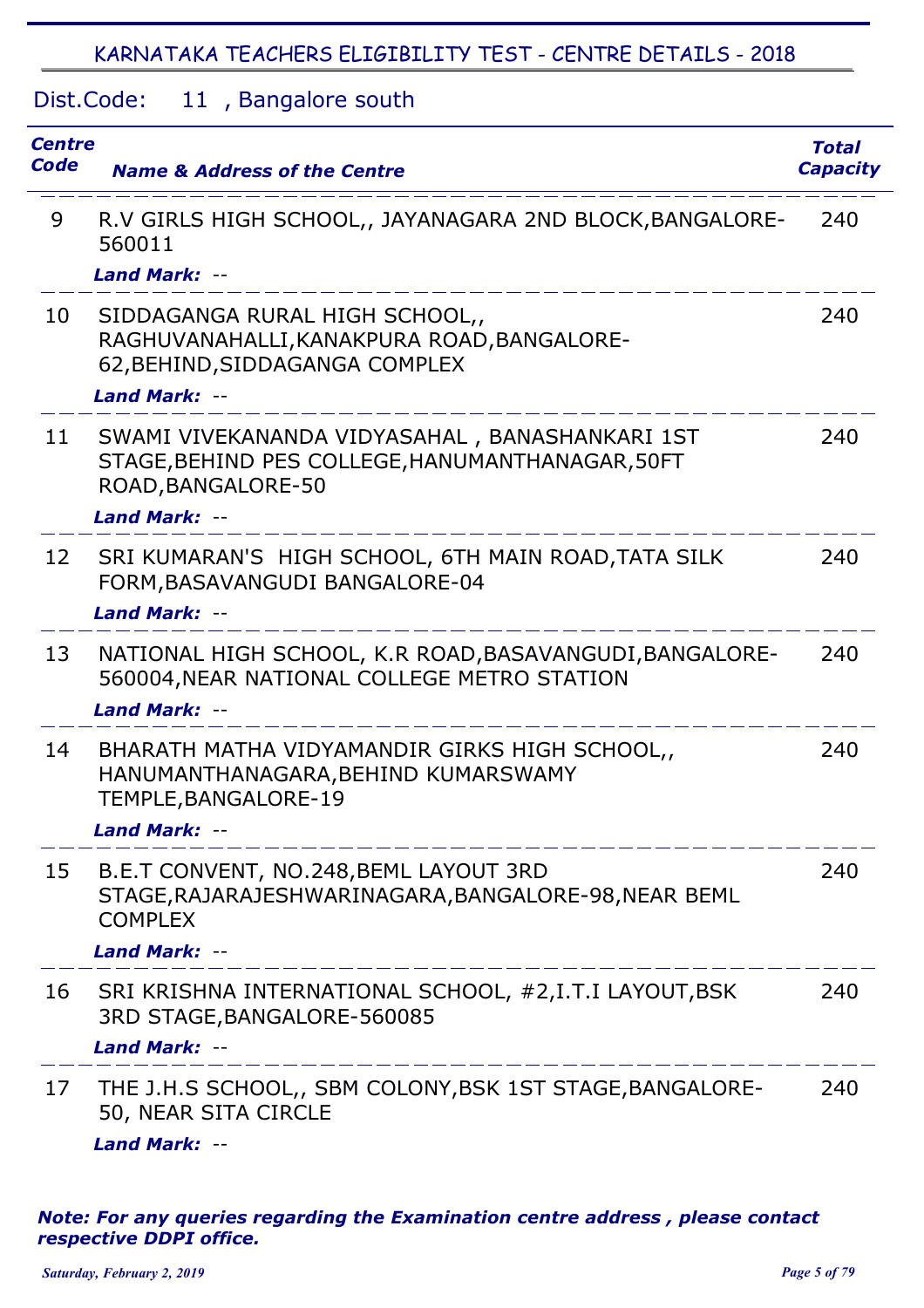Dist.Code: 11, Bangalore south

| <b>Centre</b><br>Code | <b>Name &amp; Address of the Centre</b>                                                                                          | <b>Total</b><br><b>Capacity</b> |
|-----------------------|----------------------------------------------------------------------------------------------------------------------------------|---------------------------------|
| 18                    | GHS UTTARAHALLI, NEAR UTTARAHALLI BUS STOP                                                                                       | 240                             |
|                       | <b>Land Mark: --</b>                                                                                                             |                                 |
| 19                    | SREE KUMARA SWAMY VIDYA MANDIRA HIGH SCHOOL,<br>HANUMANTHANAGAR, 50 FT ROAD, BANGALORE 560050, NEAR<br><b>KUMARASWAMY TEMPLE</b> | 240                             |
|                       | <b>Land Mark: --</b>                                                                                                             |                                 |
| 20                    | MARTIN LUTHER ENGLISH SCHOOL, 15TH MAIN, NAGENDRA<br>BLOCK, GIRINAGAR, BANGALORE-560050, OPP VIVEKANANDA PARK                    | 240                             |
|                       | <b>Land Mark: --</b>                                                                                                             |                                 |
| 21                    | BNM SCHOOL,, 12TH MAIN, 27 TH CROSS, BANASHANKARI 2ND<br>STAGE, BANGALORE 560070                                                 | 240                             |
|                       | <b>Land Mark: --</b>                                                                                                             |                                 |
| 22                    | SHANTHIDHAMA PU COLLEGE,, SUNKADKATTE MAGADI MAIN<br>ROAD, NEAR SUNKADKATTE BUS STOP, BANGALORE 560091<br>Land Mark: --          | 240                             |
|                       |                                                                                                                                  |                                 |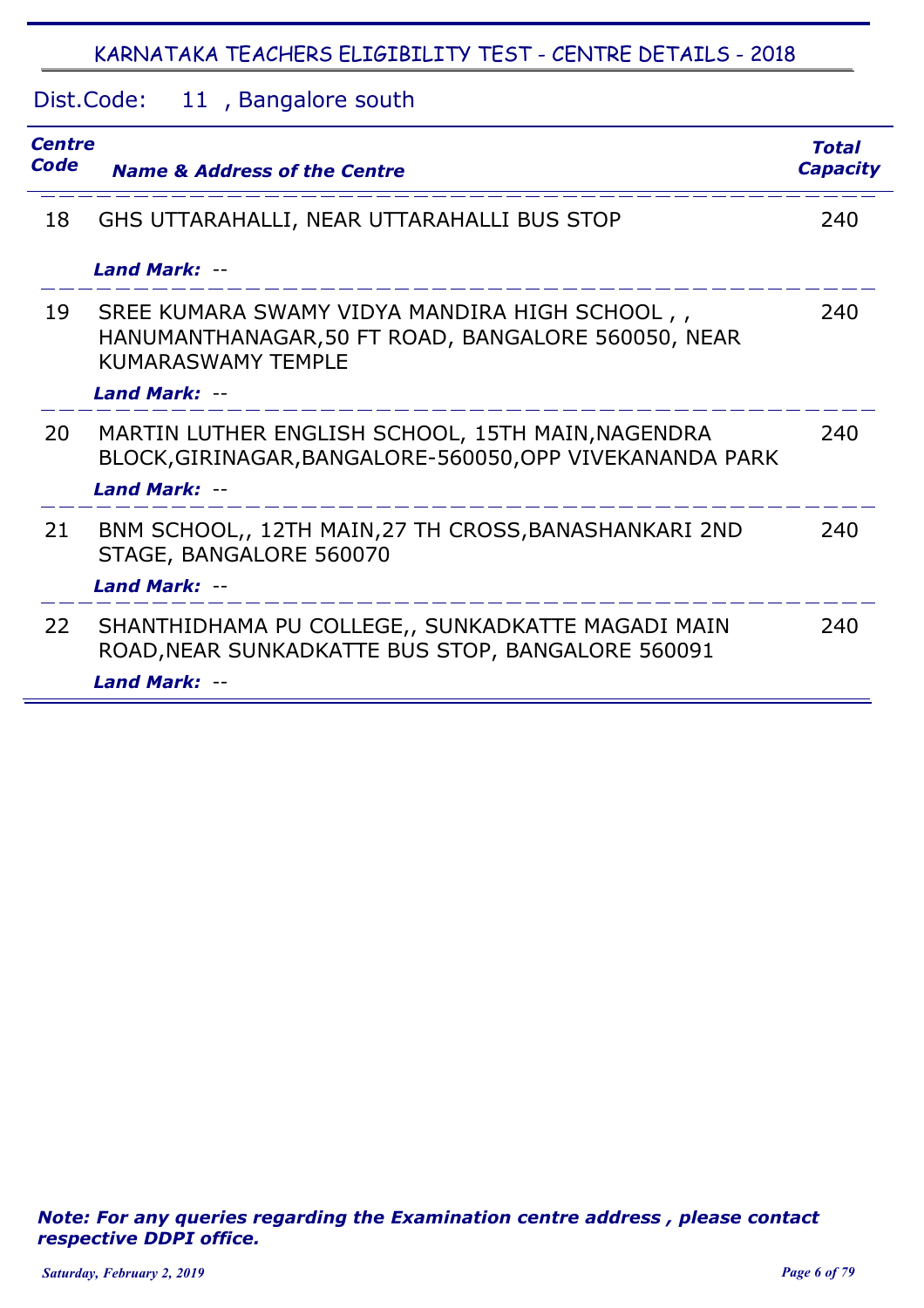#### Dist.Code: 12, BANGALORE RURAL

| <b>Centre</b><br>Code | <b>Name &amp; Address of the Centre</b>         | <b>Total</b><br><b>Capacity</b> |
|-----------------------|-------------------------------------------------|---------------------------------|
|                       |                                                 |                                 |
|                       | MARUTHI VIDYAMANDIR HIGH SCHOOL, KANNAMANGALA   | 900                             |
|                       | DEVANAHALLI-BANGALORE ROAD, NEAR AIRPORT BRIDGE |                                 |
|                       | <b>Land Mark:</b> Near Airport Bridge           |                                 |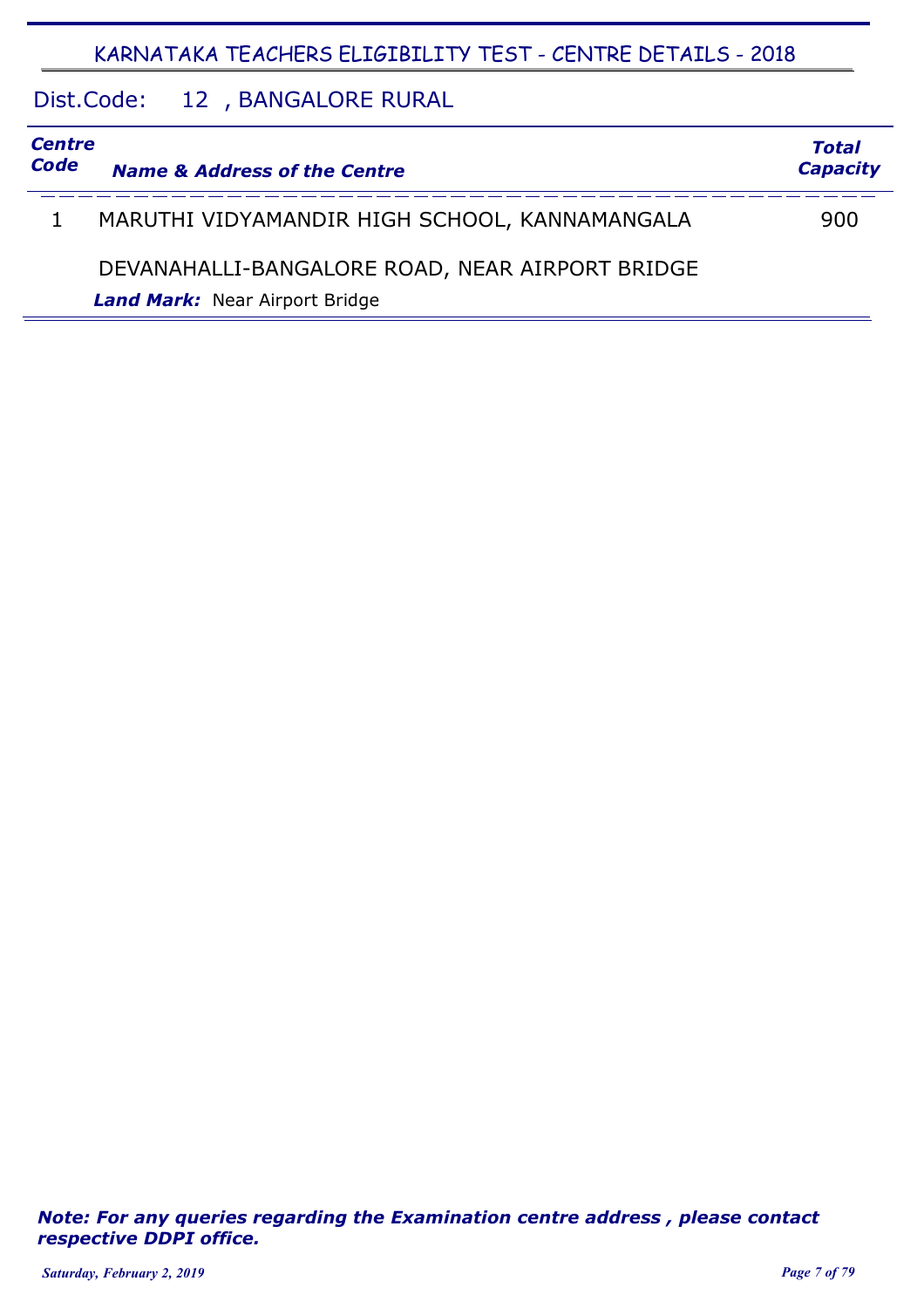Dist.Code: 13, chitradurga

| <b>Centre</b><br>Code | <b>Name &amp; Address of the Centre</b>                                                                            | <b>Total</b><br><b>Capacity</b> |
|-----------------------|--------------------------------------------------------------------------------------------------------------------|---------------------------------|
| $\mathbf{1}$          | GOVT JUNIOR COLLEGE FOR GIRLS, CHITRADURGA NEAR<br>GURUBAVN, CHITRADURGA                                           | 240                             |
|                       | <b>Land Mark: --</b>                                                                                               |                                 |
| $\overline{2}$        | GOVT JUNIOR COLLEGE FOR GIRLS, CHITRADURGA NEAR<br>GURUBHAVN, CHITRADURGA                                          | 240                             |
|                       | <b>Land Mark: --</b>                                                                                               |                                 |
| 3                     | VASAVI KANNADA MEDIUM HIGH SCHOOL, THYAGARAJA STREET,<br>CHITRADURGA.                                              | 240                             |
|                       | Land Mark: Thyagaraja street chitradurga.                                                                          |                                 |
| 4                     | VASAVI ENGLISH MEDIUM HIGH SCHOOL, THYAGARAJA STREET,<br>CHITRADURGA.                                              | 240                             |
|                       | <b>Land Mark: --</b>                                                                                               |                                 |
| 5                     | DON BOSCO ENGLISH MEDIUM HIGH SCHOOL, NEAR<br>BASAVESHWARA HOSPITAL, CHITRADURGA                                   | 240                             |
|                       | <b>Land Mark: --</b>                                                                                               |                                 |
| 6                     | CHINMULADHRI NATIONAL HIGH SCHOOL, CHINMULADHRI<br>NATIONAL HIGH SCHOOL, NH 13 CHITRADURGA<br><b>Land Mark: --</b> | 240                             |
| 7                     | MADAKARI NAYAKA HIGH SCHOOL, CHITRADURGA.                                                                          | 240                             |
|                       |                                                                                                                    |                                 |
|                       | Land Mark: Near IB Chitradurga                                                                                     |                                 |
| 8                     | BAPUJI PUBLIC SCHOOL, PILLEKERENHALLY CHITRADURGA                                                                  | 240                             |
|                       | Land Mark: NH-13 Road                                                                                              |                                 |
| 9                     | BRUHANMATHA PRE UNIVERSITY COLLEGE, GARAE HATTI,<br>CHITRADURGA,                                                   | 240                             |
|                       | <b>Land Mark: --</b>                                                                                               |                                 |
| 10                    | VIDHYA VIKAS HIGH SCHOOL,, CHITRADURGANEAR<br>BASAVESWARA TAKIES, CHITRADURGA                                      | 240                             |
|                       | <b>Land Mark:</b> Near Cavatri circle                                                                              |                                 |

*Land Mark:* Near Gayatri circle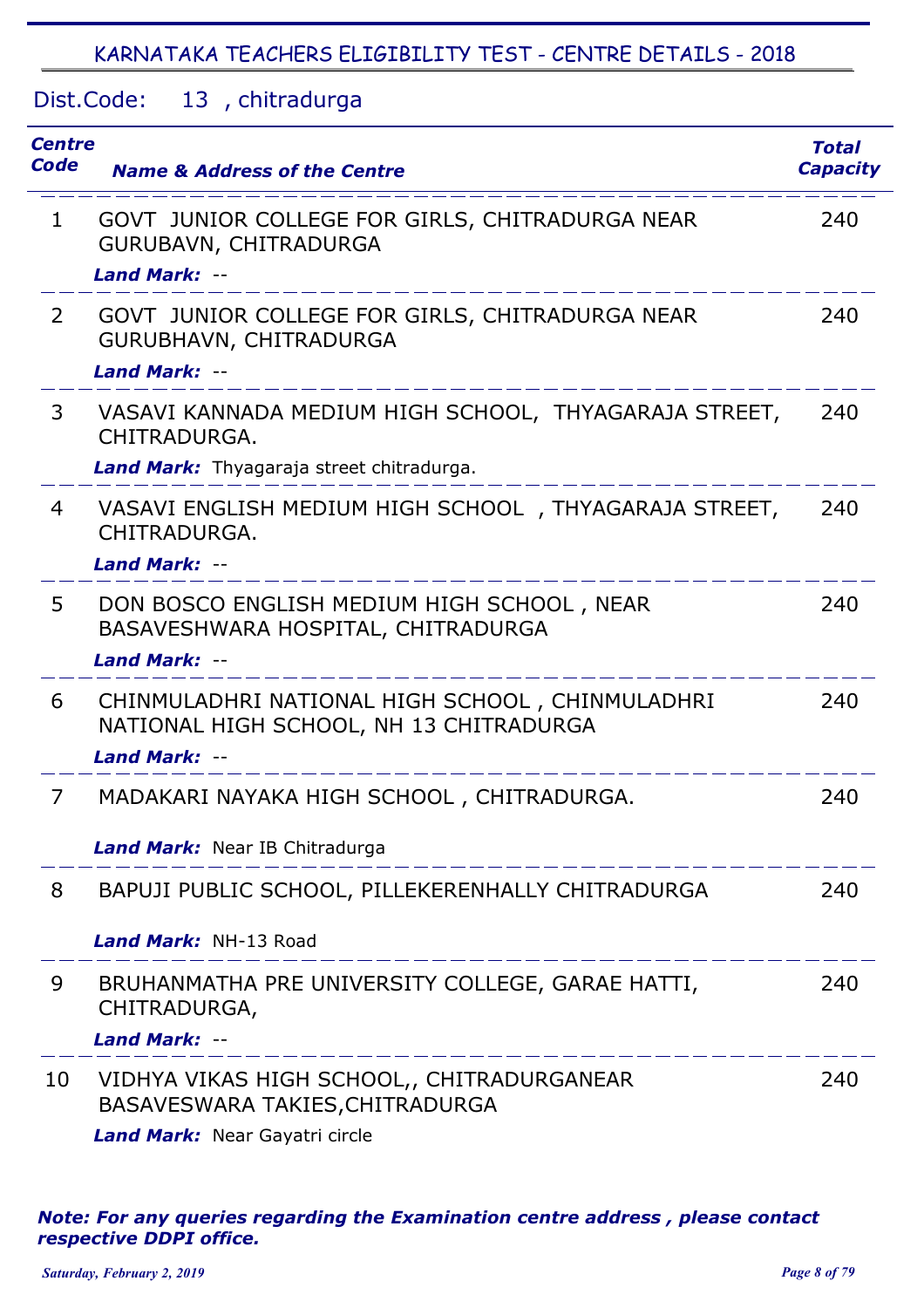#### Dist.Code: 13, chitradurga

| <b>Centre</b><br>Code | <b>Name &amp; Address of the Centre</b>                                   | Total<br><b>Capacity</b> |
|-----------------------|---------------------------------------------------------------------------|--------------------------|
| 11                    | S.J.M ENGLISH MEDIUM HIGH SCHOOL, MATADAKURUBARAHATTY                     | 240                      |
|                       | <b>Land Mark: --</b>                                                      |                          |
| 12                    | MAHARANI PRE UNIVERSITY COLLEGE, K.B. BDAVANE<br>CHITRADURGA.             | 240                      |
|                       | <b>Land Mark:</b> Opposite Fort Gate                                      |                          |
| 13                    | ST.JOSEPH GIRLS HIGHSCHOOL, , CHITRADURGA                                 | 240                      |
|                       | Land Mark: Near Thippajji cercle                                          |                          |
| 14                    | GOVT JUNIOR COLLEGE FOR BOYS, CHITRADURGA                                 | 240                      |
|                       | <b>Land Mark: stadium Road</b>                                            |                          |
| 15                    | GOVT JUNIOR COLLEGE FOR BOYS, CHITRADURGA                                 | 240                      |
|                       | <b>Land Mark:</b> stadium Road                                            |                          |
| 16                    | GOVT. HIGHSCHOOL, KOTE, CHITRADURGA                                       | 200                      |
|                       | <b>Land Mark: --</b>                                                      |                          |
| 17                    | SAMPIGE SIDDESHWARA HIGH SCHOOL, HOLALKERE ROAD,<br><b>CHITRADURGA</b>    | 200                      |
|                       | Land Mark: Near Gaytri Bhavan                                             |                          |
| 18                    | ROTARY ENGLISH MEDIUM HIGH SCHOOL, DC OFFICE CIRCLE<br><b>CHITRADURGA</b> | 160                      |
|                       | <b>Land Mark: --</b>                                                      |                          |
| 19                    | GOVERNMENT ARTS COLLEGE, B.D ROAD CHITRADURGA                             | 240                      |
|                       | Land Mark: Opposite of panchacharya kalyana<br>mantapa                    |                          |
| 20                    | GOVERNMENT SCIENCE COLLEGE, B.D ROAD CHITRADURGA                          | 240                      |
|                       | Land Mark: Opposite of panchacharya kalyana<br>mantapa                    |                          |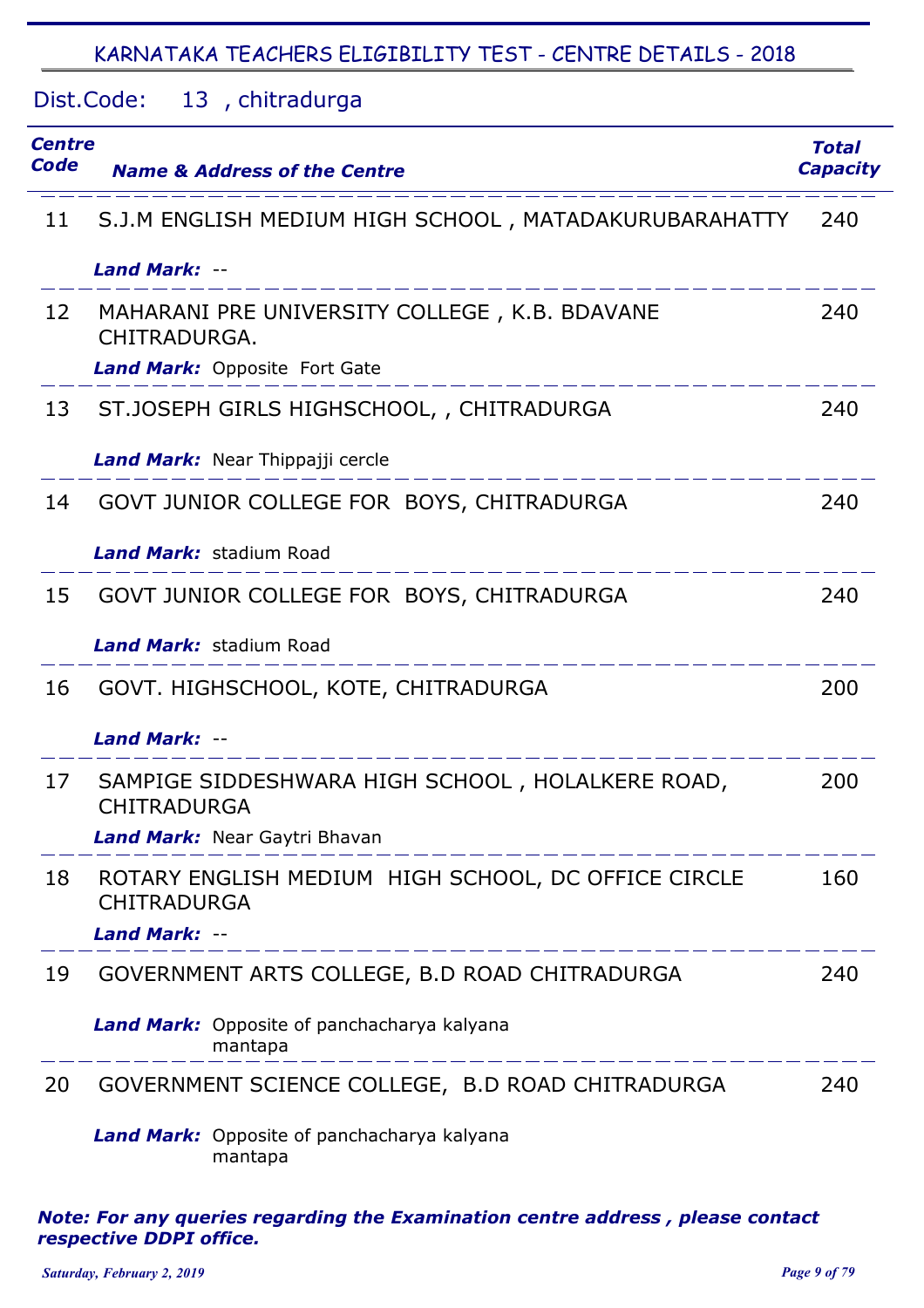#### Dist.Code: 13, chitradurga

| Centre<br>Code | <b>Name &amp; Address of the Centre</b>                                                                                  | <b>Total</b><br><b>Capacity</b> |
|----------------|--------------------------------------------------------------------------------------------------------------------------|---------------------------------|
| 21             | INDIAN INTERNATIONAL SCHOOL, CHALLAKERE ROAD<br><b>CHITRADURGA</b><br><b>Land Mark: --</b>                               | 240                             |
| 22             | SRI VENKATESHWARA BED COLLEGE, INDIAN INTERNATIONAL<br>SCHOOL CAMPUS CHALLAKERE ROAD CHITRADURGA<br><b>Land Mark: --</b> | 240                             |
| 23             | NATIONAL HIGH SCHOOL, HORAPETE CHITRADURGA                                                                               | 160                             |
|                | Land Mark: --                                                                                                            |                                 |
| 24             | REGIONAL HIGHSCHOOL, HORAPETE CHITRADURGA                                                                                | 160                             |
|                | Land Mark: --                                                                                                            |                                 |
| 25             | CRESENT HIGHSCHOOL, HORAPETE CHITRADURGA                                                                                 | 120                             |
|                | <b>Land Mark: --</b>                                                                                                     |                                 |
| 26             | PASHWANATHA HIGHSCHOOL, NEAR VASAVI HIGHSCHOOL<br><b>CHITRADURGA</b>                                                     | 160                             |
|                | <b>Land Mark: --</b>                                                                                                     |                                 |
| 27             | KK NATIONAL SCHOOL,                                                                                                      | 120                             |
|                | Land Mark: Near Thippajji cercle                                                                                         |                                 |
| 28             | SRI SADGURU KABIRANANDA HIGHSCHOOL, KARUVINAKATTE<br><b>CHITRADURGA</b>                                                  | 200                             |
|                | Land Mark: --                                                                                                            |                                 |
| 29             | SRI SADGURU KABIRANANDA C.PED COLLEGE, CHALLAKERE<br><b>ROAD CHITRADURGA</b>                                             | 200                             |
|                | Land Mark: Near Srirama kalyana mantapa<br>challakere Road                                                               |                                 |
| 30             | ROCKFORT INTERNATIONAL RESIDENTIAL SCHOOL, M.K.HATTY                                                                     | 100                             |
|                | Land Mark: NH-4 HighwayNear Kapra<br>petrole bunk                                                                        |                                 |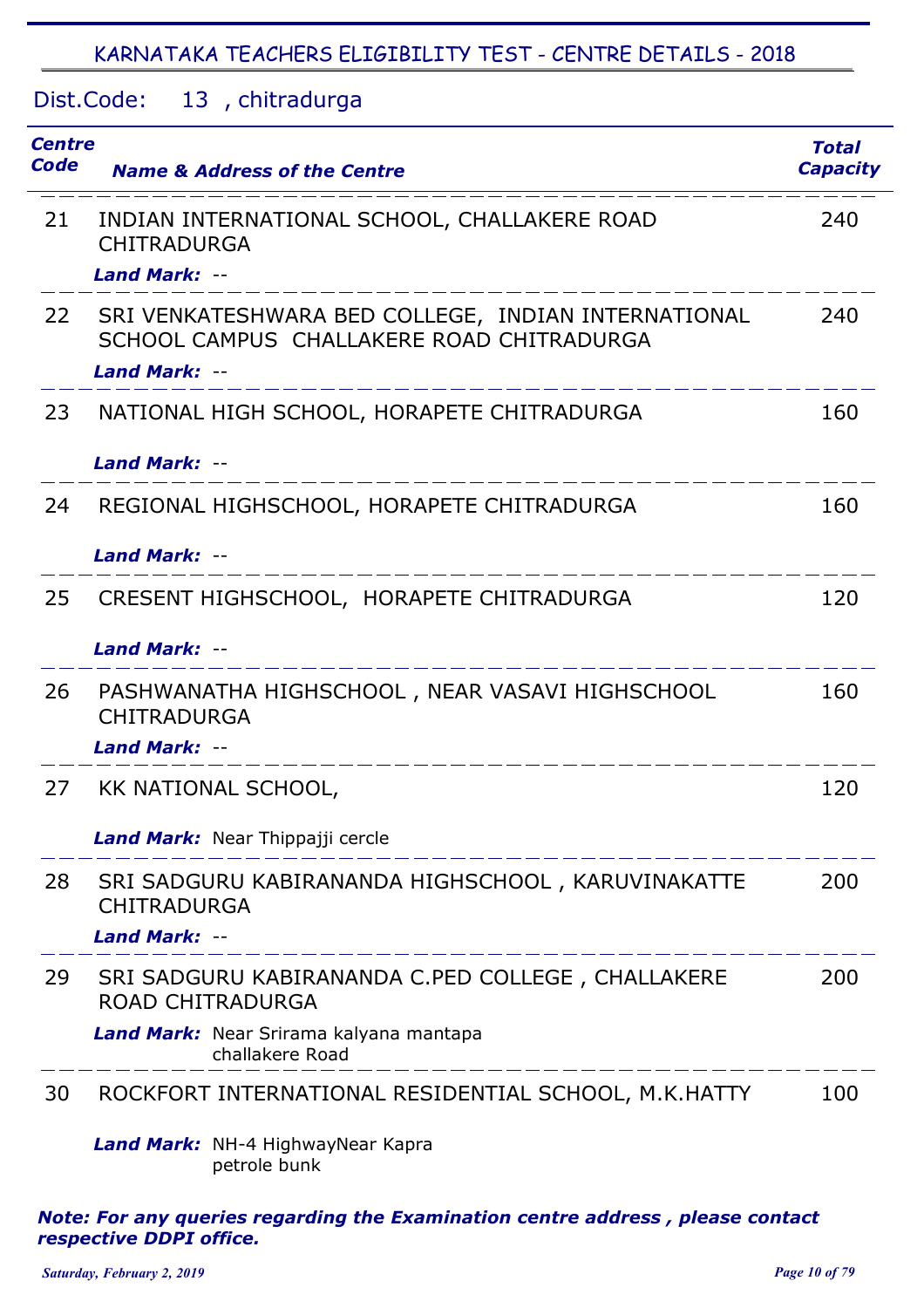#### Dist.Code: 13, chitradurga

| <b>Centre</b><br>Code | <b>Name &amp; Address of the Centre</b>                                          | <b>Total</b><br><b>Capacity</b> |
|-----------------------|----------------------------------------------------------------------------------|---------------------------------|
| 31                    | ST.MARY, S COLLEGE BED COLLEGE, NEAR MAHARANI COLLEGE<br><b>CHITRADURGA</b>      | 200                             |
|                       | <b>Land Mark:</b> Infront of Fort Gate                                           |                                 |
| 32                    | GOVT ITI FOR WOMEN, CHITRADURGA                                                  | 160                             |
|                       | <b>Land Mark: Near Stadium</b>                                                   |                                 |
| 33                    | TARALABALU ENGLISH MEDIUM SCHOOL, NEAR PANCHACHARYA<br>KALYANMANTAPA CHITRADURGA | 160                             |
|                       | <b>Land Mark: --</b>                                                             |                                 |
| 34                    | SRI RAGHAVENDRA BED COLLEGE, NEAR MAHARANI COLLEGE<br><b>CHITRADURGA</b>         | 200                             |
|                       | <b>Land Mark:</b> Infront of Fort Gate                                           |                                 |
| 35                    | GUARDIAN ANGEL SCHOOL, BEHIND JMIT COLLEGE TARALABALU<br>NAGARA CHITRADURGA      | 120                             |
|                       | Land Mark: --                                                                    |                                 |
| 36                    | BAPUJI HIGHSCHOOL, BEHIND PANCHACHARYA KALYANA<br>MANTAPA C.K.PURA CHITRADURGA   | 160                             |
|                       | Land Mark: --                                                                    |                                 |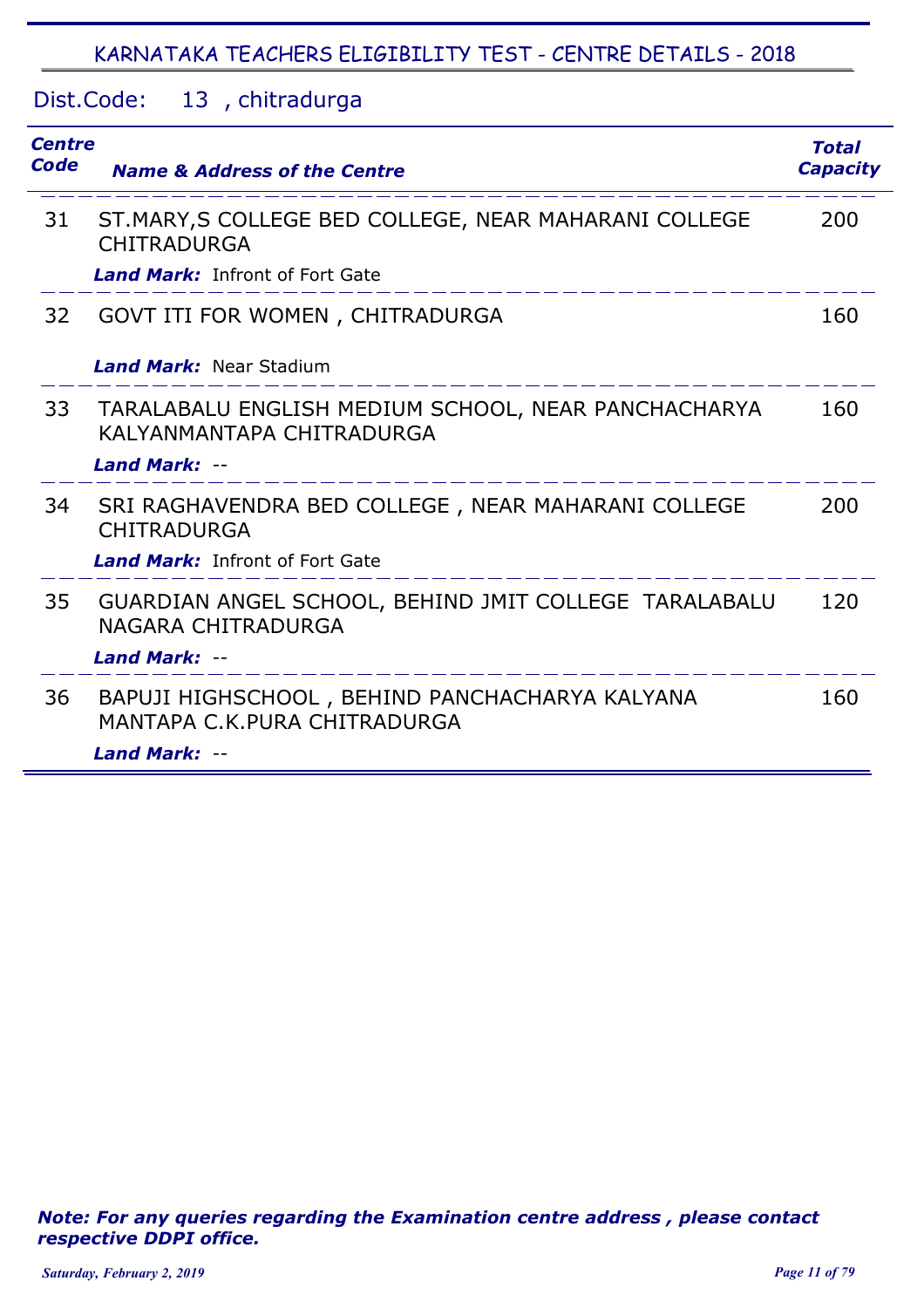#### Dist.Code: 14, DAVANAGERE

| <b>Centre</b><br>Code | <b>Name &amp; Address of the Centre</b>                                                                                                             | <b>Total</b><br><b>Capacity</b> |
|-----------------------|-----------------------------------------------------------------------------------------------------------------------------------------------------|---------------------------------|
| $\mathbf 1$           | BAPUJI HIGHER PRIMARY ENGLISH MEDIUM (C.B.S.E) SCHOOL,<br>M.C.C. 'B' BLOCK, DAVANAGERE<br><b>Land Mark: --</b>                                      | 240                             |
| $\mathbf{2}$          | AMRITA VIDYALAYAM,, #1179/7, NIJALINGAPPA LAY OUT,<br>DAVANAGERE-577 004<br>Land Mark: --                                                           | 480                             |
| 3                     | B.E.A. HIGH SCHOOL, , NIJALINGAPPA LAY OUT, IIND MAIN 11TH<br><b>CROSS, DAVANAGERE</b><br><b>Land Mark: OPP SIR BAKKESHWAR CHOULTRY</b>             | 240                             |
| 4                     | G.M.HALAMMA PRE-UNIVERSITY COLLEGE, G.M.I.T. CAMPUS,<br>P.B.ROAD, DAVANAGERE-577 006<br>Land Mark: NEAR D.C. OFFICE, P.B.ROAD,<br><b>DAVANAGERE</b> | 480                             |
| 5                     | ATHANI COMPOSITE P.U.COLLEGE, S.S. LAY OUT, "A" BLOCK,<br>DAVANAGER - 577 004<br>Land Mark: NEAR BAPUJI M.B.A. COLLEGE,<br><b>DAVANAGERE</b>        | 240                             |
| 6                     | NUTAN INDEPENDENT P.U.SCIENCE COLLEGE, L.I.C. COLONY,<br>NUTAN COLLEGE ROAD, DAVANAGERE-577 004<br>Land Mark: --                                    | 720                             |
| 7                     | ESHWARAMMA ENGLISH MEDIUM HIGH SCHOOL, , P.J.EXTEN,<br>DAVANAGERE-577 002<br>Land Mark: NEAR POLICE QUATRES,<br>DAVANAGERE.                         | 240                             |
| 8                     | B.E.A. HIGH SCHOOL, , P.J.EXTENION, DAVANAGERE-577 002                                                                                              | 240                             |
|                       | Land Mark: BEHIND D.D.P.I. OFFICE,<br><b>DAVANAGERE</b><br>_____________________                                                                    |                                 |
| 9                     | SAINT PAUL'S CONVENT HIGH SCHOOL, P.J.EXTENSION,<br><b>DAVANAGERE</b><br>Land Mark: NEAR RAMAKRIHNA HOSPITAL,<br><b>DAVANAGERE</b>                  | 240                             |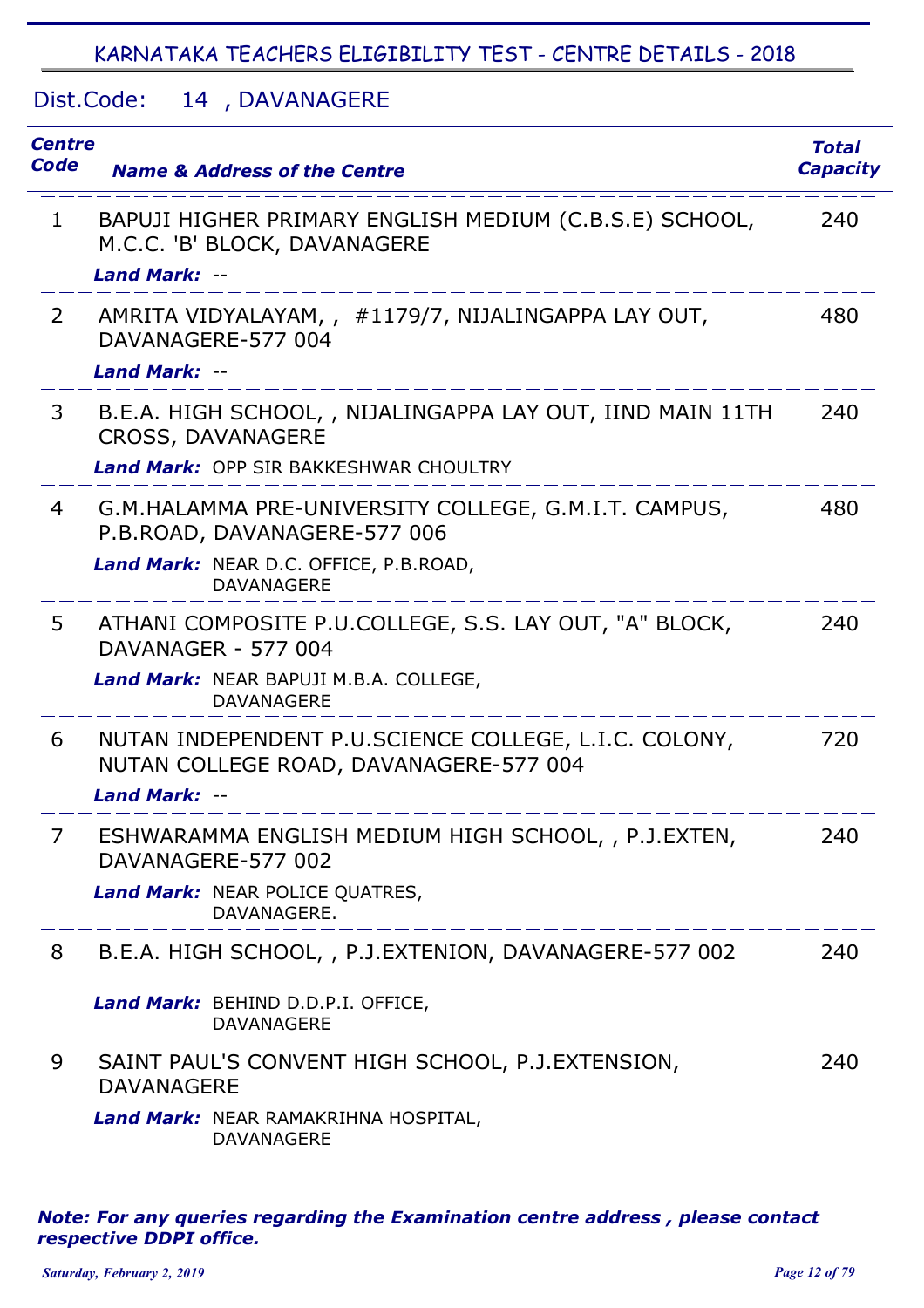#### Dist.Code: 14, DAVANAGERE

| <b>Centre</b><br><b>Code</b> | <b>Name &amp; Address of the Centre</b>                                                | Total<br><b>Capacity</b> |
|------------------------------|----------------------------------------------------------------------------------------|--------------------------|
| 10                           | VINAYAK TRUST HIGH SCHOOL, M.C.C .B BLOCK, DENTAL<br>COLLEGE ROAD, DAVANAGERE-577 004. | 240                      |
|                              | Land Mark: OPPOSITE U.B.D.T ENG COLLEGE,<br><b>DAVANAGERE</b>                          |                          |
| 11                           | LOURDES BOYS HIGH SCHOOL, P.J.EXTENSION, DAVANAGERE.                                   | 120                      |
|                              | <b>Land Mark: --</b>                                                                   |                          |
| 12                           | SRI TRARALABALU JAGDGURU P.U.COLLEGE, ANUBHAVAMANTAP,<br>DAVANAGERE-577 004            | 480                      |
|                              | Land Mark: NEAR HADADI ROAD,<br>DAVANAGERE.                                            |                          |
| 13                           | D.R.R. HIGH SCHOOL, P.B.ROAD, , P.B.ROAD, DAVANAGERE-577<br>003                        | 360                      |
|                              | Land Mark: OPPOSITE WEAR HOUSE,<br>DAVANAGERE.                                         |                          |
| 14                           | NINCHANA PUBLIC SCHOOL, , #475/1B, NITTUVALLI,<br>DAVANAGERE-577 004                   | 240                      |
|                              | Land Mark: NEAR DURGAMBIKA TEMPLE,<br>NITTUVALLI, DAVANGERE.                           |                          |
| 15                           | S.K.A.H. P.U.COLLEGE,, BASHA NAGAR, DAVANAGERE - 577 001.                              | 480                      |
|                              | <b>Land Mark: --</b>                                                                   |                          |
| 16                           | AKKAMAHADEVI GIRLS HIGH SCHOOL, NARASARAJA ROAD,<br>DAVANAGERE -577 001.               | 240                      |
|                              | Land Mark: K.R.ROAD, NEAR JAGALUR BUS<br><b>STAND DAVANAGERE</b>                       |                          |
| 17                           | GOVT P.U.COLLEGE, EX-MUNICIPAL, EX-MUNICIPAL, N.R. ROAD,<br>DAVANAGERE - 577 001       | 360                      |
|                              | Land Mark: K.R. MARKET ROAD,<br>DAVANAGERE.                                            |                          |
| 18                           | MUDEGODRA MALLAMMA MUREGEPPA GIRLS HIGH SCHOOL, K.R.<br>ROAD, DAVANAGERE -577 001      | 240                      |
|                              | Land Mark: NEAR JAGALUR BUS STAND,<br><b>DAVANAGERE</b>                                |                          |
|                              | Note: For any queries regarding the Examination centre address, please contact         |                          |

*respective DDPI office.*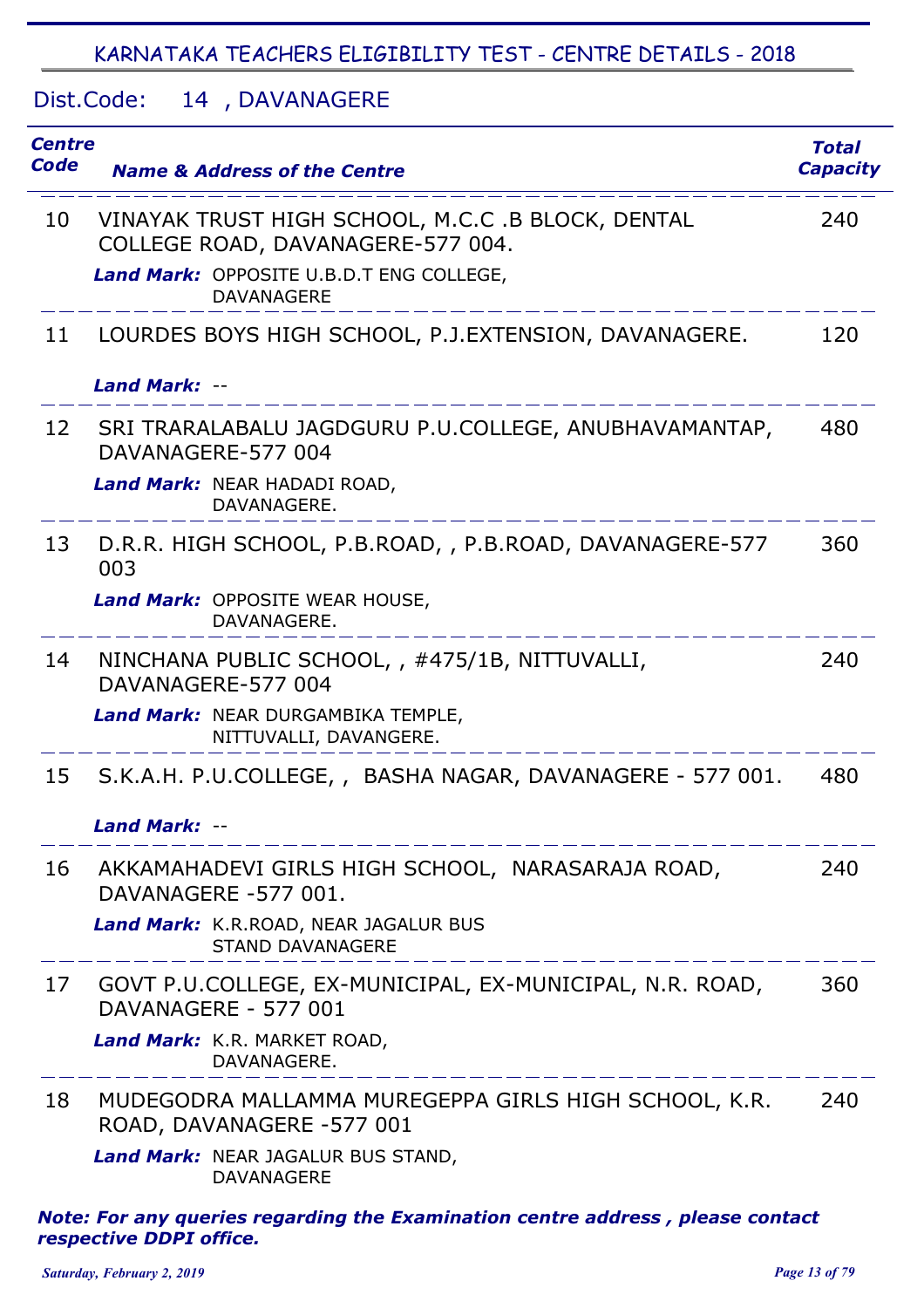Dist.Code: 14, DAVANAGERE

| <b>Centre</b><br>Code | <b>Name &amp; Address of the Centre</b>                                                  | <b>Total</b><br><b>Capacity</b> |
|-----------------------|------------------------------------------------------------------------------------------|---------------------------------|
| 19                    | B.S.CHANNABASAPPA FIRST GRADE COLLEGE, S.S. LAY OUT, "A"<br>BLOLCK, DAVANAGERE.          | 360                             |
|                       | <b>Land Mark: BEHIND ATHANI COMP</b><br>P.U.COLLEGE, DAVANAGERE                          |                                 |
| 20                    | BHADRA P.U.COLLEGE, B.I.E.T ENG COLLEGE ROAD,<br>DAVANAGERE-577 004                      | 240                             |
|                       | Land Mark: BHADRA BUS STOP, DAVANAGERE.                                                  |                                 |
| 21                    | MOTHI VEERAPPA GOVT P.U.COLLEGE, P.J.EXTEN, DAVANAGERE -<br>577 004                      | 360                             |
|                       | <b>Land Mark: OPP C.G. HOSPITAL DAVANAGERE</b>                                           |                                 |
| 22                    | GOVT BOYS SCHOOL, P.J.EXTEN, DAVANAGERE- 577 002                                         | 360                             |
|                       | Land Mark: NEAR DIET, DAVANAGERE                                                         |                                 |
| 23                    | LOURDES BOYS HIGHER PRIMARY SCHOOL, (ENG MEDIUM),<br>DAVANAGERE 577 002.                 | 240                             |
|                       | <b>Land Mark: SAINT THOMAS CHURCH</b><br>P.J.EXTEN, DAVANAGERE                           |                                 |
| 24                    | BAKKESHWARA HIGH SCHOOL, M.C.C. BLOCK, DAVANAGERE.                                       | 240                             |
|                       | Land Mark: NEAR BAKKESHWARA CHOULTRY,<br><b>DAVANAGERE</b>                               |                                 |
| 25                    | SBC FIRST GRADE COLLEGE FOR WOMEN, S.S. LAY OUT, "A"<br><b>BLOLCK, DAVANAGERE</b>        | 240                             |
|                       | Land Mark: NEAR BAPUJI M.B.A. COLLEGE,<br><b>DAVANAGERE</b>                              |                                 |
| 26                    | RAJANAHALLI SEETHAMMA GIRLS JUNIOR COLLEGE, P.J.EXTEN,<br>NEAR I.B. DAVANAGERE -577 002. | 360                             |
|                       | <b>Land Mark: --</b>                                                                     |                                 |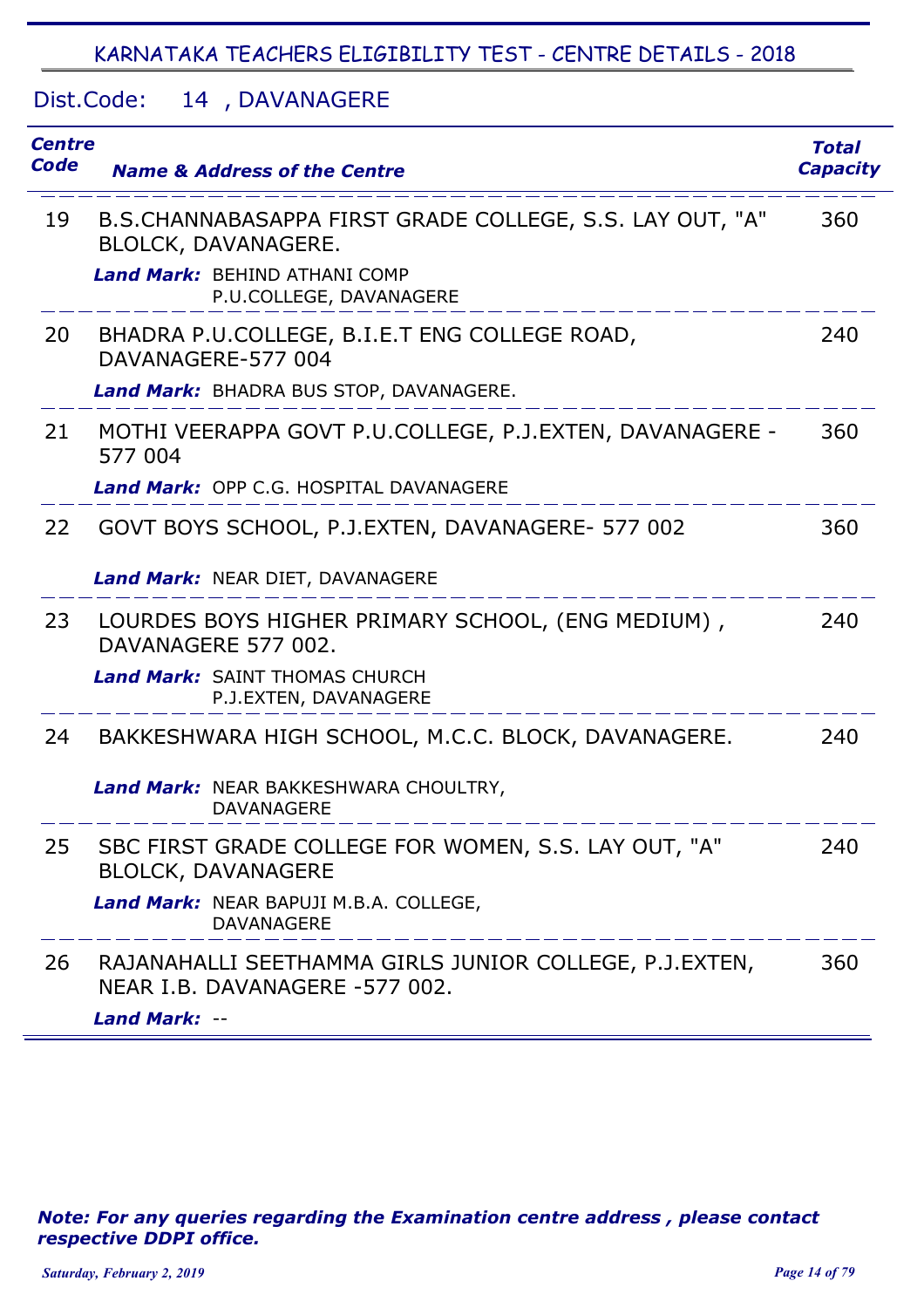Dist.Code: 15, KOLAR

| Centre<br>Code | <b>Name &amp; Address of the Centre</b>                                            | <b>Total</b><br><b>Capacity</b> |
|----------------|------------------------------------------------------------------------------------|---------------------------------|
| 1              | GOVT PU COLLEGE BOYS, BESIDE DDPI OFFICE KOLAR                                     | 350                             |
|                | <b>Land Mark:</b> Opp to Boys Degree College                                       |                                 |
| $\overline{2}$ | GOVT PU COLLEGE FOR GIRLS, BESIDE DDPI OFFICE KOLAR                                | 350                             |
|                | <b>Land Mark:</b> Opp to Boys Degree College                                       |                                 |
| 3              | METHODIST COMPOSITE GIRLS JUNIOR COLLEGE<br>, OPP<br>CIVIL BUS STAND, KOLAR        | 300                             |
|                | <b>Land Mark:</b> opp to Chennaiah Rangamandira                                    |                                 |
| 4              | CHINMAYA VIDYALAYA, PETECHAMANHALLI EXTENSION KOLAR                                | 450                             |
|                | <b>Land Mark: Tekal Road</b>                                                       |                                 |
| 5              | ST ANNES HIGH SCHOOL, M.B.ROAD, KOLAR                                              | 350                             |
|                | Land Mark: Kolar- Bengaluru By-Pass                                                |                                 |
| 6              | AL AMEEN URDU HIGH SCHOOL, NEAR CLOCK TOWER, KOLAR                                 | 350                             |
|                | Land Mark: Kolar- BengaluruRoad                                                    |                                 |
| 7              | SUBHASH HIGH SCHOOL, KARANJIKATTE, KOLAR                                           | 250                             |
|                | <b>Land Mark: Near KSRTC Bus Stand</b>                                             |                                 |
| 8              | NEW GOVT PU COLLEGE, ANTARAGANGE ROAD, NEAR STADIUM,<br><b>KOLAR</b>               | 250                             |
|                | Land Mark: Near Veshveshwaraiah Stadium                                            |                                 |
| 9              | AL AMEEN DR. MUMTAJ KHAN ENG MEDIUM HIGH SCHOOL, NEAR<br><b>CLOCK TOWER, KOLAR</b> | 200                             |
|                | Land Mark: Near Al-Ameen High School                                               |                                 |
| 10             | SAINIK PUBLIC SCHOOL, JAYANAGAR, KOLAR                                             | 250                             |

*Land Mark:* Beside Sainik Public School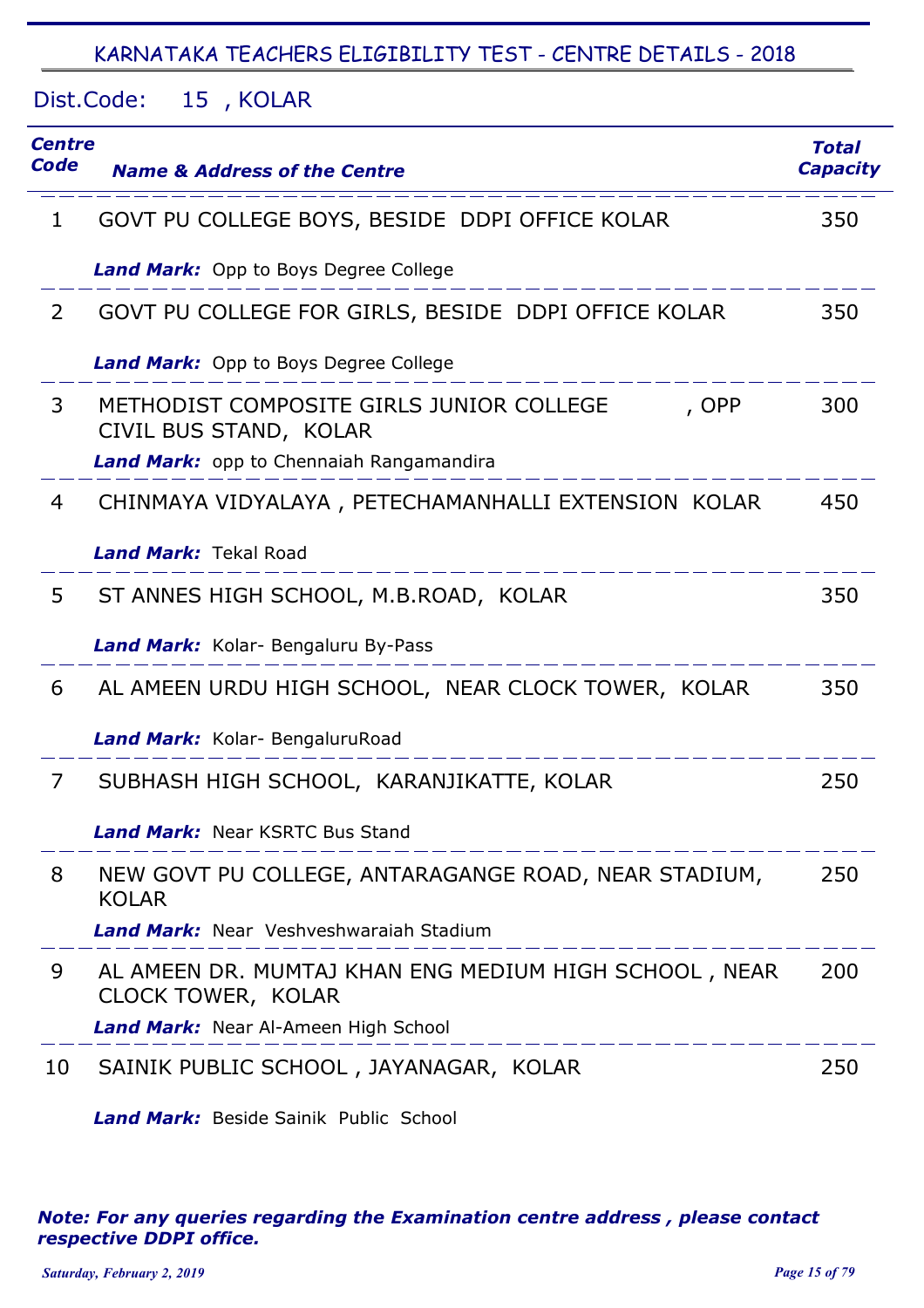Dist.Code: 15, KOLAR

| <b>Centre</b><br>Code | <b>Name &amp; Address of the Centre</b>                                         | Total<br><b>Capacity</b> |
|-----------------------|---------------------------------------------------------------------------------|--------------------------|
| 11                    | SUGUNA INTERNATIONAL SCHOOL, TAMAKA, KOLAR                                      | 300                      |
|                       | Land Mark: Near Deepti mahal                                                    |                          |
| 12                    | R.V. INTERNATIONAL SCHOOL, BANGALORE-CHENNAI HIGHWAY<br>BESIDE YAMAHA SHOW ROOM | 350                      |
|                       | Land Mark: --                                                                   |                          |
| 13                    | MAHILA SAMAJA PU COLLEGE, OPPOSITE TO SNR HOSPITAL,<br><b>KOLAR</b>             | 400                      |
|                       | <b>Land Mark:</b> Near T.B                                                      |                          |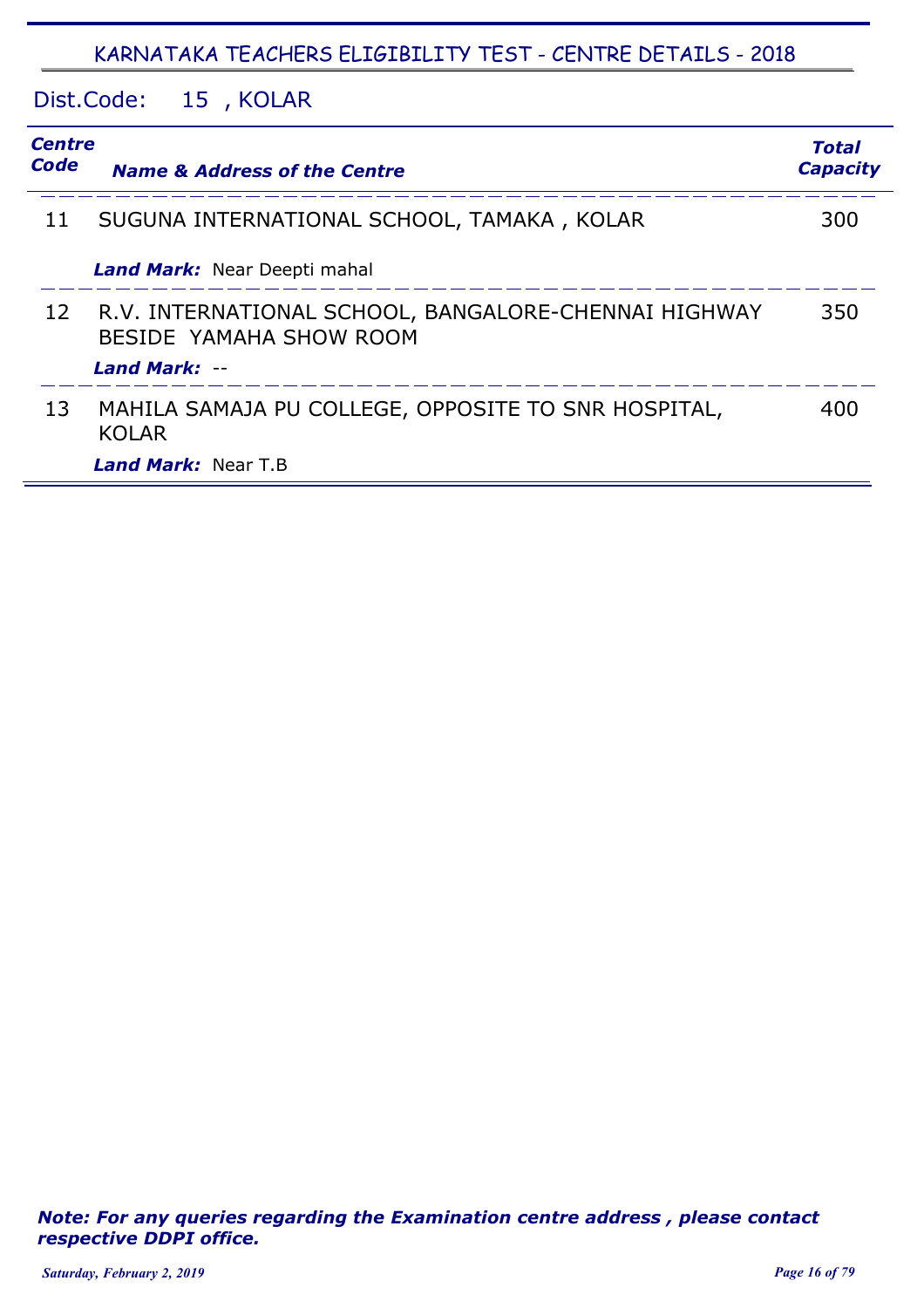#### Dist.Code: 16, SHIVAMOGGA

| <b>Centre</b><br>Code | <b>Name &amp; Address of the Centre</b>                                                                                                             | <b>Total</b><br><b>Capacity</b> |
|-----------------------|-----------------------------------------------------------------------------------------------------------------------------------------------------|---------------------------------|
| $\mathbf{1}$          | GOVERNMENT PRE UNIVERSITY COLLEGE, NEAR MEENAKSHI<br>BHAVAN B.H.ROAD SHIMOGGA, 577201<br><b>Land Mark: --</b>                                       | 350                             |
| 2                     | GOVERNMENT PRE UNIVERSITY COLLEGE, NEAR MEENAKSHI<br>BHAVAN B.H.ROAD SHIMOGGA. 577201<br><b>Land Mark: --</b>                                       | 350                             |
| 3                     | NATIONAL PRE UNIVERSITY COLLEGE-1, BESIDE KUMEMPUU<br>RANGAMANDIRA, SHIMOGGA.577201<br><b>Land Mark: --</b>                                         | 300                             |
| 4                     | NATIONAL PRE UNIVERSITY COLLEGE-2, BESIDE KUMEMPUU<br>RANGAMANDIRA, SHIMOGGA.577201<br><b>Land Mark: --</b>                                         | 300                             |
| 5                     | NATIONAL PRE UNIVERSITY COLLEGE, NATIONAL LAW COLLEGE<br>MAHAVEER CIRCLE, SHIMOGA 577201<br>Land Mark: Beside Kuvempu rangamandira                  | 340                             |
| 6                     | NATIONAL PRE UNIVERSITY COLLEGE, SRNM COLLEGE OF<br>APPLIED COLLEGE BESIDE KUMEMPUU RANGAMANDIRA,<br><b>SHIMOGGA.577201</b><br><b>Land Mark: --</b> | 300                             |
| 7                     | ACHARYA TULSI NATIONAL COLLEGE, SHIMOGA.<br>Land Mark: Beside Kuvempu rangamandira                                                                  | 350                             |
| 8                     | KASTHURABA PRE UNIVERSITY COLLEGE, NEAR AMBEDKAR<br>BHAVAN, SHIMOGGA. 577201<br><b>Land Mark: --</b><br>_ _ _ _ _ _ _ _ _ _ _ _ _ _ _               | 300                             |
| 9                     | KAMALA NEHRU COLLEGE FOR WOMEN SHIMOGA, SHIMOGA                                                                                                     | 300                             |
|                       | <b>Land Mark:</b> Near Ambedkar Bhavan                                                                                                              |                                 |
| 10                    | MARY IMMACULATE GIRLS HIGH SCHOOL., CHURCH COMPOUND<br>B.H.ROAD, SHIMOGGA. 577201<br>Land Mark: --                                                  | 400                             |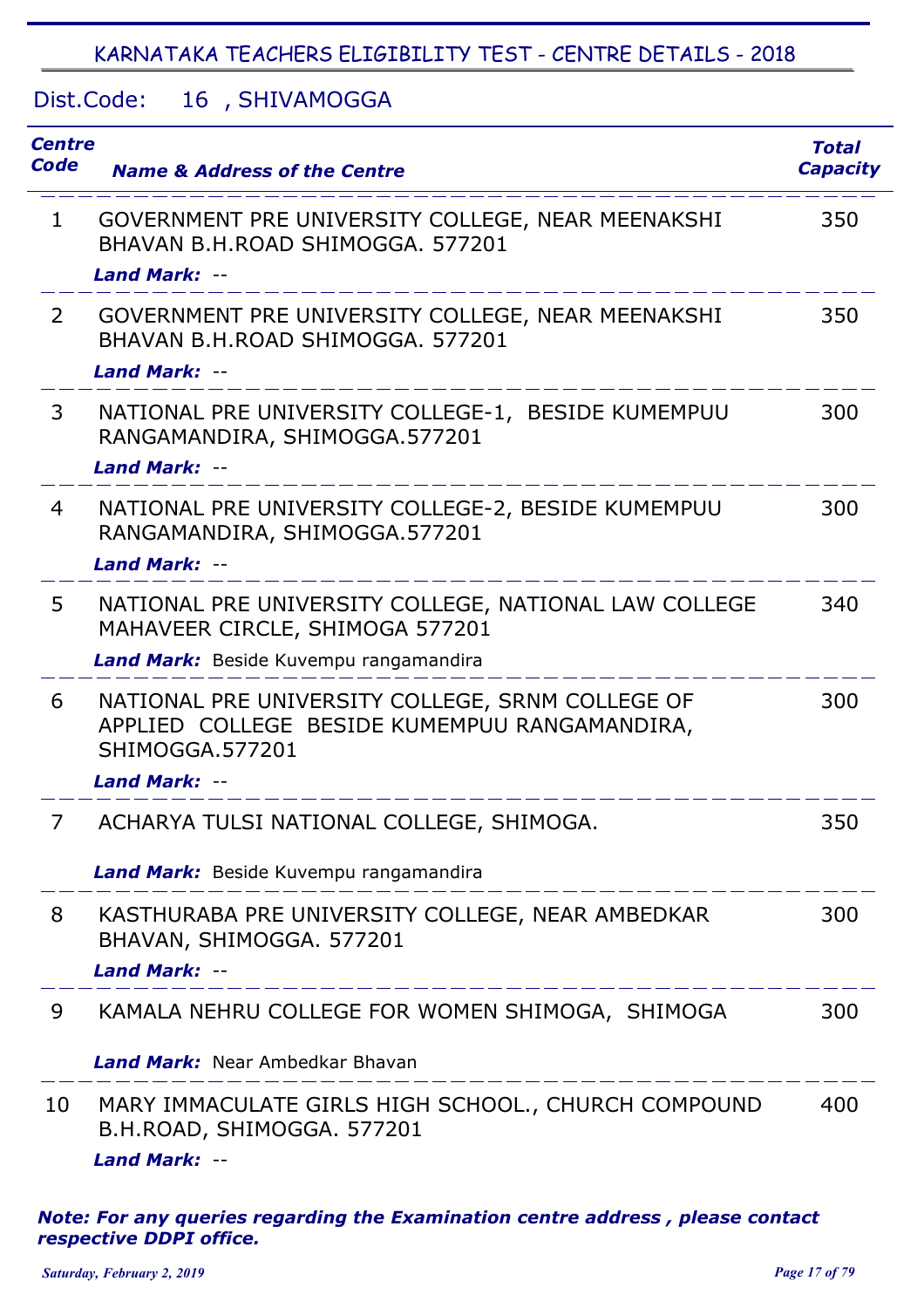#### Dist.Code: 16, SHIVAMOGGA

| <b>Centre</b><br>Code | <b>Name &amp; Address of the Centre</b>                                                                                                | <b>Total</b><br><b>Capacity</b> |
|-----------------------|----------------------------------------------------------------------------------------------------------------------------------------|---------------------------------|
| 11                    | NATIONAL PRE UNIVERSITY COLLEGE, BESIDE KUMEMPUU<br>RANGAMANDIRA, SHIMOGGA.577201<br><b>Land Mark: --</b>                              | 360                             |
| 12                    | GOVERNMENT HIGH SCHOOL DURGIGUDI, SHIMOGA,<br>GOVERNMENT HIGH SCHOOL DURGIGUDI, SHIMOGA<br>Land Mark: Near mathura paradais            | 350                             |
| 13                    | LOYOLA HIGH SCHOOL, CHURCH COMPOUND B.H.ROAD SHIMOGA<br>Land Mark: --                                                                  | 250                             |
| 14                    | GOVERNMENT JUNIOR COLLEGE FOR GIRLS, B.H.ROAD, NEAR<br>KARNATAKA SANGA, SHIMOGA 577201<br><b>Land Mark: --</b>                         | 360                             |
| 15                    | S.RAMAIAH SARVODAYA GIRLS HIGH SCHOOL, JAYANAGARA,<br>NEAR NEHRU STADIUM, SHIMOGGA.<br><b>Land Mark: --</b>                            | 340                             |
| 16                    | D.V.S.COMPOSIT PRE UNIVERSITY COLLEGE, D.V.S CIRCLE<br><b>SHIMOGGA</b><br><b>Land Mark:</b> Basaveshwara circle                        | 320                             |
| 17                    | D.V.S.COMPOSIT PRE UNIVERSITY COLLEGE, (HIGH SCHOOL<br>SECTION), D.V.S CIRCLE SHIMOGGA 577201<br><b>Land Mark:</b> Basaveshwara circle | 300                             |
| 18                    | VASAVI VIDYALAYA, VASAVI VIDYALAYA KOTE ROAD, SHIMOGGA<br><b>Land Mark:</b> Near Kote Post Office                                      | 300                             |
| 19                    | SRI MAHAVEER VIDYALYA, KOTE ROAD SHIMOGA<br><b>Land Mark: Near Kote Post Office</b>                                                    | 250                             |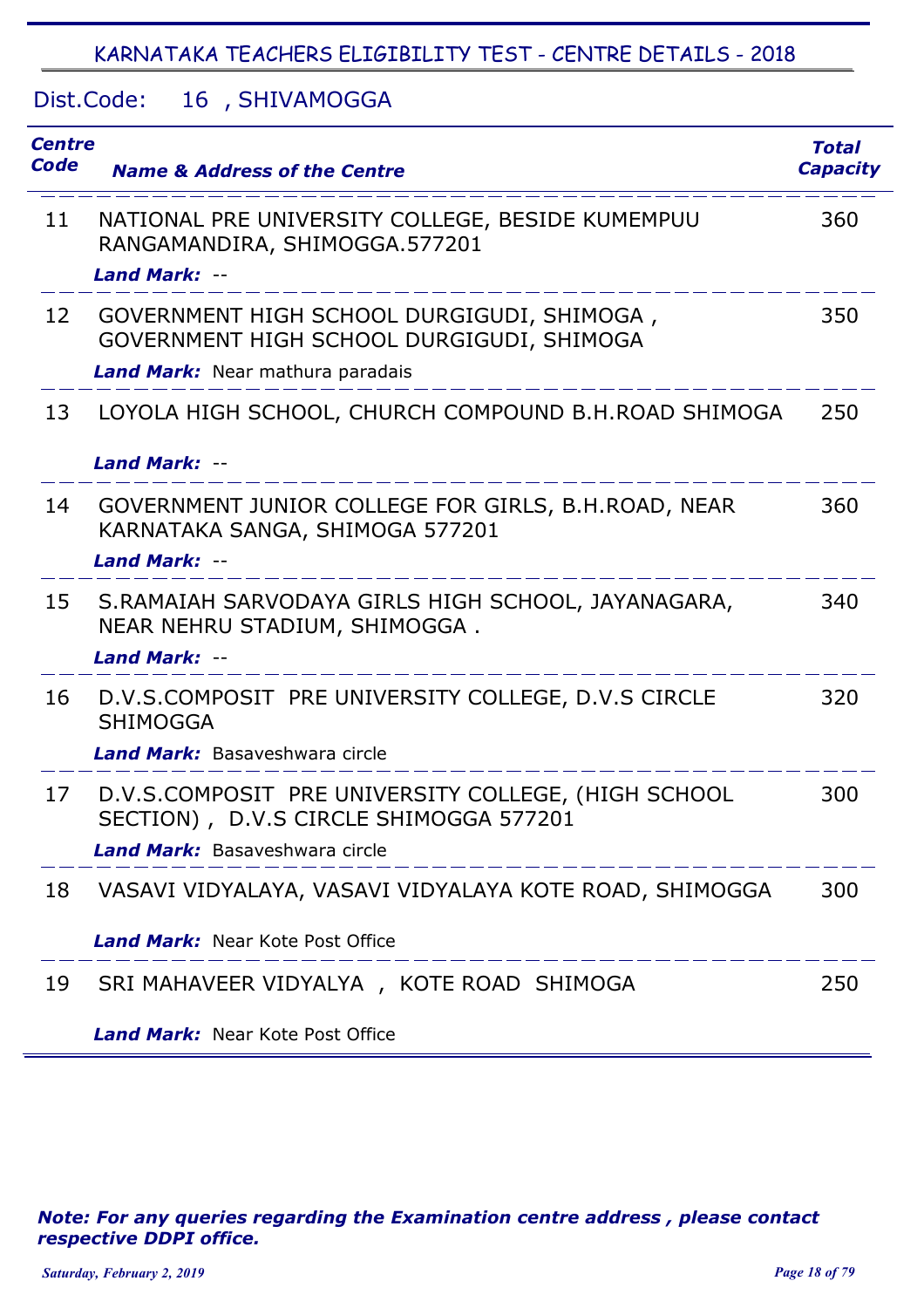Dist.Code: 17 Tumkur ,

| <b>Centre</b><br>Code | <b>Name &amp; Address of the Centre</b>                                                                                                                                                                                        | <b>Total</b><br><b>Capacity</b> |
|-----------------------|--------------------------------------------------------------------------------------------------------------------------------------------------------------------------------------------------------------------------------|---------------------------------|
| $\mathbf{1}$          | GOVERNMENT PU COLLEGE, BH ROAD, TUMKUR, GOVERNMENT<br>PU COLLEGE, BH ROAD, TUMKUR<br>Land Mark: B H Road, Tumkur                                                                                                               | 400                             |
| $\mathbf{2}^{\prime}$ | GOVERNMENT PU COLLEGE(HIGH SCHOOL SECTION), BH ROAD,<br>TUMKUR, GOVERNMENT PU COLLEGE(HIGH SCHOOL SECTION),<br><b>BH ROAD, TUMKUR</b><br>Land Mark: Devegowda Layout, kunigal-<br>Tumkur road, tumkur                          | 400                             |
| 3                     | EMPRESS PU COLLEGE, BGS CIRCLE, ASHOKA ROAD, TUMKUR,<br>EMPRESS PU COLLEGE, BGS CIRCLE, ASHOKA ROAD, TUMKUR<br>Land Mark: BGS Circle, Ashoka road, tumkur                                                                      | 300                             |
| 4                     | EMPRESS PU COLLEGE(HIGH SCHOOL SECTION), BGS CIRCLE,<br>ASHOKA ROAD TUMKUR, EMPRESS PU COLLEGE(HIGH SCHOOL<br>SECTION), BGS CIRCLE, ASHOKA ROAD TUMKUR<br>Land Mark: near District hospital, caltex circle,<br>J C Road tumkur | 300                             |
| 5                     | SAINT MARIS HIGH SCHOOL, NEAR TOWN HALL,<br>GANDHINAGARA, TUMKUR, SAINT MARIS HIGH SCHOOL, NEAR<br>TOWN HALL, GANDHINAGARA, TUMKUR<br>Land Mark: B Ed college campus, BH Road<br>tumkur                                        | 360                             |
| 6                     | ARYAN HIGH SCHOOL, NEAR DISTRICT HOSPITAL, CALTEX<br>CIRCLE, J C ROAD TUMKUR, ARYAN HIGH SCHOOL, NEAR<br>DISTRICT HOSPITAL, CALTEX CIRCLE, J C ROAD TUMKUR<br>Land Mark: Horpete, Tumkur                                       | 360                             |
| 7                     | SHREE RENUKA VIDYA PEETHA, MARKET CIRCLE, NEAR PRIVATE<br>BUS STAND, TUMKUR, SHREE RENUKA VIDYA PEETHA, MARKET<br>CIRCLE, NEAR PRIVATE BUS STAND, TUMKUR                                                                       | 400                             |
|                       | Land Mark: Beside SIT, Tumkur                                                                                                                                                                                                  |                                 |
| 8                     | CHETHANA VIDYA MANDIRA, HORPETE, TUMKUR, CHETHANA<br>VIDYA MANDIRA, HORPETE, TUMKUR                                                                                                                                            | 300                             |
|                       | Land Mark: Near KEB Office, Horpete                                                                                                                                                                                            |                                 |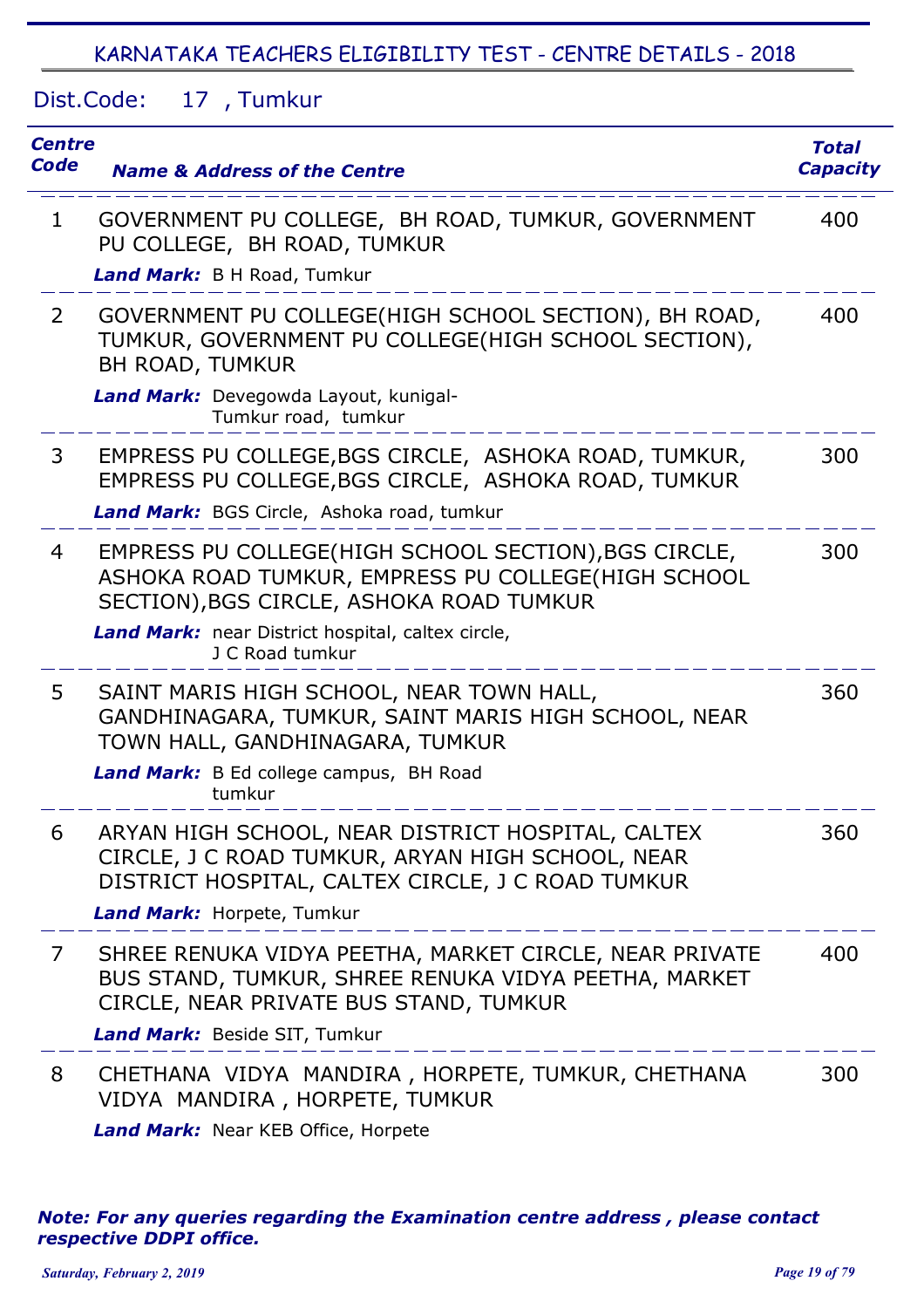Dist.Code: 17 Tumkur ,

| <b>Centre</b><br><b>Code</b> | <b>Name &amp; Address of the Centre</b>                                                                                                                      | <b>Total</b><br><b>Capacity</b> |
|------------------------------|--------------------------------------------------------------------------------------------------------------------------------------------------------------|---------------------------------|
| 9                            | SARVODAYA .P.U.COLLEGE, HORPET, TUMKUR, SARVODAYA<br>P.U.COLLEGE, HORPET, TUMKUR<br>Land Mark: Near KEB Office, Horpete                                      | 400                             |
| 10                           | LURD MATHA PRIMARY AND HIGHSCHOOL, HORPETE, TUMKUR,<br>LURD MATHA PRIMARY AND HIGHSCHOOL, HORPETE, TUMKUR<br><b>Land Mark:</b> Lurd Matha Curch Ground       | 300                             |
| 11                           | CHETHANA VIDYA MANDIRA, BESIDE SIT, BH ROAD,<br>BATAWADI, TUMKUR, CHETHANA VIDYA MANDIRA, BESIDE SIT,<br>BH ROAD, BATAWADI, TUMKUR                           | 400                             |
|                              | Land Mark: Near Giriyas Show Room, Batawadi                                                                                                                  |                                 |
| 12                           | VIDYA PU COLLEGE, NEAR AKKA THANGI LAKE DEVARAPATNA,<br>NEW EXTENSION, TUMKUR, VIDYA PU COLLEGE, NEAR AKKA<br>THANGI LAKE DEVARAPATNA, NEW EXTENSION, TUMKUR | 400                             |
|                              | Land Mark: Near DC quarters, sira gate,<br>Kalidasa nagara, Tumkur                                                                                           |                                 |
| 13                           | SIDDAGANGA HIGH SCHOOL, B ED COLLEGE CAMPUS, BH ROAD<br>TUMKUR, SIDDAGANGA HIGH SCHOOL, B ED COLLEGE CAMPUS,<br><b>BH ROAD TUMKUR</b>                        | 360                             |
|                              | Land Mark: Opp. Siddaganga Hospital, B H<br>Road                                                                                                             |                                 |
| 14                           | SIDDAGANGA ELIMENTARY SCHOOL NEAR KEB BH ROAD<br>TUMKUR, SIDDAGANGA ELIMENTARY SCHOOL NEAR KEB BH<br><b>ROAD TUMKUR</b>                                      | 300                             |
|                              | Land Mark: Opp. Siddaganga Hospital, B H<br>Road                                                                                                             |                                 |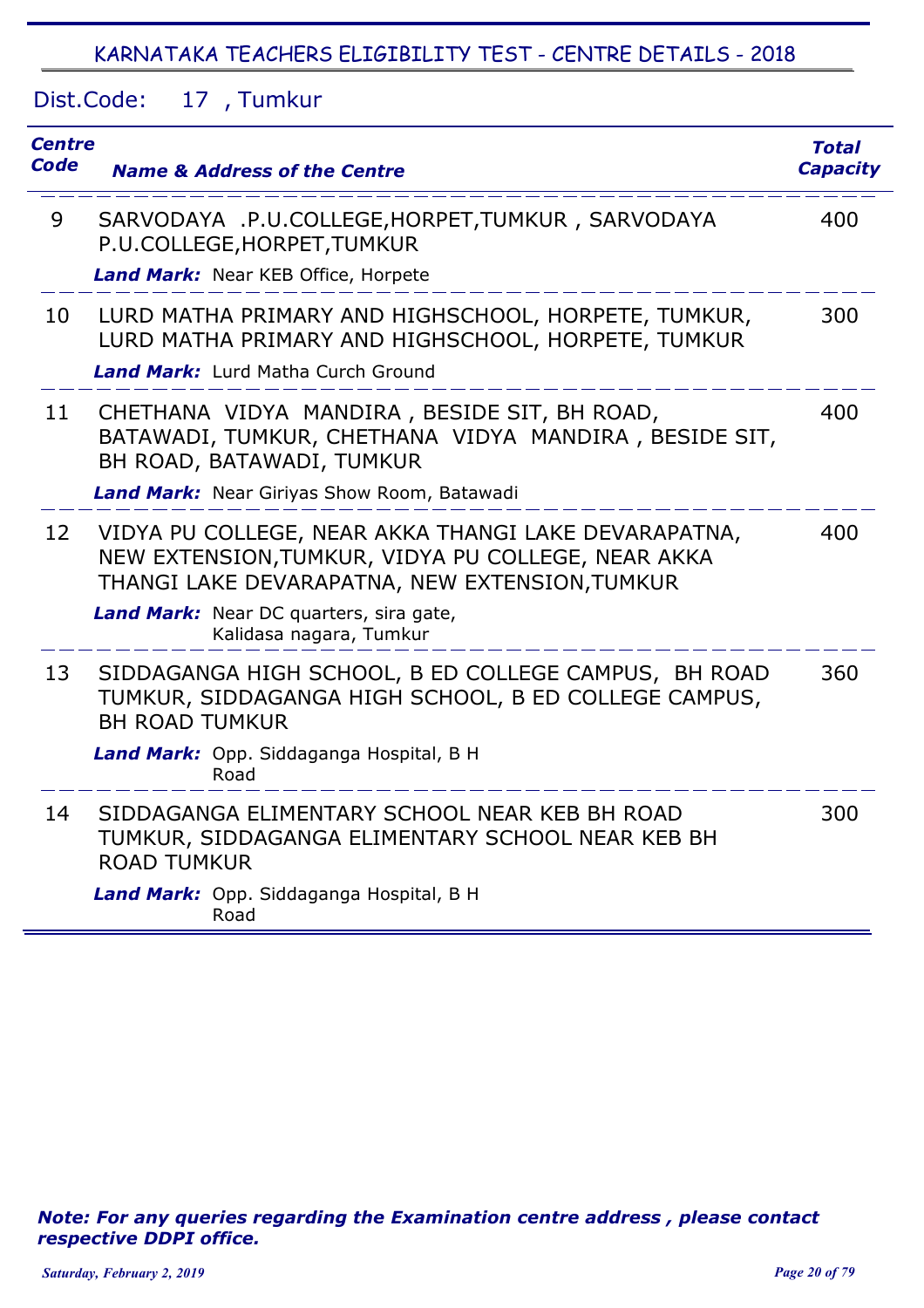#### Dist.Code: 18, CHIKKABALAPUR

| <b>Centre</b><br>Code | <b>Name &amp; Address of the Centre</b>                                                                               | Total<br><b>Capacity</b> |
|-----------------------|-----------------------------------------------------------------------------------------------------------------------|--------------------------|
| $\mathbf{1}$          | PANCHAGIRI PRACTISING HIGH SCHOOL, , BESIDE OLD GOVT<br><b>HOSPITAL ROAD</b>                                          | 240                      |
|                       | <b>Land Mark: OPPOSITE TO C.S.I HOSPITAL</b><br>ROAD, CHIKKABALAPUR -562101-                                          |                          |
| $\overline{2}$        | PANCHAGIRI PU COLLEGE, GOWRIBIDNUR ROAD,<br>CHIKKABALLAPUR-562101<br>Land Mark: NEAR GOVT HOSPITAL,<br>CHIKKABALLAPUR | 240                      |
| 3                     | SRI BALA GANGADHARANATHA SWAMI HIGH SCHOOL,<br>AGALAGURKI VILLAGE, CHIKKABALLAPUR-562101<br><b>Land Mark: --</b>      | 240                      |
| 4                     | INDIAN PUBLIC SCHOOL, BB ROAD, CHIKKABALLAPUR-562101                                                                  | 240                      |
|                       | Land Mark: OPP K.V. CAMPUS,<br>CHIKKABALLAPUR                                                                         |                          |
| 5                     | GOVT JUNIOR COLLEGE, BB ROAD, CHIKKABALLAPUR-562101                                                                   | 256                      |
|                       | <b>Land Mark: DDPI OFFICE PRIMESISS</b>                                                                               |                          |
| 6                     | GOVT HIGH SCHOOL, BB ROAD, CHIKKABALLAPUR-562101                                                                      | 240                      |
|                       | <b>Land Mark: DDPI OFFICE PRIMESISS</b>                                                                               |                          |
| 7                     | NEWTON GRAMMER SCHOOL, BEHIND GOVT MUNCIPAL<br>COLLEGE, CHIKKABALLAPUR-562101                                         | 240                      |
|                       | <b>Land Mark: SADUMATT ROAD END</b>                                                                                   |                          |
| 8                     | NEW HORIZAN ENGLISH SCHOOL, BB ROAD, CHIKKABALAPUR-<br>562101                                                         | 240                      |
|                       | Land Mark: BEHIND RELIANCE PETROL BANK,                                                                               |                          |
| 9                     | QUIET CORNER ENGLISH SCHOOL, OPPOSITE COCOON MARKET,<br>CHIKKABALLAPUR-562101                                         | 240                      |
|                       | Land Mark: OPPOSITE COCOON MARKET,<br>CHIKKABALLAPUR                                                                  |                          |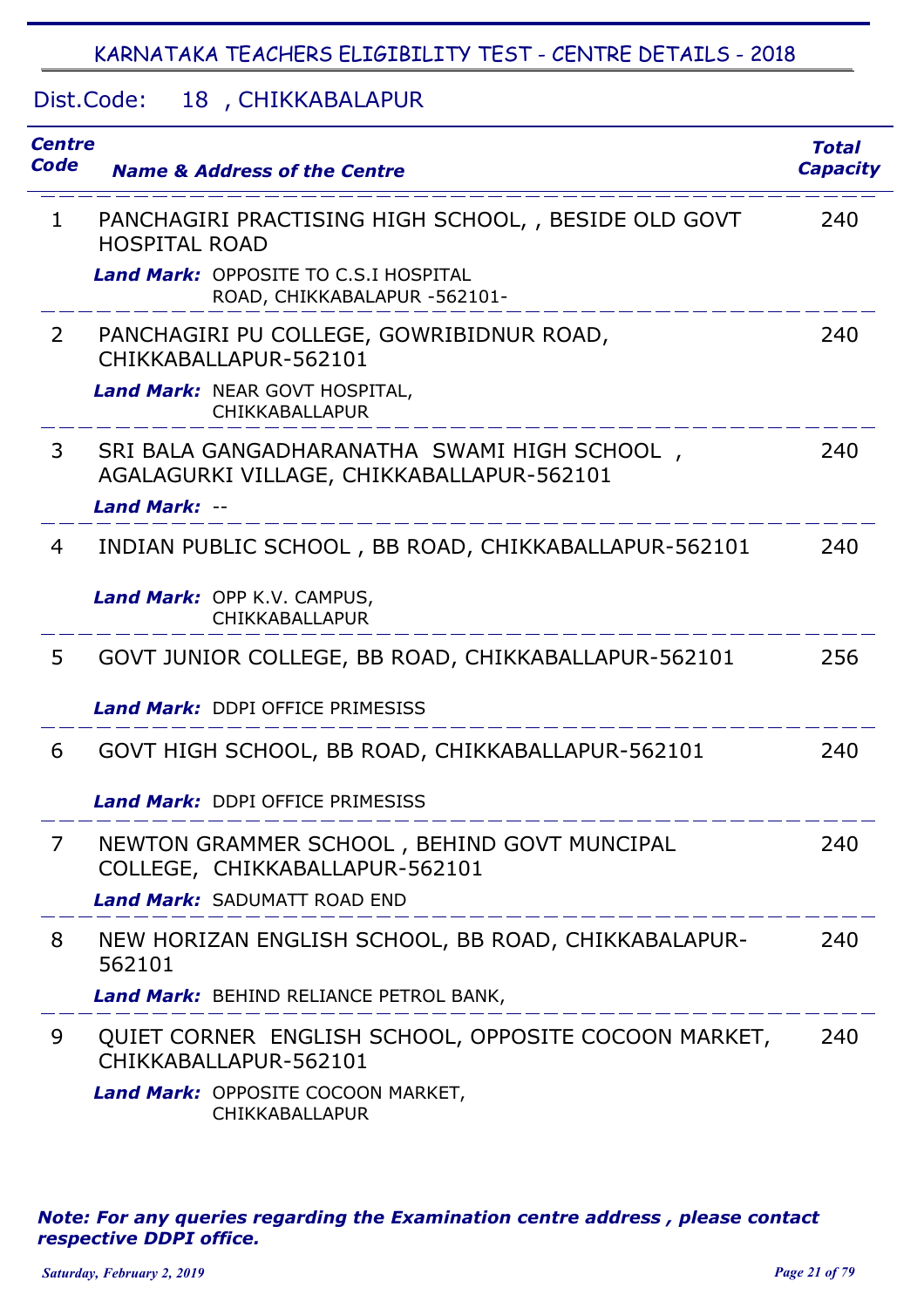#### Dist.Code: 18, CHIKKABALAPUR

| <b>Centre</b><br>Code | <b>Name &amp; Address of the Centre</b>                                                          | Total<br><b>Capacity</b> |
|-----------------------|--------------------------------------------------------------------------------------------------|--------------------------|
| 10                    | ST. JOSPEH CONVENT GIRLS HIGH SCHOOL, SHIDLAGHATTA<br>ROAD, CHIKKABALLAPUR-562101                | 240                      |
|                       | <b>Land Mark:</b> NEAR SHIDLAGHATTA CIRCLE                                                       |                          |
| 11                    | SIR M. VISVESWARAIAH MEMORIAL HIGH SCHOOL,<br>SHIDLAGHATTA ROAD, CHIKKABALLAPUR -562101          | 240                      |
|                       | <b>Land Mark:</b> NEAR SHIDLAGHATTA CIRCLE,<br><b>NEXT TO ST JOSEPH CONVENT</b><br><b>SCHOOL</b> |                          |
| 12                    | PRASHANTHI BALA MANDIRA HIGH SCHOOL, VAPASANDRA,<br>CHIKKABALLAPUR -562101                       | 240                      |
|                       | <b>Land Mark:</b> END OF CSI HOSPITAL ROAD                                                       |                          |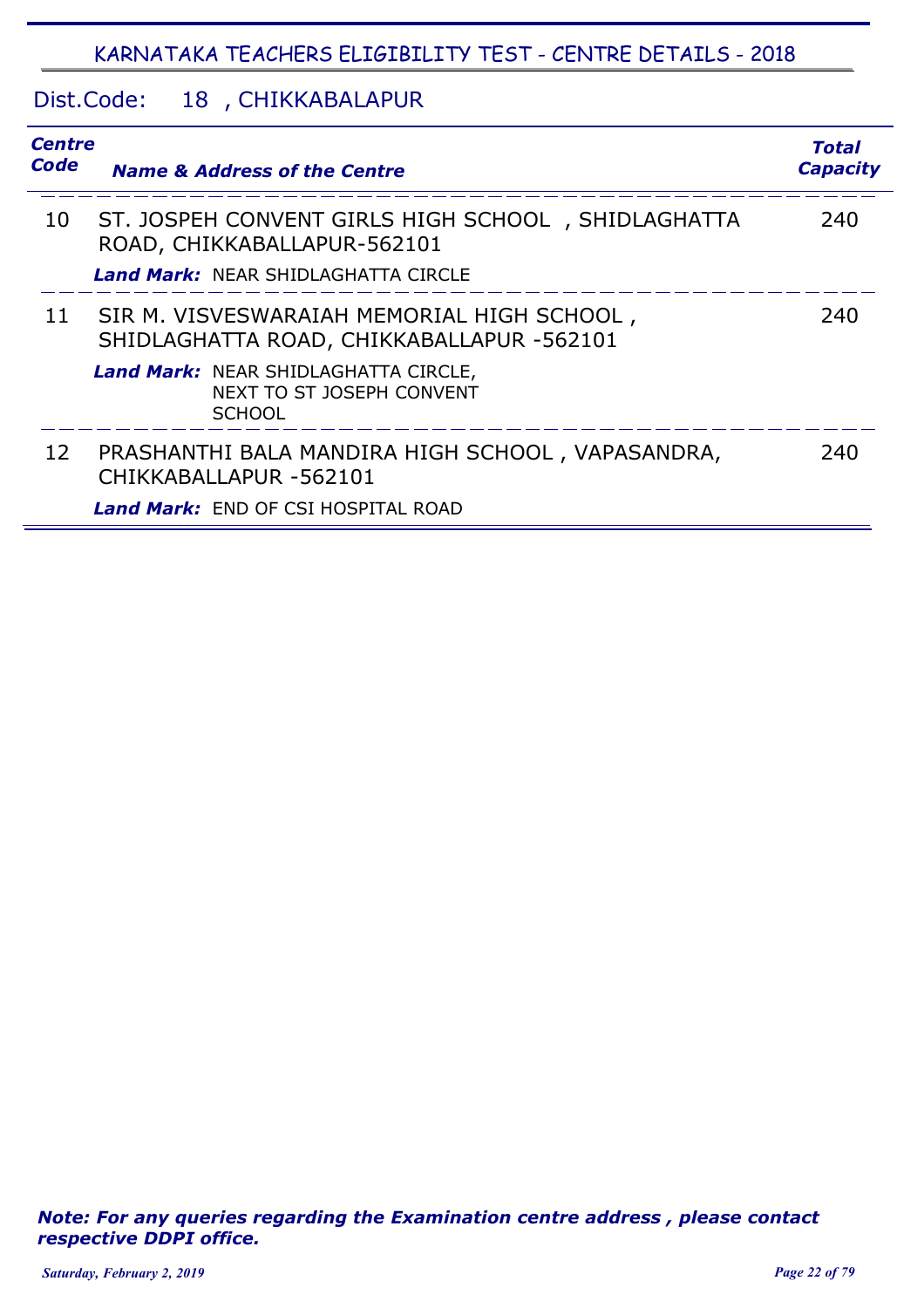Dist.Code: 19, Madhugiri

| Centre<br>Code | <b>Name &amp; Address of the Centre</b>                       | Total<br><b>Capacity</b> |
|----------------|---------------------------------------------------------------|--------------------------|
| 1              | MAHATHMA GANDI MEMORIAL HIGH SCHOOL, MADHUGIRI                | 250                      |
|                | <b>Land Mark:</b> Opposite Municiple Office,<br>Madhugiri     |                          |
| 2              | GOVERNMENT JUNIOR COLLEGE, , MADHUGIRI                        | 250                      |
|                | <b>Land Mark:</b> Near Ragiv gandhi Stadium                   |                          |
| 3              | SRI SIDDHARTHA RESIDENTIAL HIGH SCHOOL, MADHUGIRI             | 250                      |
|                | Land Mark: Near Pavagada Gate, Madhugiri                      |                          |
| 4              | JUPITER PUBLIC SCHOOL, MADHUGIRI                              | 250                      |
|                | <b>Land Mark:</b> Near Raghavendra Nursing Home,<br>Madhugiri |                          |
| 5              | CORDIAL SCHOOL, RAGHAVENDRA COLONY, MADHUGIRI                 | 250                      |
|                | <b>Land Mark:</b>                                             |                          |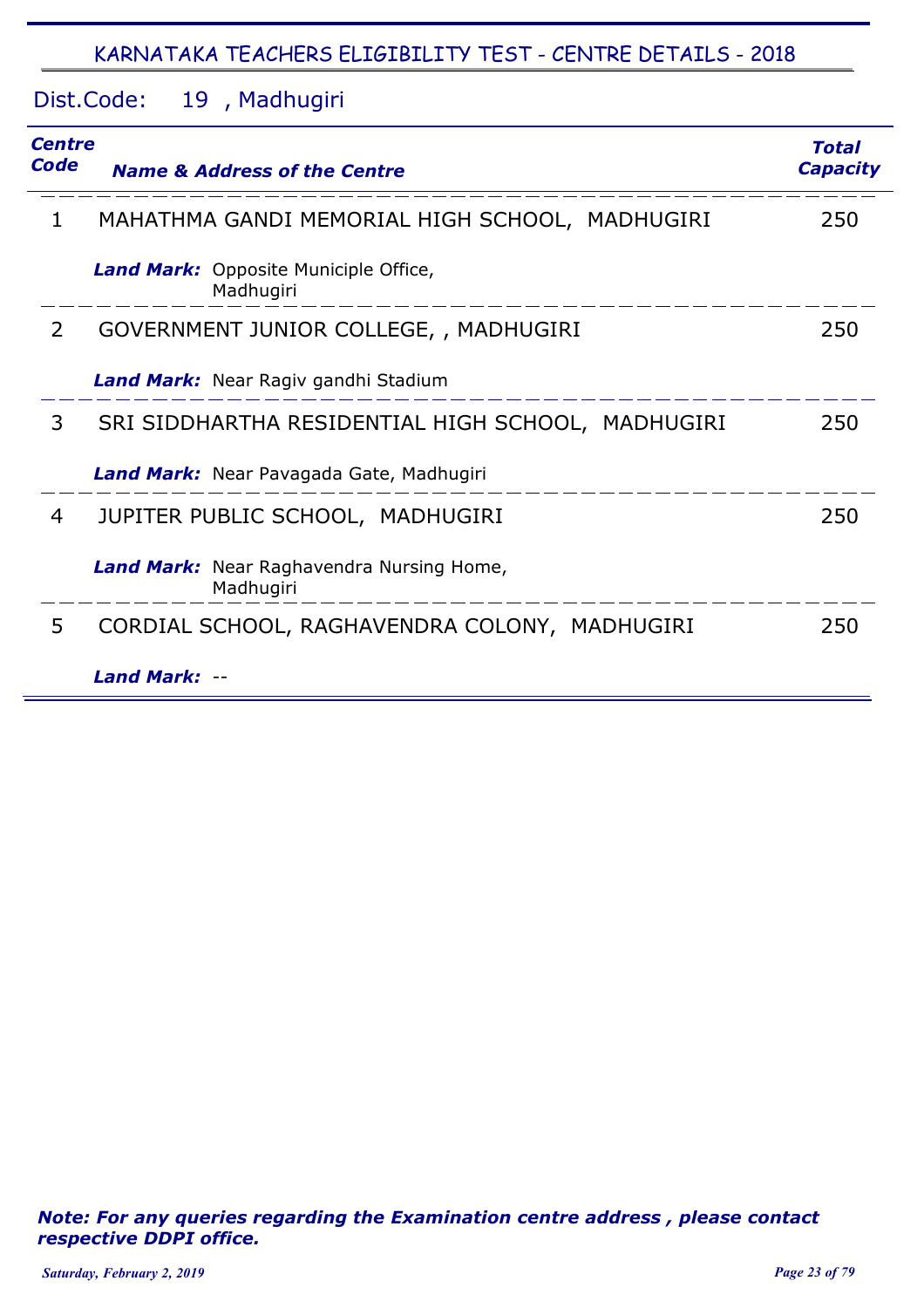Dist.Code: 20, BAGALAKOT

| <b>Centre</b><br>Code | <b>Name &amp; Address of the Centre</b>                                       | <b>Total</b><br><b>Capacity</b> |
|-----------------------|-------------------------------------------------------------------------------|---------------------------------|
| 1                     | B.V.V.S ARTS & SCIENCE DEGREE COLLEGE, BAGALKOT-587102                        | 340                             |
|                       | Land Mark: Vidyagiri Bagalkot (Near MBA<br>College)                           |                                 |
| $\overline{2}$        | GOVT PU COLLEGE FOR GIRLS (HIGH SCHOOL), BAGALKOT-<br>587101                  | 340                             |
|                       | <b>Land Mark: Old Bagalkot</b>                                                |                                 |
| 3                     | B.V.S. SANGHA'S POLYTECHNIC, BAGALKOT-587101                                  | 340                             |
|                       | Land Mark: Basaveshwar College Campus Old<br><b>Bagalkot</b>                  |                                 |
| 4                     | BASAVESHWAR SCIENCE COLLEGE, BAGALKOT-587101                                  | 340                             |
|                       | <b>Land Mark: Old Bagalkot</b>                                                |                                 |
| 5                     | BASAVESHWAR COMP PU COLLEGE (HIGH SCHOOL), BAGALKOT-<br>587101                | 340                             |
|                       | <b>Land Mark: Old Bagalkot</b>                                                |                                 |
| 6                     | BASAVESHWAR B.ED. COLLEGE, BAGALKOT-587101                                    | 340                             |
|                       | <b>Land Mark: Old Bagalkot</b>                                                |                                 |
| 7                     | B.V.V.S ARTS & SCIENCE INDP PU COLLEGE, BAGALKOT-587101                       | 340                             |
|                       | Land Mark: Vidyagiri Bagalkot (Near MBA<br>College)<br>______________________ |                                 |
| 8                     | ANJUMAN BOYS HIGH SCHOOL, NAVANAGAR, BAGALKOT-587103                          | 340                             |
|                       | Land Mark: Navanagar Bagalkot                                                 |                                 |
| 9                     | BASAVESHWAR COMMERCE COLLEGE, BAGALKOT-587101                                 | 340                             |
|                       | Land Mark: Old Bagalkot                                                       |                                 |
| 10                    | BASAVESHWAR ARTS COLLEGE, BAGALKOT-587101                                     | 340                             |

*Land Mark:* Old Bagalkot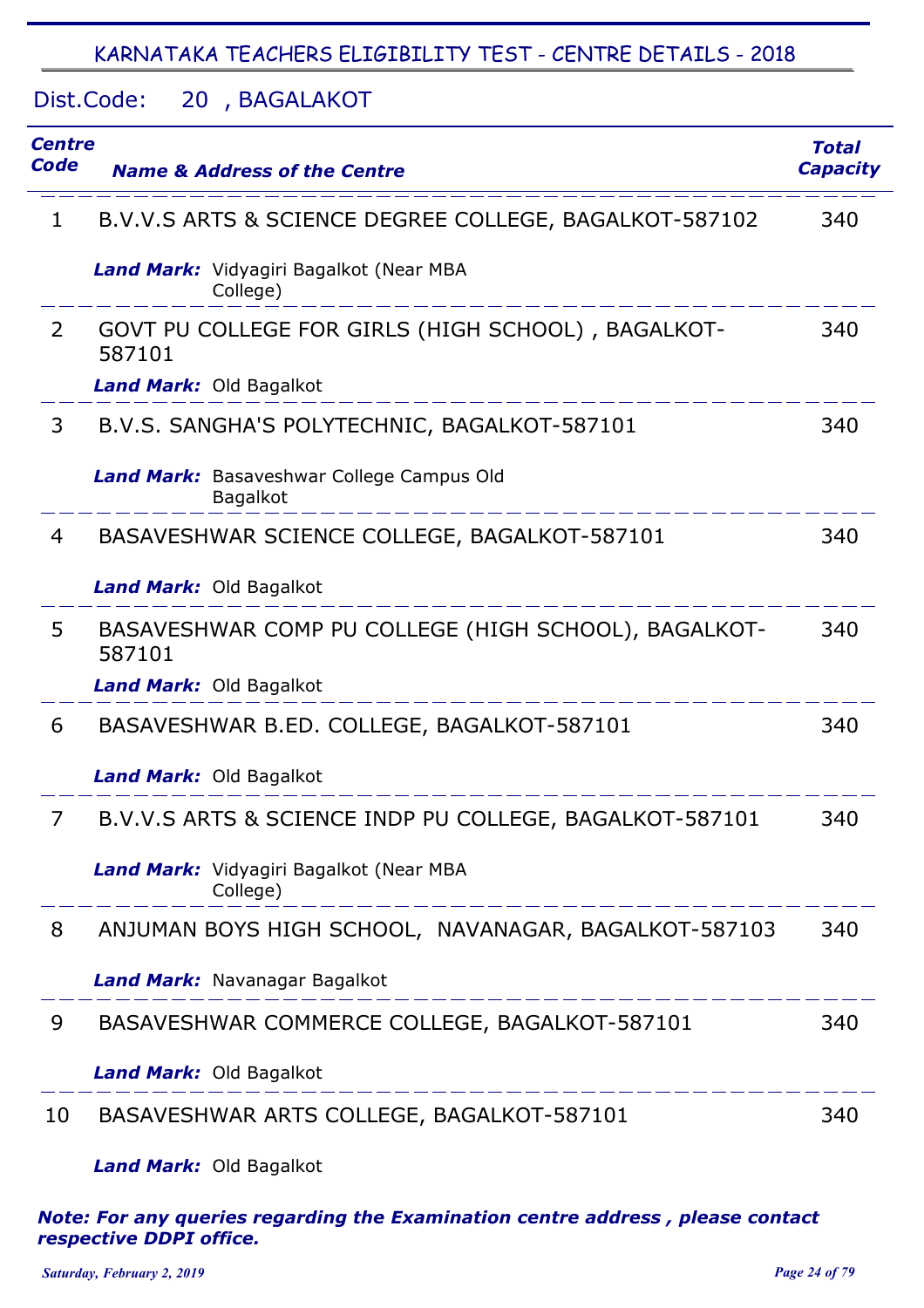Dist.Code: 20, BAGALAKOT

| <b>Centre</b><br>Code | <b>Name &amp; Address of the Centre</b>                                                                                       | <b>Total</b><br><b>Capacity</b> |
|-----------------------|-------------------------------------------------------------------------------------------------------------------------------|---------------------------------|
| 11                    | B.V.V.S BASAVESHWAR NEW HIGH SCHOOL, BAGALKOT-587101                                                                          | 340                             |
|                       | <b>Land Mark:</b> Shishu Vihar Old Bagalkot                                                                                   |                                 |
| 12                    | SHANKARAPPA SAKRI PU COLLEGE (HIGH SCHOOL SECTION),<br><b>BAGALKOT-587101</b><br>Land Mark: Old Bagalkot                      | 300                             |
| 13                    | BASAVESHWAR INTERNATIONAL PUBLIC SCHOOL (C.B.S.E),<br>(HIGH SCHOOL SECTION), BAGALKOT-587102<br>Land Mark: Vidyagiri Bagalkot | 300                             |
| 14                    | BASAVESHWAR INTERNATIONAL PUBLIC SCHOOL<br>(C.B.S.E), PRIMARY SECTION, BAGALKOT-587102<br>Land Mark: Vidyagiri Bagalkot       | 300                             |
| 15                    | BASAVESHWAR VIDYA VARDHAK SANGHA'S ENGLISH MEDIUM<br>HIGH SCHOOL, BAGALKOT-587102<br>Land Mark: Vidyagiri Bagalkot            | 300                             |
| 16                    | AKKAMAHADEVI WOMEN'S ARTS, SCIENCE & COMMERCE<br>COLLEGE, BAGALKOT-587101<br>Land Mark: Old Bagalkot                          | 300                             |
| 17                    | SRI S.R. NARASAPUR ARTS AND SRI M.B. SHIRUR COMMERCE<br>COLLEGE, BAGALKOT-587101<br><b>Land Mark: Old Bagalkot</b>            | 260                             |
| 18                    | SRI S.B. PATIL JR. COLLEGE (KALIDAS HIGH SCHOOL SECTION),<br><b>BAGALKOT-587103</b><br>Land Mark: Navanagar Bagalkot          | 260                             |
| 19                    | GOVT. DEGREE COLLEGE NAVANAGAR, BAGALKOT-587103                                                                               | 240                             |
|                       | Land Mark: Sector No-43 Navanagar Bagalkot                                                                                    |                                 |
| 20                    | GOVT. POLYTECHNIC COLLEGE, BAGALKOT-587103                                                                                    | 240                             |
|                       | Land Mark: Sector No-43 Navanagar Bagalkot                                                                                    |                                 |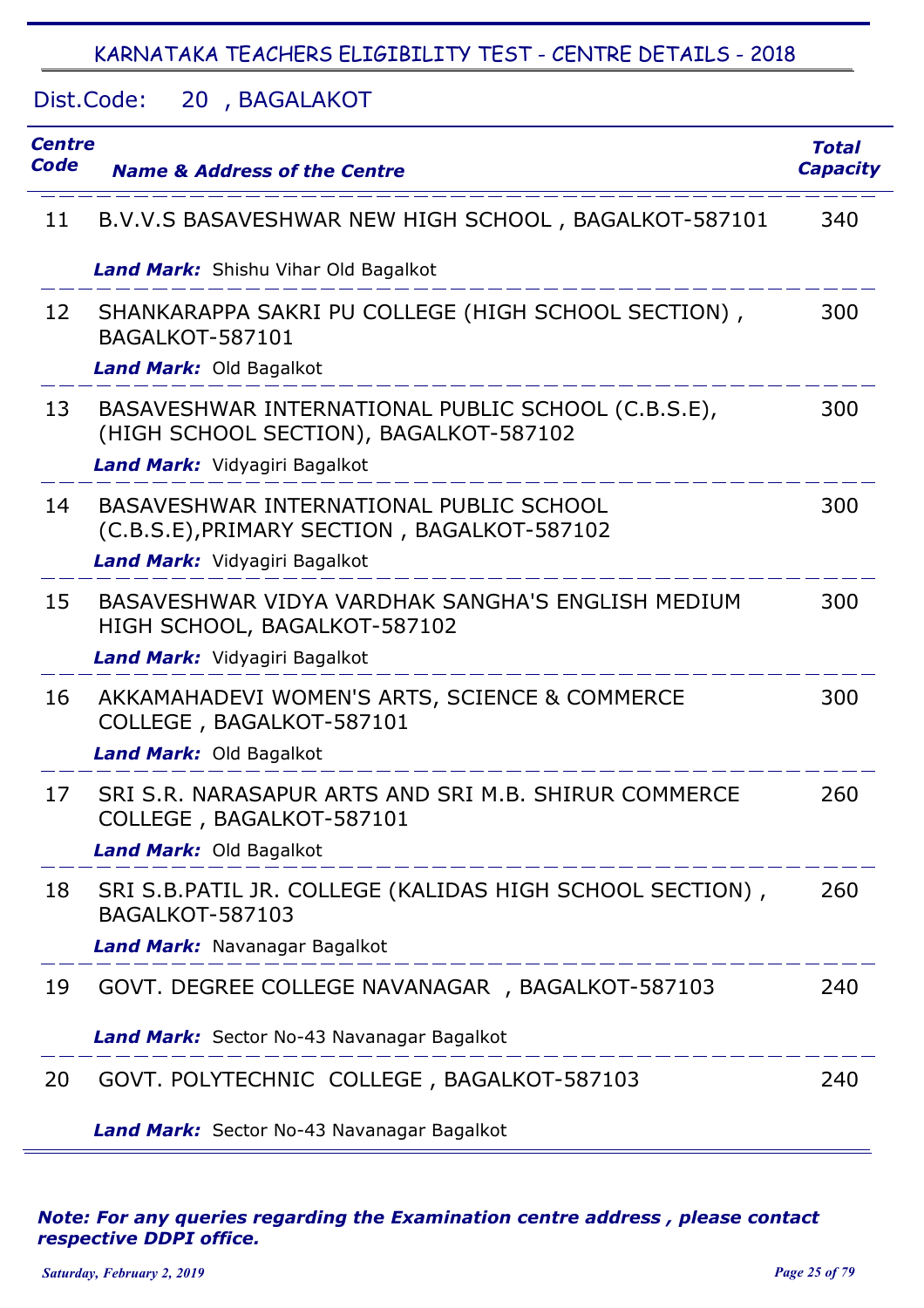Dist.Code: 21, BELAGAVI

| Centre<br>Code | <b>Name &amp; Address of the Centre</b>                                                                                                               | <b>Total</b><br><b>Capacity</b> |
|----------------|-------------------------------------------------------------------------------------------------------------------------------------------------------|---------------------------------|
| 1              | SHRI SIDDARAMESHWER COMP.PRE.UNIVERSITY COLLEGE,<br>SHIVABASAVANAGAR BELAGAVI 590010<br>Land Mark: Shivabasavanagar Belagavi                          | 400                             |
| $\overline{2}$ | SHERMAN KANNADA HIGH SCHOOL, BELAGAVI                                                                                                                 | 250                             |
|                | Land Mark: Opp ; Police Head Quarters<br>Belagavi                                                                                                     |                                 |
| 3              | KANNADA MEIDIUM HIGH SCHOOL, MAHANTESHNAGAR,<br>BELAGAVI 590017<br>Land Mark: Mahant Bhvan Mahanteshnagar,                                            | 330                             |
| 4              | GOVERNMENT SARDARS PRE UNIVERSITY COLLEGE,<br>KAKATIVES BELAGAVI 590001                                                                               | 350                             |
|                | Land Mark: Channamma Circle Belagavi                                                                                                                  |                                 |
| 5              | MARATHA MANDAL CENTRAL HIGH SCHOOL (PRE UNIVERSITY<br>COLLEGE), CHAVAT GALLI BELAGAVI 590001<br>Land Mark: Near to Court compond to LIC<br>Office     | 240                             |
| 6              | DHARMAPPA YALLAPPA CHOUGALE BHARATESH HIGH SCHOOL,<br>FORT ROAD BELAGAVI 590016<br><b>Land Mark:</b> Near Central Bus Stand Belagavi                  | 350                             |
| $\overline{7}$ | SMT USHATAI GOGATE GIRLS HIGH SCHOOL, PATIL GALLI,                                                                                                    | 240                             |
|                | <b>BELAGAVI</b><br>590001<br>Land Mark: Fort Road Belagavi                                                                                            |                                 |
| 8              | VANITA VIDYALAYA KAN/MAR HIGH SCHOOL, COLLEGE ROAD,<br>BELAGAVI 590001<br>Land Mark: --<br>_______________________                                    | 250                             |
| 9              | MAHILA VIDYALAYA HIGH SCHOOL, COLLEGE ROAD, (MARATHI<br>MADIUM) COLLEGE ROAD BELAGAVI 590001<br>Land Mark: Near Sanman Hotel College Road<br>Belagavi | 240                             |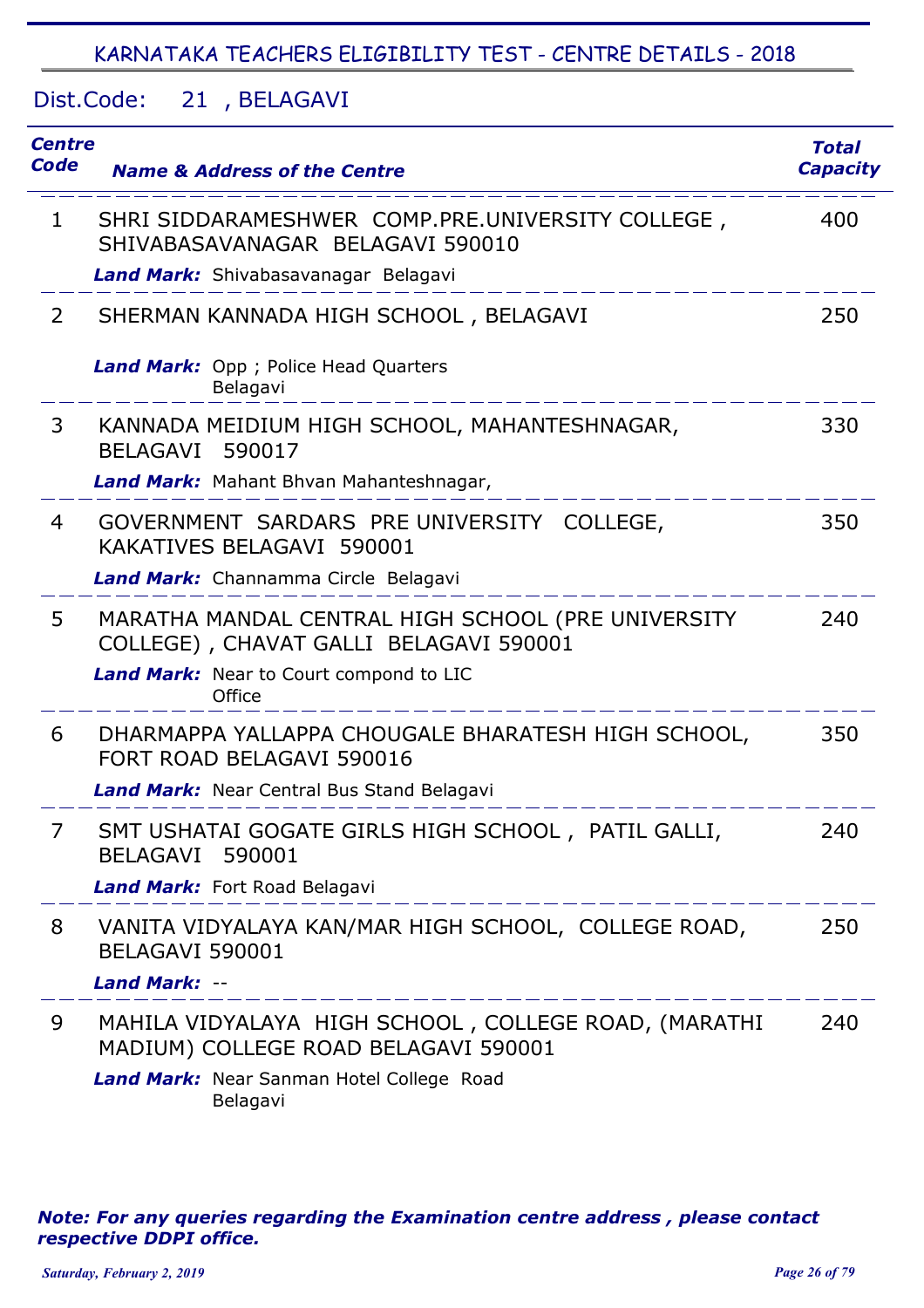Dist.Code: 21, BELAGAVI

| Centre<br>Code | <b>Name &amp; Address of the Centre</b>                                                                                          | <b>Total</b><br><b>Capacity</b> |
|----------------|----------------------------------------------------------------------------------------------------------------------------------|---------------------------------|
| 10             | GILAGANCHI ARTAL PRE UNIVERSITY COLLEGE, BELAGAVI<br>590001                                                                      | 400                             |
|                | <b>Land Mark:</b> College Road Belagavi                                                                                          |                                 |
| 11             | BEYNON SMITH HIGH SCHOOL, BELGAVI 590001                                                                                         | 250                             |
|                | Land Mark: Camp, Belgavi                                                                                                         |                                 |
| 12             | GOVERNMENT SARASWATI PRE UNIVERSITY,<br>SHAHAPUR, BELGAVI 590003                                                                 | 380                             |
|                | Land Mark: Bichu Galli Shahapur                                                                                                  |                                 |
| 13             | MAHILA VIDYALAYA MANDAL ENGLISH MADIUM SCHOOL,<br>COLLEGE ROAD, BELAGAVI 590001                                                  | 240                             |
|                | Land Mark: Opposite Sardar Ground Near<br>Sanman                                                                                 |                                 |
| 14             | ST. XAVIER'S HIGH SCHOOL CAMP, BELGAVI 590001                                                                                    | 400                             |
|                | Land Mark: Camp Belagavi                                                                                                         |                                 |
| 15             | BANDOPANTH KULAKARNI MODEL HIGHSCHOOL CAMP,<br>BANDOPANTH KULAKARNI MODEL HIGHSCHOOL CAMP<br>BELAGAVI 590001                     | 400                             |
|                | <b>Land Mark: Near BSNL Office</b>                                                                                               |                                 |
| 16             | ST. PAULS HIGH SCHOOL CAMP, BELAGAVI 590001                                                                                      | 300                             |
|                | Land Mark: Camp, Belgavi                                                                                                         |                                 |
| 17             | ST. JOSEPH HIGH SCHOOL CAMP, CAMP. BELAGAVI 590001                                                                               | 300                             |
|                | <b>Land Mark: --</b><br>للمساحد المساحد المساحسة المساحسة المساحسة المساحسة المساحسة المساحد المساحسة المساحسة المساحسة المساحسة |                                 |
| 18             | ST. MARY'S HIGH SCHOOL CAMP, BELAGAVI 590001                                                                                     | 300                             |
|                | <b>Land Mark: --</b>                                                                                                             |                                 |
| 19             | PANDIT NEHARU HIGH SCHOOL, SHAHAPUR, BELGAUM 590003                                                                              | 300                             |
|                | <b>Land Mark: --</b>                                                                                                             |                                 |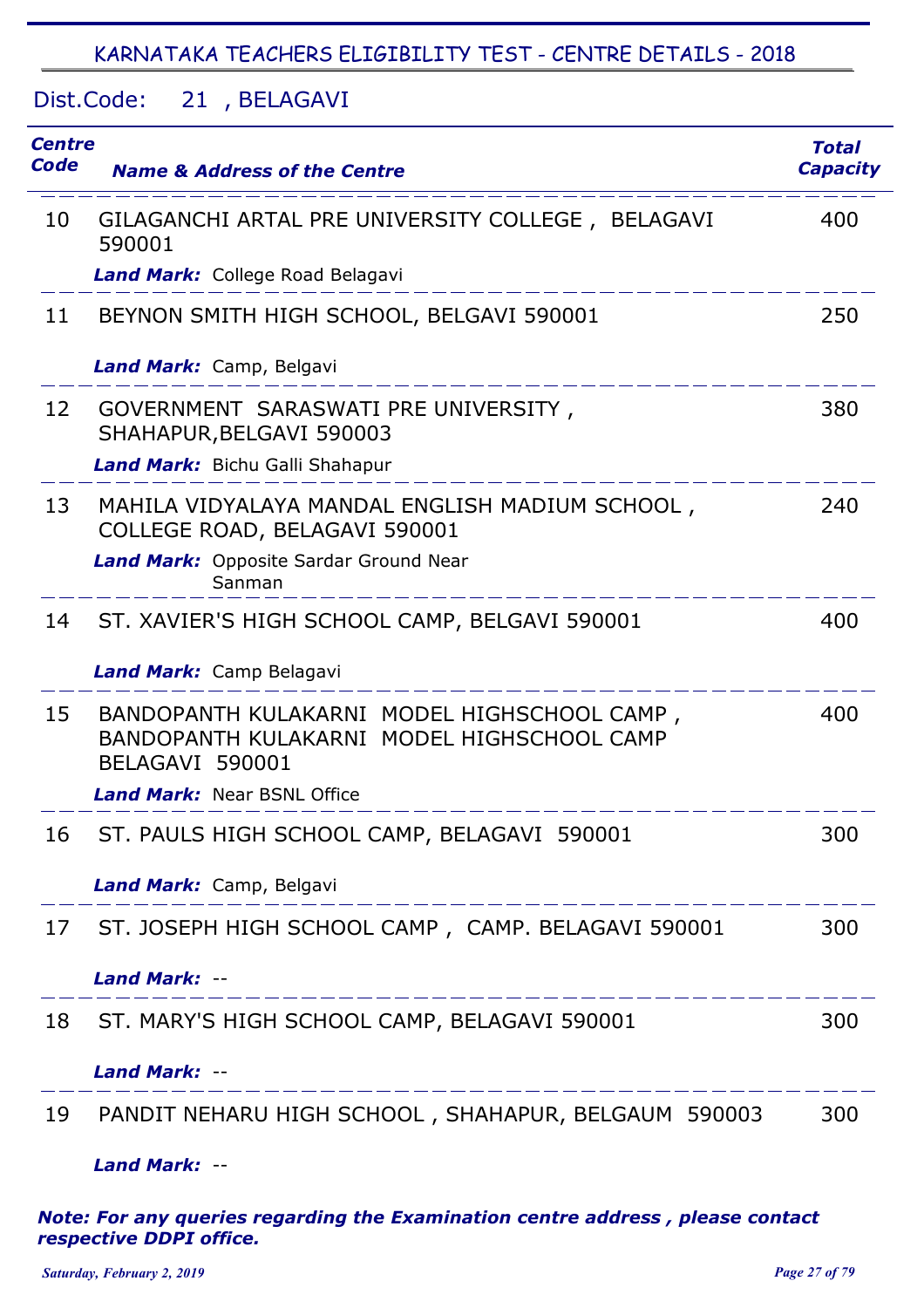#### Dist.Code: 21, BELAGAVI

| <b>Centre</b><br>Code | <b>Name &amp; Address of the Centre</b>                                             | <b>Total</b><br><b>Capacity</b> |
|-----------------------|-------------------------------------------------------------------------------------|---------------------------------|
| 20                    | GOVERNMENT CHINTAMANRAO PRE UNIVERSITY, SHAHAPUR,<br><b>BELGAVI 590003</b>          | 350                             |
|                       | Land Mark: Near Shivaji Garden                                                      |                                 |
| 21                    | SHRI GAJANAN BHATKANDE ENGLISH MEDIUM HIGH SCHOOL,<br>SHASTRI NAGAR, BELGAUM 590003 | 240                             |
|                       | <b>Land Mark: --</b>                                                                |                                 |
| 22                    | KARNATAKA LAW SOCIETY HIGH SCHOOL, TILAKWADI, BELGAUM<br>590006                     | 350                             |
|                       | <b>Land Mark: --</b>                                                                |                                 |
| 23                    | THALAKWADI HIGH SCHOOL, TILAKWADI, BELGAUM 590006                                   | 300                             |
|                       | Land Mark: --                                                                       |                                 |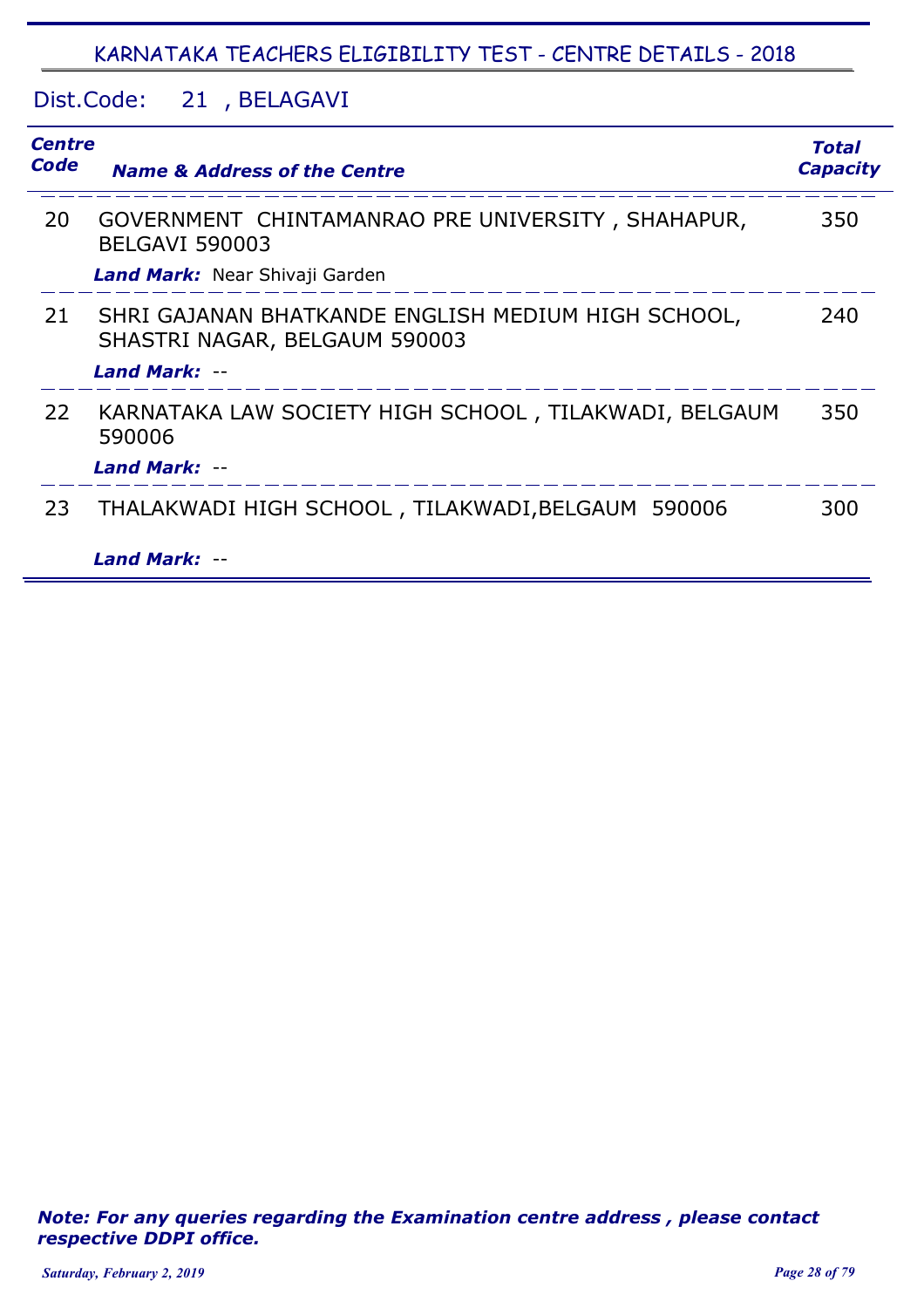Dist.Code: 22, VIJAYAPUR

| <b>Centre</b><br>Code | <b>Name &amp; Address of the Centre</b>                                                                                                          | Total<br><b>Capacity</b> |
|-----------------------|--------------------------------------------------------------------------------------------------------------------------------------------------|--------------------------|
| $\mathbf 1$           | MATHOSHRI AMBAVVA KHED ARTS, COMMERCE AND SCIENCE<br>DEGREE COLLEGE, MATHAPATI GALLI, LINGADA TEMPLE<br>ROAD, VIJAYAPURA<br><b>Land Mark: --</b> | 500                      |
| $\overline{2}$        | BLDEAS ASPATIL BBA/MBACOLLEGE, BLDEA<br>NEW CAMPUS SOLAPUR BYE PASS ROAD<br>Land Mark: Solapur Road Vijayapura                                   | 400                      |
| 3                     | BLDEASAS PATIL COLLEGE OF COMMERCE, BLDEANEW<br>CAMPUS SOLAPUR BYE PASS ROAD<br>Land Mark: Solapur Road Vijayapura                               | 400                      |
| 4                     | BLDEASBM PATIL PUBLIC SCHOOL, BLDEANEW CAMPUS<br>SOLAPUR BYE PASS ROAD<br>Land Mark: Solapur Road Vijayapura                                     | 400                      |
| 5.                    | S B ARTS AND K C P SCIENCE COLLEGE, BANGARAMMA SAJJAN<br><b>CAMPUS</b><br>Land Mark: Solapur Road Vijayapura                                     | 600                      |
| 6                     | B L D E A NURSING COLLEGE, BANGARAMMA SAJJAN CAMPUS<br>Land Mark: Solapur Road Vijayapura                                                        | 360                      |
| 7                     | B L D E A POLYTECHNIC COLLEGE, ASHRAM ROAD<br><b>Land Mark: --</b>                                                                               | 400                      |
| 8                     | MALIK SANDAL POLYTECHNIC COLLEGE, , JALA NAGAR,<br><b>VIJAYAPURA</b><br>Land Mark: HUDCO Jala Nagar                                              | 360                      |
| 9                     | GOVERNMENT POLYTECHNIC COLLEGE, , BAGALAKOT ROAD,<br><b>VIJAYAPURA</b><br><b>Land Mark: --</b>                                                   | 400                      |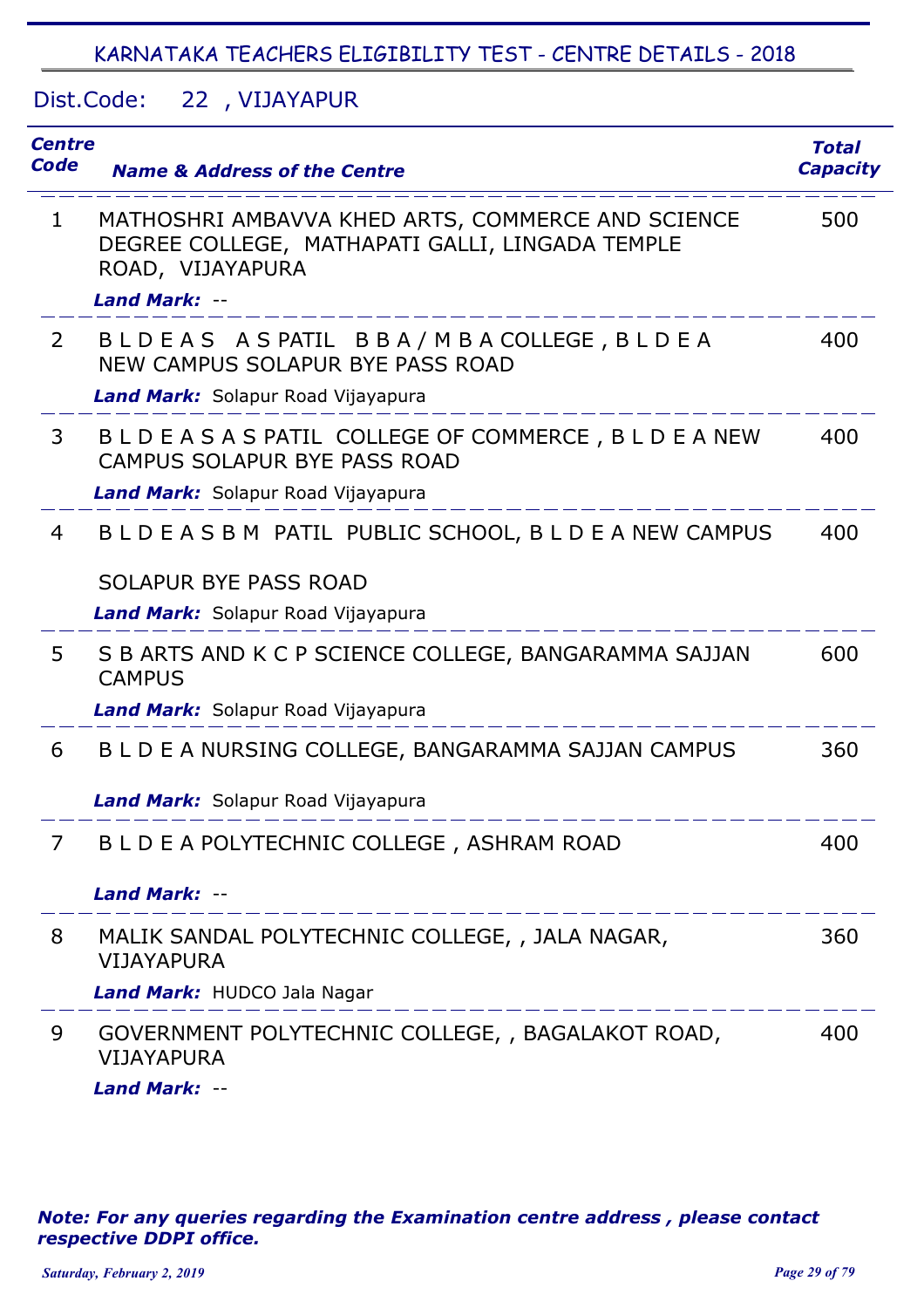#### Dist.Code: 22, VIJAYAPUR

| <b>Centre</b><br>Code | <b>Name &amp; Address of the Centre</b>                                                | <b>Total</b><br><b>Capacity</b> |
|-----------------------|----------------------------------------------------------------------------------------|---------------------------------|
| 10                    | SECAB PRE UNIVERSITY COLLEGE FOR BOYS, BEHIND TAJ<br><b>BAWADI VIJAYAPURA</b>          | 360                             |
|                       | <b>Land Mark: --</b>                                                                   |                                 |
| 11                    | CHETANA COLLEGE OF COMPUTER APPLICATION, MANAS<br>RESIDENCE, DARGA ROAD VIJAYAPURA     | 400                             |
|                       | Land Mark: --                                                                          |                                 |
| 12                    | V B DARBAR P U COLLEGE, STATION ROAD VIJAYAPURA                                        | 400                             |
|                       | Land Mark: Near DR.Ambedkr Stadium,<br><b>Station Road</b>                             |                                 |
| 13                    | TUNGAL PRE UNIVERSITY SCIENCE COLLEGE, ITTANGIHAL                                      | 400                             |
|                       | Land Mark: Near Doddi Bus Stop Opposite<br>Datta Ashram                                |                                 |
| 14                    | ST. JOSEPH HIGH SCHOOL, VAJRA HANUMAN NAGAR VIJAYAPURA                                 | 500                             |
|                       | <b>Land Mark: --</b>                                                                   |                                 |
| 15                    | P D J PRE UNIVERSITY COLLEGE( HIGH SCHOOL SECTION),<br><b>BAGALKOT ROAD VIJAYAPURA</b> | 600                             |
|                       | <b>Land Mark:</b> Opposite S.P.Bunglow Bagalkot<br>Road                                |                                 |
| 16                    | GOVT URDU HIGH SCHOOL, MANAGULI ROAD VIJAYAPURA                                        | 300                             |
|                       | <b>Land Mark: --</b>                                                                   |                                 |
| 17                    | MARATHI VIDYALAY, MANAGULI ROAD VIJAYAPURA                                             | 300                             |
|                       | Land Mark: Near Dhanvantri Hospital                                                    |                                 |
| 18                    | ANJUMAN BOYS HIGH SCHOOL, MANAGULI ROAD VIJAYAPURA                                     | 400                             |
|                       | Land Mark: Near Dhanvantri Hospital                                                    |                                 |
| 19                    | ANJUMAN GIRLS HIGH SCHOOL, MANAGULI ROAD VIJAYAPURA                                    | 300                             |
|                       | <b>Land Mark:</b> Near Dhanvantri Hospital                                             |                                 |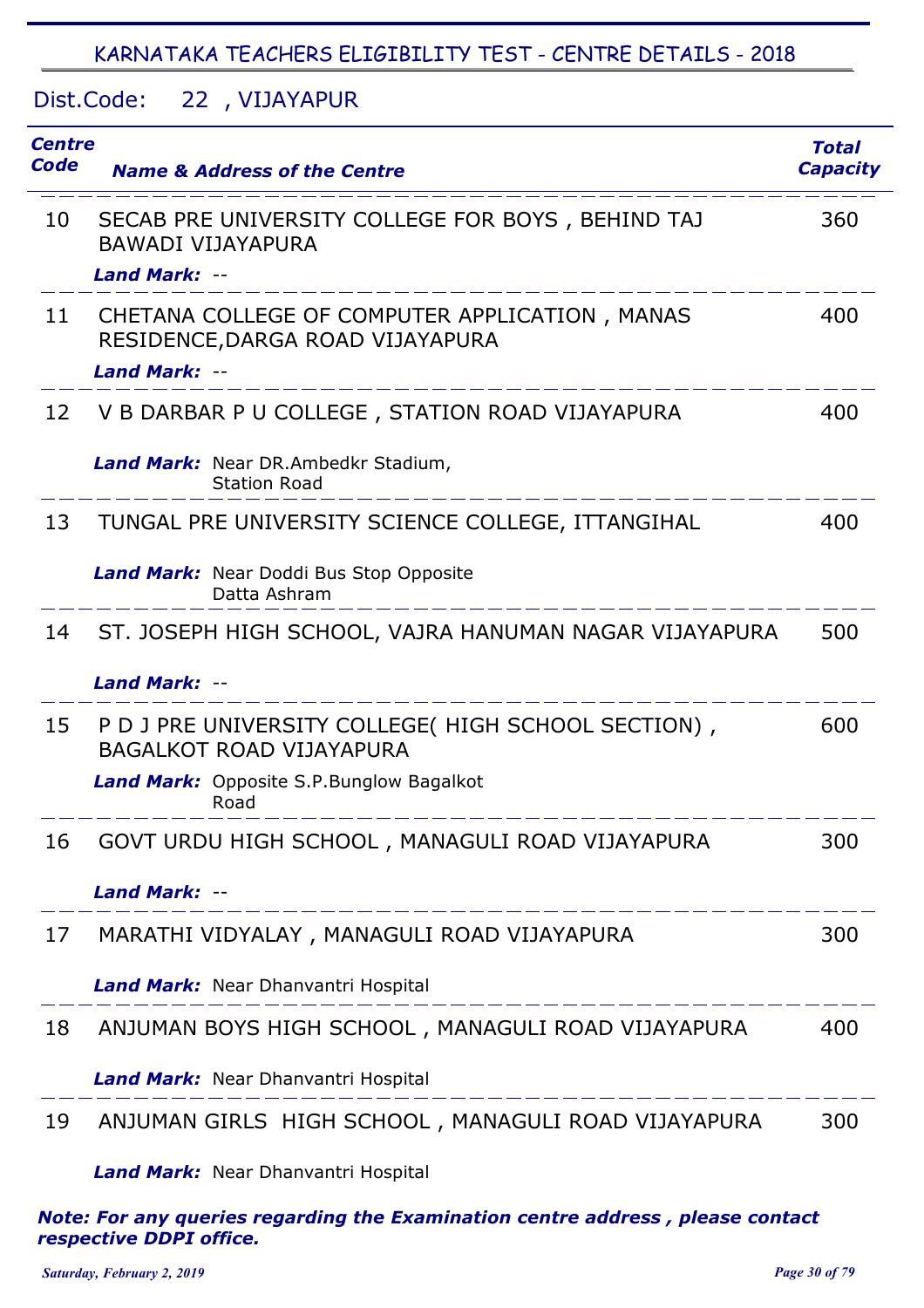Dist.Code: 22, VIJAYAPUR

| Centre<br>Code | <b>Name &amp; Address of the Centre</b>                                                          | <b>Total</b><br><b>Capacity</b> |
|----------------|--------------------------------------------------------------------------------------------------|---------------------------------|
| 20             | SHIVASHARANE HEMARADDI MALLAMMA HIGH SCHOOL,<br>JALANAGAR VIJAYAPURA                             | 240                             |
|                | <b>Land Mark:</b> Near BDA Office HUDCO                                                          |                                 |
| 21             | SHAMS HIGH SCHOOL, KIRTI NAGAR VIJAYAPURA                                                        | 360                             |
|                | Land Mark: Managuli Agasi, Near Sri Sai Baba<br>Temple                                           |                                 |
| 23             | BASAVESHWAR HIGH SCHOOL VIDYA NAGAR, B L D E HOSPITAL<br><b>EAST VIJAYAPURA</b><br>Land Mark: -- | 240                             |
|                |                                                                                                  |                                 |
| 24             | VISHWA BHARATI HIGH SCHOOL, ADARSH NAGAR ASHRAMA<br>ROAD VIJAYAPURA                              | 400                             |
|                | <b>Land Mark: --</b>                                                                             |                                 |
| 25             | BANJARA HIGH SCHOOL, SOLAPUR ROAD, BANJARA CROSS,<br><b>VIJAYAPUR</b>                            | 300                             |
|                | <b>Land Mark: --</b>                                                                             |                                 |
| 26             | S S HIGH SCHOOL "B"<br>, B L D E ROAD<br><b>VIJAYAPUR</b>                                        | 300                             |
|                | <b>Land Mark:</b> Near Amir Talkies                                                              |                                 |
| 27             | S S PRE UNIVERSITY COLLEGE, B L D E ROAD<br><b>VIJAYAPUR</b>                                     | 400                             |
|                | <b>Land Mark:</b> Near Amir Talkies                                                              |                                 |
| 28             | SHRI RAVINDRANATH TAGORE HIGH SCHOOL, BHAVASAR NAGAR<br><b>VIJAYAPUR</b>                         | 300                             |
|                | Land Mark: Darga Road NNear Bara Tang<br>Masjid<br>$  -$                                         |                                 |
| 29             | SHRI KALIDASA HIGH SCHOOL, ATHANI ROAD VIJAYAPURA                                                | 300                             |
|                | <b>Land Mark:</b> Near Govt. Hospital                                                            |                                 |
| 30             | BDE GIRLS HIGH SCHOOL, NEAR UPPALI BURUJ VIJAYAPURA                                              | 300                             |

*Land Mark:* --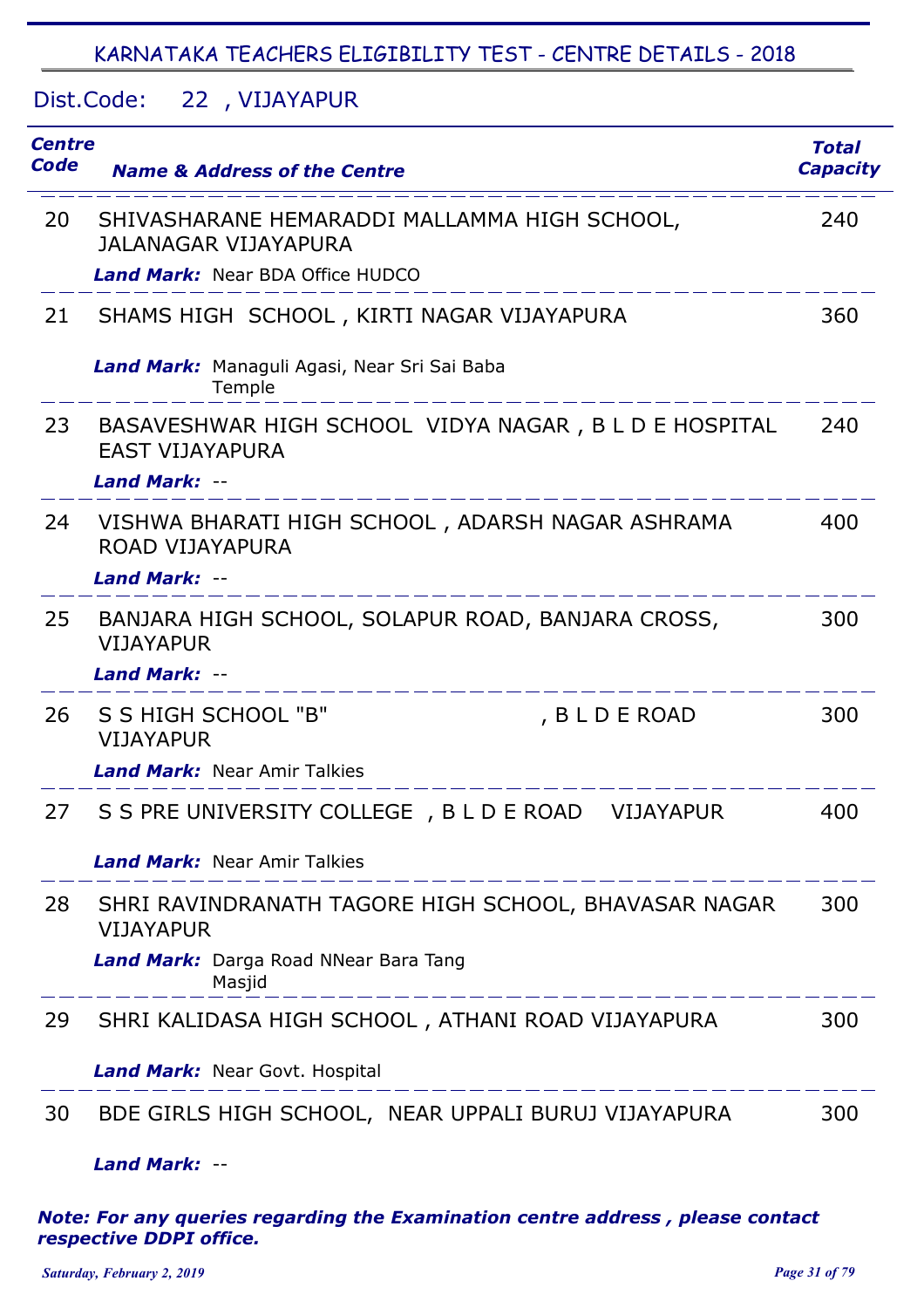#### Dist.Code: 22, VIJAYAPUR

|    | <b>Centre</b><br>Code<br><b>Capacity</b><br><b>Name &amp; Address of the Centre</b>   |     |
|----|---------------------------------------------------------------------------------------|-----|
| 31 | GOVT GIRLS HIGH SCHOOL, GANDHI CHOWK VIJAYAPURA                                       | 400 |
|    | <b>Land Mark: --</b>                                                                  |     |
| 32 | GOVT PRE UNIVERSITY COLLEGE FOR BOYS (H S SECTION),<br><b>GANDHI CHOWK VIJAYAPURA</b> | 600 |
|    | <b>Land Mark: --</b>                                                                  |     |
| 33 | V B DARBAR PRE UNIVERSITY COLLEGE (HIGH SCHOOL SECTION)<br>, STATION ROAD VIJAYAPURA  | 400 |
|    | Land Mark: Near DR.Ambedkr Stadium,<br><b>Station Road</b>                            |     |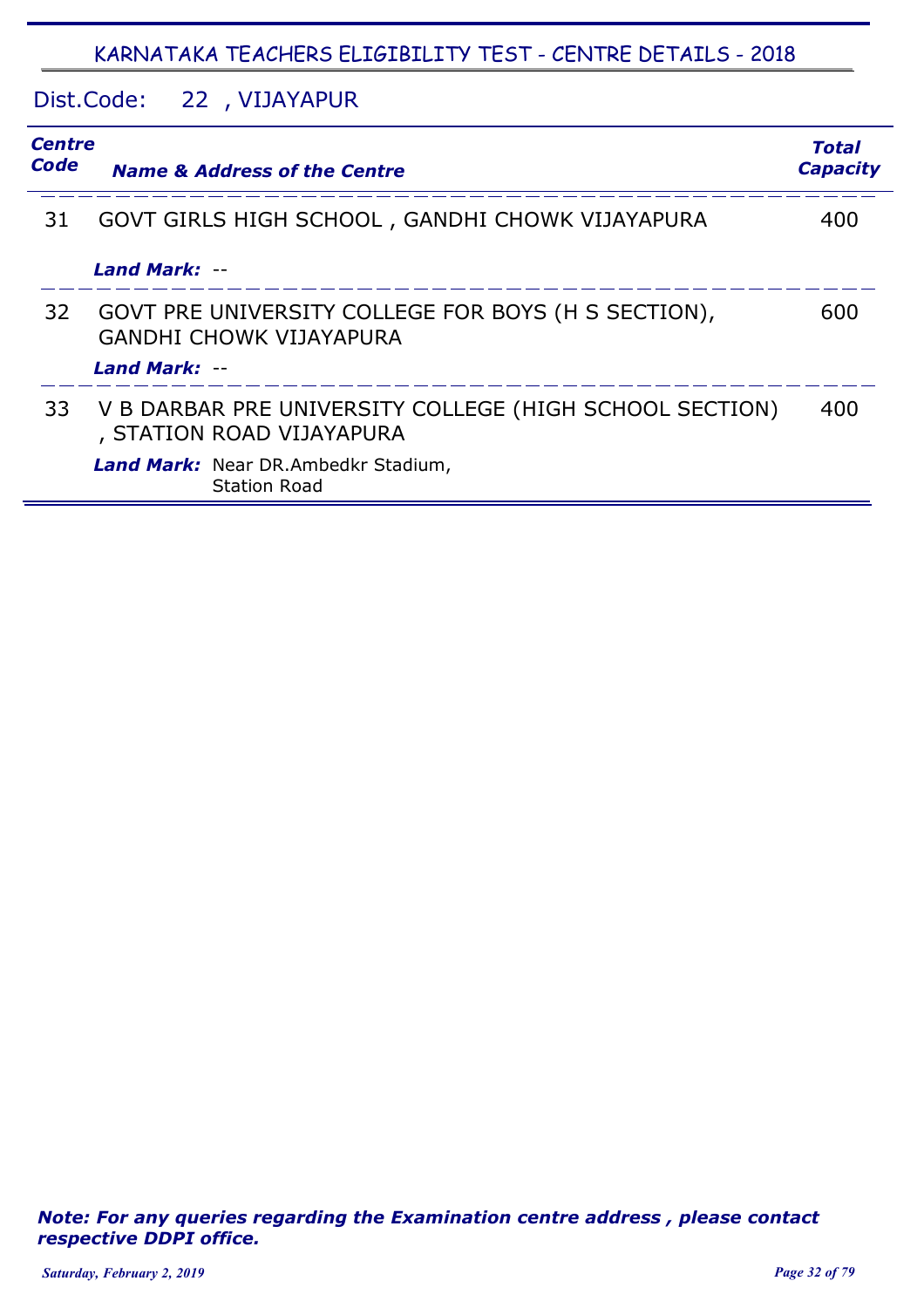Dist.Code: 23, DHARWAD

| <b>Centre</b><br>Code | <b>Name &amp; Address of the Centre</b>                                                                               | <b>Total</b><br><b>Capacity</b> |
|-----------------------|-----------------------------------------------------------------------------------------------------------------------|---------------------------------|
| $\mathbf{1}$          | BHARAT HIGH SCHOOL, SOUDATTTI ROAD, SHIVAJI CIRCLE-<br>580001                                                         | 400                             |
|                       | Land Mark: --                                                                                                         |                                 |
| $\overline{2}$        | BASEL MISSION BOYS SCHOOL, OPPOSITE HEAD POST OFFICE,<br>STATION RD-580001                                            | 384                             |
|                       | <b>Land Mark: --</b>                                                                                                  |                                 |
| 3                     | PRESENTATION GIRLS HIGH SCHOOL, DHARWAD-580008                                                                        | 432                             |
|                       | Land Mark: PB Road Opp KC Park, Dharwad                                                                               |                                 |
| 4                     | BASEL MISSION GIRLS SCHOOL, DHARWAD-580001                                                                            | 360                             |
|                       | <b>Land Mark:</b> Station Road Opposite To Head<br>Post Office Dharwad                                                |                                 |
| 5                     | K.E. BOARD ENGLISH MEDIUM SCHOOL, MALMADDI -580007                                                                    | 288                             |
|                       | Land Mark: MALAMADDI Station Road,<br>Dharwad                                                                         |                                 |
| 6                     | VIDYARANYA COMP. PRE-UNIVERSITY COLLEGE(HIGH SCHOOL<br>SECTION), MADIHAL ROAD, HEBBALLI AGASI-580001<br>Land Mark: -- | 408                             |
| 7                     | UNIVERSITY PUBLIC SCHOOL, COLLEGE ROAD                                                                                | 400                             |
|                       | <b>Land Mark: --</b>                                                                                                  |                                 |
| 8                     | MALLASAJJANA ENGLISH MEDIUM SCHOOL, MARATH COLONY,<br>NEAR SHIVAJI CIRCLE-580008                                      | 288                             |
|                       | <b>Land Mark: --</b>                                                                                                  |                                 |
| 9                     | GOVT. T.T.I COLLEGE FOR WOMEN'S, DHARWAD-580001                                                                       | 250                             |
|                       | Land Mark: opp Kalabhavan near jubli circle<br>dharwad                                                                |                                 |
| 10                    | K.E. BOARD'S COMP. P.U COLLEGE (HIGH SCHOOL SECTION),<br>MALMDDI DHARWAD-580007<br><b>Land Mark: --</b>               | 288                             |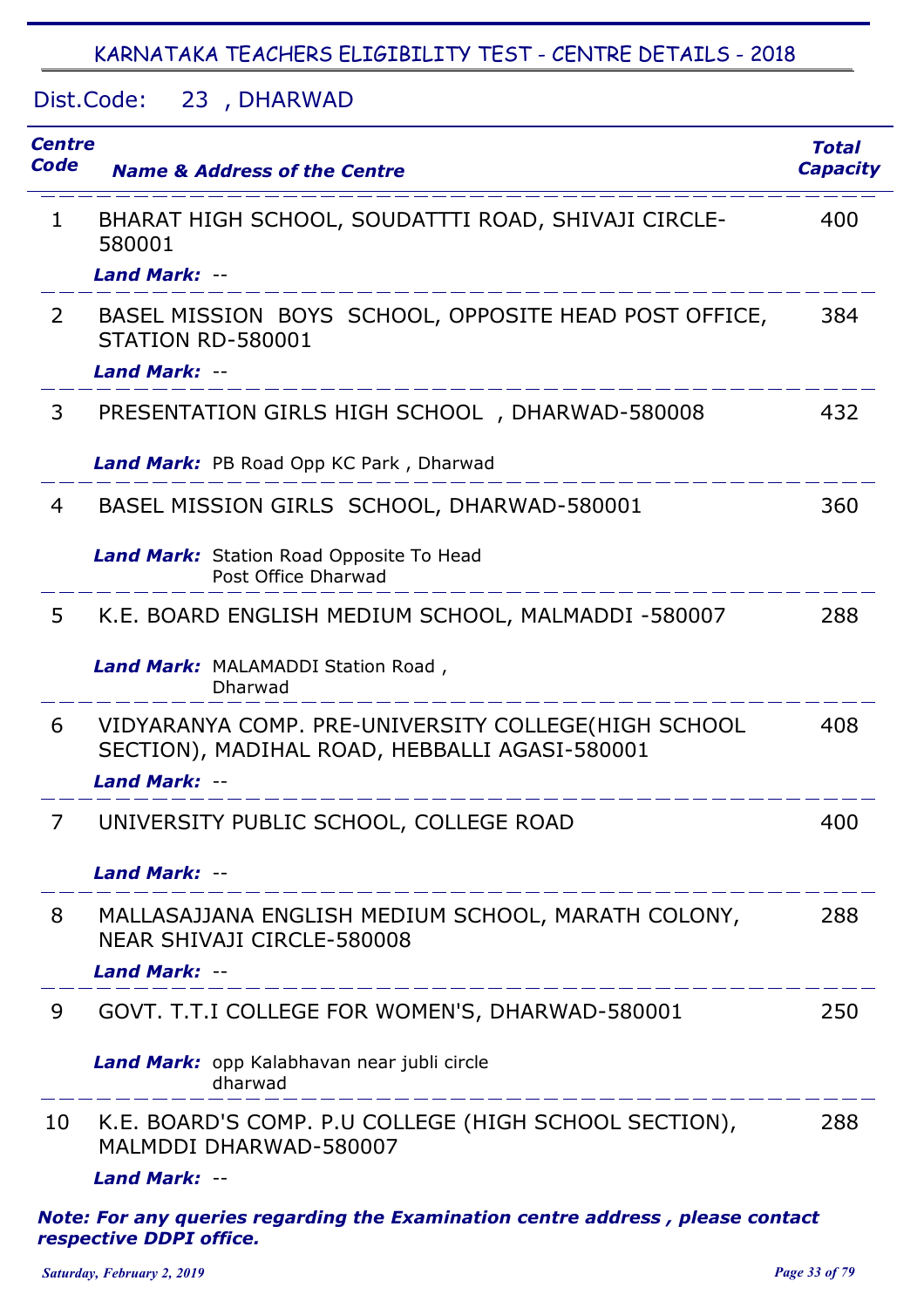# Dist.Code: 23, DHARWAD

| Centre<br>Code | <b>Name &amp; Address of the Centre</b>                                 | <b>Total</b><br><b>Capacity</b> |
|----------------|-------------------------------------------------------------------------|---------------------------------|
| 11             | KARNATAKA HIGH SCHOOL, FORT DHARWAD-580008                              | 336                             |
|                | <b>Land Mark: --</b>                                                    |                                 |
| 12             | R.L.S. PU COLLEGE(HIGH SECTION), OLD BUS STAND, DHARWAD                 | 384                             |
|                | <b>Land Mark: --</b>                                                    |                                 |
| 13             | R.L.S. PU COLLEGE(HIGH SECTION), OLD BUS STAND, DHARWAD                 | 288                             |
|                | <b>Land Mark: --</b>                                                    |                                 |
| 14             | BASEL MISSION ENGLISH MEDIUM HIGH SCHOOL, OPPOSIT HEAD<br>POST, DHARWAD | 250                             |
|                | Land Mark: --                                                           |                                 |
| 15             | SHARADA GIRLS HIGH SCHOOL, SAPTAPUR DHARWAD                             | 240                             |
|                | <b>Land Mark: --</b>                                                    |                                 |
| 16             | MRUTYUNJAYA HIGH SCHOOL, MURUGAMATHA DHARAWD                            | 300                             |
|                | <b>Land Mark: --</b>                                                    |                                 |
| 17             | SENT JOSEPH HIGH SCHOOL, JUBLI CIRCLE DHARWAD                           | 360                             |
|                | <b>Land Mark: --</b>                                                    |                                 |
| 18             | KAMALABAI NARAYANRAO KABBUR HIGH SCHOOL, NEAR KILLA<br><b>DHARWAD</b>   | 264                             |
|                | <b>Land Mark: --</b>                                                    |                                 |
| 19             | RAJIV GANDHI VIDYALAY, NEAR HEAD POST DHARWAD                           | 432                             |
|                | <b>Land Mark: --</b>                                                    |                                 |
| 20             | SHRI MANJUNATESHWAR ENGLISH MEDIUM SCHOOL, VIDYAGIRI<br><b>DHARWAD</b>  | 360                             |
|                | <b>Land Mark: --</b>                                                    |                                 |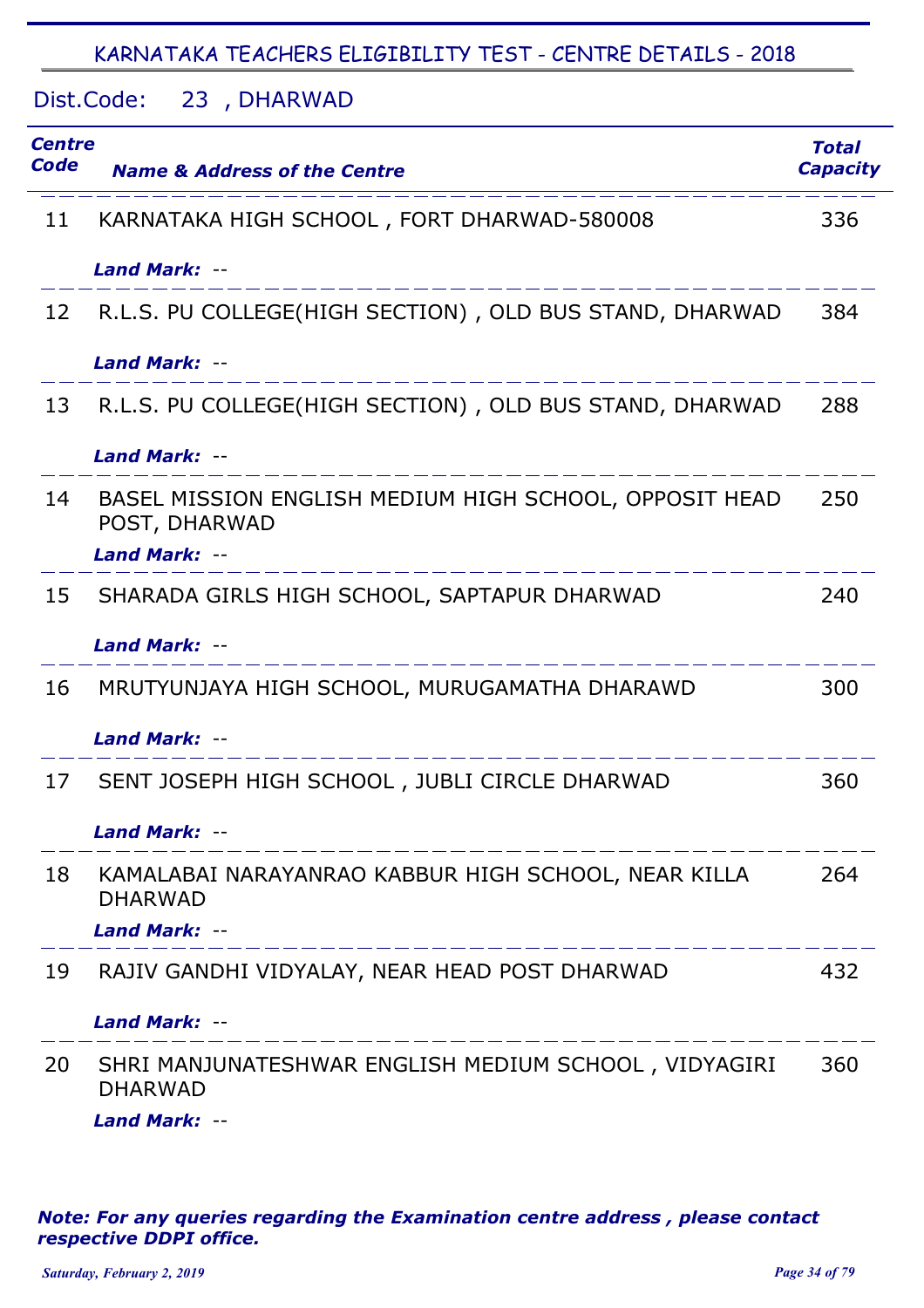#### Dist.Code: 23, DHARWAD

| Code | <b>Centre</b><br><b>Name &amp; Address of the Centre</b>                                          |     |
|------|---------------------------------------------------------------------------------------------------|-----|
| 21   | SHRI MANJUNATESHWAR CENTRAL SCHOOL, VIDYAGIRI<br><b>DHARWAD</b><br><b>Land Mark: --</b>           | 480 |
| 22   | J.S.S. KANNADA MEDIUM PRIMARY HIGH SCHOOL, VIDYAGIRI<br><b>DHARWAD</b><br><b>Land Mark: --</b>    | 432 |
| 23   | PAVAN ENGLISH MEDIUM SCHOOL, BARAKOTRI, DHARWAD<br><b>Land Mark: --</b>                           | 504 |
| 24   | ADARSHA VIDYALAYA, SADHANAKERI, DHARWAD<br><b>Land Mark: --</b>                                   | 335 |
| 25   | OM ENGLISH MEDIUM HIGH SCHOOL, JALADARSHINI LAYOUT,<br>R.K. NAGAR DHARWAD<br><b>Land Mark: --</b> | 288 |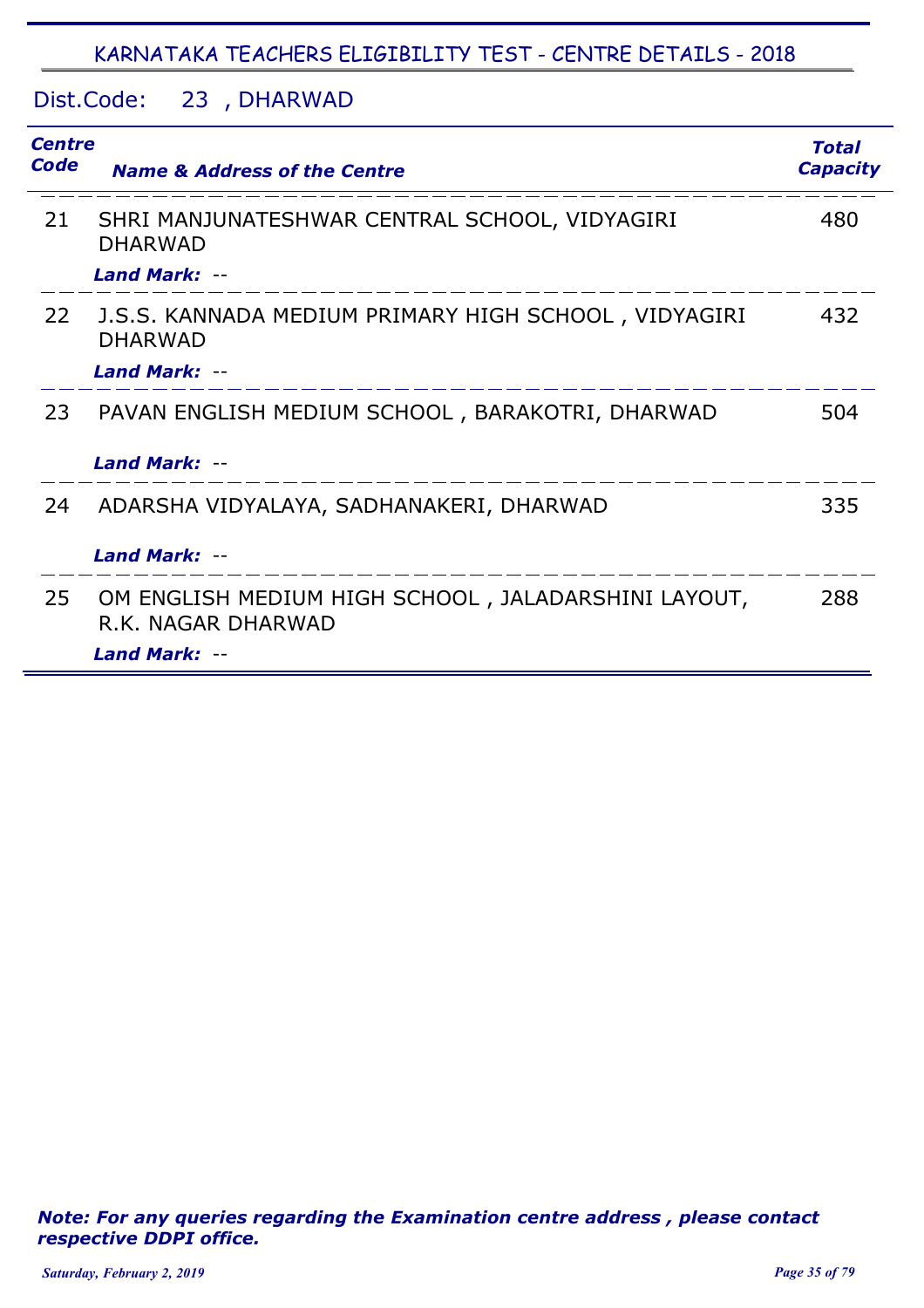Dist.Code: 24, GADAG

| <b>Centre</b><br><b>Code</b> | <b>Name &amp; Address of the Centre</b>                                                                                           | <b>Total</b><br><b>Capacity</b> |
|------------------------------|-----------------------------------------------------------------------------------------------------------------------------------|---------------------------------|
| $\mathbf{1}$                 | PARSWANATH ENGLISH MEDIUM HIGH-SCHOOL, PARSWANATH<br>ENGLISH MEDIUM HIGH-SCHOOL, MULGUND ROAD, GADAG.<br><b>Land Mark: --</b>     | 400                             |
| $\overline{2}$               | CDO JAIN ENG MED HIGH SCHOOL, CDO JAIN ENG MED<br>HIGHSCHOOL RACHOTESWAR NAGAR GADAG<br><b>Land Mark: RACHOTESWAR NAGAR GADAG</b> | 300                             |
| 3                            | GOVT PU COLLEGE, GOVT PU COLLEGE MULAGUND ROAD GADAG<br>Land Mark: NEAR KUTIR, GADAG                                              | 240                             |
| 4                            | GD SHAHA LIONS ENG MED HS, MUNDARAGI ROAD GADAG<br><b>Land Mark: --</b>                                                           | 300                             |
| 5                            | GURUBASAV CBSC ENG MED HIGH SCHOOL, TONTADRY COLLEGE<br>OF ENGINEERING CAMPUS MUNDARAGI ROAD GADAG<br><b>Land Mark: --</b>        | 400                             |
| 6                            | BIPIN CHIKKATTI PU SCIENCE COLLEGE, MUNDARAGI ROAD<br><b>GADAG</b><br><b>Land Mark: --</b>                                        | 240                             |
| 7                            | BASAVESWAR ARTS AND COMMERCE COLLEGE, BASAVESWAR<br>ARTS AND COMMERCE COLLEGE<br><b>Land Mark: NEAR ROTARY CRCLE GADAG</b>        | 400                             |
| 8                            | A.S.S. COMERCE COLLEGE, NEAR CENTRAL JAIL, BETAGERI-<br>GADAG.<br><b>Land Mark: --</b>                                            | 400                             |
| 9                            | HCES DEGREE COLLEGE, NEAR K.H PATIL STADIUM GADAG<br><b>Land Mark: --</b>                                                         | 380                             |
| 10                           | MUNCIPAL COMP.P.U. COLLEAGE, GADAG                                                                                                | 300                             |

*Land Mark:* NEAR GANDHI CIRCLE, GADAG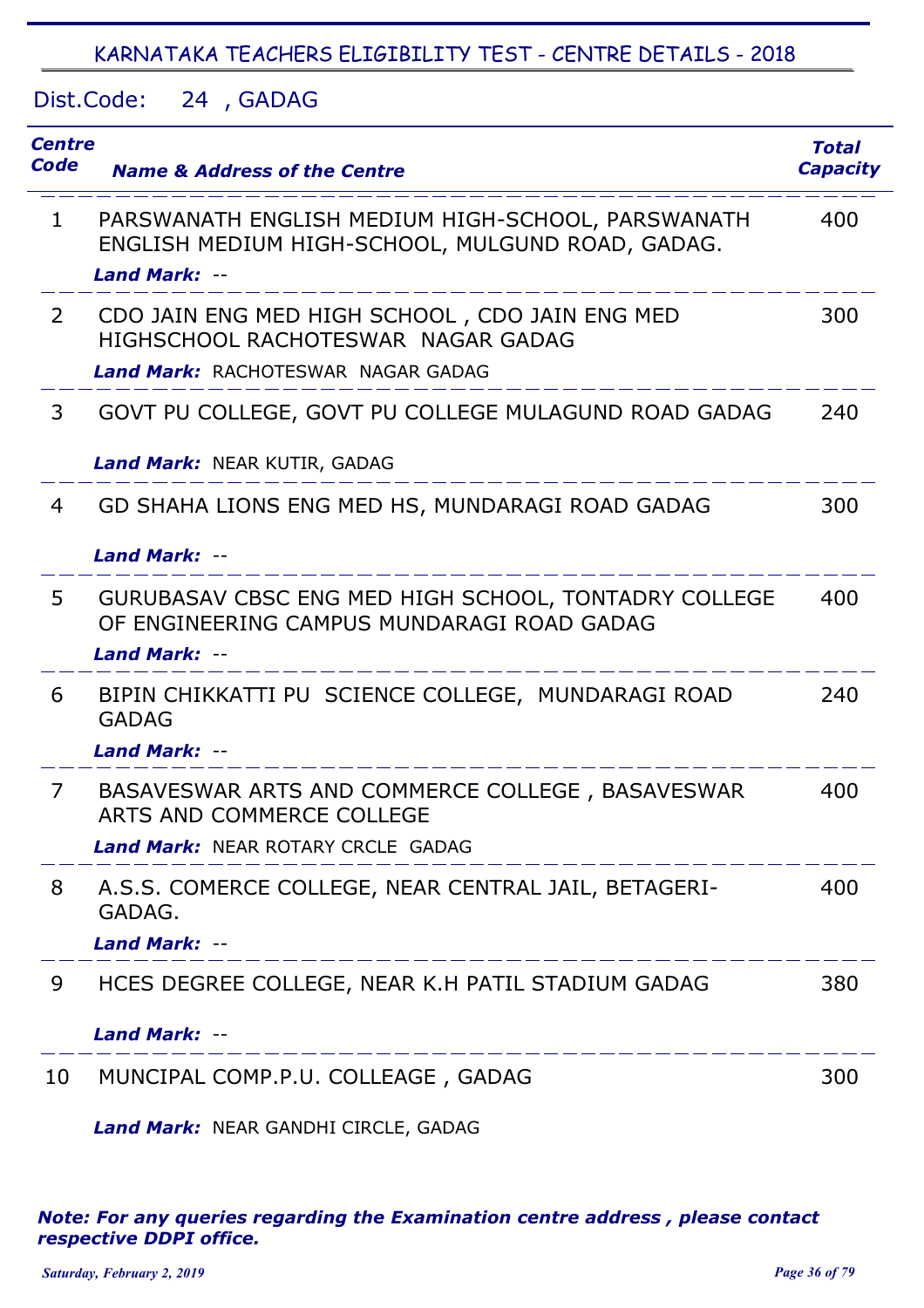Dist.Code: 24 GADAG ,

| <b>Centre</b><br><b>Code</b> | <b>Name &amp; Address of the Centre</b>                                 | <b>Total</b><br><b>Capacity</b> |
|------------------------------|-------------------------------------------------------------------------|---------------------------------|
| 11                           | J.T.P.U. COLLEGE, HATALAGERI NAKA, MASARI, GADAG.                       | 400                             |
|                              | Land Mark: --                                                           |                                 |
| 12                           | K.V.S.R. P.U. COLLEAGE, MASARI, GADAG-BETAGERI.                         | 240                             |
|                              | Land Mark: HATALAGERI NAKA, MASARI,<br>GADAG.                           |                                 |
|                              | 13 KLE SOCIETY C.B.S.E. HIGH SCHOOL, HATALAGERI NAKA,<br>MASARI, GADAG. | 300                             |
|                              | Land Mark: --                                                           |                                 |
| 14                           | LOYALA HIGH-SCHOOL, BETAGERI-GADAG                                      | 240                             |
|                              | <b>Land Mark: --</b>                                                    |                                 |
| 15                           | ST, JOHN, HIGH-SCHOOL, BETAGERI-GADAG.                                  | 240                             |
|                              | <b>Land Mark: --</b>                                                    |                                 |
| 16                           | BASAVESWAR HIGH SCHOOL, SHIDDLINGNAGAR, HUDCO<br><b>COLONY GADAG</b>    | 300                             |
|                              | Land Mark: --                                                           |                                 |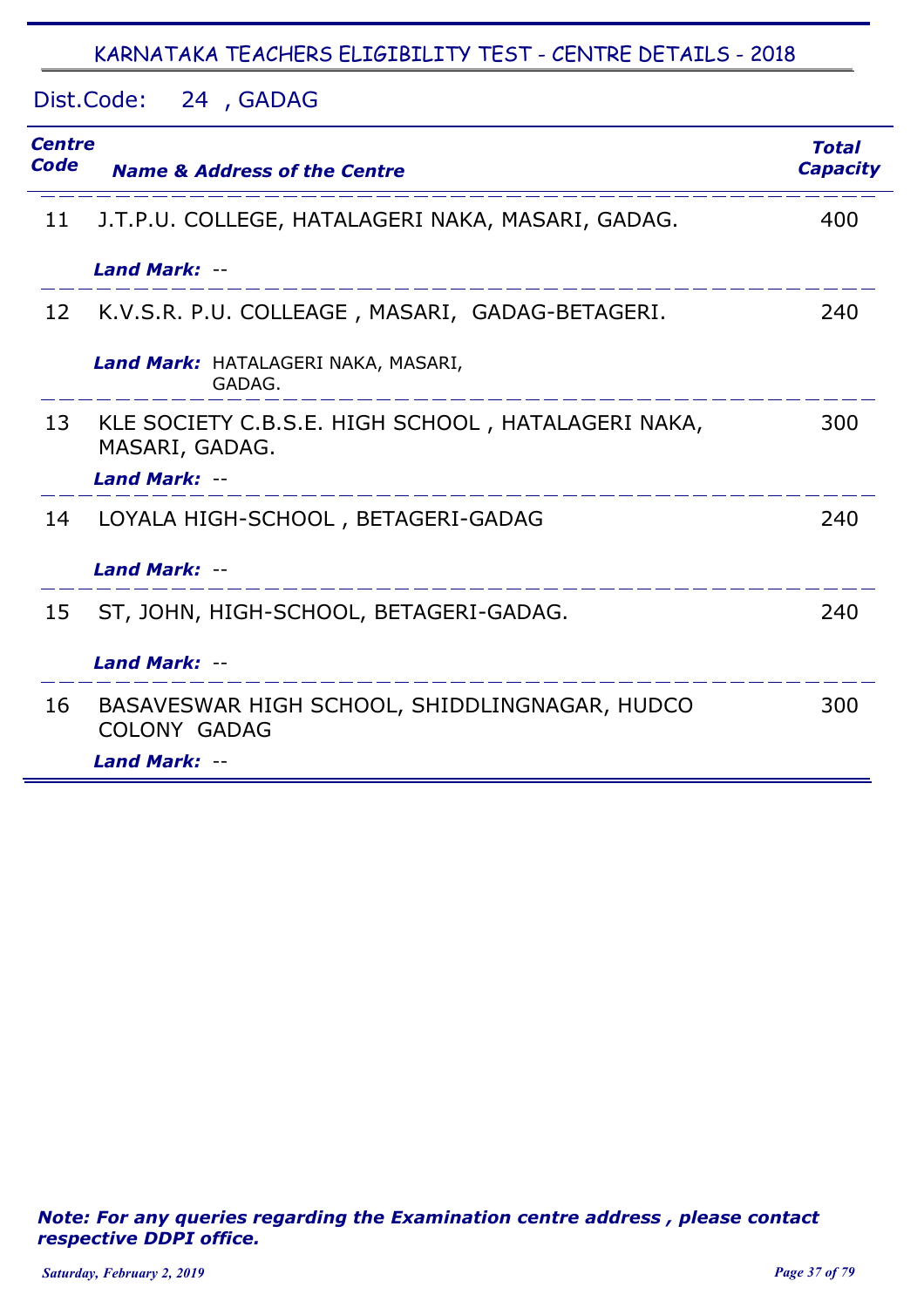Dist.Code: 25 , HAVERI

| <b>Centre</b><br>Code | <b>Name &amp; Address of the Centre</b>               | <b>Total</b><br><b>Capacity</b> |
|-----------------------|-------------------------------------------------------|---------------------------------|
| 1                     | SHREE SINDAGI AYURVEDIC MEDICAL COLLEGE, HAVERI       | 200                             |
|                       | Land Mark: P.B.ROAD,                                  |                                 |
| 2                     | T.M.A.E.S COLLEGE, HAVERI.                            | 350                             |
|                       | Land Mark: P.B.ROAD,                                  |                                 |
| 3                     | C.B.KOLLI POLYTECHNIC COLLEGE, P.B.ROAD, HAVERI.      | 300                             |
|                       | <b>Land Mark: --</b>                                  |                                 |
| 4                     | GUDLEPPA HALLIKERI P U COLLEGE, P.B.ROAD HAVERI       | 300                             |
|                       | <b>Land Mark: --</b>                                  |                                 |
| 5                     | GOVERNMENT WOMENS P U COLLEGE, IJARILAKAMAPUR HAVERI. | 200                             |
|                       | Land Mark: D.C.OFFICE ROAD,                           |                                 |
| 6                     | K.L.E ENGLISH MEDIUM HIGH SCHOOL, HAVERI.             | 350                             |
|                       | Land Mark: BASAVESHWAR NAGAR                          |                                 |
| 7                     | J P ROTARY HIGH SCHOOL, HAVERI                        | 200                             |
|                       | Land Mark: BASAVESHWAR NAGAR                          |                                 |
| 8                     | LIONS ENGLISH MEDIUM HIGH SCHOOL, HAVERI              | 432                             |
|                       | <b>Land Mark: BASAVESHWAR NAGAR</b>                   |                                 |
| 9                     | MUNICIPAL HIGH SCHOOL, , HAVERI                       | 250                             |
|                       | Land Mark: J.H PATEL CIRCLE,                          |                                 |
| 10                    | S. J. M. P.U. COLLEGE, HAVERI                         | 300                             |

*Land Mark:* NEAR MAGAVI TALKIES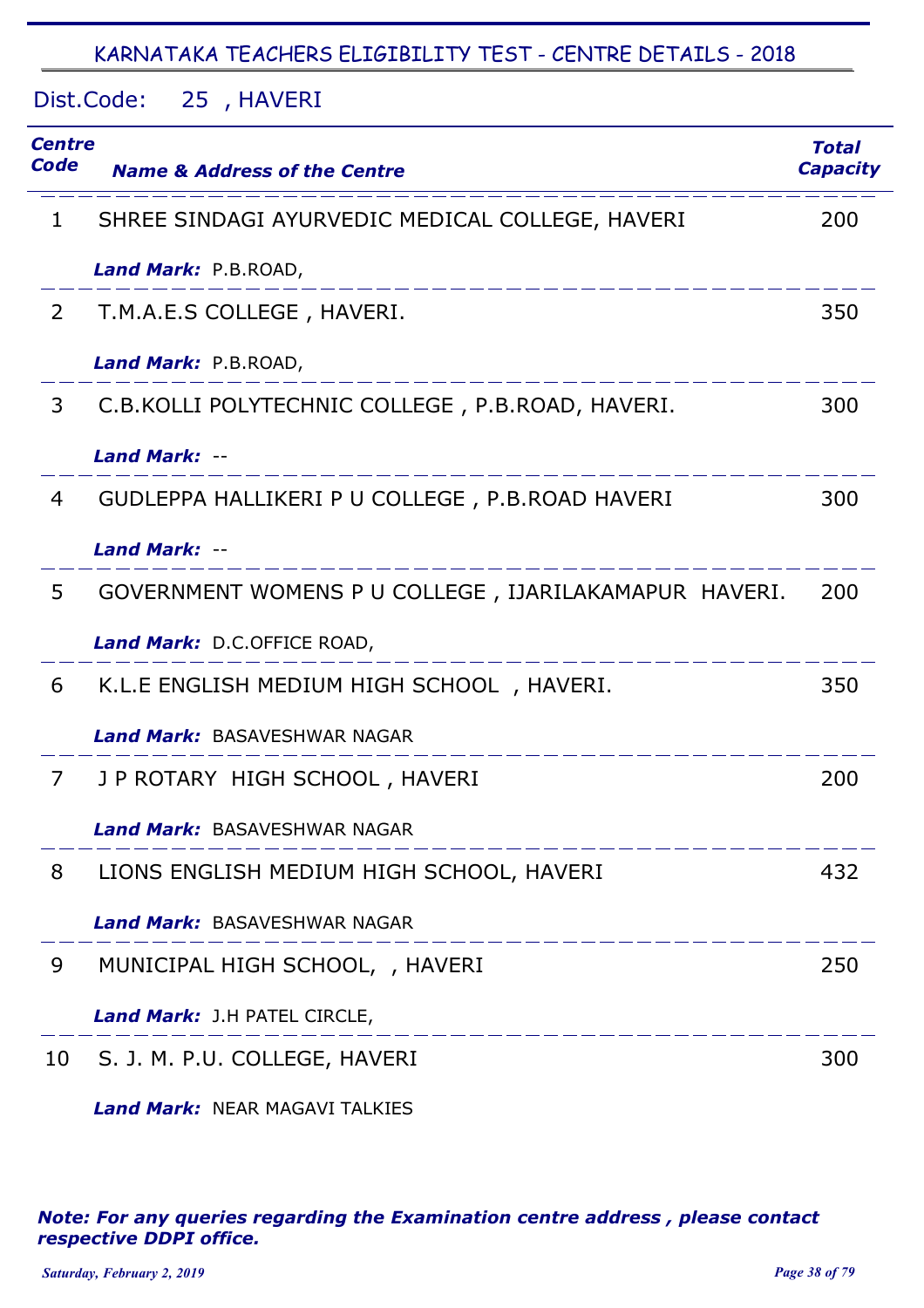Dist.Code: 25, HAVERI

| Centre<br>Code | <b>Name &amp; Address of the Centre</b>                                                       | <b>Total</b><br><b>Capacity</b> |
|----------------|-----------------------------------------------------------------------------------------------|---------------------------------|
| 11             | SHREE BASAVESHWAR B.ED COLLEGE, HAVERI                                                        | 250                             |
|                | <b>Land Mark: NEAR MAGAVI TALKIES</b>                                                         |                                 |
| 12             | S.M.S HIGH SCHOOL, HAVERI                                                                     | 300                             |
|                | <b>Land Mark: NEAR MAGAVI TALKIES</b>                                                         |                                 |
| 13             | SHREE SHIVALINGESHWARA WOMENS DEGREE COLLEGE,<br>GUTTALA ROAD, HAVERI<br><b>Land Mark: --</b> | 500                             |
| 14             | HUKKERIMATH SHIVABASAVESHWARA HIGH SCHOOL, HAVERI                                             | 400                             |
|                | <b>Land Mark:</b> HUKKERIMATH MATH                                                            |                                 |
| 15             | CHANNABASAPPA MAGAVI HIGH SCHOOL, HAVERI                                                      | 200                             |
|                | <b>Land Mark: ASHWINI NAGAR</b>                                                               |                                 |
| 16             | ADARSH I.T.I. COLLEGE, HAVERI                                                                 | 250                             |
|                | <b>Land Mark: HANGAL ROAD</b>                                                                 |                                 |
| 17             | SAINT AAN'S PRIMARY SCHOOL, HAVERI                                                            | 250                             |
|                | <b>Land Mark: HANGAL ROAD</b>                                                                 |                                 |
| 18             | SAINT AAN'S HIGH SCHOOL, HAVERI                                                               | 250                             |
|                | <b>Land Mark: HANGAL ROAD</b>                                                                 |                                 |
| 19             | KARNATAKA PUBLIC SCHOOL, HAVERI                                                               | 240                             |
|                | <b>Land Mark: HANGAL ROAD</b>                                                                 |                                 |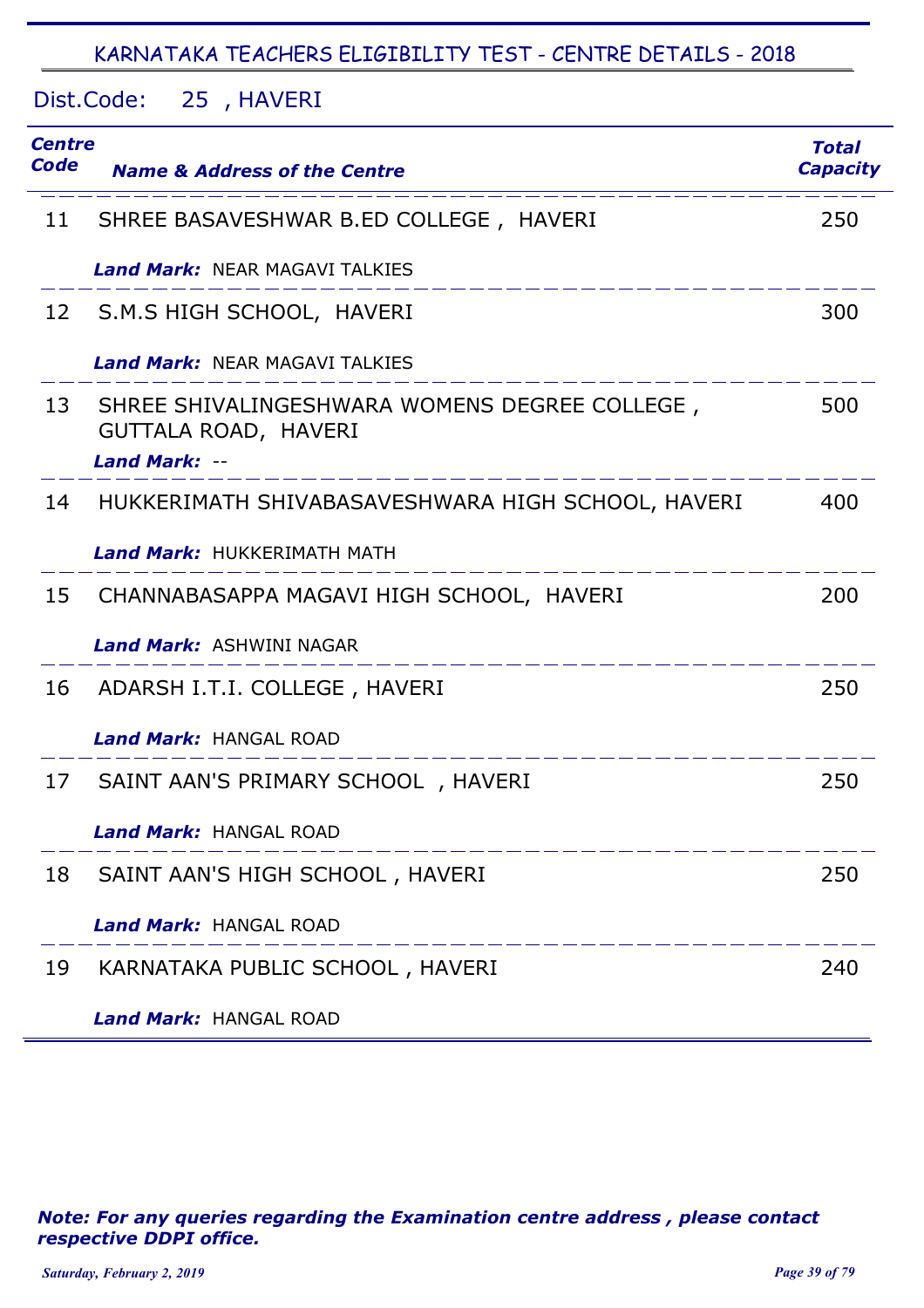#### Dist.Code: 26 UTTARA KANNADA ,

| <b>Centre</b><br><b>Code</b> | <b>Name &amp; Address of the Centre</b>                                                                    | <b>Total</b><br><b>Capacity</b> |
|------------------------------|------------------------------------------------------------------------------------------------------------|---------------------------------|
| $\mathbf{1}$                 | ST. MICHAEL'S CONVENT HIGH SCHOOL, KARWAR                                                                  | 300                             |
|                              | <b>Land Mark:</b> Near Subhas Circle                                                                       |                                 |
| $\overline{2}$               | HINDU HIGH SCHOOL, KARWAR                                                                                  | 300                             |
|                              | Land Mark: Near Geetanjali Theater                                                                         |                                 |
| 3                            | BAL MANDIR, HIGH SCHOOL, NEAR GEETANJANLI TALKISE,<br>KARWAR TOWN, KARWAR, PIN CODE NO. 581 301            | 300                             |
|                              | Land Mark: --                                                                                              |                                 |
| 5                            | GOVT HIGH SCHOOL, KARWAR TOWN, KODIBAG ROAD, KARWAR,<br><b>PIN CODE NO. 581 301</b>                        | 240                             |
|                              | Land Mark: Near Maladevi Ground,                                                                           |                                 |
| 6                            | GOVT. ARTS & SCIENCE COLLEGE, KARWAR, NEAR<br>RANGAMANDIR, KODIBAG ROAD, KARWAR, PIN CODE NO. 581<br>301   | 240                             |
|                              | Land Mark: --                                                                                              |                                 |
| 8                            | RAHEEM KHAN UNITY HIGH SCHOOL, BEHIND ARJUN TALKISE,<br>KAJUBAG KODIBAG ROAD, KARWAR, PIN CODE NO. 581 303 | 220                             |
|                              | Land Mark: --                                                                                              |                                 |
| 9                            | SHIVAJI HIGH SCHOOL, NEAR MAHADEVSTAN SUNKERI ROAD,<br>BAAD, KARWAR, PIN CODE NO. 581 304                  | 240                             |
|                              | Land Mark: --                                                                                              |                                 |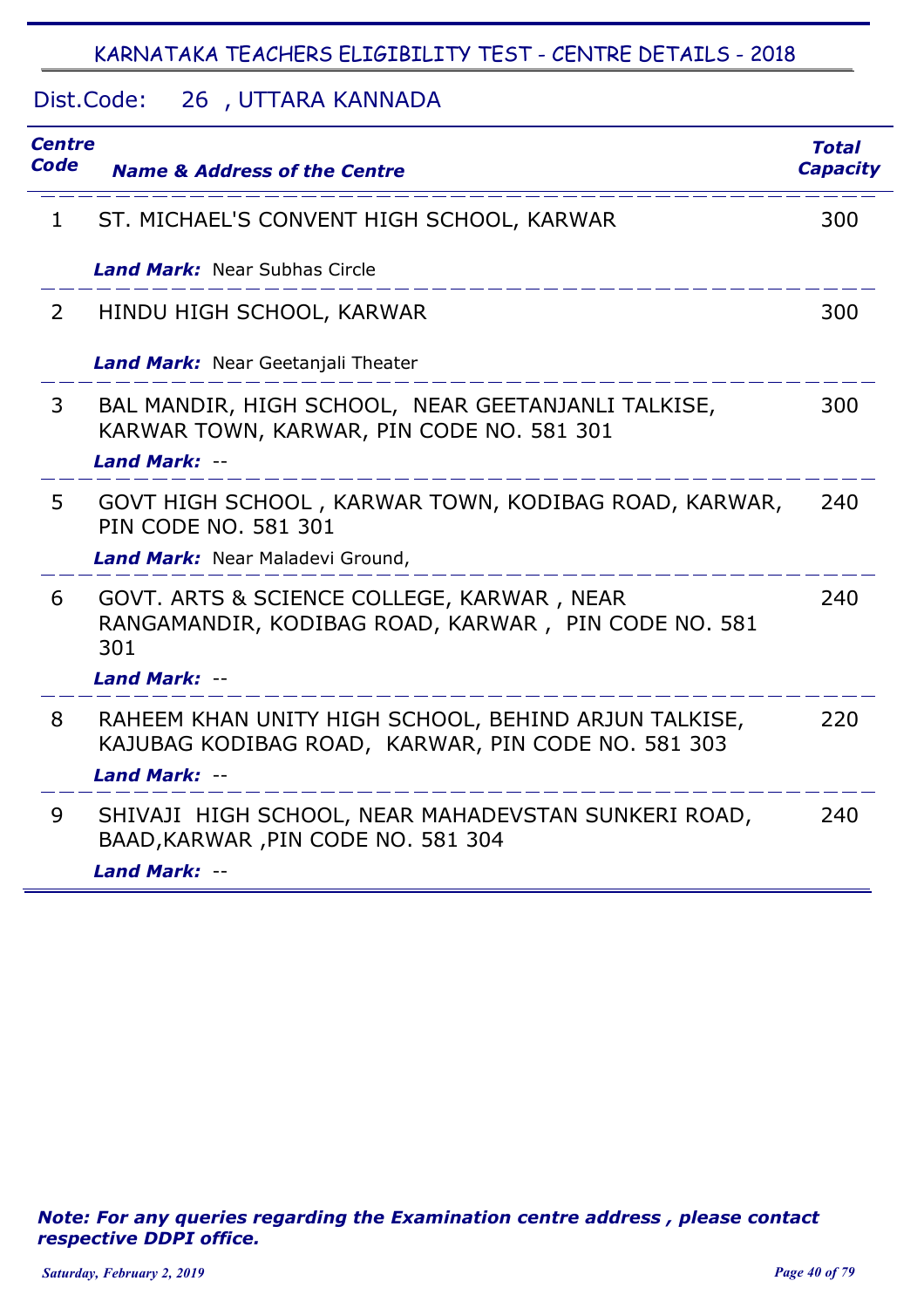Dist.Code: 27, CHIKKODI

| <b>Centre</b><br>Code | <b>Name &amp; Address of the Centre</b>                                                              | <b>Total</b><br><b>Capacity</b> |
|-----------------------|------------------------------------------------------------------------------------------------------|---------------------------------|
| 1                     | SBS KANYA SAHA, NIPPANI                                                                              | 200                             |
|                       | <b>Land Mark: --</b>                                                                                 |                                 |
| 2                     | VIDYAMANDIR, NIPPANI                                                                                 | 200                             |
|                       | <b>Land Mark:</b> AMBEDKAR LIBRARY NIPPANI                                                           |                                 |
| 3                     | MUNICIPAL HIGH SCHOOL, NIPPANI                                                                       | 140                             |
|                       | <b>Land Mark: POLICE STATION NIPPANI</b>                                                             |                                 |
| 4                     | V S M GIRLS HIGH SCHOOL, NIPPANI                                                                     | 200                             |
|                       | <b>Land Mark: NEAR I B NIPPANI</b>                                                                   |                                 |
| 5                     | V S M G I B HIGH SCHOOL NIPPANI, NIPPANI                                                             | 240                             |
|                       | <b>Land Mark: NEAR I B NIPPANI</b>                                                                   |                                 |
| 6                     | MARATHA MANDAL HIGH SCHOOL, NIPPANI                                                                  | 180                             |
|                       | <b>Land Mark:</b> NEAR I B NIPPANI MARATHA<br>MANDAL BHAVAN NIPPANI                                  |                                 |
| 7                     | K L E ENGLISH MEDIUM SCHOOL, NIPPANI                                                                 | 300                             |
|                       | <b>Land Mark: NEAR JMFC COURT NIPPANI</b>                                                            |                                 |
| 8                     | S.K HIGHER SECONDARY SCHOOL, HUKKERI                                                                 | 384                             |
|                       | <b>Land Mark: Court Circle, Hukkeri</b>                                                              |                                 |
| 9                     | S.K P.U. COLLEGE.HUKKERI, HUKKERI                                                                    | 240                             |
|                       | <b>Land Mark: Court Circle, Hukkeri</b>                                                              |                                 |
| 10                    | TIPPU SULTAN HIGH SCHOOL,, GANDHI NAGAR, NEAR TALUKA<br>GOVT.HOSPITALHUKKERI<br><b>Land Mark: --</b> | 240                             |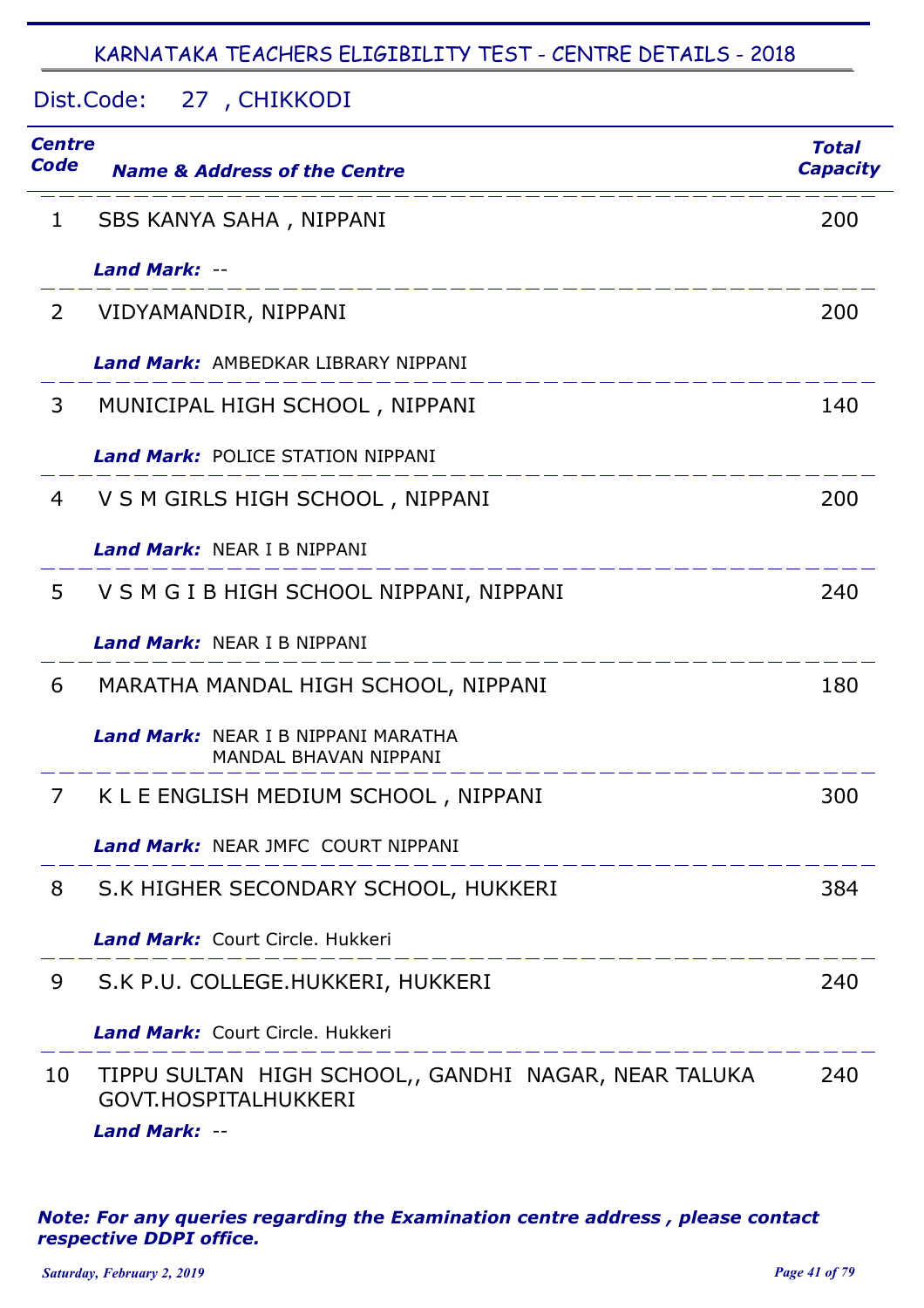# Dist.Code: 27, CHIKKODI

| Centre<br>Code | <b>Name &amp; Address of the Centre</b>              | <b>Total</b><br><b>Capacity</b> |
|----------------|------------------------------------------------------|---------------------------------|
| 11             | R D P U COLLEGE, CHIKKODI                            | 280                             |
|                | <b>Land Mark:</b> Near Bus Stand                     |                                 |
| 12             | C S S HIGH SCHOOL, CHIKKODI                          | 250                             |
|                | <b>Land Mark:</b> Near Basay Cricle                  |                                 |
| 13             | KLE SOCIETY B K COLLEGE, CHIKKODI                    | 240                             |
|                | Land Mark: Ankali Road                               |                                 |
| 14             | KLE SOCIETY B K COLLEGE, CHIKKODI                    | 240                             |
|                | <b>Land Mark:</b> Ankali Road                        |                                 |
| 15             | R D HIGH SCHOOL, CHIKKODI                            | 360                             |
|                | <b>Land Mark: Near Bus Stand</b>                     |                                 |
| 16             | R M GIRLS HIGH SCHOOL, CHIKKODI                      | 200                             |
|                | <b>Land Mark:</b> Near Bus Stand                     |                                 |
| 17             | B C GANGAL BED COLLEGE, CHIKKODI                     | 200                             |
|                | <b>Land Mark: Near Basay Cricle</b>                  |                                 |
|                | 18 G S E SOCIETY'S JSS ENG MED HIGH SCHOOL, CHIKKODI | 144                             |
|                | <b>Land Mark: --</b>                                 |                                 |
| 19             | K K ENGLISH MEDIUM SCHOOL, CHIKKODI                  | 250                             |
|                | <b>Land Mark: Near Basav Cricle</b>                  |                                 |
| 20             | KLE C B KORE POLYTENCHINC COLLEGE, CHIKKODI          | 250                             |
|                | Land Mark: Ankali Road                               |                                 |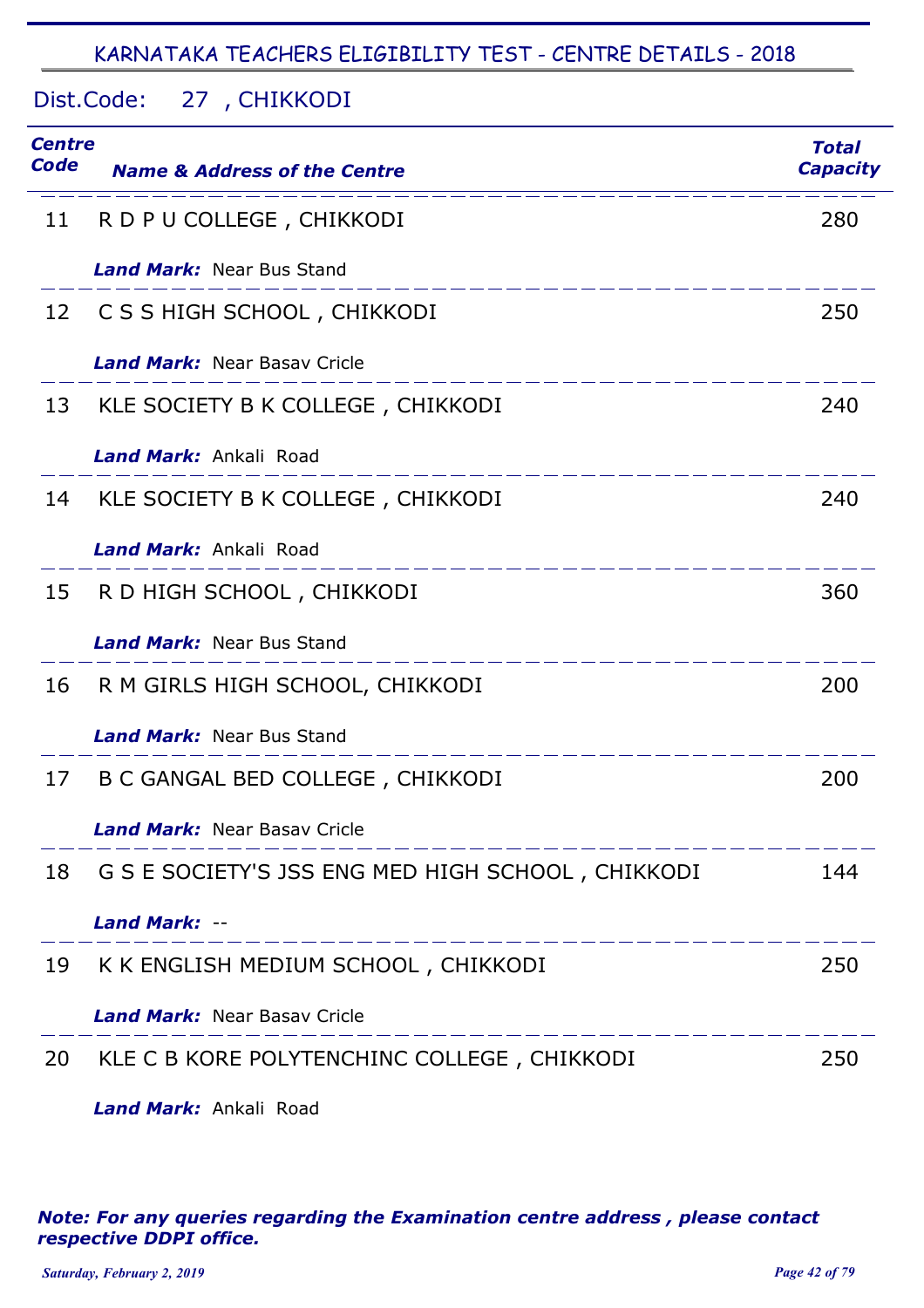# Dist.Code: 27, CHIKKODI

| <b>Centre</b><br>Code | <b>Name &amp; Address of the Centre</b>                         | <b>Total</b><br><b>Capacity</b> |
|-----------------------|-----------------------------------------------------------------|---------------------------------|
| 21                    | KLE C B KORE POLYTENCHINC COLLEGE, CHIKKODI                     | 250                             |
|                       | <b>Land Mark:</b> Ankali Road                                   |                                 |
| 22                    | KLE INDIPENDENT PU COLLEGE, CHIKKODI                            | 250                             |
|                       | Land Mark: Ankali Road                                          |                                 |
| 23                    | KLE ENGNEERING COLLEGE, CHIKKODI                                | 250                             |
|                       | <b>Land Mark:</b> ENGNEERING COLLEGE ROAD<br><b>BANANTIKODI</b> |                                 |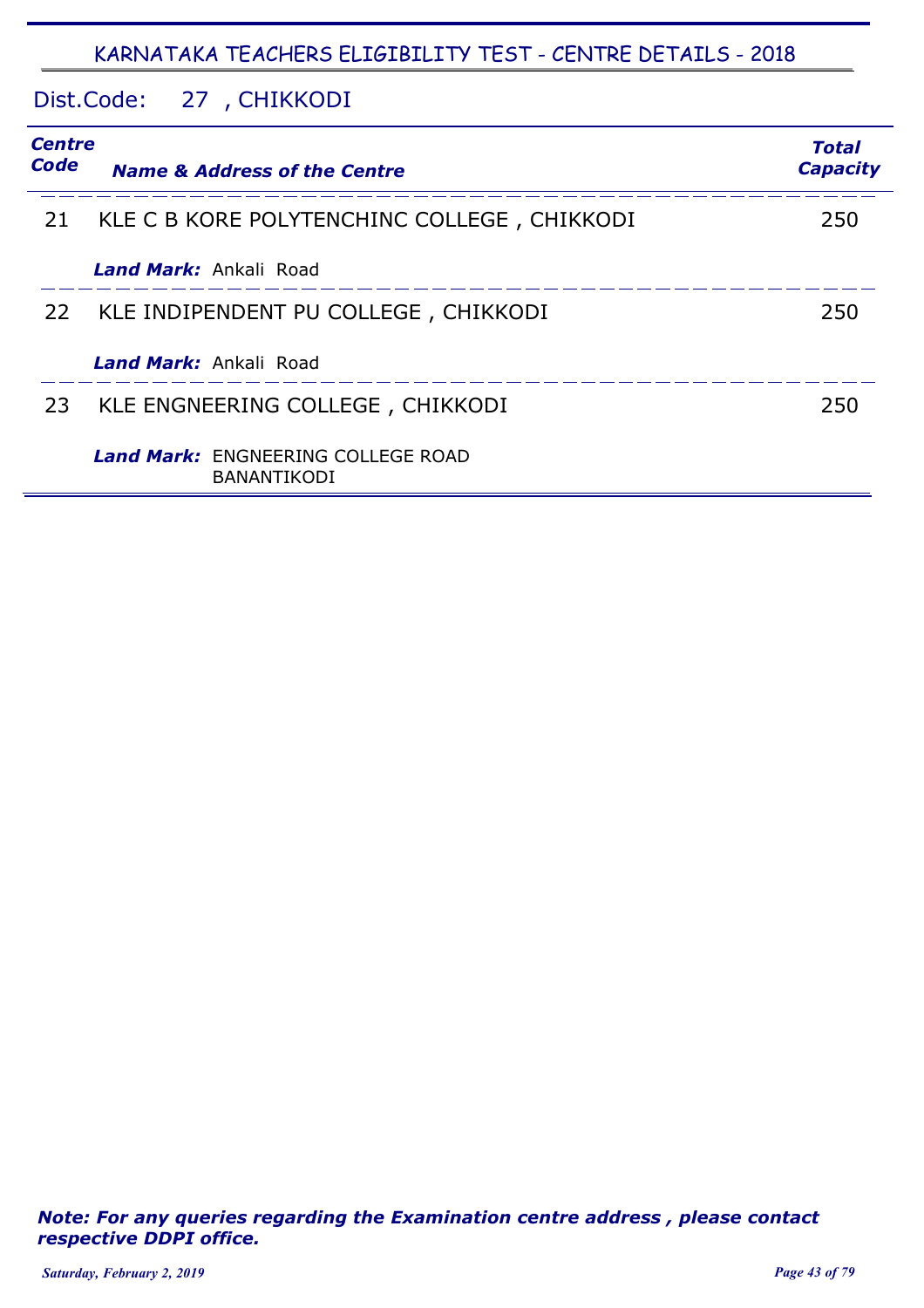Dist.Code: 28 SIRSI ,

| <b>Centre</b><br>Code | <b>Name &amp; Address of the Centre</b>                                                            | <b>Total</b><br><b>Capacity</b> |
|-----------------------|----------------------------------------------------------------------------------------------------|---------------------------------|
| $\mathbf{1}$          | SHRI MARIKAMBA GOVERNMENT P U COLLEGE, NEAR J M F C<br>COURT SIRSI, 581401<br><b>Land Mark: --</b> | 240                             |
| $\mathbf{2}$          | SHRI MARIKAMBA GOVERNMENT HIGH SCHOOL. , NEAR JMF<br>C COURT SIRSI.<br><b>Land Mark: --</b>        | 240                             |
| $\mathbf{3}$          | SHRI MARIKAMBA GOVERNMENT HIGH SCHOOL, NEAR JMFC<br>COURT SIRSI.<br><b>Land Mark: --</b>           | 240                             |
| 4                     | M E S COMMERCE DEGREE COLLEGE<br>, NEAR<br>YELLAPUR NAKA, SIRSI.<br>Land Mark: --                  | 240                             |
| 5.                    | AVE MARIA HIGH SCHOOL<br>$\mathbf{r}$<br>NEAR PANDIT GOVERNMENT HOSPITAL<br>CHURCH ROAD, SIRSI.    | 240                             |
|                       | Land Mark: --                                                                                      |                                 |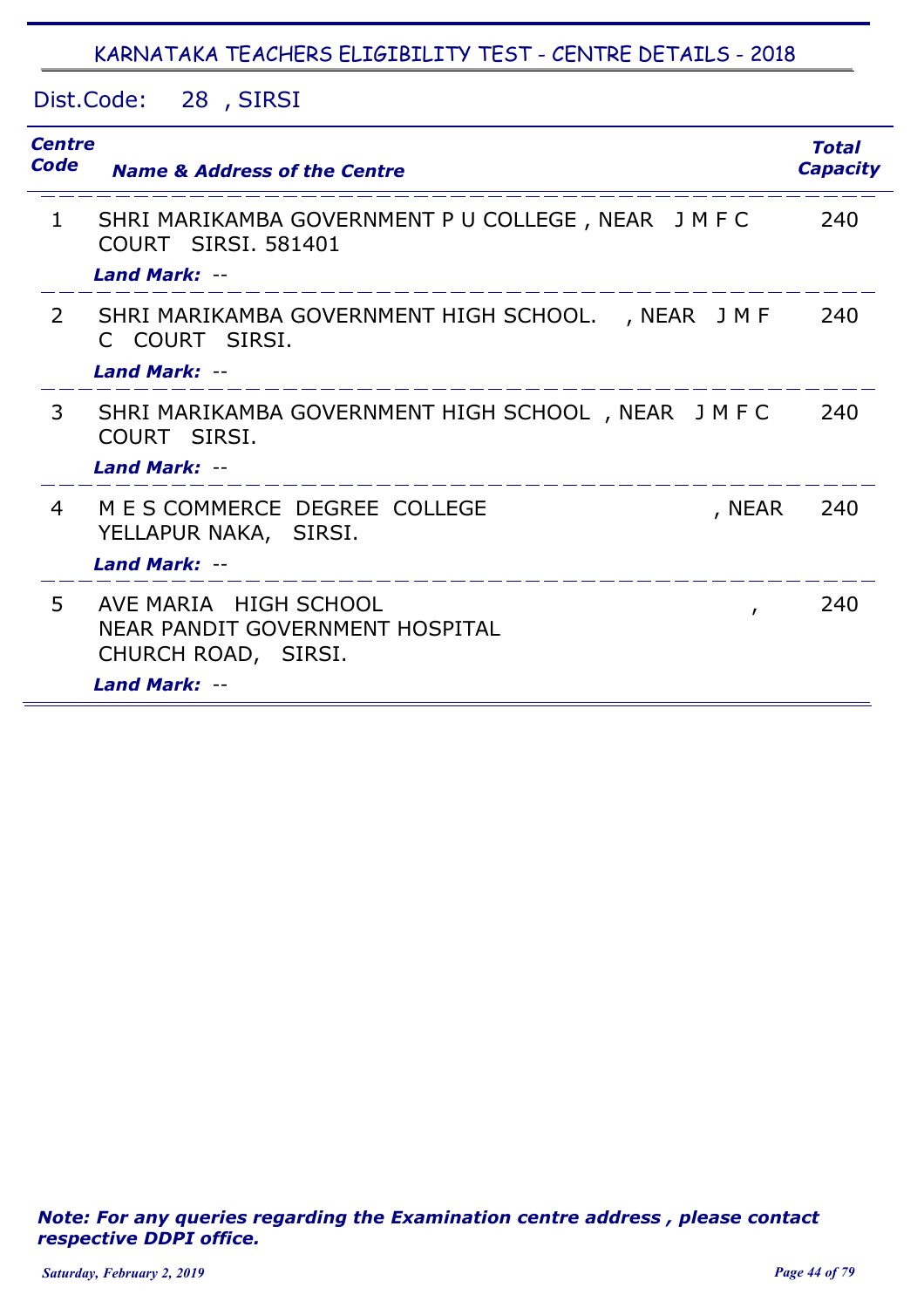Dist.Code: 30, BALLARI

| <b>Centre</b><br><b>Code</b> | <b>Name &amp; Address of the Centre</b>                                                    | <b>Total</b><br><b>Capacity</b> |
|------------------------------|--------------------------------------------------------------------------------------------|---------------------------------|
| $\mathbf{1}$                 | MUNDLUR GANGAPPA MEMORIAL P.U.COLLEGE, COURT ROAD,<br>S.N. PET BALLARI 583101              | 240                             |
|                              | Land Mark: D.A.R. Lane Police Quarters                                                     |                                 |
| $\overline{2}$               | GOVT JUNIOR COLLEGE (EX MUNICIPAL) HIGH SCHOOL<br>SECTION, ANANTHAPUR ROAD, BALLARI_583101 | 240                             |
|                              | <b>Land Mark: --</b>                                                                       |                                 |
| 3                            | SSA GOVERNMENT FIRST GRADE COLLEGE, S.N.PET,<br><b>BALLARI_583101</b>                      | 240                             |
|                              | Land Mark: Beside Venkateshwara swamy<br>Temple                                            |                                 |
| $\overline{4}$               | SMT ALLAM SUMANGALAMMA PU COLLEGE FOR WOMAN, 1ST<br>CROSS, GANDHINAGAR, BALLARI-583103     | 240                             |
|                              | Land Mark: Near Coroportation Bank,<br>Gandhinagar                                         |                                 |
| 5                            | BALABHARATHI & VIVEKANDA HIGH SCHOOL, GANDHINAGAR,<br>3RD CROSS, BALLARI-583104            | 240                             |
|                              | <b>Land Mark: --</b>                                                                       |                                 |
| 6                            | VIANNEY VIDYALAYA, CANTONMENT, BALLARI_583104                                              | 240                             |
|                              | <b>Land Mark:</b> Near Mary Matha Shrine                                                   |                                 |
| 7                            | SRI VASAVI HIGH SCHOOL, INFANTRY ROAD, CANTONMENT,<br>BALLARI_583104                       | 240                             |
|                              | Land Mark: Near "More" shop                                                                |                                 |
| 8                            | BASAVARAJESHWARI PUBLIC SCHOOL AND COLLEGE, PATEL<br>NAGAR, BALLARI-583101                 | 240                             |
|                              | <b>Land Mark: Near AEGES Gas Pump</b>                                                      |                                 |
| 9                            | BASAVARAJESHWARI P.U COLLEGE, PATEL NAGAR, BALLARI-<br>583101                              | 240                             |
|                              | Land Mark: Near M.G. Petrol Bank                                                           |                                 |
| 10                           | MAKKALA MANTAPA ENGLISH MEDIUM HIGH SCHOOL, CUMMING<br>ROAD, BALLARI-583101                | 240                             |
|                              | Land Mark: Near Panduranga Temple                                                          |                                 |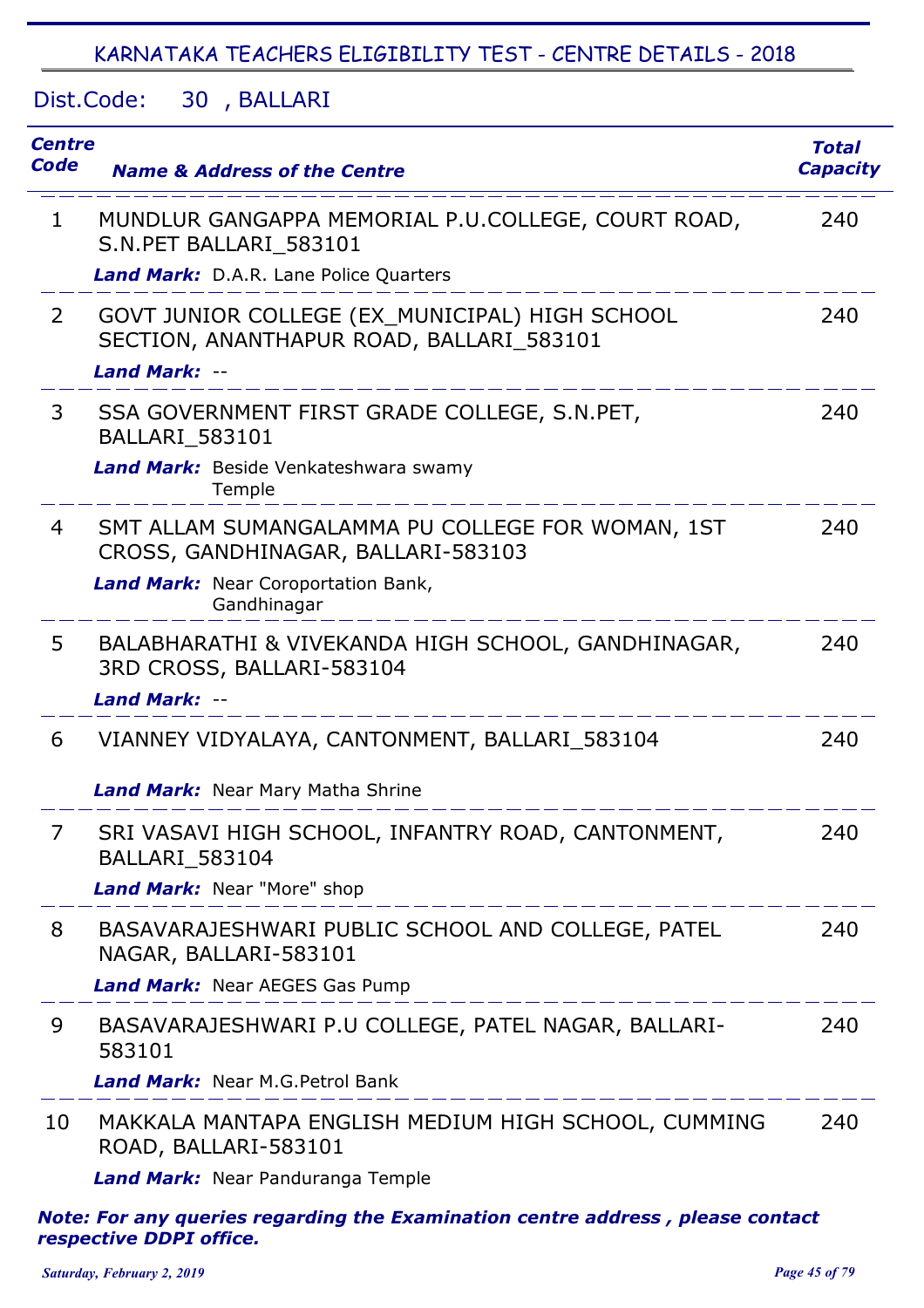Dist.Code: 30, BALLARI

| <b>Centre</b><br>Code | <b>Name &amp; Address of the Centre</b>                                      | <b>Total</b><br><b>Capacity</b> |
|-----------------------|------------------------------------------------------------------------------|---------------------------------|
| 11                    | SHANTINIKETAN ENGLISH MEDIUM HIGH SCHOOL, ANANTHAPUR<br>ROAD, BALLARI_583101 | 240                             |
|                       | Land Mark: Opp D.C. Residence                                                |                                 |
| 12                    | WARDLAW COMPOSITE PRE UNIVERSITY COLLEGE, KALAMMA<br>STREET, BALLARI-583101  | 240                             |
|                       | <b>Land Mark: --</b>                                                         |                                 |
| 13                    | ST. JOSEPH'S ENG MEDIUM HIGH SCHOOL (CO_EDUCATION),<br>C.B.BELLARY-583102    | 240                             |
|                       | <b>Land Mark:</b> Near Radio Park                                            |                                 |
| 14                    | SHETRA GURUSHANTAPPA P.U.COLLEGE, NAGESHSHASTRI<br>NAGAR BALLARI-583103      | 240                             |
|                       | Land Mark: Near Law College                                                  |                                 |
| 15                    | KITTUR RANI CHANNAMMA HIGH SCHOOL, NAGESHSHASTRI<br>NAGAR BALLARI-583103     | 240                             |
|                       | <b>Land Mark: Near Law College</b>                                           |                                 |
| 16                    | VEERASHAIVA COLLEGE, CANTONMENT, BALLARI_583104                              | 240                             |
|                       | <b>Land Mark: Near RTO Office</b>                                            |                                 |
| 17                    | NANDI HIGH SCHOOL, INFANTRY ROAD, CANTONMENT,<br><b>BALLARI 583104</b>       | 240                             |
|                       | <b>Land Mark:</b> In front of SBM Cantoment                                  |                                 |
| 18                    | ASHIRVAD HIGH SCHOOL, BABU NAIDU COMPOUND<br>CANTONMENT, BALLARI-583104      | 240                             |
|                       | Land Mark: Opp RTO office                                                    |                                 |
| 19                    | SHRI GURU THIPPERUDRA COLLEGE, GANDHINAGAR, 3RD<br>CROSS, BALLARI-583104     | 240                             |
|                       | <b>Land Mark:</b> Behind Sukrutha Nursing home                               |                                 |
| 20                    | ST. JOHN'S HIGH SCHOOL, FORT, BALLARI-583102                                 | 240                             |

*Land Mark:* Near Fort Sai BaBa Temple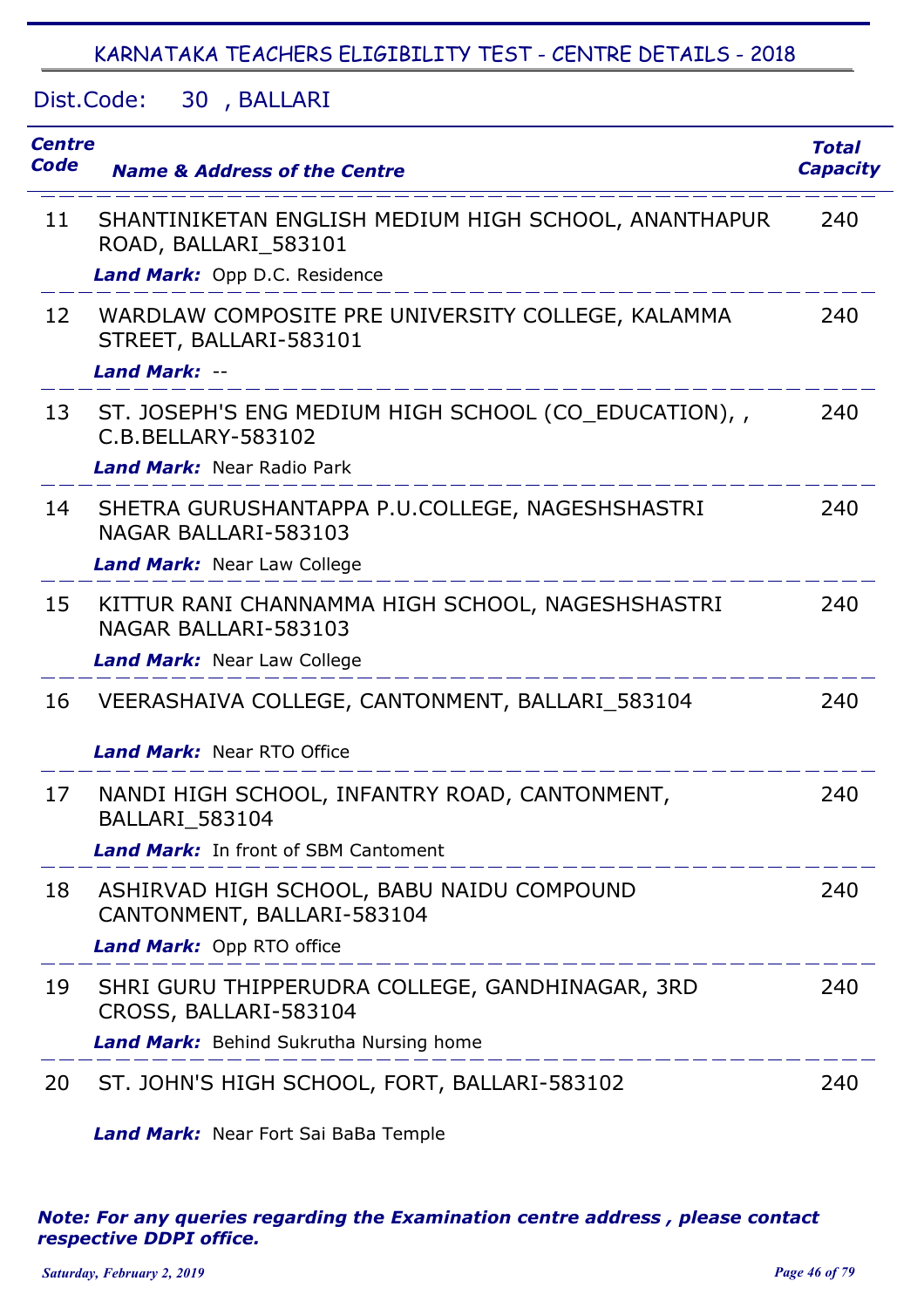Dist.Code: 30, BALLARI

| <b>Centre</b><br><b>Code</b> | <b>Name &amp; Address of the Centre</b>                                                                            | <b>Total</b><br><b>Capacity</b> |
|------------------------------|--------------------------------------------------------------------------------------------------------------------|---------------------------------|
| 21                           | HEERADA SUGAMMA ENGLISH MEDIUM HIGH SCHOOL, OPP NEW<br>K.S.R.T.C BUS STAND, BELLARY_583101<br><b>Land Mark: --</b> | 240                             |
| 22                           | ST. JOHN'S P.U. COLLEGE, FORT, BALLARI-583102                                                                      | 240                             |
|                              | Land Mark: Near Fort Sai BaBa Temple                                                                               |                                 |
| 23                           | GOVT JUNIOR COLLEGE FOR GIRLS HIGH SCHOOL SECTION,<br>NEAR HEAD POST OFFICE, BELLARI-583101                        | 240                             |
|                              | <b>Land Mark: Near DC office</b>                                                                                   |                                 |
| 24                           | ST.JOSEPH'S GIRLS HIGHER PRIMARY SCHOOL, C.B.BELLARY-<br>583102                                                    | 240                             |
|                              | <b>Land Mark:</b> Near Belagal Cross                                                                               |                                 |
| 25                           | GOVERNMENT P.U.COLLEGE FOR GIRLS, NEAR HEAD POST<br>OFFICE, BELLARI-583101                                         | 240                             |
|                              | <b>Land Mark: Near DC office</b>                                                                                   |                                 |
| 26                           | ST.JOSEPH'S BOYS HIGH SCHOOL, COWL BAZAR,<br><b>BALLARI 583102</b>                                                 | 240                             |
|                              | Land Mark: Beside St. Anthony's Hall                                                                               |                                 |
| 27                           | ST. PHILOMENA'S COMPOSITE P.U.COLLEGE, , CANTONMENT,<br>BALLARI_583104                                             | 240                             |
|                              | <b>Land Mark: Near NCC Office</b>                                                                                  |                                 |
| 28                           | NALANDA VIDYANIKETAN HIGH SCHOOL, MOKA ROAD<br><b>BALLARI 583103</b>                                               | 240                             |
|                              | Land Mark: Opp Andhra KEB                                                                                          |                                 |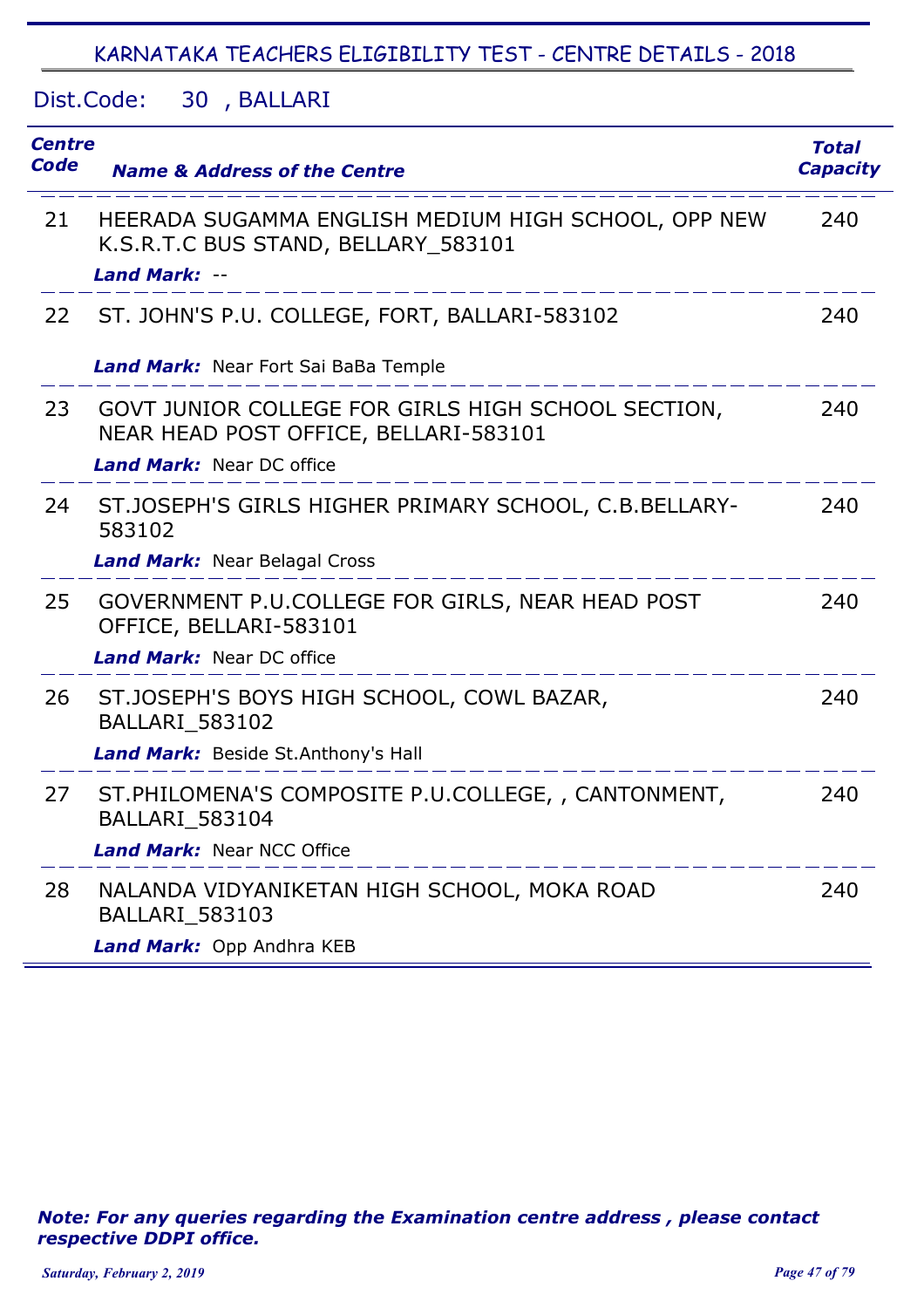Dist.Code: 31 , BIDAR

| <b>Centre</b><br>Code | <b>Name &amp; Address of the Centre</b>                                                                       | <b>Total</b><br><b>Capacity</b> |
|-----------------------|---------------------------------------------------------------------------------------------------------------|---------------------------------|
| $\mathbf{1}$          | ST.JOSEPH P.U .COLLEGE, ZAHEERABAD ROAD BIDAR-585403                                                          | 300                             |
|                       | <b>Land Mark: --</b>                                                                                          |                                 |
| $\overline{2}$        | ST.JOSEPH ENGLISH MEDIUM HIGH SCHOOL, ZAHEERABAD<br><b>ROAD BIDAR-585403</b>                                  | 300                             |
|                       | <b>Land Mark: --</b>                                                                                          |                                 |
| 3                     | KARANATAKA HIGH SCHOOL, ZAHEERABAD ROAD BIDAR-585403                                                          | 360                             |
|                       | <b>Land Mark: --</b>                                                                                          |                                 |
| 4                     | KARANATAKA ARTS, SCIENCE AND COMMRCE COLLEGE,<br>ZAHEERABAD ROAD BIDAR-585404                                 | 300                             |
|                       | <b>Land Mark: --</b>                                                                                          |                                 |
| 5                     | NARMA FENDRICH HIGH.SCHOOL, MANGALPET<br>BIDAR-585401                                                         | 250                             |
|                       | <b>Land Mark: --</b>                                                                                          |                                 |
| 6                     | LAXMIBAI KAMTHANE GIRLS HIGH SCHOOL, VIDYA NAGAR<br>COLONY BIDAR-585403                                       | 300                             |
|                       | <b>Land Mark: --</b>                                                                                          |                                 |
| $\overline{7}$        | DATTAGIRI MAHARAJ PUBLIC SCHOOL (ENGLISH MEDIUM),<br>BASAVANAGAR COLLONY BIDAR-585403<br><b>Land Mark: --</b> | 400                             |
| 8                     | SRI. DATTAGIRI MAHARAJ HIGH SCHOOL (KANNADA MEDIUM),<br>BASAVANAGAR COLONY, BIDAR-585403<br>Land Mark: --     | 260                             |
| 9                     | _______________________<br>VIDYARANNYA HIGH SCHOOL, SHAGUNJ BIDAR-585401                                      | 300                             |
|                       | <b>Land Mark: --</b>                                                                                          |                                 |
| 10                    | SIDDHARTH COMP.P.U COLLEGE, JANWADA ROAD BIDAR                                                                | 300                             |

*Land Mark:* --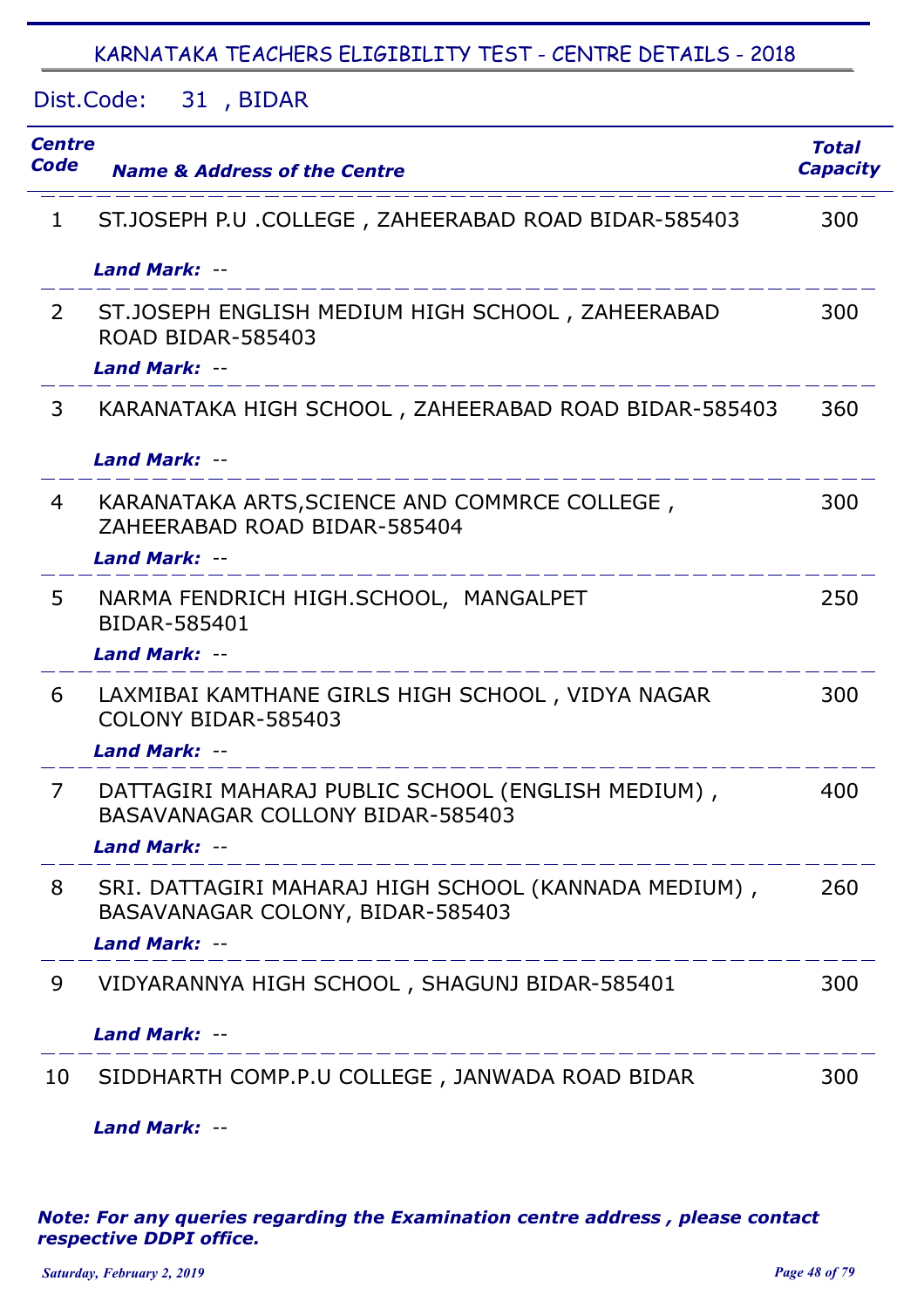Dist.Code: 31 , BIDAR

| <b>Centre</b><br>Code | <b>Name &amp; Address of the Centre</b>                                                                                                    | <b>Total</b><br><b>Capacity</b> |
|-----------------------|--------------------------------------------------------------------------------------------------------------------------------------------|---------------------------------|
| 11                    | GURUNANAK PUBLIC SCHOOL, NEAR STADIUM BIDAR-585401                                                                                         | 600                             |
|                       | <b>Land Mark: --</b>                                                                                                                       |                                 |
|                       | 12 GURUNANAK P.U. COLLEGE, NEAR STADIUM BIDAR-585401                                                                                       | 310                             |
|                       | <b>Land Mark: --</b>                                                                                                                       |                                 |
| 13                    | KARNATAKA.ARTS.SEINCE.COMMERSE.P.U.COLLEGE, RAMPURE<br>COLONY MANNAHALLI ROAD BIDAR-585403<br><b>Land Mark: --</b>                         | 300                             |
| 14                    | GURUNANAK PUBLIC SCHOOL, TEACHERS COLONY MANALLI<br><b>ROAD BIDAR-585403</b><br><b>Land Mark: --</b>                                       | 400                             |
| 15                    | B.V.B COLLEGE, GUMPA ROAD BIDAR-585403                                                                                                     | 400                             |
|                       | <b>Land Mark: --</b>                                                                                                                       |                                 |
| 16                    | BIDAR MEDICAL COLLEGE(BRIMS), NEAR MADIVAL CHOWK,<br><b>BIDAR 585401</b><br>Land Mark: --                                                  | 500                             |
| 17                    | MATA MANIKESHWARI P.U COLLEGE, NEW ADARSH COLLONY<br>MASUDI LAYOUT CHIDRI RING ROAD BIDAR-585403<br><b>Land Mark: --</b>                   | 300                             |
|                       | المساحسة المساحسة المساحسة المساحسة المساحسة<br>18 AKKAMAHADEVI MAHILA MAHAVIDYALAYA, NEAR BUSTAND<br>BIDAR-585401<br><b>Land Mark: --</b> | 300                             |
| 19                    | KASHINATH RAO BELUR P.U COLLEGE , MADHAV NAGAR UDGIR<br>ROAD BIDAR                                                                         | 300                             |
|                       | <b>Land Mark: --</b>                                                                                                                       |                                 |
| 20                    | GURUNANAK DEGREE AND B.ED COLLEGE, TECHERS COLONY<br><b>GUMPA ROAD BIDAR</b><br>Land Mark: --                                              | 300                             |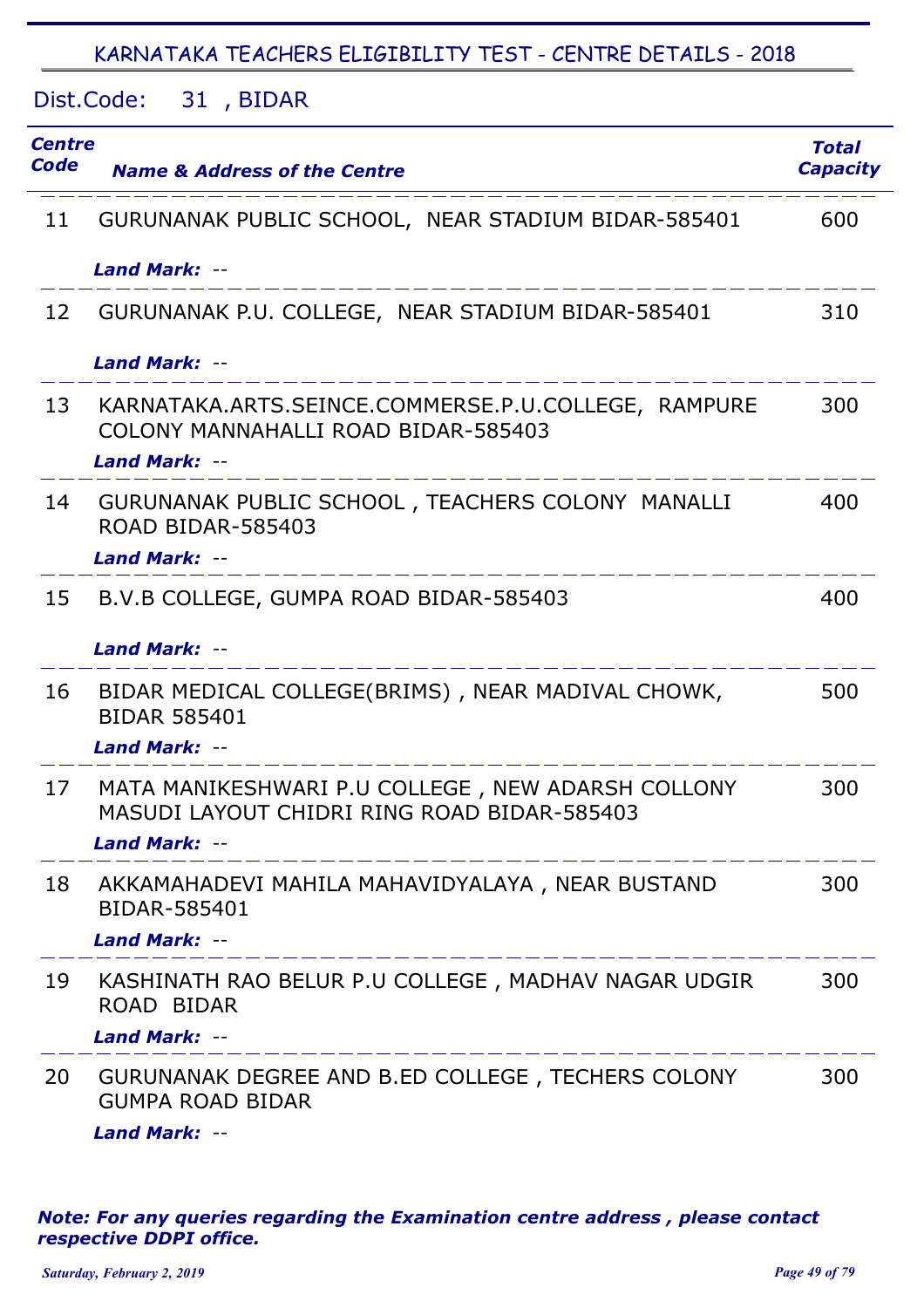Dist.Code: 31 , BIDAR

| <b>Centre</b><br>Code | <b>Name &amp; Address of the Centre</b>                 | <b>Total</b><br><b>Capacity</b> |
|-----------------------|---------------------------------------------------------|---------------------------------|
| 21                    | KARNATAKA B.FARMACY COLLEGE, GUMPA ROAD BIDAR-585403    | 240                             |
|                       | Land Mark: --                                           |                                 |
| 22                    | G.P.U COLLEGE (BOYS) HIGH SECTION, NEAR CHOWBARA BIDAR  | 250                             |
|                       | Land Mark: --                                           |                                 |
| 23                    | G.P.U COLLEGE (GIRLS) HIGH SECTION, NEAR CHOWBARA BIDAR | 250                             |
|                       | <b>Land Mark: --</b>                                    |                                 |
| 24                    | G.P.U COLLEGE (BOYS), NEAR CHOWBARA BIDAR               | 250                             |
|                       | <b>Land Mark: --</b>                                    |                                 |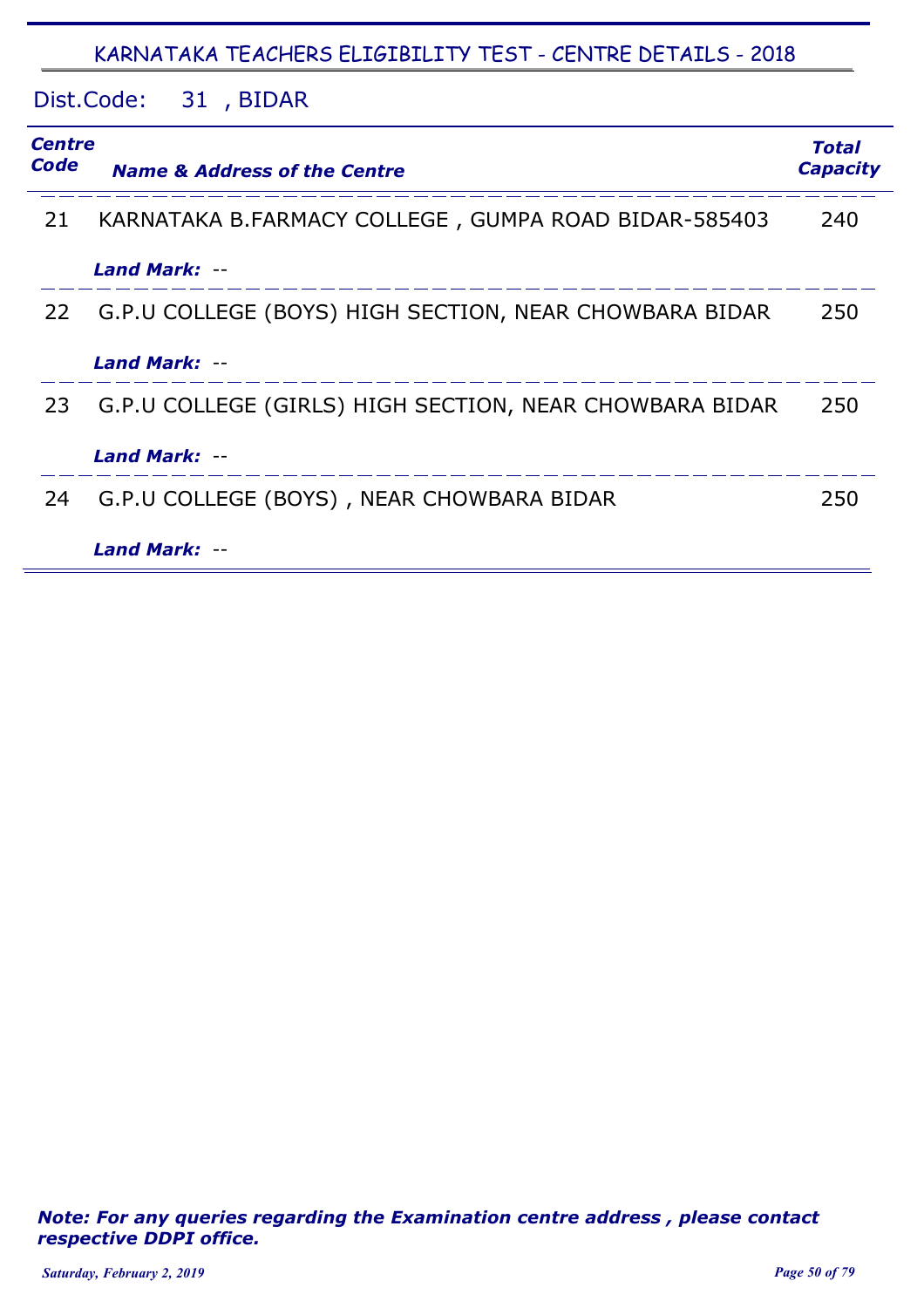Dist.Code: 32, KALABURAGI

| <b>Centre</b><br><b>Code</b> | <b>Name &amp; Address of the Centre</b>                                                                                                      | <b>Total</b><br><b>Capacity</b> |
|------------------------------|----------------------------------------------------------------------------------------------------------------------------------------------|---------------------------------|
| $\mathbf{1}$                 | HUMAN AGE URDU MEDIUM HIGH SCHOOL, OPP. VENKATESH<br>HERO SHOWROOM, NEAR STBT DARGA ROAD KALABURAGI -<br>585105                              | 400                             |
|                              | <b>Land Mark: --</b>                                                                                                                         |                                 |
| 2                            | BIBI RAZA GIRLS HIGH SCHOOL, NEAR KBN ENG COLLAGE KHAJA<br>COLONEY KALABURAGI KHAJA COLONY, 585104<br><b>Land Mark: --</b>                   | 400                             |
| 3                            | FARAAN ENGLISH MEDIUM HIGH SCHOOL, DARGA ROAD,<br>KALABURAGI - 585104<br>Land Mark: --                                                       | 400                             |
| 4                            | NOBLE GIRLS ENGLISH MEDIUM HIGH SCHOOL, OPP. GOVT.<br>PRINTING PRESS, KALABURGA - 585102<br><b>Land Mark: --</b>                             | 400                             |
| 5                            | PRAGNYA ENGLISH MEDIUM HIGH SCHOOL, NEAR S.T.B.T. DARGA<br>ROAD, KALABURAGI - 585105<br><b>Land Mark: --</b>                                 | 400                             |
| 6                            | MAHADEVI GIRLS HIGH SCHOOL, SHARANA BASAWESHAWARA<br>TEMPLE, CAMPUS KALABURAGI - 585103<br><b>Land Mark: --</b>                              | 400                             |
| 7                            | ST. MERY ENGLISH MEDIUM HIGH SCHOOL, SHARANA<br>BASAWESHAWARA TEMPLE ROAD, KALABURAGI - 585103<br>Land Mark: Opp Bannale Hospital Kalaburagi | 400                             |
| 8                            | ST. JOSEPH ENGLISH MEDIUM HIGH SCHOOL, BEHIND BUS<br>DEPOT NO 3 INDIRA NAGAR, KALABURAGI - 585103<br><b>Land Mark: --</b>                    | 400                             |
| 9                            | MAHARISHI VIDYA MANDIR, ENGLISH MEDIUM HIGH SCHOOL,<br>ANNAPURANESHWARI NAGAR, SHAHABAD ROAD, KALABURAGI -<br>585106                         | 400                             |

*Land Mark:* --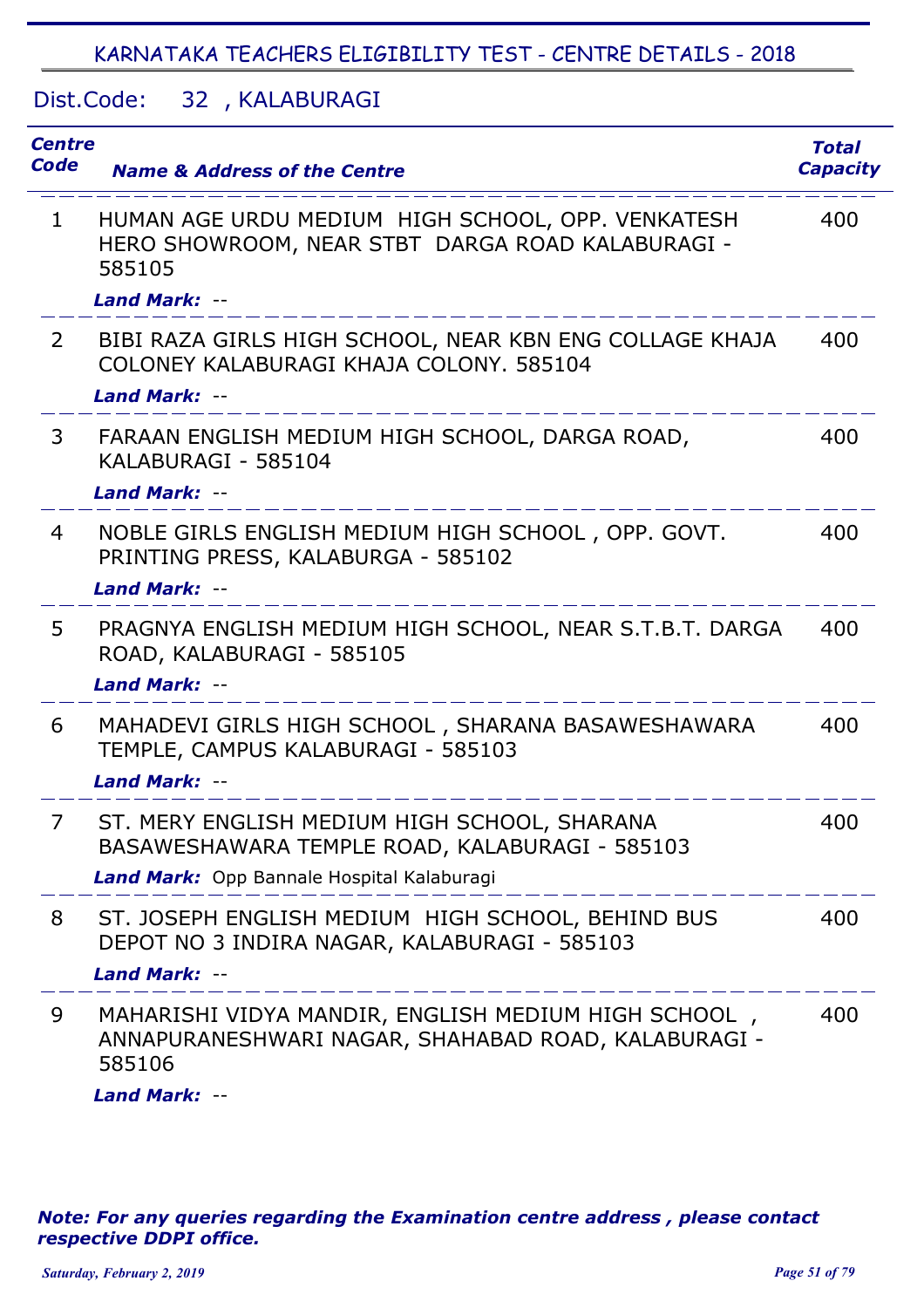## Dist.Code: 32, KALABURAGI

| <b>Centre</b><br><b>Code</b> | <b>Name &amp; Address of the Centre</b>                                                                                                                                     | <b>Total</b><br><b>Capacity</b> |
|------------------------------|-----------------------------------------------------------------------------------------------------------------------------------------------------------------------------|---------------------------------|
| 10                           | SHREE MURGHA RAJENDRA M.ED COLLEGE KALABURAGI,<br>BEHIND GULBARGA UNIVERSITY KUSNOOR ROAD, KALABURAGI, -<br>585106<br><b>Land Mark: --</b>                                  | 400                             |
| 11                           | SHREE MURUGHARAJENDRA B.ED COLLEGE, BEHIND GULBARGA<br>UNIVERSITY KUSNOOR ROAD KALABURAGI -585106<br><b>Land Mark: --</b>                                                   | 400                             |
| 12                           | SHARABAYYA GADA(NAGARESHWAR) GIRLS HIGH SCHOOL,<br>GUNJ BUS STAND ROAD, KALABURAGI - 585104<br>Land Mark: --                                                                | 360                             |
| 13                           | ADARSH ENGLISH MEDIUM HIGH SCHOOL, BANK COLONY GUNJ<br>AREA KALABUR GUNJ AREA KALABURAGI<br>$-585104$<br><b>Land Mark: --</b>                                               | 340                             |
| 14                           | VIJAYA VIDYALAYA COMPOSITE PRE UNIVERSITY COLLEGE, NEAR<br>CHANDRASHEKHAR PATIL STADIUM, KALABURAGI - 585102<br><b>Land Mark: --</b>                                        | 300                             |
| 15                           | ARADHANA HIGH SCHOOL, , SHAHABAZAR, KALABURAGI - 585101<br>Land Mark: Near Lal Hanuman Temple<br>Shahabazar, Kalaburagi                                                     | 300                             |
| 16                           | S.R.N. MEHTA ENGLISH MEDIUM HIGH SCHOOL, , DISTRICT<br><b>COURT ROAD KALABURAGI</b><br>$-585102$<br>Land Mark: Behind Mini Vidhan Soudha,<br>District Court Road KALABURAGI | 300                             |
| 17                           | TINY PEARLS ENGLISH MEDIUM HIGH SCHOOL, ROZA (B), KHAJA<br>COLONY KALABURAGI - 585104<br><b>Land Mark: --</b>                                                               | 300                             |
| 18                           | GOVT. PRE-UNIVERSITY COLLEGE, ADARSH NAGAR,<br>KALABURAGI - 585105<br>Land Mark: Near M.B Nagar Auto Stand,<br>Kalaburagi                                                   | 300                             |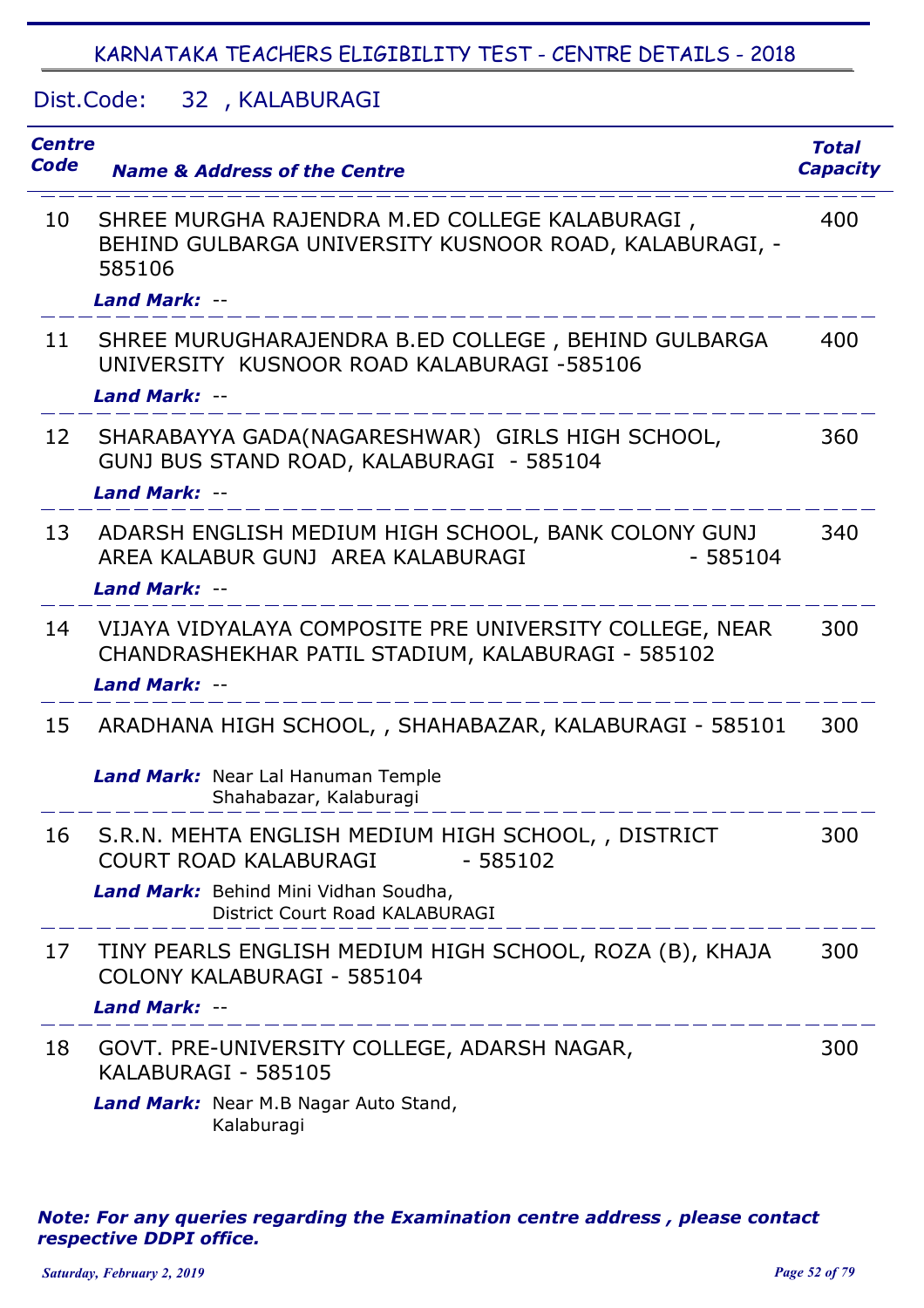### Dist.Code: 32, KALABURAGI

| <b>Centre</b><br>Code | <b>Name &amp; Address of the Centre</b>                                                                                                                        | <b>Total</b><br><b>Capacity</b> |
|-----------------------|----------------------------------------------------------------------------------------------------------------------------------------------------------------|---------------------------------|
| 19                    | NATIONAL BOYS URDU MEDIUM HIGH SCHOOL, , DARGA ROAD,<br>KALABURAGI - 585104                                                                                    | 300                             |
|                       | Land Mark: Near Haft-Gumbad, Darga Road,<br>Kalaburagi                                                                                                         |                                 |
| 20                    | NATIONAL PRE UNIVERSITY COLLEGE FOR GIRLS, DARGA<br>ROAD, KALABURAGI - 585104                                                                                  | 300                             |
|                       | Land Mark: Near Haft-Gumbad, Darga Road,<br>Kalaburagi                                                                                                         |                                 |
| 21                    | NATIONAL B.ED COLLEGE, DARGA RAOD, KALABURAGI - 585104                                                                                                         | 300                             |
|                       | Land Mark: Near Haft-Gumbad, Darga Road,<br>Kalaburagi                                                                                                         |                                 |
| 22                    | MILLENIUM ENGLISH MEDIUM HIGH SCHOOL, , SWAMI<br>VIVEKANAND NAGAR NEAR OMKARESHWAR TEMPLE, ALAND<br>ROAD KALABURAGI - 585101<br><b>Land Mark: --</b>           | 300                             |
| 23                    | SHREE GURU SANGAMESHAWRA (S.G.S CONVENT) PRIMARY AND<br>HIGH SCHOOL, BEHIND TV. STATION, HUMANABAD RING ROAD<br>RAMANAGAR, KALABURAGI- 585104<br>Land Mark: -- | 300                             |
| 24                    | ST. MERY ENGLISH MEDIUM HIGH SCHOOL, KOTNOOR(D)<br>JEWARGI ROAD, KALABURAGI - 585102<br>Land Mark: --                                                          | 300                             |
| 25                    | NEO NOBLE ENGLISH MEDIUM HIGH SCHOOL, , MSK MILLS<br>ROAD, OPP. RAJRAJESHWARI HOTEL,<br>KALABURAGI - 585102<br>Land Mark: --                                   | 300                             |
| 26                    | NUTAN VIDYALAYA PRE-UNIVERSITY COLLEGE FOR BOYS,<br>SHARANA BASAWESHAWARA TEMPLE, ROAD, KALABURAGI -<br>585103                                                 | 300                             |

*Land Mark:* --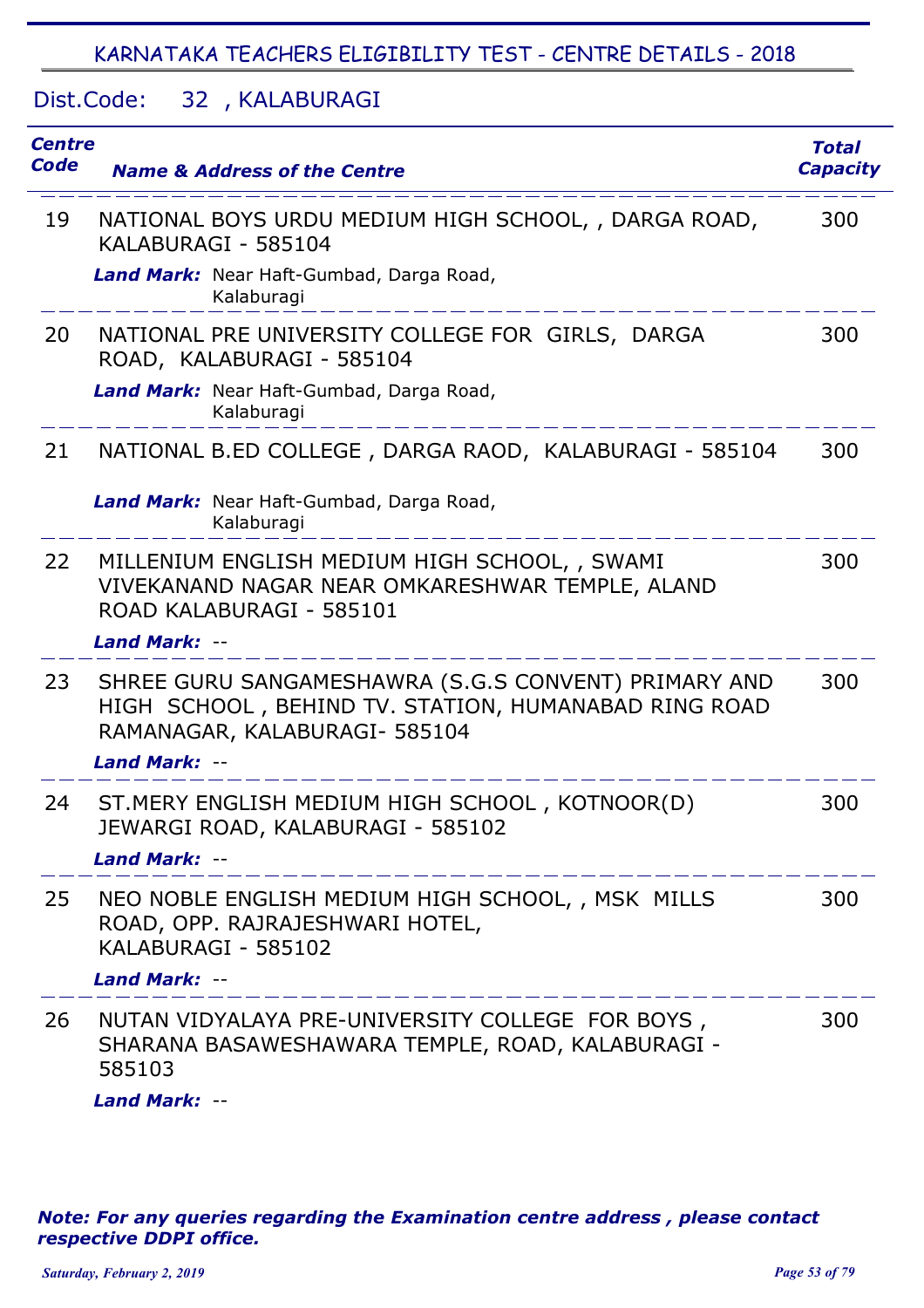## Dist.Code: 32, KALABURAGI

| <b>Centre</b><br>Code | <b>Name &amp; Address of the Centre</b>                                                                                                                          | <b>Total</b><br><b>Capacity</b> |
|-----------------------|------------------------------------------------------------------------------------------------------------------------------------------------------------------|---------------------------------|
| 27                    | NUTAN VIDYALAYA GIRLS HIGH SCHOOL, SHARANA<br>BASAWESHAWARA TEMPLE, ROAD, KALABURAGI - 585103                                                                    | 300                             |
|                       | <b>Land Mark: --</b>                                                                                                                                             |                                 |
| 28                    | SRI SANGAM INDEPENDENT PRE UNIVERSITY COLLEGE<br>(ARTS &<br>SCIENCE), HUMNABAD ROAD, MAHALAXMI LAYOUT,<br>KALABURAGI-585104<br><b>Land Mark: --</b>              | 300                             |
| 29                    | TAJ D.ED. (FAIZAL ULLAM) COLLEGE,, ALAND RING ROAD,<br>$-585104$<br><b>KALABURAGI</b><br><b>Land Mark: --</b>                                                    | 300                             |
| 30                    | KAYAK FOUNDATION HIGH SCHOOL, GDA LAYOUT DARIYAPUR<br><b>BADAVANE KALABURAGI</b><br><b>Land Mark: --</b>                                                         | 300                             |
| 31                    | DAMODAR RAGHOJI ENGLISH MEDIUM HIGH SCHOOL, BEHIND T<br>V STATION HUMNABAD RING ROAD KALABURAGI<br><b>Land Mark: --</b>                                          | 300                             |
| 32                    | KANNADA CONVENT HIGH SCHOOL, BASVESHVARA COLONY,<br>KALABURAGI, , BASVESHWARA COLONY,<br><b>PIN NO: 585105</b><br>KALABURAGI,<br>Land Mark: M.B Nagar Auto Stand | 260                             |
|                       | Basaveshwara Colony, Kalaburagi                                                                                                                                  |                                 |
| 33                    | SHAIKANA BAPTIST HIGH SCHOOL, P & T COLONY AREA<br>NAVAJEEVAN NAGAR KALABURAGI - 585102<br>Land Mark: --                                                         | 260                             |
| 34                    | SHAHABAZ ENGLISH MEDIUM HIGH SCHOOL, , VAKKALAGERA,<br>KALABURAGI - 585104<br><b>Land Mark: --</b>                                                               | 240                             |
| 35                    | HUSSAIN PUBLIC SCHOOL (ENGLISH MEDIUM), HUSSAIN<br>GARDEN MSK MILLS AREA KALABURAGI - 585103<br><b>Land Mark:</b> Hussain Garden MSK Mills Area<br>Kalaburagi    | 240                             |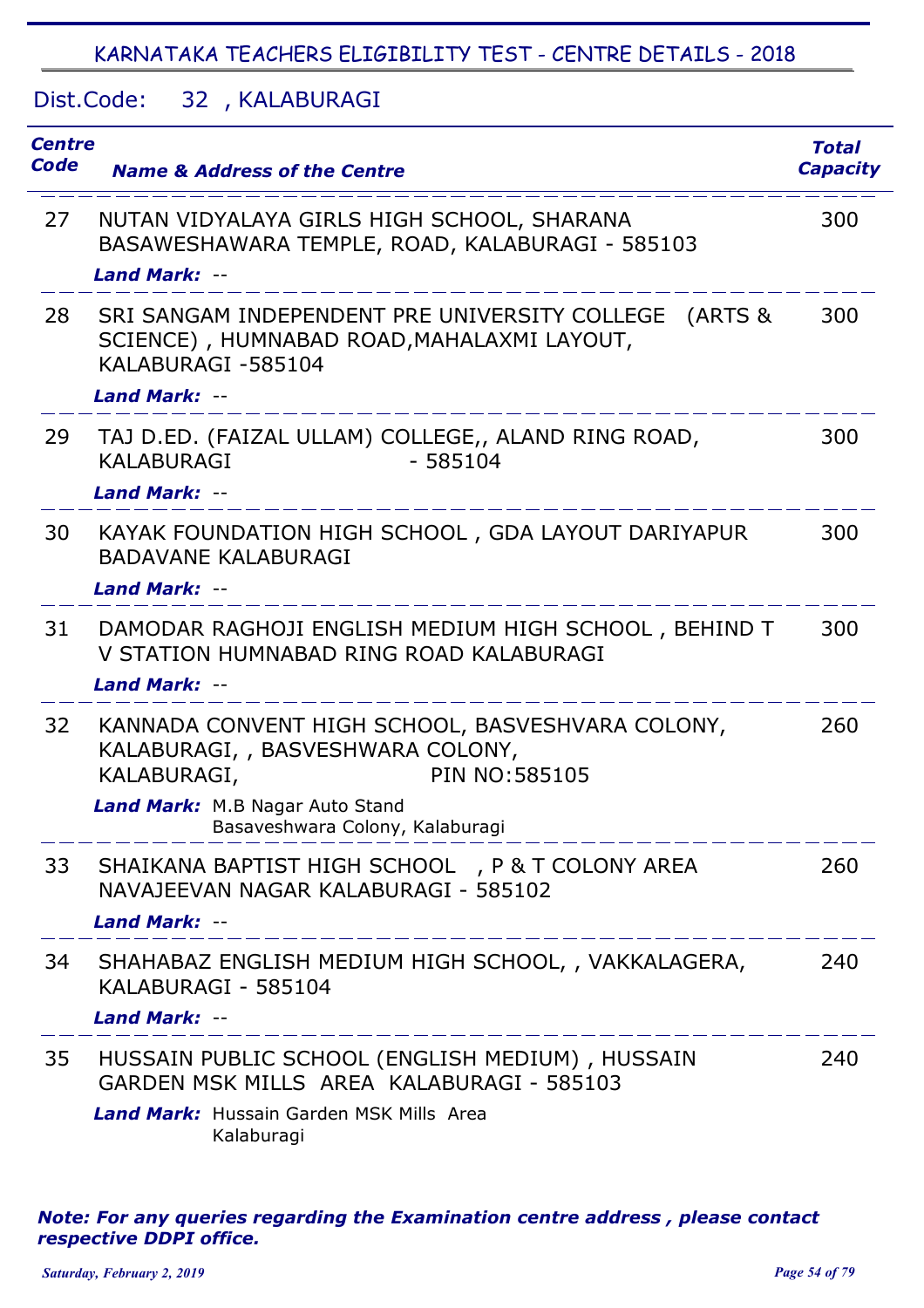# Dist.Code: 32, KALABURAGI

| <b>Centre</b><br><b>Code</b> | <b>Name &amp; Address of the Centre</b>                                                                                                                   | <b>Total</b><br><b>Capacity</b> |
|------------------------------|-----------------------------------------------------------------------------------------------------------------------------------------------------------|---------------------------------|
| 36                           | IDEAL ENGISH MEDIUM HIGH SCHOOL, BEHIND NATIONAL HIGH<br>SCHOOL, KALABURAGI - 585104<br><b>Land Mark: --</b>                                              | 240                             |
| 37                           | DOLPHIN ENGLISH MEDIUM HIGH SCHOOL, MADINA COLONY,<br>NEAR JILANABAD, KALABURAGI - 585104<br><b>Land Mark: --</b>                                         | 240                             |
| 38                           | ASHA JYOTHI D.ED. COLLEGE, GULBARGA UNIVERSITY, SEDAM<br>ROAD KALABURAGI - 585105                                                                         | 240                             |
|                              | Land Mark: Near M.B Nagar Police Station,<br>Kalaburagi                                                                                                   |                                 |
| 39                           | K.G.P. HIGH SCHOOL, , SRI GANESH NAGAR, JAGRITI COLONY,<br>KALABURAGI - 585101<br>AZADPUR BADEPUR,                                                        | 240                             |
|                              | Land Mark: --                                                                                                                                             |                                 |
| 40                           | SHRI. HINGULAMBIKA HIGH SCHOOL (KAN & ENG.), BHAVANI<br>NAGAR, MAKTAMPUR, DARGA ROAD, KALABURAGI - 585104                                                 | 240                             |
|                              | Land Mark: Haft Gumbad, Daraga Road,<br>Kalaburagi.                                                                                                       |                                 |
| 41                           | GOVT. PRE UNIVERSITY COLLEGE, JEWAERGI COLONY OLD<br>JEWARGI ROAD, KALABURAGI - 585102<br>Land Mark: --                                                   | 240                             |
| 42                           | SHETTY SANGAPPA MEMORIAL SCHOOL, NEAR SHETTY TALKIES<br>ALAND ROAD, KALABURAGI - 585104<br>Land Mark: --<br><u> 2002 - 2002 - 2002 - 2002 - 2002 - 20</u> | 240                             |
| 43                           | MOTHER THERESA HIGH SCHOOL, BANK COLONY, GODUTAI<br>NAGAR, NEW JEWARGI ROAD, KALABURAGI - 585102<br>Land Mark: --                                         | 240                             |
| 44                           | DOMINENT HIGH SCHOOL, KARUNESHWAR NAGAR JEWARGI<br>ROAD KALABURAGI - 58102<br><b>Land Mark: --</b>                                                        | 240                             |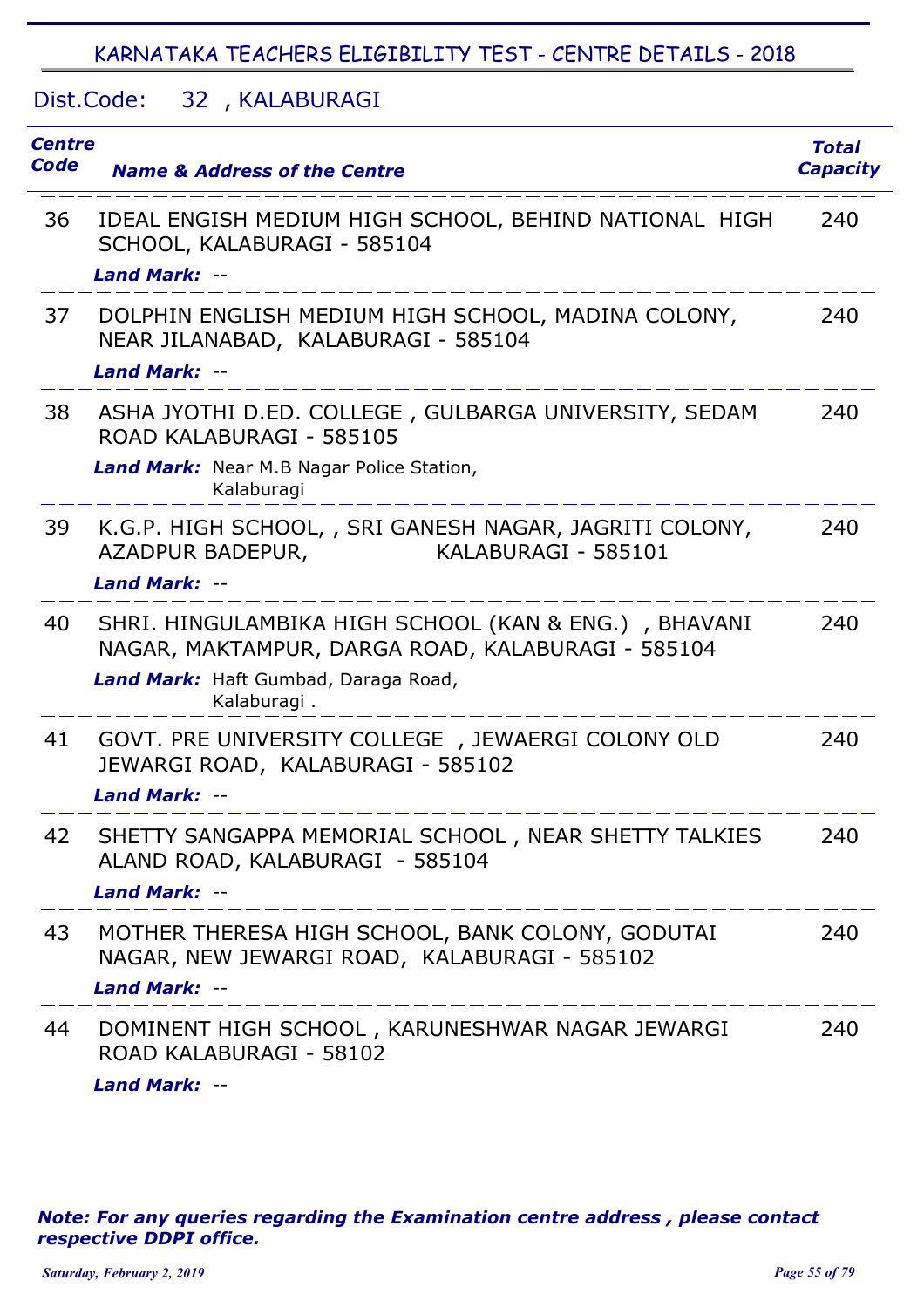# Dist.Code: 32, KALABURAGI

| Code | <b>Centre</b><br><b>Name &amp; Address of the Centre</b>                                            |     |
|------|-----------------------------------------------------------------------------------------------------|-----|
| 45   | GOVT T.T.I FOR WOMEN, STBT CROSS DARGA ROAD<br>KALABURAGI - 585105<br><b>Land Mark: --</b>          | 240 |
| 46   | MILIND PRE UNIVERSITY COLLEGE, STBT CROSS DARGA ROAD<br>KALABURAGI - 585105<br><b>Land Mark: --</b> | 240 |
| 47   | MILIND HIGH SCHOOL, VIDYANAGAR, NEAR SB COLLEGE,<br>KALABURAGI<br><b>Land Mark: --</b>              | 240 |
| 48   | PRIYADARSHINI GIRLS HIGH SCHOOL, VIDYA NAGAR,<br>KALABURAGI - 585103<br><b>Land Mark: --</b>        | 240 |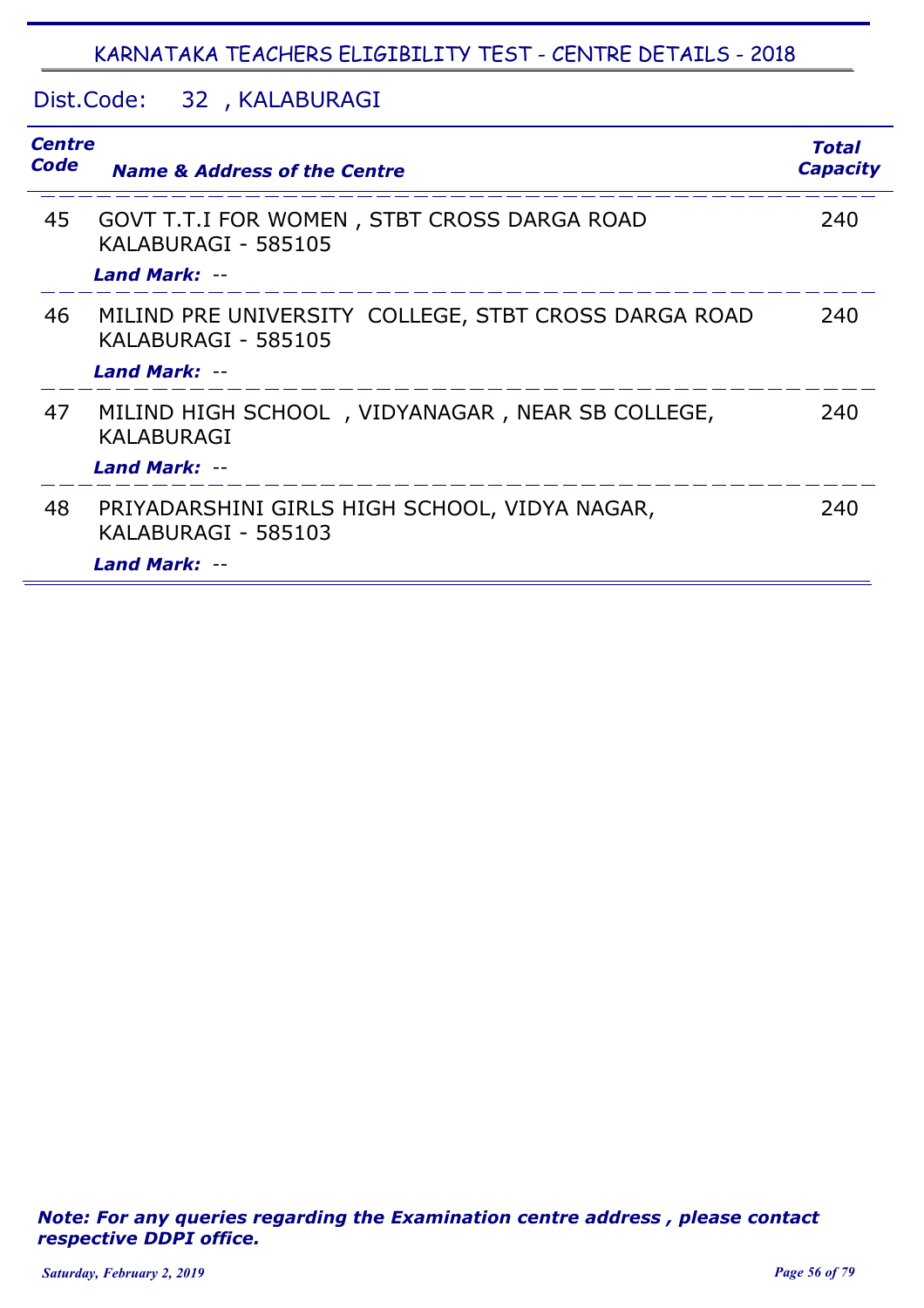Dist.Code: 33, Koppal

| <b>Centre</b><br>Code | <b>Name &amp; Address of the Centre</b>                                                                           | <b>Total</b><br><b>Capacity</b> |
|-----------------------|-------------------------------------------------------------------------------------------------------------------|---------------------------------|
| $\mathbf{1}$          | GOVERNMENT JUNIOR COLLEGE FOR BOYS, JAWAHAR ROAD<br><b>KOPPAL</b>                                                 | 330                             |
|                       | <b>Land Mark: --</b>                                                                                              |                                 |
| $\mathbf{2}^{\prime}$ | GOVERNMENT JUNIOR COLLEGE FOR GIRLS, NEAR PUBLIC<br><b>GROUND KOPPAL</b><br><b>Land Mark: --</b>                  | 370                             |
| 3                     | GOVERNMENT JUNIOR COLLEGE, BHAGYANAGAR - KOPPAL<br>Land Mark: --                                                  | 250                             |
| 4                     | SWAMY VIVEKANANDA ENGLISH MEDIUM HIGH SCHOOL, NEAR<br>SYNDICATE BANK, KOPPAL<br><b>Land Mark: Near LIC Office</b> | 360                             |
| 5                     | B.N.R.K PU COLLEGE B.T.PATIL NAGAR, B.T.PATIL NAGAR<br><b>Land Mark: --</b>                                       | 320                             |
| 6                     | KALIDAS HIGH SCHOOL KUSTAGI ROAD, KUSTAGI ROAD KOPPAL<br>Land Mark: --                                            | 240                             |
| 7                     | GOVERNMENT FIRST GREDE COLLEGE, NEAR PUBLIC GROUND,<br><b>KOPPAL</b><br><b>Land Mark: --</b>                      | 370                             |
| 8                     | SFS ENGLISH MEDIUM SCHOOL, HOSPET ROAD KOPPAL<br><b>Land Mark: --</b>                                             | 370                             |
| 9                     | SARDAR VALLABAI PATEL HINDI BED COLLEGE, NEAR GOWRI<br>SHANKAR TEMPLE BANNIKATTI, KOPPAL<br><b>Land Mark: --</b>  | 250                             |
| 10                    | GOVERNMENT POLYTECHNIC COLLEGE, DADEGAL, GADAG ROAD,<br><b>KOPPAL</b><br><b>Land Mark: --</b>                     | 250                             |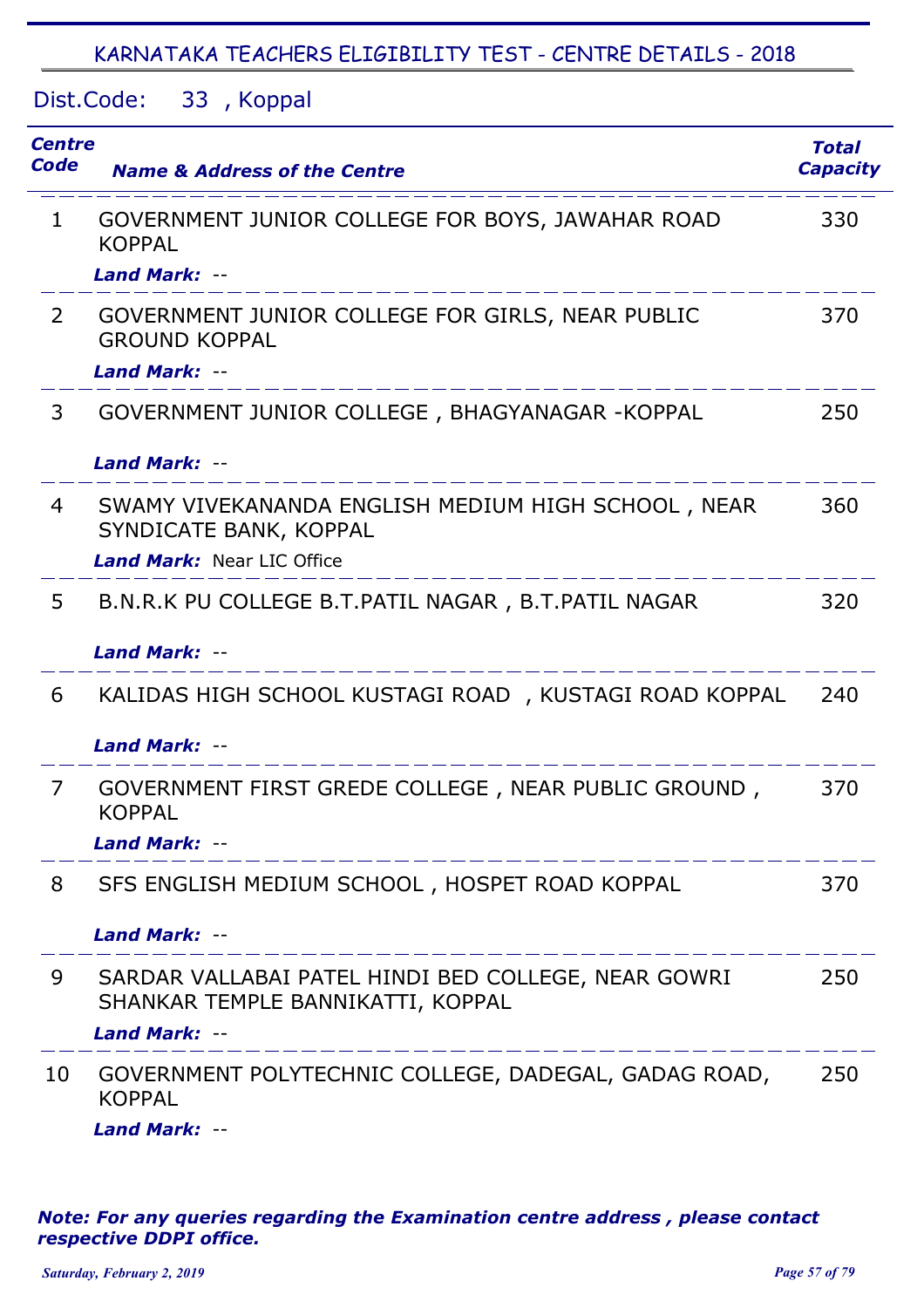Dist.Code: 33, Koppal

| Centre<br>Code | <b>Name &amp; Address of the Centre</b>                                                             | <b>Total</b><br><b>Capacity</b> |
|----------------|-----------------------------------------------------------------------------------------------------|---------------------------------|
| 11             | MILLENIUM PUBLIC SCHOOL, DADEGAL, GADAG ROAD, KOPPAL                                                | 250                             |
|                | <b>Land Mark: --</b>                                                                                |                                 |
| 12             | GULAGANNAVAR POLYTECHNIC COLLEGE, DADEGAL, GADAG<br>ROAD, KOPPAL<br>Land Mark: --                   | 280                             |
| 13             | BETAL ENGLISH MEDIUM HIGH SCHOOL, ANEGUNDI ROAD,<br><b>GANGAVATI</b><br><b>Land Mark: --</b>        | 370                             |
| 14             | SMT, MNM GOVT GIRLS JUNIOR COLLEGE, NEAR BUS STAND,<br><b>GANGAVATI</b><br><b>Land Mark: --</b>     | 370                             |
| 15             | KOLLINAGESHWAR RAO GOVT FIRST GRADE COLLEGE, ANEGUNDI<br><b>ROAD GANGAVATI</b><br>Land Mark: --     | 377                             |
| 16             | GOVT BOYS PU COLLEGE, NEAR BUS STAND, GANGAVATI<br>Land Mark: --                                    | 250                             |
| 17             | SHRI KOTTURESHWARA PU COLLEGE, , PAMPANAGAR, GANGAVATI<br>Land Mark: --                             | 350                             |
| 18             | HR SAROJAMMA GIRLS PU COLLEGE, PAMPANAGAR, GANGAVATI<br><b>Land Mark: --</b>                        | 240                             |
| 19             | LITTLE HEARTS ENGLISH MEDIUM HIGHS SCHOOL, HOSALLI<br><b>ROAD GANGAVATI</b><br><b>Land Mark: --</b> | 380                             |
| 20             | JANATA SEVE KANNADA MEDIUM HIGH SCHOOL, JULY NAGAR<br><b>GANGAVATI</b><br><b>Land Mark: --</b>      | 380                             |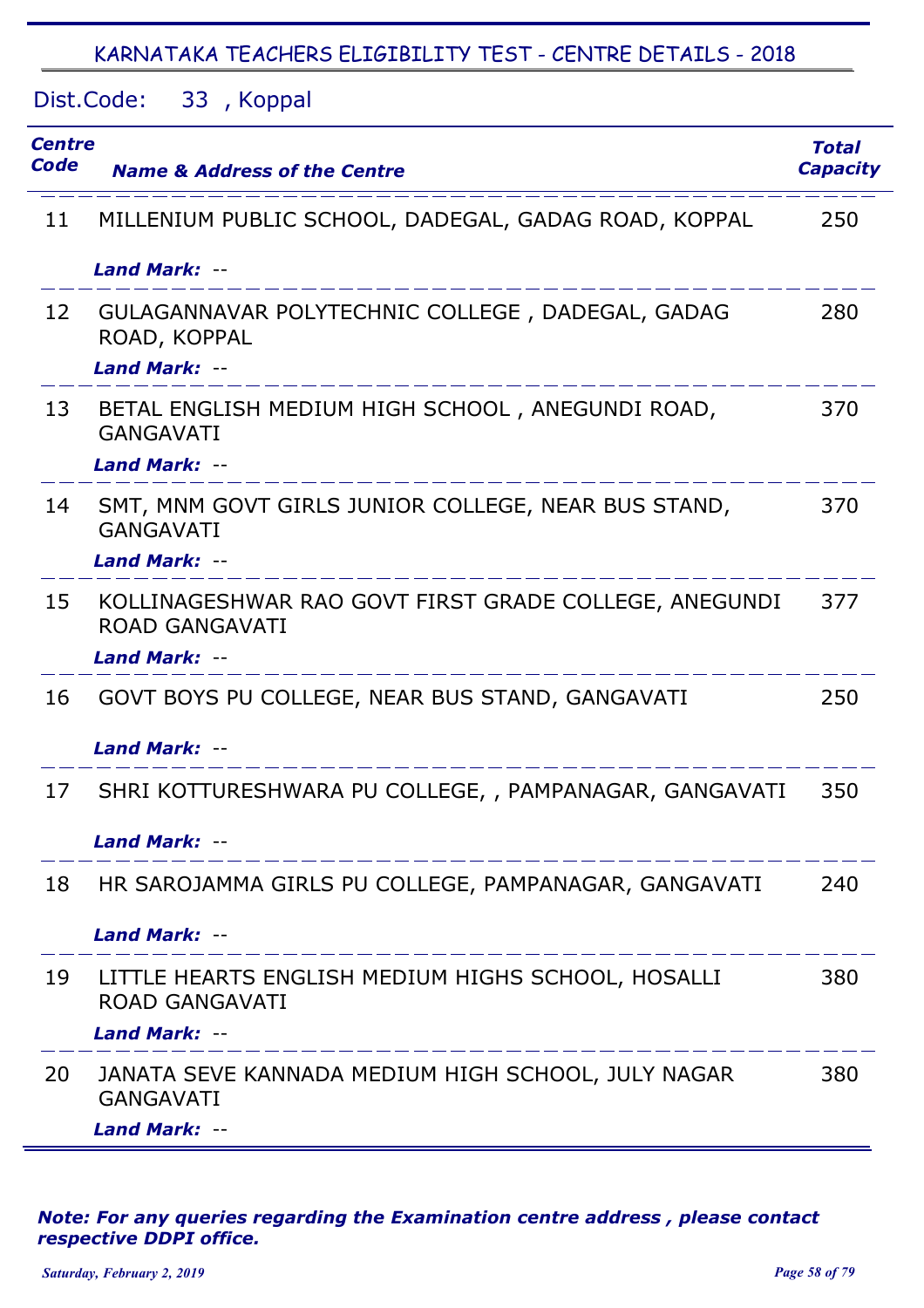Dist.Code: 34 , RAICHUR

| <b>Centre</b><br>Code | <b>Name &amp; Address of the Centre</b>           | <b>Total</b><br><b>Capacity</b> |
|-----------------------|---------------------------------------------------|---------------------------------|
| 1                     | SHARADA VIDYANIKETANA, BOLAMANDODDI ROAD RAICHUR  | 240                             |
|                       | <b>Land Mark: --</b>                              |                                 |
| 2                     | VIGNANA RES HIGH SCHOOL, CHANDRABAND ROAD RAICHUR | 240                             |
|                       | <b>Land Mark: --</b>                              |                                 |
| 3                     | TAGORE PU COLLEGE, OPP STADIUM RAICHUR            | 260                             |
|                       | <b>Land Mark: --</b>                              |                                 |
| 4                     | AFTAF PU COLLEGE YARAMARUS CAMP, YARAMARUS CAMP   | 240                             |
|                       | Land Mark: --                                     |                                 |
| 5                     | SRPS PU COLLEGE, LVD COLLEGE CAMPUS RAICHUR       | 400                             |
|                       | <b>Land Mark: --</b>                              |                                 |
| 6                     | ANAND HIGH SCHOOL, NEAR DIET YARAMARU             | 240                             |
|                       | <b>Land Mark: --</b>                              |                                 |
| 7                     | HAMDARD HIGH SCHOOL, RAICHUR                      | 300                             |
|                       | <b>Land Mark:</b>                                 |                                 |
| 8                     | GHS SIYATALAB, SIYATALAB                          | 240                             |
|                       | <b>Land Mark: --</b>                              |                                 |
| 9                     | HINDI VARDHAMAN HS, SIYATALAB                     | 180                             |
|                       | Land Mark: --                                     |                                 |
| 10                    | GPU COLLEGE, NEAR BASAVANA BHAVI CHOWK            | 240                             |
|                       | Land Mark: --                                     |                                 |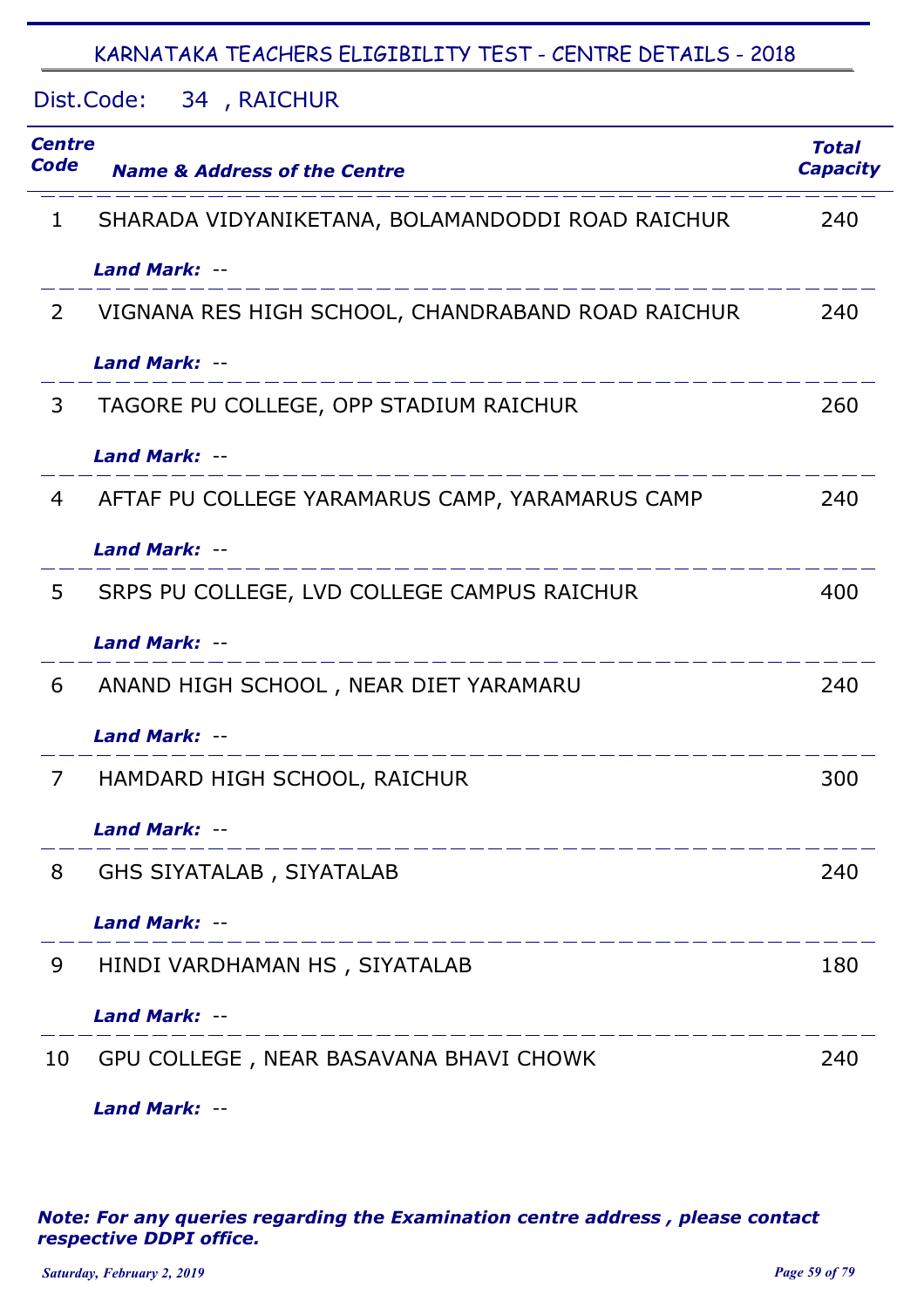Dist.Code: 34 , RAICHUR

| <b>Centre</b><br>Code | <b>Name &amp; Address of the Centre</b>            | <b>Total</b><br><b>Capacity</b> |
|-----------------------|----------------------------------------------------|---------------------------------|
| 12                    | GPU COLLEGE FOR BOYS, NEAR BEO OFFICER RAICHUR     | 360                             |
|                       | <b>Land Mark: --</b>                               |                                 |
| 13                    | GPU COLLEGE FOR GIRLS, NEAR RANGHAMADIRA           | 360                             |
|                       | <b>Land Mark: NEAR RANGHAMADIRA</b>                |                                 |
| 14                    | GPU COLLEGE POLICE COLONY, OPP SP OFFICER RAICHUR  | 240                             |
|                       | <b>Land Mark: --</b>                               |                                 |
| 15                    | ST MARY'S CONVENT HS, STATION ROAD RAICHUR         | 240                             |
|                       | <b>Land Mark: --</b>                               |                                 |
| 16                    | KWT HS, NEAR RADIO STATION RAICHUR                 | 240                             |
|                       | <b>Land Mark: --</b>                               |                                 |
| 17                    | SRS MOTHER TRUST HS, IB ROAD RAICHUR               | 240                             |
|                       | <b>Land Mark: --</b>                               |                                 |
| 18                    | MDRS, ASHAPUR ROAD RAICHUR                         | 240                             |
|                       | <b>Land Mark: --</b>                               |                                 |
| 19                    | BASAVA VIDYANIKETAN HS, NIJALIGAPPA COLONY RAICHUR | 240                             |
|                       | <b>Land Mark: --</b>                               |                                 |
| 20                    | KANNIKAPARAMESHWARI HS, OPP KARNATAKA SANGHA       | 180                             |
|                       | <b>Land Mark: --</b>                               |                                 |
| 21                    | INFANT JESUS HS, VIDYANAGAR RAICHUR                | 360                             |
|                       | Land Mark: --                                      |                                 |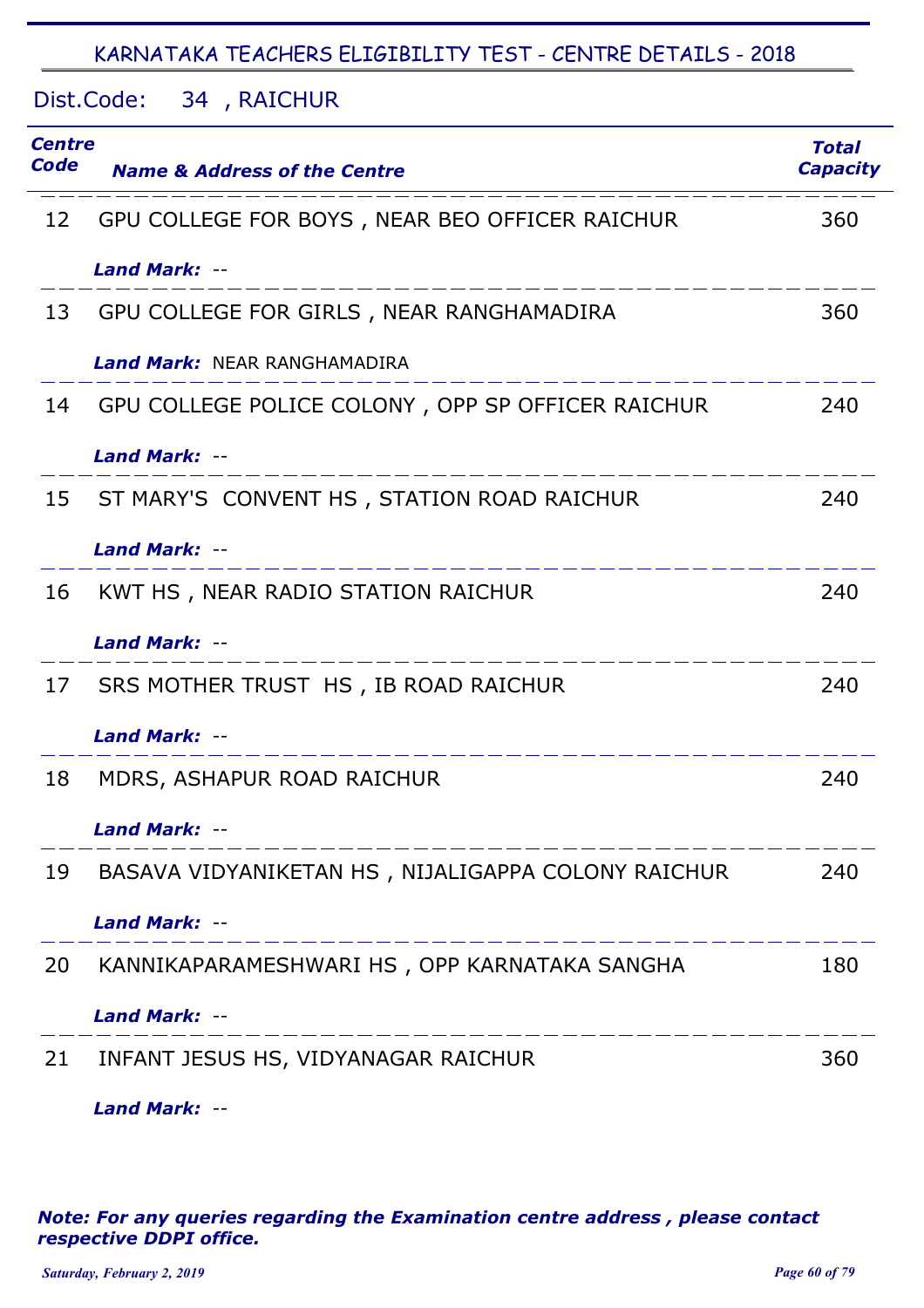|  | Dist.Code: |  | 34, RAICHUR |
|--|------------|--|-------------|
|--|------------|--|-------------|

| <b>Centre</b><br>Code | <b>Name &amp; Address of the Centre</b>               | <b>Total</b><br><b>Capacity</b> |
|-----------------------|-------------------------------------------------------|---------------------------------|
| 22                    | INFANT JESUS HS, VIDYANAGAR RAICHUR                   | 360                             |
|                       | <b>Land Mark: --</b>                                  |                                 |
| 23                    | POORNIMA PU COLLEGE, OPP NAVODAYA HOSPITAL            | 240                             |
|                       | <b>Land Mark: --</b>                                  |                                 |
| 24                    | LIONS HS, YAKLASPUR ROAD RAICHUR                      | 240                             |
|                       | <b>Land Mark: --</b>                                  |                                 |
| 25                    | LITTLE ANGELS HS, YAKLASPUR ROAD RAICHUR              | 240                             |
|                       | Land Mark: --                                         |                                 |
| 26                    | KAKATEEYA HS, YAKLASPUR ROAD RAICHUR                  | 240                             |
|                       | <b>Land Mark: --</b>                                  |                                 |
| 27                    | LITTLE GEMS HS, ZAKIR HUSSAIN CIRCLE                  | 240                             |
|                       | <b>Land Mark: --</b>                                  |                                 |
| 28                    | PRINCESS FATHIMA PU COLLEGE, TIPPUSULTAN ROAD RAICHUR | 240                             |
|                       | <b>Land Mark: --</b>                                  |                                 |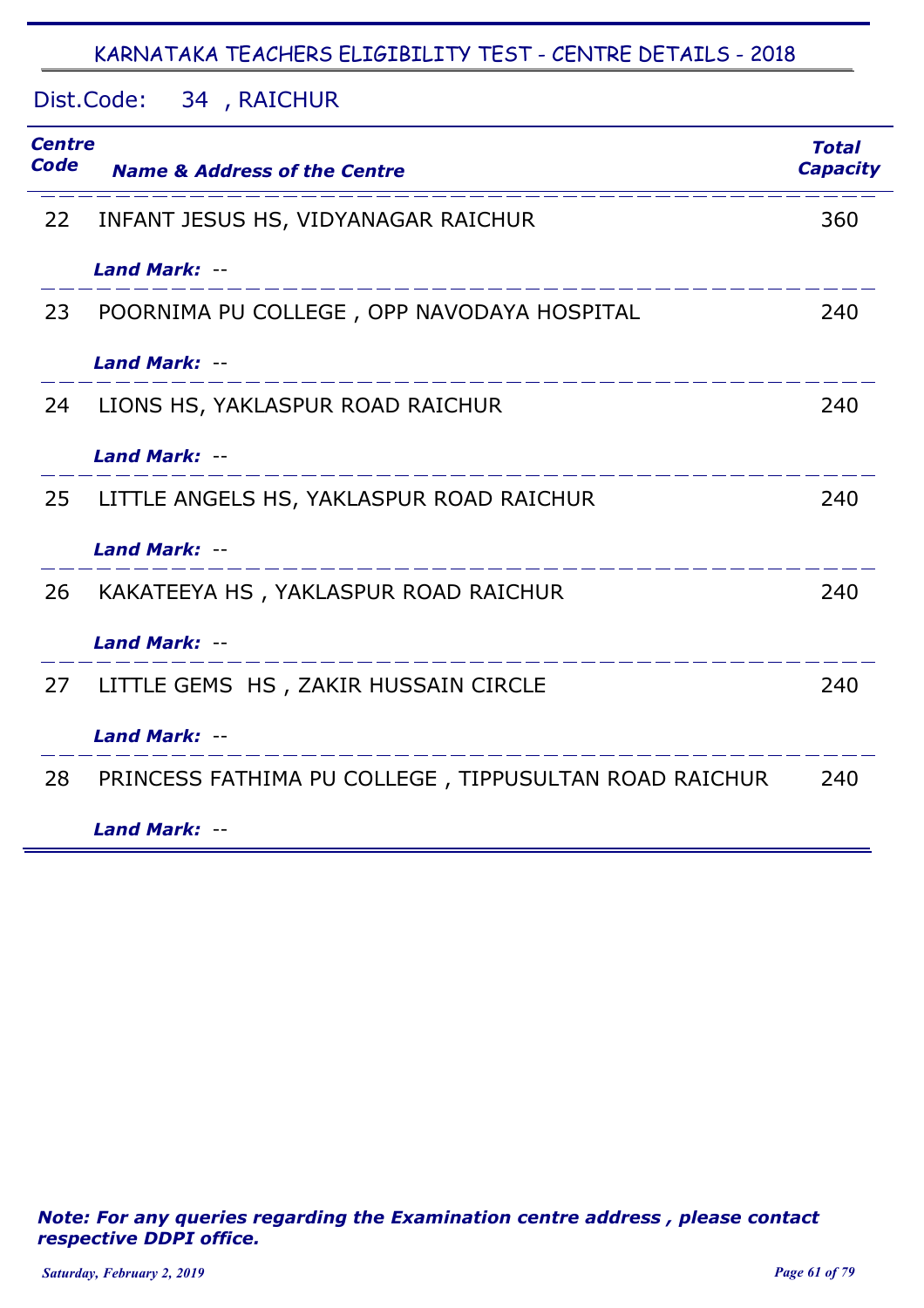Dist.Code: 35 YADGIRI ,

| <b>Centre</b><br>Code | <b>Name &amp; Address of the Centre</b>                                            | <b>Total</b><br><b>Capacity</b> |
|-----------------------|------------------------------------------------------------------------------------|---------------------------------|
| $\mathbf{1}$          | MAHATMAGANDI ENGLISH MEDIUM HIGH SCHOOL, NEAR<br><b>HATTIKUNI ROAD</b>             | 240                             |
|                       | <b>Land Mark: --</b>                                                               |                                 |
| $\overline{2}$        | IKRA PUBLIC ENGLISH MEDIUM HIGH SCHOOL, NEAR YAKUBSAB<br>DARGA/CMC                 | 240                             |
|                       | <b>Land Mark: --</b>                                                               |                                 |
| 3                     | LINGERI KONAPPA R NADAGOUDA SMARKA HIGH SCHOOL, NEAR<br><b>BHAGYA LAXMI TAKIES</b> | 240                             |
|                       | <b>Land Mark: --</b>                                                               |                                 |
| 4                     | NEW KANNADA PU COLLEGE, NEAR BHAGYA LAXMI TAKIES                                   | 240                             |
|                       | <b>Land Mark: --</b>                                                               |                                 |
| 5                     | R.V.ENGLISH MEDIUM HIGH SCHOOL, R.V.LAYOUT LAXMINAGAR                              | 200                             |
|                       | <b>Land Mark: --</b>                                                               |                                 |
| 6                     | JAVAHAR HIGH SCHOOL, NEAR RURALPOLICE STATION                                      | 200                             |
|                       | <b>Land Mark: --</b>                                                               |                                 |
| 7                     | GOVT GIRLS HIGH SCHOOL, OPPOSITE SAPNA TAKIES                                      | 240                             |
|                       | Land Mark: --                                                                      |                                 |
| 8                     | GOVT PU COLLEGE (HIGH SCHOOL SECTION), NEAR SAPNA<br><b>TAKIES</b>                 | 240                             |
|                       | <b>Land Mark: --</b>                                                               |                                 |
| 9                     | GOVT JUNIOR COLLEGE (BOYS), NEAR SAPNA TAKIES                                      | 240                             |
|                       | <b>Land Mark: --</b>                                                               |                                 |
| 10                    | GOVT JUNIOR COLLEGE (BOYS), NEAR SAPNA TAKIES                                      | 240                             |

*Note: For any queries regarding the Examination centre address , please contact respective DDPI office.*

*Land Mark:* --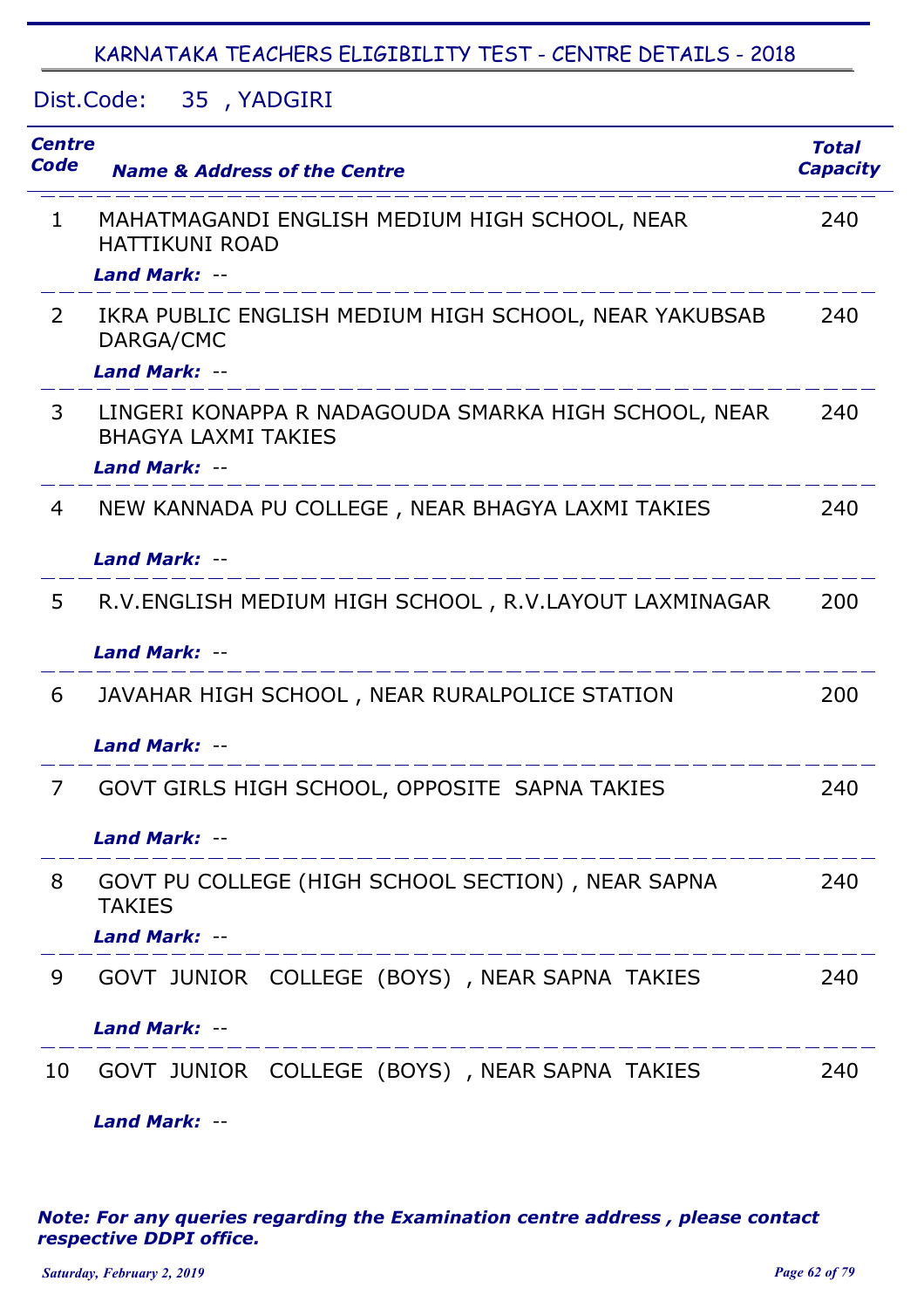Dist.Code: 35, YADGIRI

| Centre<br>Code | <b>Name &amp; Address of the Centre</b>                                                                                                        | <b>Total</b><br><b>Capacity</b> |
|----------------|------------------------------------------------------------------------------------------------------------------------------------------------|---------------------------------|
| 11             | R.V. P.U.COLLEGE NEAR S.P, NEAR S.P.OFFICE                                                                                                     | 240                             |
|                | <b>Land Mark: --</b>                                                                                                                           |                                 |
| 12             | DON BOSCO HIGH SCHOOL , OPPOSITE DIST STADIUM                                                                                                  | 240                             |
|                | <b>Land Mark: --</b>                                                                                                                           |                                 |
| 13             | DON BOSCO HIGH SCHOOL, OPPOSITE DIST STADIUM                                                                                                   | 240                             |
|                | <b>Land Mark: --</b>                                                                                                                           |                                 |
| 14             | DON BOSCO PU COLLEGE, OPPOSITE DIST STADIUM                                                                                                    | 240                             |
|                | <b>Land Mark: --</b>                                                                                                                           |                                 |
| 15             | GOVT DEGREE COLEGE, OPPOSITE RTO OFFICE                                                                                                        | 240                             |
|                | <b>Land Mark: --</b>                                                                                                                           |                                 |
| 16             | GOVT DEGREE COLEGE, NEAR RTO OFFICE                                                                                                            | 240                             |
|                | <b>Land Mark: --</b>                                                                                                                           |                                 |
| 17             | GOVT DEGREE COLEGE, NEAR RTO OFFICE                                                                                                            | 220                             |
|                | <b>Land Mark: --</b>                                                                                                                           |                                 |
| 18             | LINGERI KONAPPA EDUCATION TRUST ® ARTS AND COMMERCE<br>GIRLS PU COLLEGE, NEAR SYNDICATE BANK<br><b>Land Mark: --</b><br>______________________ | 200                             |
| 19             | GOVT HIGH SCHOOL STATION, NEAR SUBHASH CHOWK                                                                                                   | 240                             |
|                | <b>Land Mark: --</b><br>_______________________                                                                                                |                                 |
| 20             | NIVEDITA POLYTECHINIC, NEAR LIC OFFICE                                                                                                         | 200                             |
|                | <b>Land Mark: --</b>                                                                                                                           |                                 |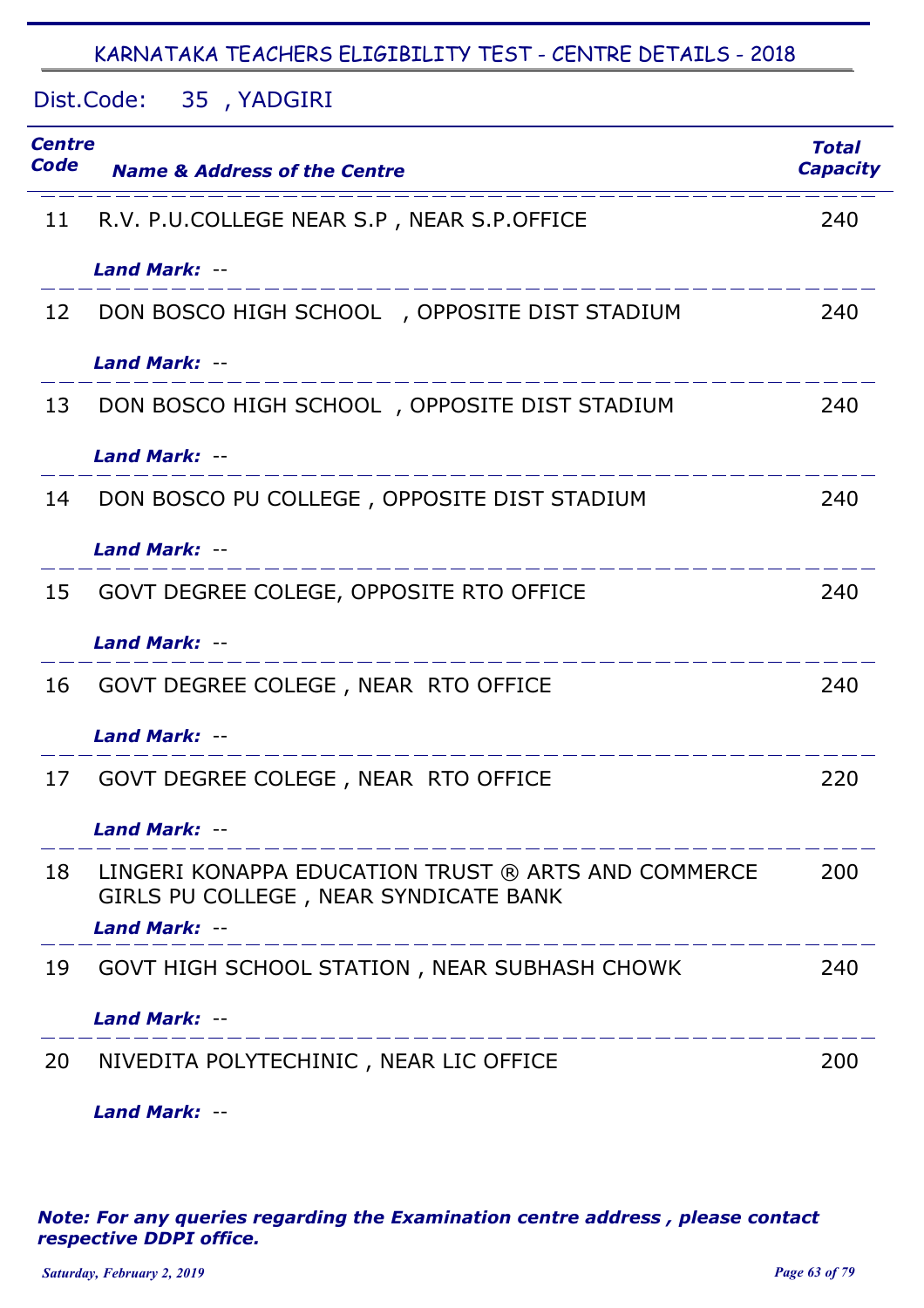# Dist.Code: 35 YADGIRI ,

| <b>Centre</b><br><b>Code</b> | <b>Name &amp; Address of the Centre</b>                                  | <b>Total</b><br><b>Capacity</b> |
|------------------------------|--------------------------------------------------------------------------|---------------------------------|
| 21                           | SRI P.S.DHOKA JAIN SCHOOL, NEAR DEGREE COLLEGE<br>CHITTAPUR ROAD YADGIRI | 200                             |
|                              | <b>Land Mark: --</b>                                                     |                                 |
| 22                           | CHIRANJEEVI METHODIST HIGH SCHOOL, NEAR NEW BUS STAND                    | 200                             |
|                              | Land Mark: --                                                            |                                 |
| 23                           | CHIRANJEEVI METHODIST HIGH SCHOOL, NEAR NEW BUS STAND                    | 200                             |
|                              | <b>Land Mark: --</b>                                                     |                                 |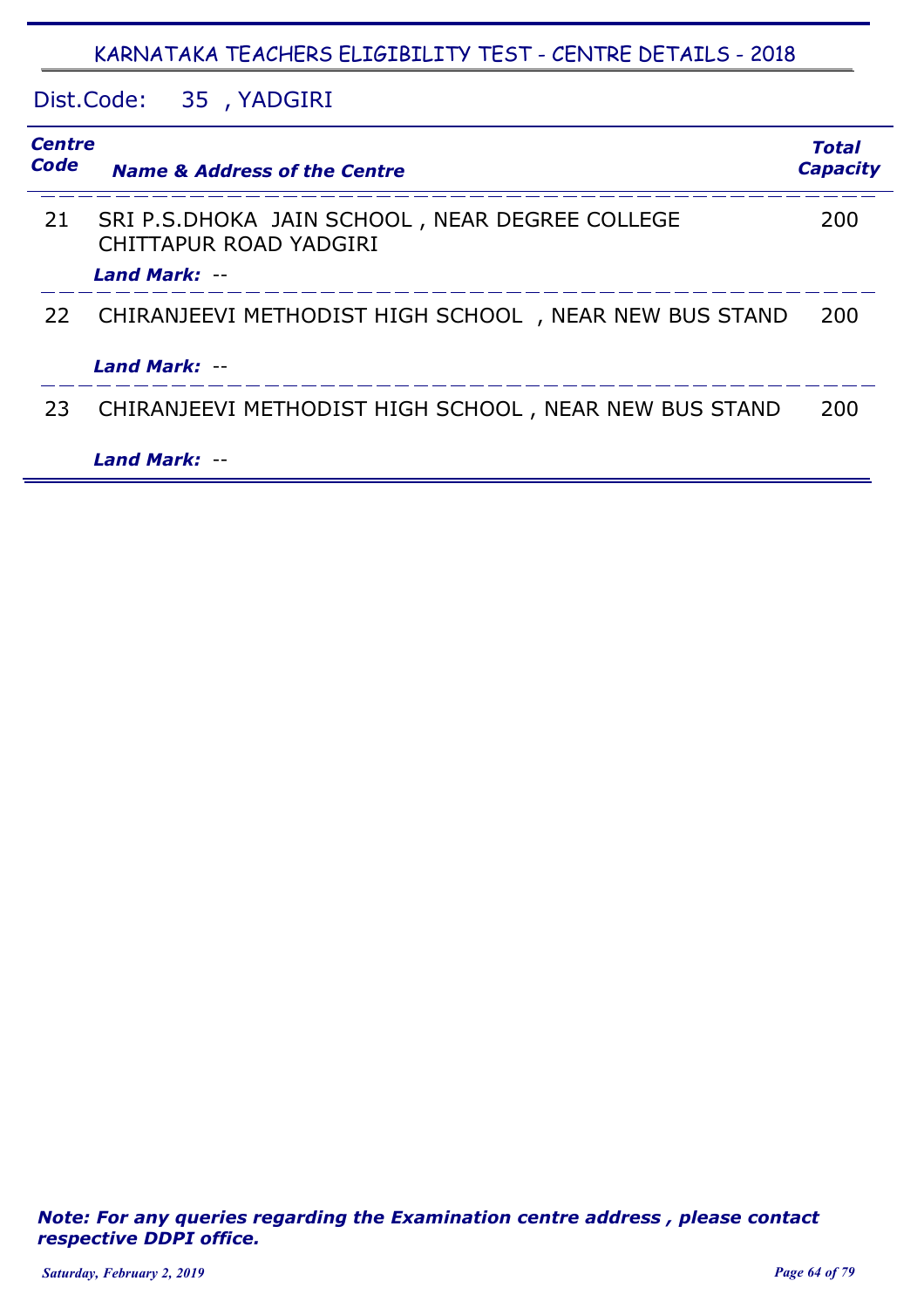#### Dist.Code: 40 , CHAMARAJANAGAR

| Centre<br>Code | <b>Name &amp; Address of the Centre</b>                                               | <b>Total</b><br><b>Capacity</b> |
|----------------|---------------------------------------------------------------------------------------|---------------------------------|
| 1              | J.S.S GIRLS HIGH SCHOOL, CHAMARAJANAGAR                                               | 432                             |
|                | <b>Land Mark:</b> B.Rachaiah Double Road<br>chamarajanagara                           |                                 |
| 2              | GOVT GIRLS PU COLLEGE(HIGH SCHOOL SECTION),<br>CHAMARAJANAGAR.                        | 408                             |
|                | <b>Land Mark:</b> Satthy Road Chamarajanagara                                         |                                 |
| 3              | C.R BALARAPATTANA HIGH SCHOOL, RAMASAMUDRA<br>CHAMARAJANAGAR.<br><b>Land Mark: --</b> | 216                             |
| 4              | J.S.S BOYS HIGH SCHOOL, CHAMARAJANAGAR                                                | 264                             |
|                | <b>Land Mark:</b> B.Rachaiah Double Road<br>chamarajanagara                           |                                 |
| 5              | GOVT BOYS PU COLLEGE (HIGH SCHOOL SECTION),<br>CHAMARAJANAGAR.                        | 312                             |
|                | <b>Land Mark:</b> Satthy Road Chamarajanagara                                         |                                 |
| 6              | SAINT PAUL HIGH SCHOOL, NANJANAGOOD ROAD<br>CHAMARAJANAGAR.                           | 240                             |
|                | <b>Land Mark:</b> Near Railway Station<br>Chamarajanagara                             |                                 |
| 7              | ST. JOSEPH HIGH SCHOOL, CHAMARAJANAGAR.                                               | 288                             |
|                | Land Mark: Siddarthanagara Chamarajanagara                                            |                                 |
| 8              | MCS HIGH SCHOOL, CHAMARAJANAGAR                                                       | 240                             |
|                | Land Mark: Satthy Road Chamarajanagara                                                |                                 |
| 9              | RAMACHANDRA HIGH SCHOOL, CHAMARAJANAGAR                                               | 168                             |
|                | Land Mark: Court Road Chamarajanagar                                                  |                                 |
| 10             | UNIVERSEL HIGH SCHOOL, CHAMARAJANAGAR                                                 | 288                             |
|                | Land Mark: Satthy Road Chamarajanagara                                                |                                 |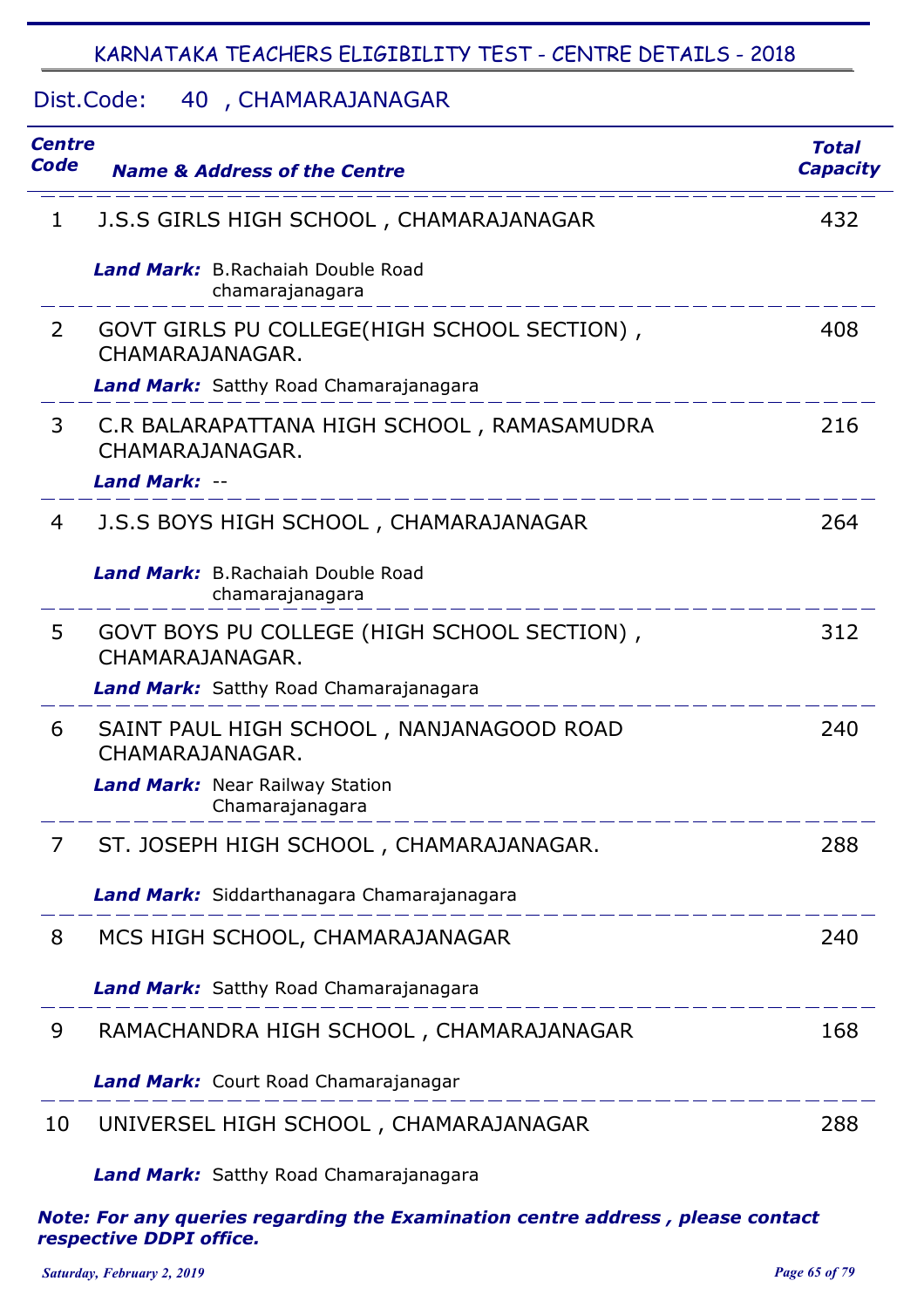#### Dist.Code: 40 , CHAMARAJANAGAR

# *Centre*

**Name & Address of the Centre** 

*Note: For any queries regarding the Examination centre address , please contact respective DDPI office.*

*Total Capacity*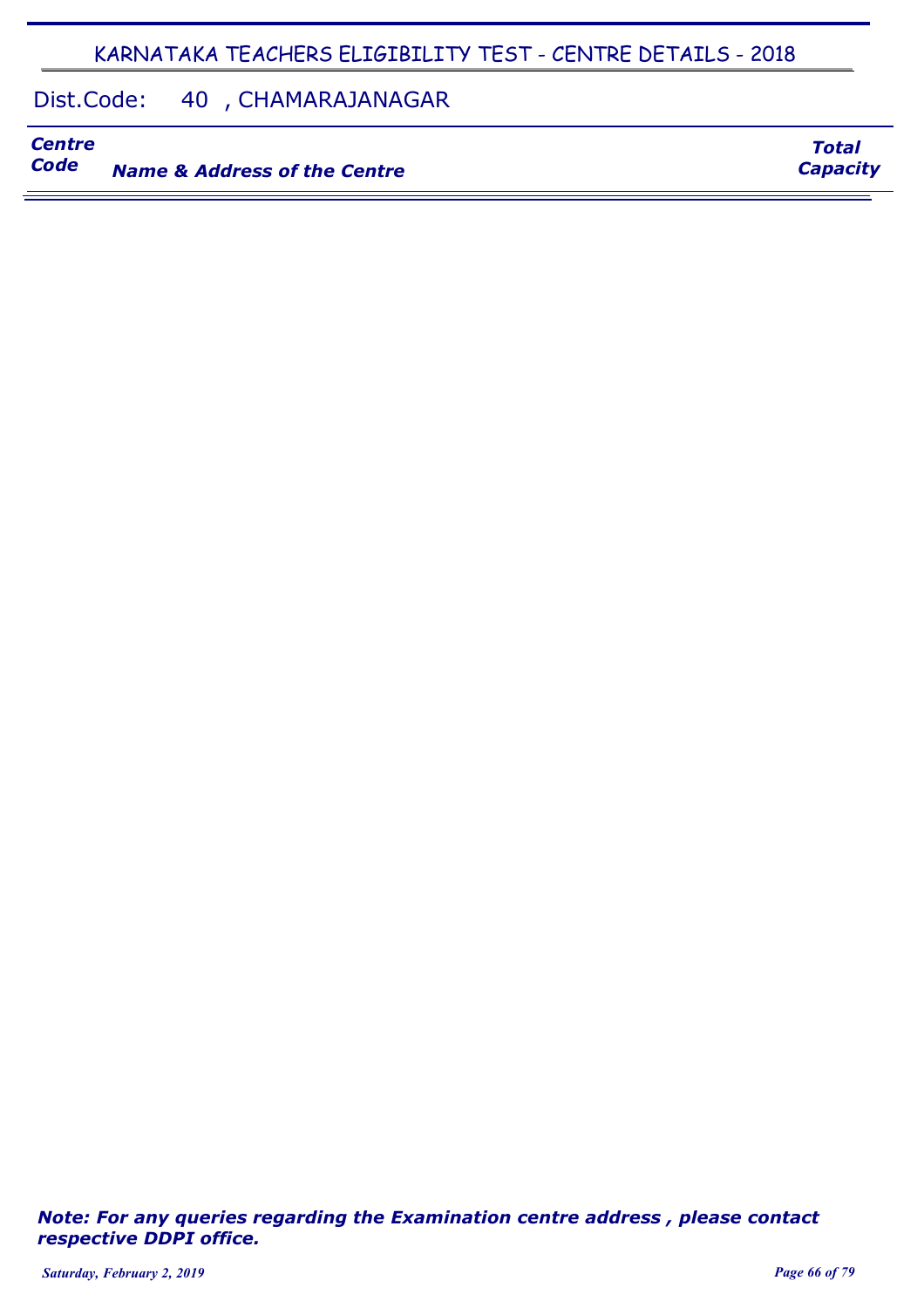### Dist.Code: 41, Chikmagalur

| <b>Centre</b><br><b>Code</b> | <b>Name &amp; Address of the Centre</b>                                                                                                             | Total<br><b>Capacity</b> |
|------------------------------|-----------------------------------------------------------------------------------------------------------------------------------------------------|--------------------------|
| $\mathbf 1$                  | GOVT PRE UNIVERSITY COLLEGE, (HIGH SCHOOL SECTION),<br>BELUR ROAD, CHIKMAGALUR 577102<br><b>Land Mark: --</b>                                       | 460                      |
| $\overline{2}$               | S.T.J. WOMEN COLLEGE, BELUR ROAD, CHIKMAGALUR 577101<br>Land Mark: --                                                                               | 440                      |
| 3                            | ST.JOSEPH'S CONVENT GIRL'S HIGHSCHOOL, CHIKAMAGALUR-<br>577101<br><b>Land Mark:</b> opp to Ashrya hospital                                          | 400                      |
| 4                            | M.E.S.S.S, P.U.COLLEGE FOR WOMEN, , CHIKAMAGALUR 577101<br>Land Mark: Hanumanthappa circle                                                          | 440                      |
| 5                            | GOVT PRE UNIVERSITY COLLEGE FOR GIRLS (HIGH SCHOOL<br>CHIKMAGALUR 577102<br>SECTION), , BASAVANAHALLI<br><b>Land Mark:</b> Near to New Taluk Office | 440                      |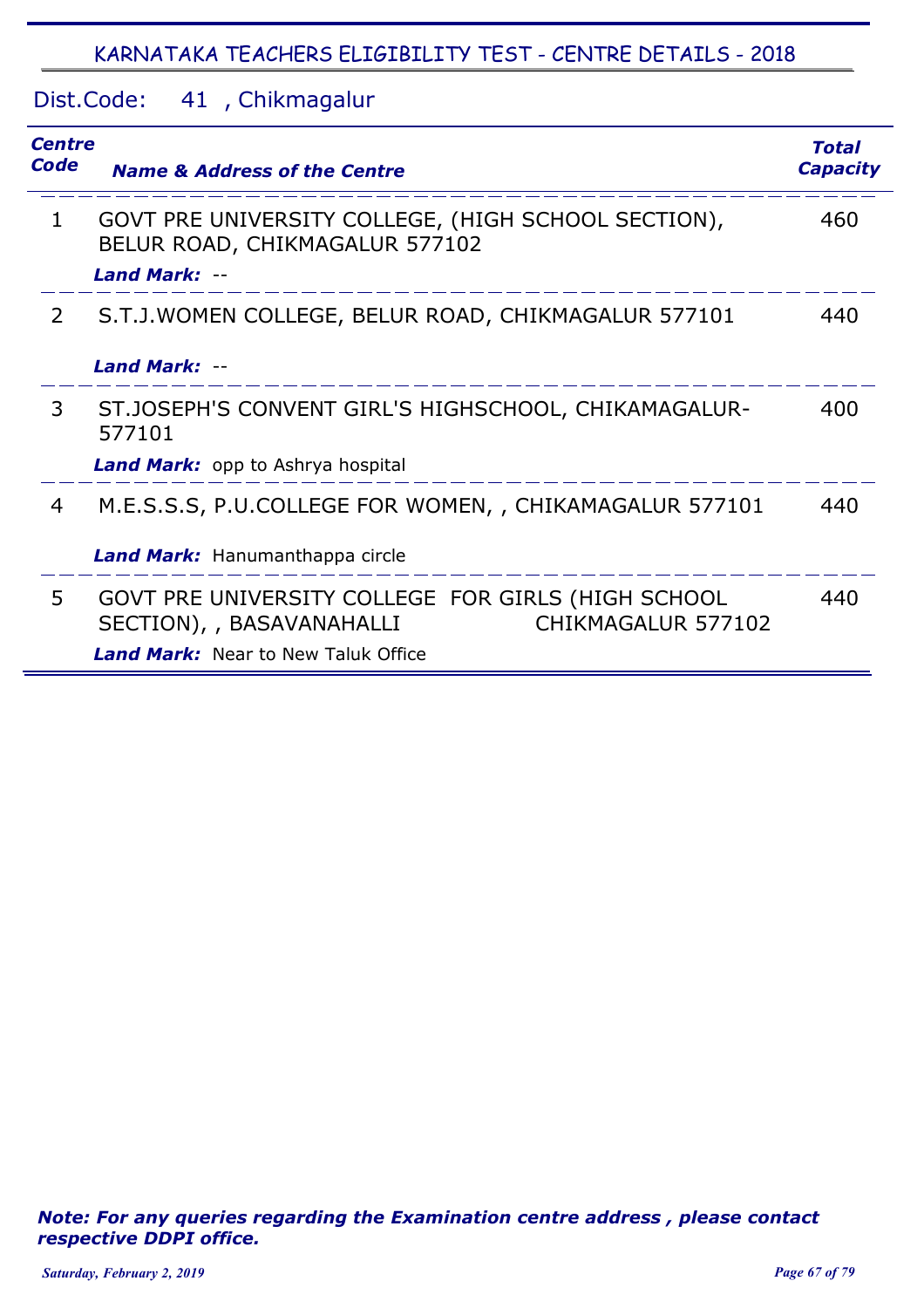| Centre<br>Code | <b>Name &amp; Address of the Centre</b>                                                                       | <b>Total</b><br><b>Capacity</b> |
|----------------|---------------------------------------------------------------------------------------------------------------|---------------------------------|
| 1              | ST ANN'S HIGH SCHOOL, BOLARA. MANGALORE                                                                       | 154                             |
|                | <b>Land Mark:</b> Near State Bank Mangalore                                                                   |                                 |
| $\overline{2}$ | ST ALOYSIUS HIGH SCHOOL, KODIAL BAIL, MANGALORE                                                               | 240                             |
|                | <b>Land Mark:</b> Near Bayuta Gudda                                                                           |                                 |
| 3              | CANARA BOYS HIGH SCHOOL, DONGARAKERY, MANGALORE                                                               | 240                             |
|                | <b>Land Mark:</b> Near Nava Bharath circle                                                                    |                                 |
| 4              | CANARA GIRLS HIGH SCHOOL, URVA, MANGALORE                                                                     | 240                             |
|                | <b>Land Mark:</b> Near Mangala Stadium                                                                        |                                 |
| 5              | CASCIA HIGH SCHOOL, JEPPU, MANGALORE                                                                          | 240                             |
|                | <b>Land Mark:</b> Near Jeppu Market                                                                           |                                 |
| 6              | ST MARY'S GIRLS HIGH SCHOOL, FALNEER, MANGALORE                                                               | 240                             |
|                | <b>Land Mark:</b> Near Athena Hospital                                                                        |                                 |
| 7              | ST GEROSA GIRLS HIGH SCHOOL, JEPPU, MANGALORE                                                                 | 240                             |
|                | <b>Land Mark: Near Valencia</b>                                                                               |                                 |
| 8              | SRI RAMAKRISHNA HIGH SCHOOL, BUNTS HOSTEL, MANGALORE                                                          | 240                             |
|                | <b>Land Mark: --</b>                                                                                          |                                 |
| 10             | GOVERNMENT JUNIOR COLLEGE(HIGH SCHOOL SECTION),<br>BALMATTA, JYOTHI CIRCLE, MANGALORE<br><b>Land Mark: --</b> | 240                             |
| 11             | CANARA GIRLS HIGH SCHOOL, DONGARAKERY, MANGALORE                                                              | 240                             |

**Land Mark:** Near Nava Bharath circle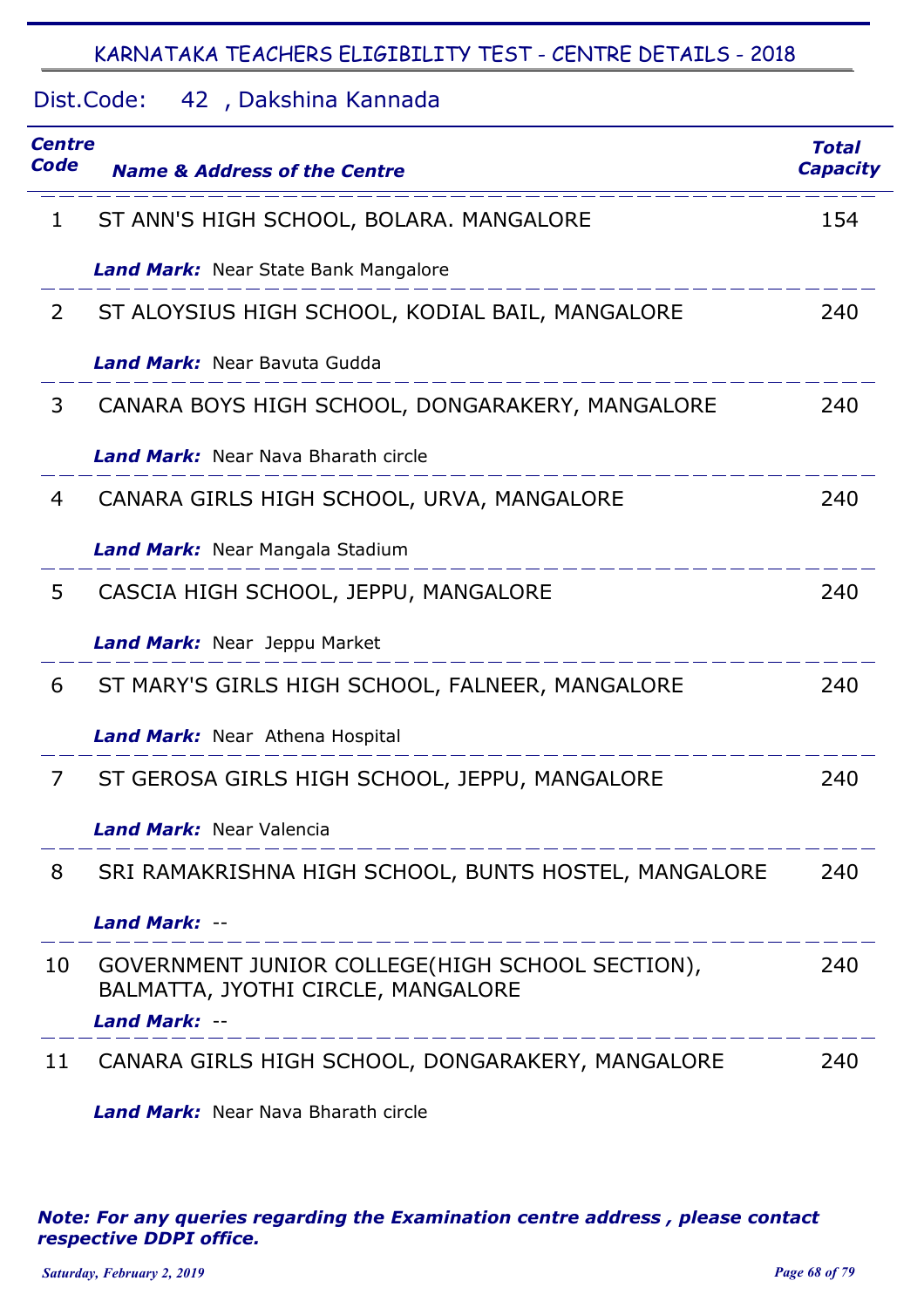## Dist.Code: 42, Dakshina Kannada

| <b>Centre</b><br><b>Code</b> | <b>Name &amp; Address of the Centre</b>                             | Total<br><b>Capacity</b> |
|------------------------------|---------------------------------------------------------------------|--------------------------|
| 12                           | CAPITANIO HIGH SCHOOL, KANKANADY,<br>PUMPWELL, MANGALORE            | 240                      |
|                              | Land Mark: --                                                       |                          |
| 13                           | ST ALOYSIUS HIGH SCHOOL, URVA, LADY HILL, MANGALORE                 | 240                      |
|                              | Land Mark: --                                                       |                          |
| 14                           | LADYHILL VICTORIA GIRLS HIGH SCHOOL, LADY HILL,<br><b>MANGALORE</b> | 240                      |
|                              | <b>Land Mark: --</b>                                                |                          |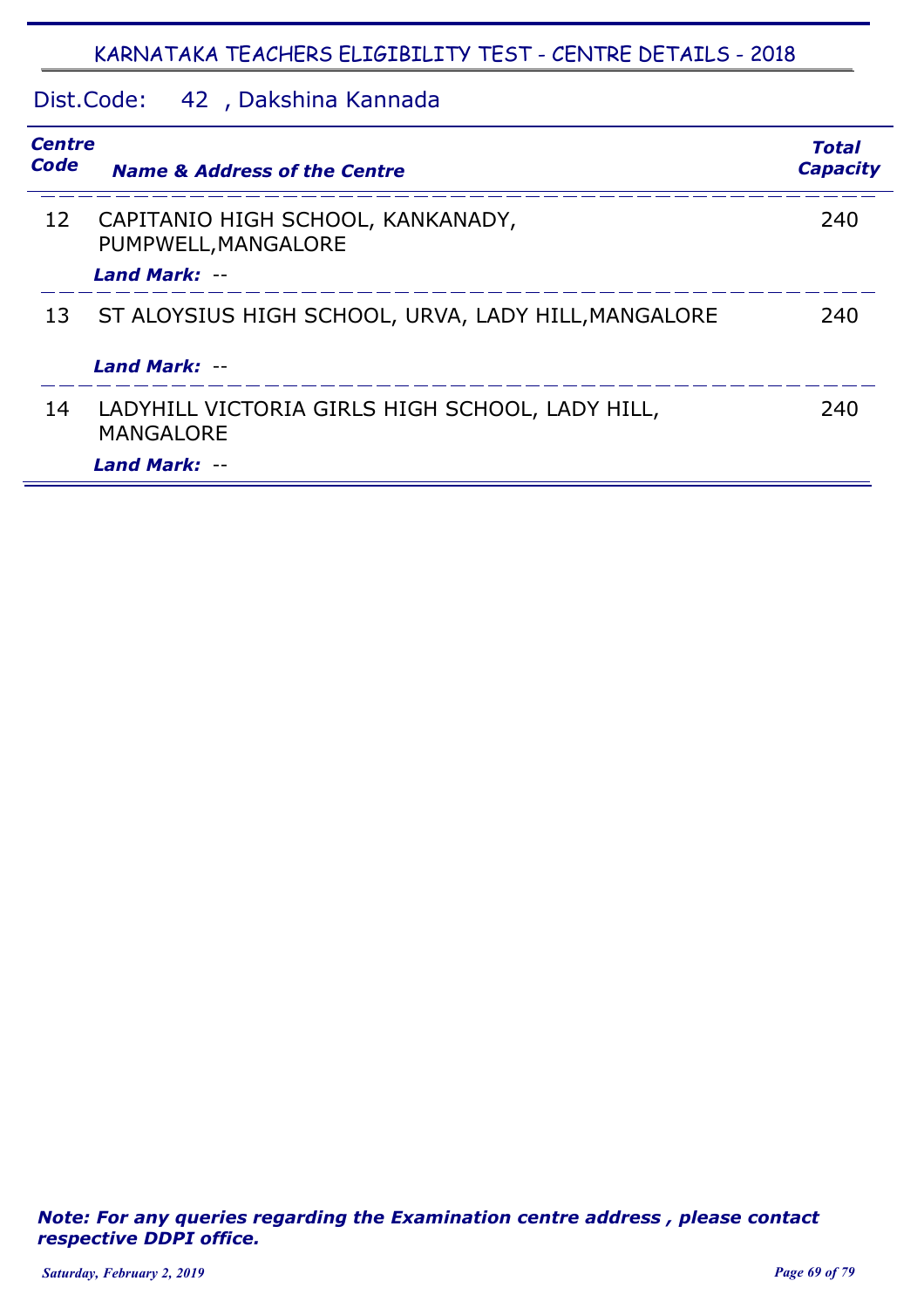Dist.Code: 43, HASSAN

| <b>Centre</b><br>Code | <b>Name &amp; Address of the Centre</b>                                                                                                    | <b>Total</b><br><b>Capacity</b> |
|-----------------------|--------------------------------------------------------------------------------------------------------------------------------------------|---------------------------------|
| $\mathbf{1}$          | A.V.K.P.U.COLLEGE FOR WOMEN, CHURCH ROAD, HASSAN 08172-<br>234416 PIN: 573201<br><b>Land Mark: --</b>                                      | 240                             |
| $\overline{2}$        | A.V.K.COLLEGE FOR WOMEN, CHURCH ROAD, HASSAN 08172-<br>268568.PIN: 573201<br><b>Land Mark: --</b>                                          | 240                             |
| 3                     | SRI PUSHPAGIRI BASVARAJENDRA HIGH SCHOOL, HOSALINE<br>ROAD OPPOSITE EDGA, NORTHERN EXTENSION HASSAN<br>PIN: 573201<br><b>Land Mark: --</b> | 240                             |
| 4                     | GOVT.P.U.COLLEGE, SANTHEPETE, HASSAN PIN: 573201.<br><b>Land Mark: --</b>                                                                  | 240                             |
| 5                     | ST. PHILOMINA'S GIRLS HIGH SCHOOL, HOLENARASIPURA<br>ROAD. NEAR NEW BUS STAND HASSAN. PIN; 573201<br><b>Land Mark: --</b>                  | 240                             |
| 6                     | G.P.U.COLLEGE, GANDADHA KOTI, R.C. ROAD HASSAN<br>PIN: 573201<br><b>Land Mark: --</b>                                                      | 240                             |
| 7                     | ADICHUNCHANAGIRI ENGLISH MEDIUM SCHOOL<br>RAMANAKATTE, M.G.ROAD, HASSAN 573201<br><b>Land Mark: --</b><br>_____________                    | 240                             |
| 8                     | GOVT.P.U.COLLEGE FOR BOYS, R.C.ROAD, HASSAN PIN: 573201<br><b>Land Mark: --</b>                                                            | 240                             |
| 9                     | ARAVINDA HIGH SCHOOL, KUVEMPUNAGARA, HASSAN.                                                                                               | 240                             |
|                       | <b>Land Mark: --</b>                                                                                                                       |                                 |
| 10                    | G.P.U.COLLEGE(MAIN), GANDADHA KOTI, R.C. ROAD HASSAN<br>PIN: 573201<br><b>Land Mark: --</b>                                                | 240                             |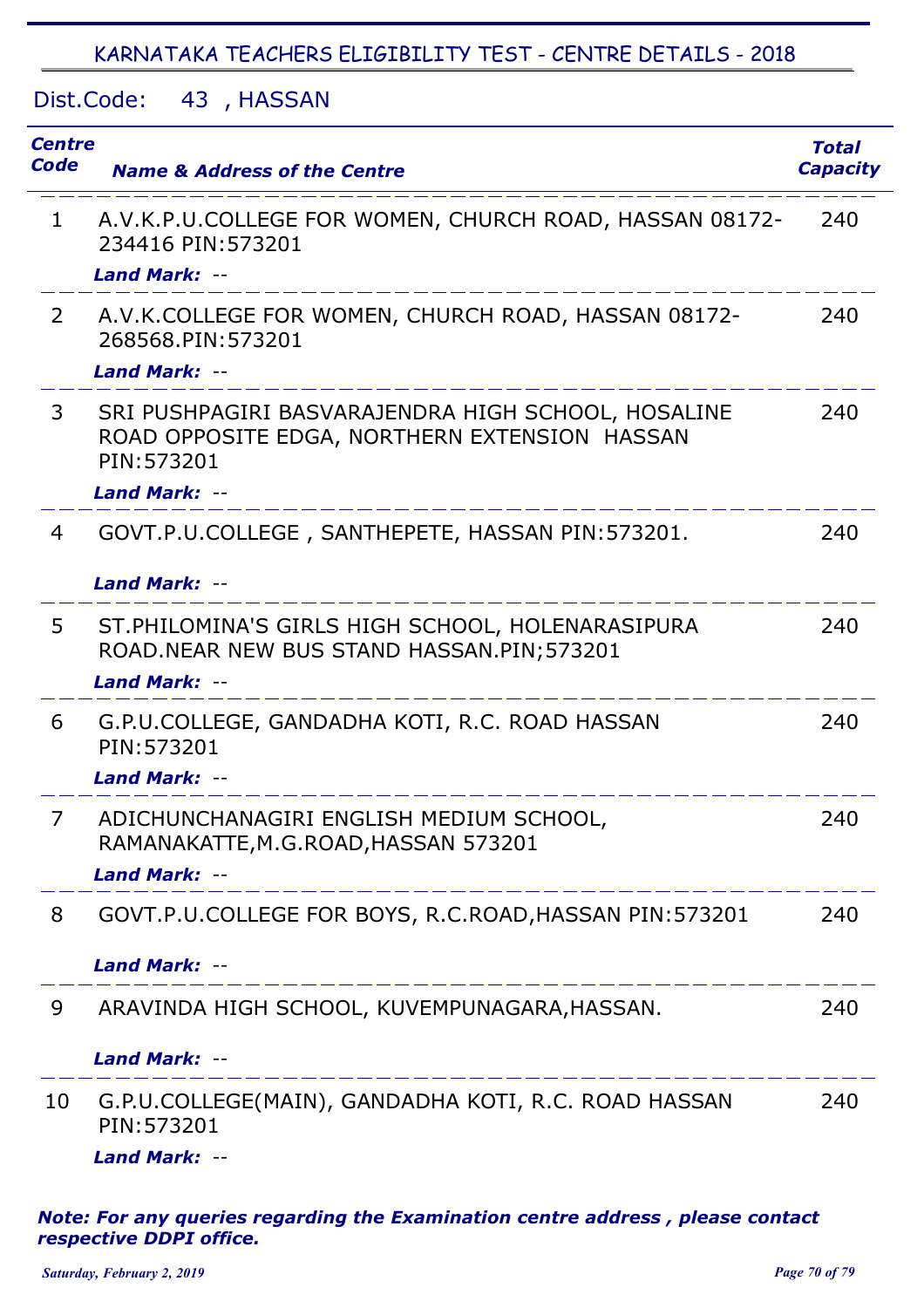Dist.Code: 43, HASSAN

| <b>Centre</b><br>Code | <b>Name &amp; Address of the Centre</b>                                                                   | <b>Total</b><br><b>Capacity</b> |
|-----------------------|-----------------------------------------------------------------------------------------------------------|---------------------------------|
| 11                    | C.K.S.GIRLS HIGH SCHOOL, SAMPIGE ROAD, KR PURAM HASSAN<br>08172-269112.PIN:573201<br><b>Land Mark: --</b> | 240                             |
| 12                    | N.D.R.K COLLEGE OF EDUCATION, NEAR NEW BUS STAND HASSAN<br>Land Mark: --                                  | 240                             |
|                       |                                                                                                           |                                 |
| 13                    | C.K.S. ENGLISH HIGH SCHOOL, NEAR NEW BUS STAND HASSAN                                                     | 240                             |
|                       | Land Mark: --                                                                                             |                                 |
| 14                    | C.K.S. ENGLISH PRIMARY SCHOOL, NEAR NEW BUS STAND<br><b>HASSAN</b><br>Land Mark: --                       | 240                             |
| 15                    | B.E.G FIRST GRADE COLLEGE, LALITHA KRUPA<br>BUILDING, B.M. ROAD HASSAN. - 573201                          | 240                             |
|                       | <b>Land Mark: --</b>                                                                                      |                                 |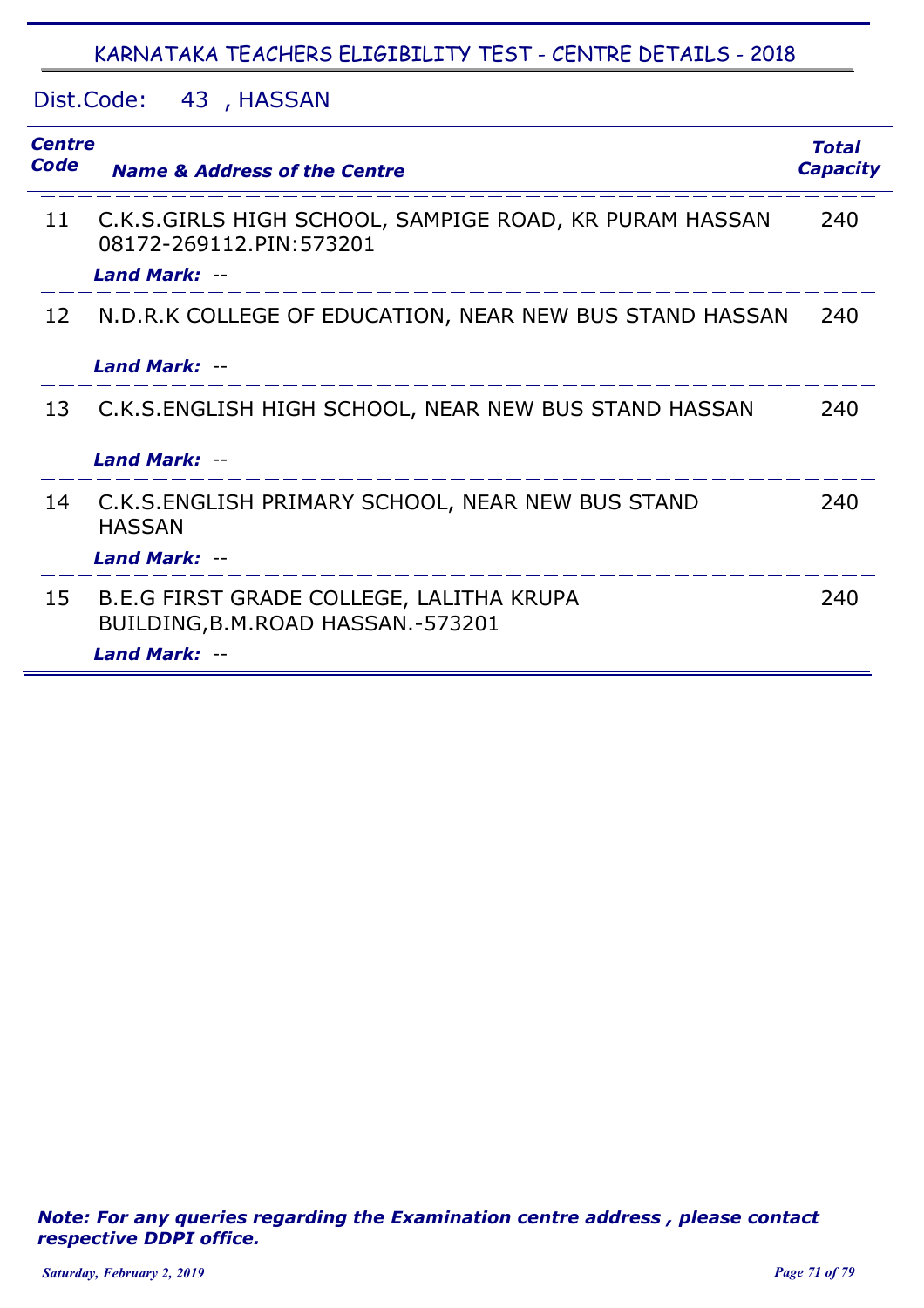Dist.Code: 44 , KODAGU

| <b>Centre</b><br><b>Code</b> | <b>Name &amp; Address of the Centre</b>                                                     | Total<br><b>Capacity</b> |
|------------------------------|---------------------------------------------------------------------------------------------|--------------------------|
| 1                            | GOVERNMENT PRE -UNIVERSITY COLLEGE MADIKERI,<br>GOVERNMENT PRE -UNIVERSITY COLLEGE MADIKERI | 240                      |
|                              | <b>Land Mark:</b> Near Mann's compound                                                      |                          |
| $\mathcal{P}$                | S.T MICHAELS HIGH SCHOOL MADIKERI, S.T MICHAELS HIGH<br><b>SCHOOL MADIKERI</b>              | 240                      |
|                              | Land Mark: Near raja seat                                                                   |                          |
| 3                            | ST. JOSEPH'SHIGH SCHOOLMADIKERI, ST. JOSEPH'SHIGH<br><b>SCHOOLMADIKERI</b>                  | 240                      |
|                              | <b>Land Mark:</b> Near Coorg International Hotel<br>Madikeri                                |                          |
| 4                            | GOVERNMENT MODEL PRIMARY SCHOOL MADIKERI,<br>GOVERNMENT MODEL PRIMARY SCHOOL MADIKERI       | 200                      |
|                              | <b>Land Mark:</b> Near Mann's compound                                                      |                          |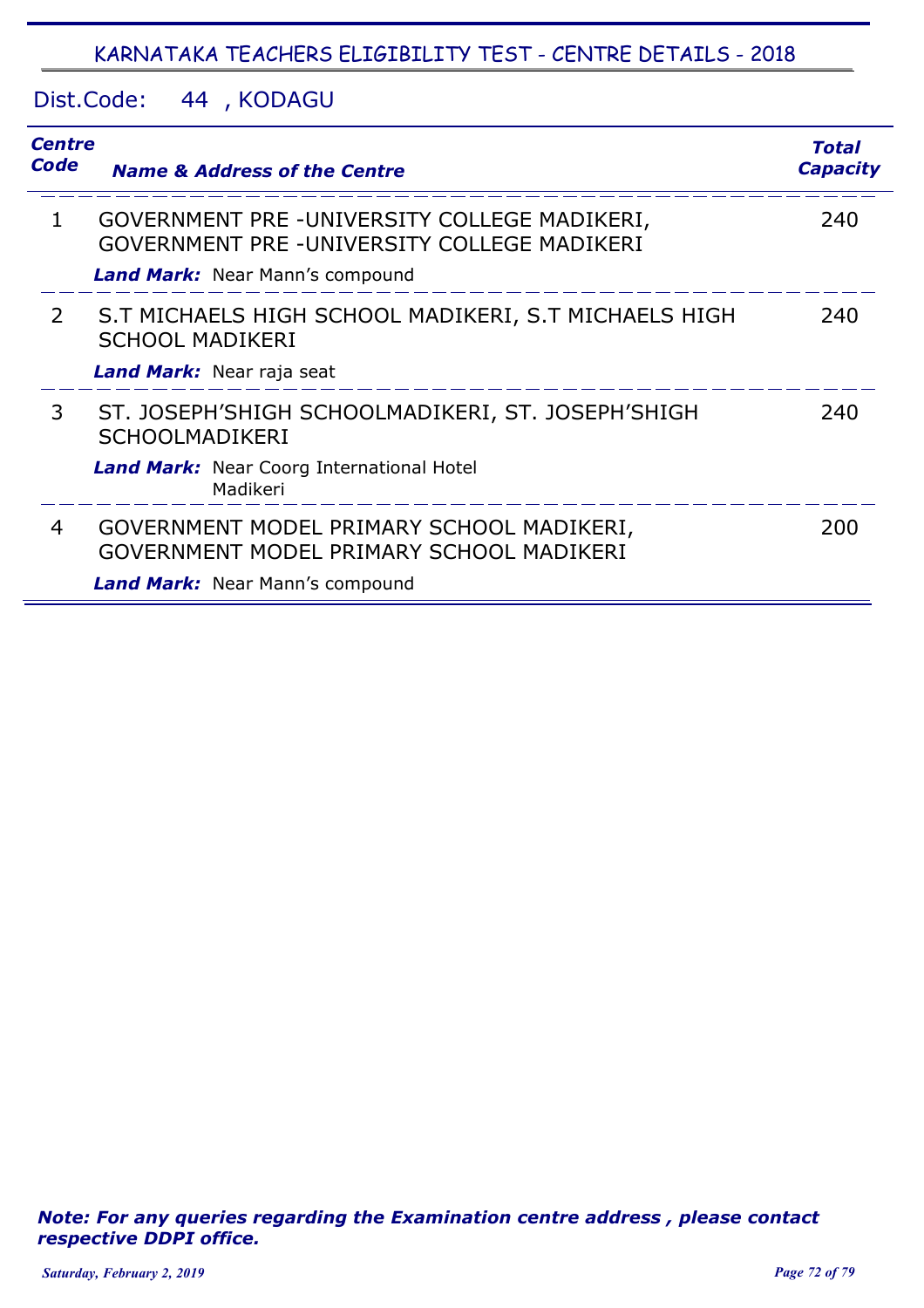Dist.Code: 45 , MANDYA

| <b>Centre</b><br>Code | <b>Name &amp; Address of the Centre</b>                                                                                                                                                                                                  | <b>Total</b><br><b>Capacity</b> |
|-----------------------|------------------------------------------------------------------------------------------------------------------------------------------------------------------------------------------------------------------------------------------|---------------------------------|
| $\mathbf{1}$          | CARMEL CONVENT HIGH SCHOOL, SCHOOL, K.R.ROAD, SUBHASH<br>NAGAR, MANDYA<br><b>Land Mark: --</b>                                                                                                                                           | 400                             |
| $\overline{2}$        | ST. JOSEPH'S HIGH SCHOOL, NEAR SUGAR FACTORY CIRCLE,<br><b>M.C.ROAD MANDYA</b><br><b>Land Mark: --</b>                                                                                                                                   | 400                             |
| 3                     | ST. JOHN'S HIGH SCHOOL, NEAR SUGAR FACTORY<br>CIRCLE, M.C. ROAD MANDYA<br><b>Land Mark: --</b>                                                                                                                                           | 400                             |
| 4                     | GOVT. JUNIOR COLLEGE (STONE BUILDING), NEAR SUGAR<br>FACTORY CIRCLE, M.C.ROAD, MANDYA<br><b>Land Mark: --</b>                                                                                                                            | 400                             |
| 5                     | ROTARY HIGH SCHOOL, NEAR SUGAR FACTORY CIRCLE,<br>M.C.ROAD, MANDYA<br><b>Land Mark: --</b>                                                                                                                                               | 300                             |
| 6                     | GOVT.JUNIOR COLLEGE (GIRLS), , ARKESWARANAGARA (WATER<br>TANK), GUTHALU. (MALAVALLI ROAD), MANDYA<br><b>Land Mark: --</b>                                                                                                                | 300                             |
| 7                     | SRI LAKSHMI JANARDHANA HIGH SCHOOL, NEAR GANDHI<br>BHAVAN, MANDYA<br>Land Mark: --                                                                                                                                                       | 300                             |
| 8                     | ADARSHA HIGH SCHOOL, KARASAVADI ROAD, NEAR MICROWAVE<br>STATION, KUVEMPU NAGAR, MANDYA.<br><b>Land Mark: --</b><br><u> de la componenta de la componenta de la componenta de la componenta de la componenta de la componenta de la c</u> | 300                             |
| 9                     | MANDAVYA ENGLISH MEDIUM HIGH SCHOOL, NEHRU NAGAR,<br>BEHIND DIST. GOVT. HOSPITAL, MANDYA<br><b>Land Mark: --</b>                                                                                                                         | 300                             |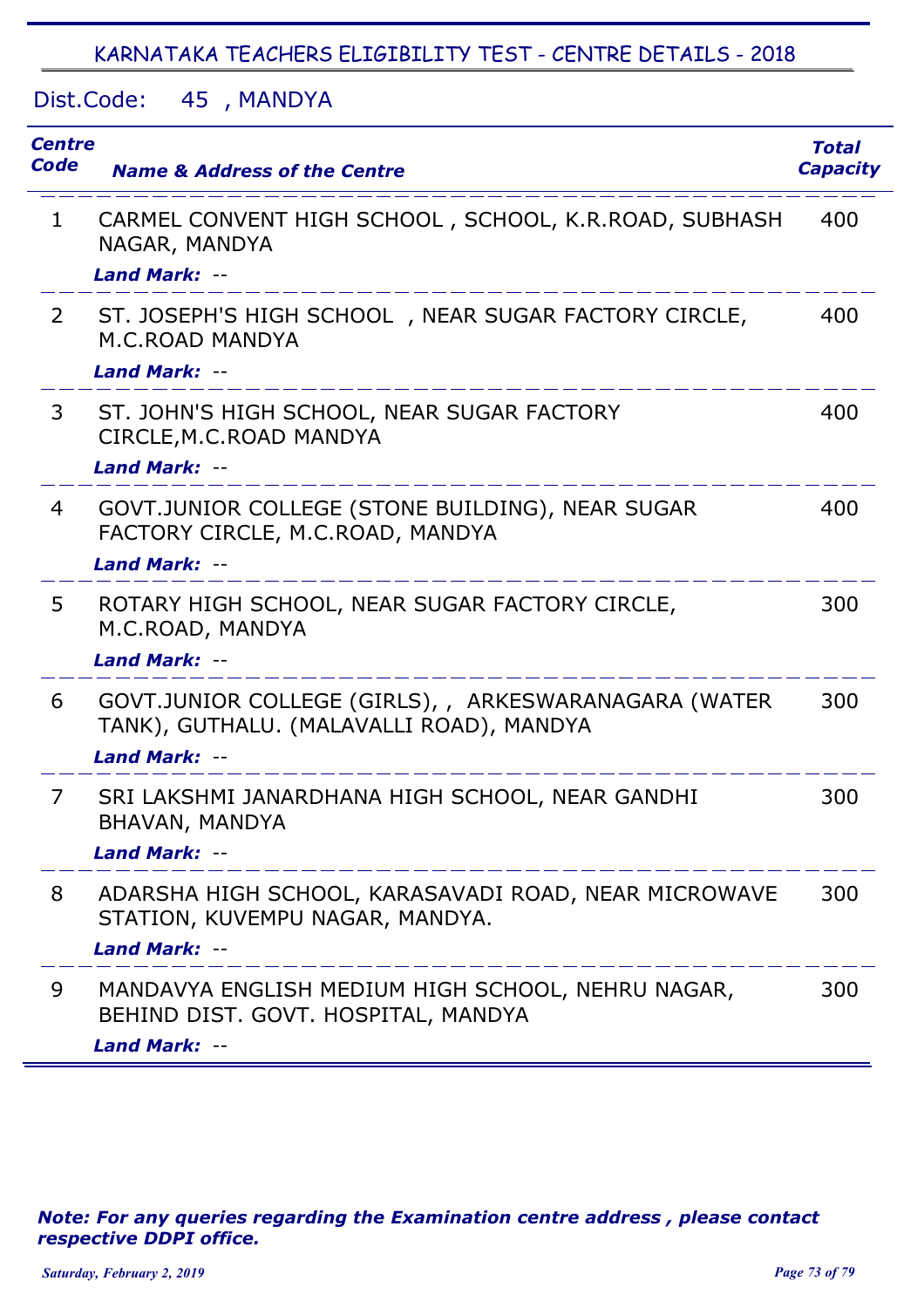Dist.Code: 46, Mysore

| Centre<br>Code | <b>Name &amp; Address of the Centre</b>                                                             | <b>Total</b><br><b>Capacity</b> |
|----------------|-----------------------------------------------------------------------------------------------------|---------------------------------|
| 1              | GOVT HIGH SCHOOL, RAJENDRANAGARA, MYSORE                                                            | 300                             |
|                | Land Mark: RajendraNagara, Mysore                                                                   |                                 |
| 2              | ST. PHILOMINA'S HIGH SCHOOL, N.R. MOHALLA, MYSORE                                                   | 320                             |
|                | Land Mark: Near FTS circle                                                                          |                                 |
| 3              | FAROOQUIA BOY'S HIGH SCHOOL, TILAK NAGAR, MANDI<br>MOHALLA, MYSORE                                  | 400                             |
|                | <b>Land Mark: --</b>                                                                                |                                 |
| 4              | VIJAYA VITTALA HIGH SCHOOL, SARASWATHIPURAM, MYSORE                                                 | 400                             |
|                | Land Mark: Near kamakshi Hospital                                                                   |                                 |
| 5              | S.B.R.R.MAHAJANA P U COLLEGE, JAYALAKSHMIPURAM, MYSORE                                              | 400                             |
|                | <b>Land Mark:</b> Near BM Hospital                                                                  |                                 |
| 6              | VIVEKANADA HIGH SCHOOL, JAYALAKSHMIPURAM, MYSORE                                                    | 240                             |
|                | <b>Land Mark: --</b>                                                                                |                                 |
| 7              | NIRMALA HIGH SCHOOL, V.V. MOHALLA, VONTIKOPPAL, MYSORE                                              | 240                             |
|                | <b>Land Mark: --</b>                                                                                |                                 |
| 8              | MARIMALLAPPA HIGH SCHOOL, SITAVILASA ROAD, MYSORE                                                   | 240                             |
|                | <b>Land Mark: --</b>                                                                                |                                 |
| 9              | SRIKANTESHWARA VIDYA SAMSTE, K.N.PURA LAY OUT,<br>(KYATAMARANAHALLI) MYSORE<br><b>Land Mark: --</b> | 300                             |
| 10             | ST. ANNE'S GIRLS HIGH SCHOOL, N.R. MOHALLA, MYSORE-7                                                | 220                             |

*Land Mark:* Near thibhadevi Theatre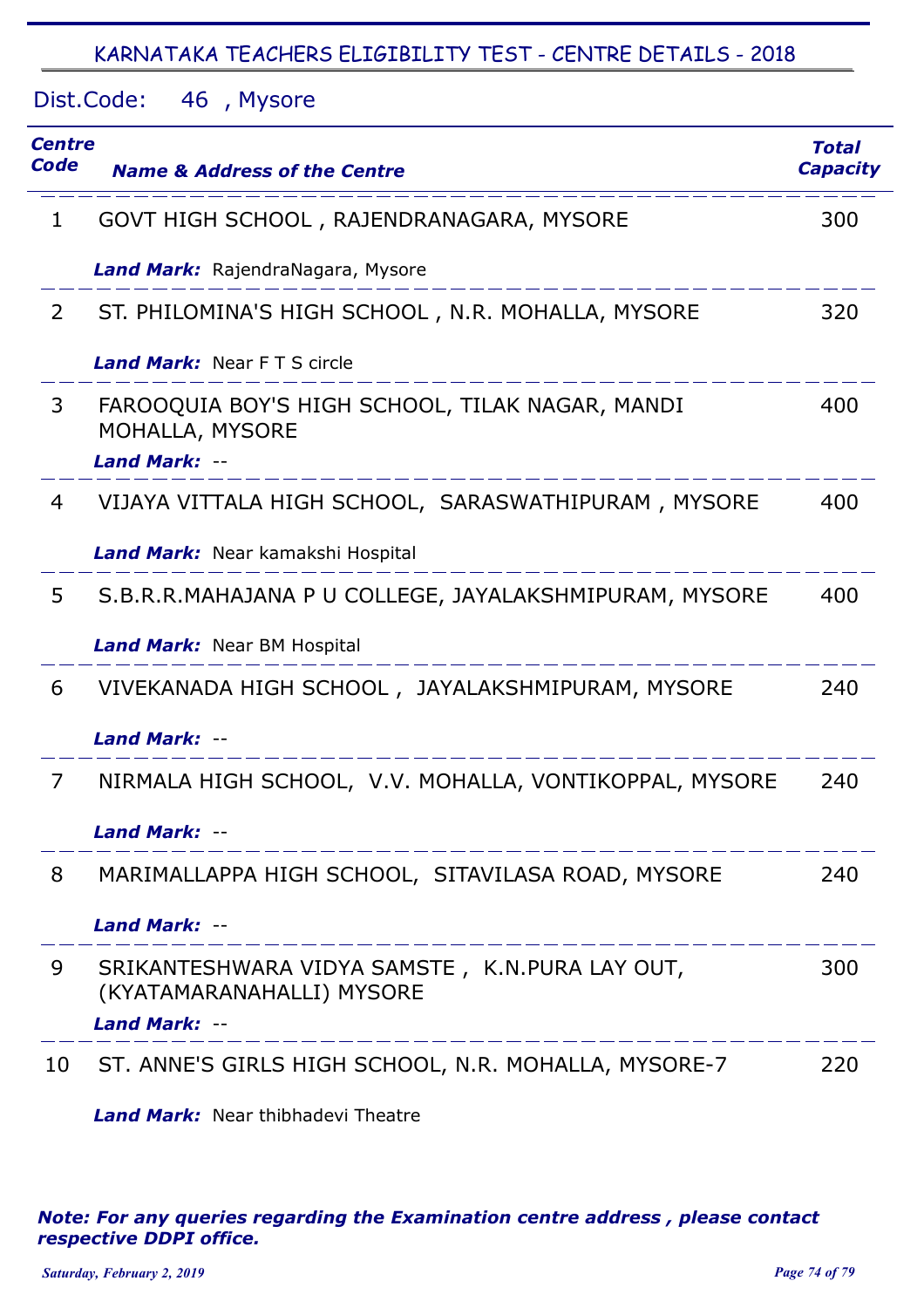Dist.Code: 46, Mysore

| Centre<br>Code | <b>Name &amp; Address of the Centre</b>                                                                               | <b>Total</b><br><b>Capacity</b> |
|----------------|-----------------------------------------------------------------------------------------------------------------------|---------------------------------|
| 11             | AL-KABIR HIGH SCHOOL, BANNIMANTAP, MYSORE                                                                             | 300                             |
|                | <b>Land Mark:</b> Near JSS Dental Callege                                                                             |                                 |
| 12             | AVILA CONVENT, DEVARAJA MOHALLA, MYSORE                                                                               | 200                             |
|                | <b>Land Mark:</b> Near Jagan mohan palece                                                                             |                                 |
| 13             | SRI KAVERI SHIKSHANA SAMSTHE, ADICHUNCHANAGIRI ROAD,<br>K-BLOCK, KUVEMPUNAGAR, MYSORE-5700023<br><b>Land Mark: --</b> | 300                             |
| 14             | CFTRI HIGH SCHOOL, YADAVAGIRI, MYSORE<br>Land Mark: --                                                                | 240                             |
| 15             | MOULANA AZAD HIGH SCHOOL, RADHAKRISHNA NAGARA,<br>RAJKUMAR ROAD, MYSORE<br>Land Mark: --                              | 300                             |
| 16             | D. BANUMAIAH BOYS HIGH SCHOOL, NEW SAYYAJI RAO<br>ROAD, MYSORE-570024<br><b>Land Mark: --</b>                         | 200                             |
| 17             | GOVT.HIGH SCHOOL, KAILASAPURAM, NORTH RANGE, MYSORE<br>Land Mark: --                                                  | 200                             |
| 18             | ST. MARY'S HIGH SCHOOL, CHAMUNDIPURAM, MYSORE                                                                         | 240                             |
|                | <b>Land Mark:</b> Near yele thotta                                                                                    |                                 |
| 19             | TERESIAN HIGHER PRIMARY SCHOOL, , SIDDARTHA NAGARA,<br>MYSORE-570011                                                  | 200                             |
|                | <b>Land Mark: --</b>                                                                                                  |                                 |
| 20             | VIDYAVARDHAKA HIGH SCHOOL, SHESHADRI IYER ROAD,<br><b>MYSORE</b>                                                      | 240                             |
|                |                                                                                                                       |                                 |

*Land Mark:* NearMain Railway Steation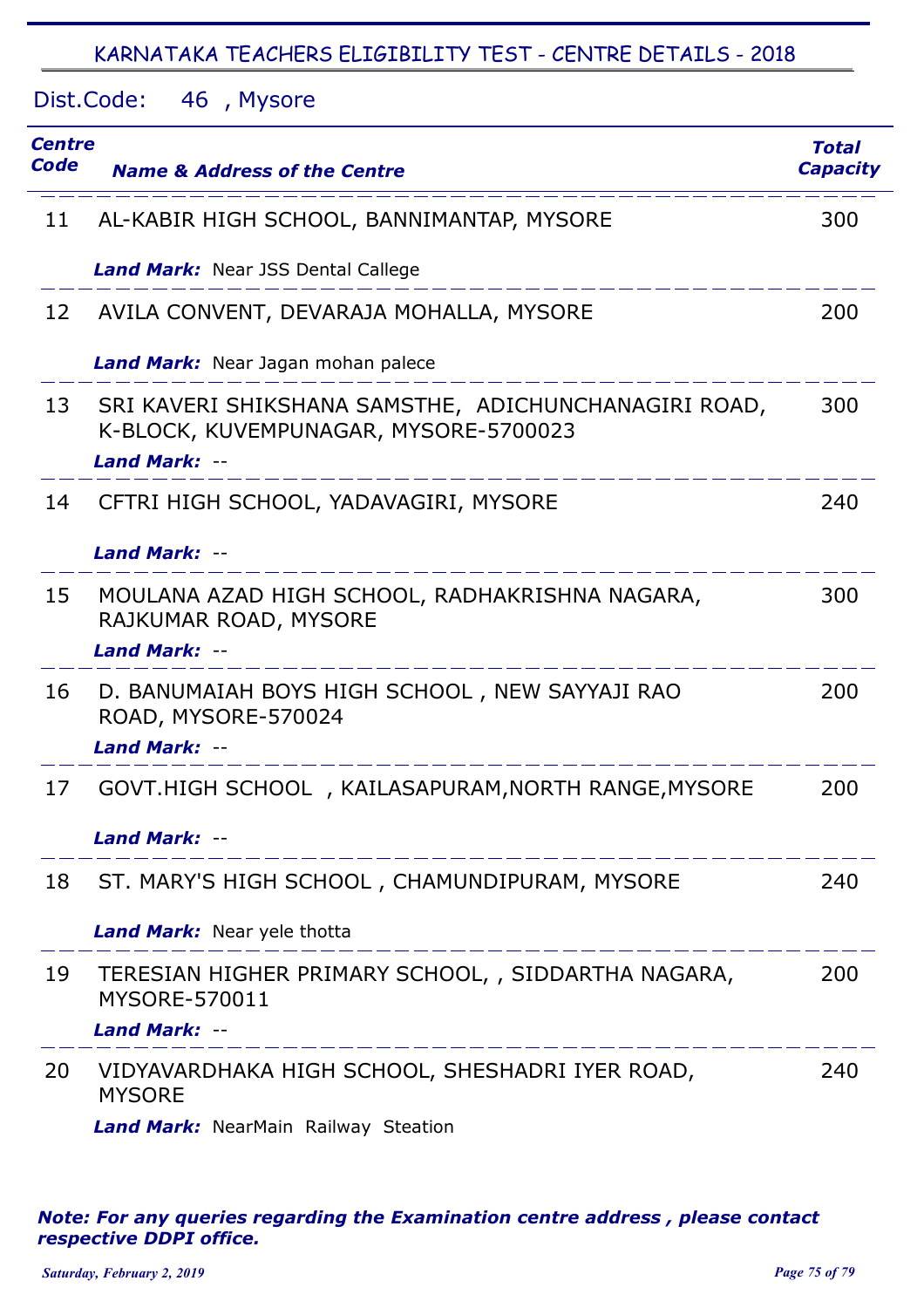| Dist.Code: 46, Mysore        |                                                                                                                 |                                 |
|------------------------------|-----------------------------------------------------------------------------------------------------------------|---------------------------------|
| <b>Centre</b><br><b>Code</b> | <b>Name &amp; Address of the Centre</b>                                                                         | <b>Total</b><br><b>Capacity</b> |
| 21                           | MATRUMANDALI P.U. COLLEGE, V.V. MOHALLA, MYSORE                                                                 | 300                             |
|                              | Land Mark: Near vekateswara temple                                                                              |                                 |
| 22                           | VIDYA JYOTHI HIGH SCHOOL, NADANAHALLI, BANNUR ROAD,                                                             | 300                             |
|                              | <b>MYSORE TALUK</b><br><b>Land Mark: --</b>                                                                     |                                 |
| 23                           | GOVT. HIGH SCHOOL, GUMCHI N.R. MOHALLA, MYSORE                                                                  | 240                             |
|                              | <b>Land Mark: Near Jail</b>                                                                                     |                                 |
| 24                           | BHAGYAJYOTHI PU COLLEGE, NO. 204/CA, II PHASE, 2ND STAGE<br>OPPOSSITE ANTONY CHURCH GAYATHRIPURAM, MYSORE-19    | 280                             |
|                              | <b>Land Mark: --</b>                                                                                            |                                 |
| 25                           | NIRMALA CONVENT, SRIRAMPURA, MYSORE TALUK                                                                       | 200                             |
|                              | <b>Land Mark: --</b>                                                                                            |                                 |
| 26                           | K.PUTTASWAMY CONVENT, 3RD STAGE, GOKULAM, MYSORE                                                                | 260                             |
|                              | <b>Land Mark: --</b>                                                                                            |                                 |
| 27                           | GOVT. BIFURCATAED MAHARAJA JUNIOR COLLEGE, (HIGH<br>SCHOOL SECTION), , NAZARBAD, MYSORE<br><b>Land Mark: --</b> | 200                             |
| 28                           | GANAPATHI SACCHIDANANDA HIGH SCHOOL, NAZARBAD<br><b>MYSORE</b>                                                  | 240                             |
|                              | <b>Land Mark: --</b>                                                                                            |                                 |
| 29                           | SATYA SAI BABA HIGH SCHOOL, JAYALAKSHMIPURAM, MYSORE                                                            | 240                             |
|                              | <b>Land Mark:</b> Near BM Hospital                                                                              |                                 |
| 30                           | MAHAVEER HIGH SCHOOL, BRINDAVANA LAY OUT, MYSORE                                                                | 240                             |

*Land Mark:* K R S Road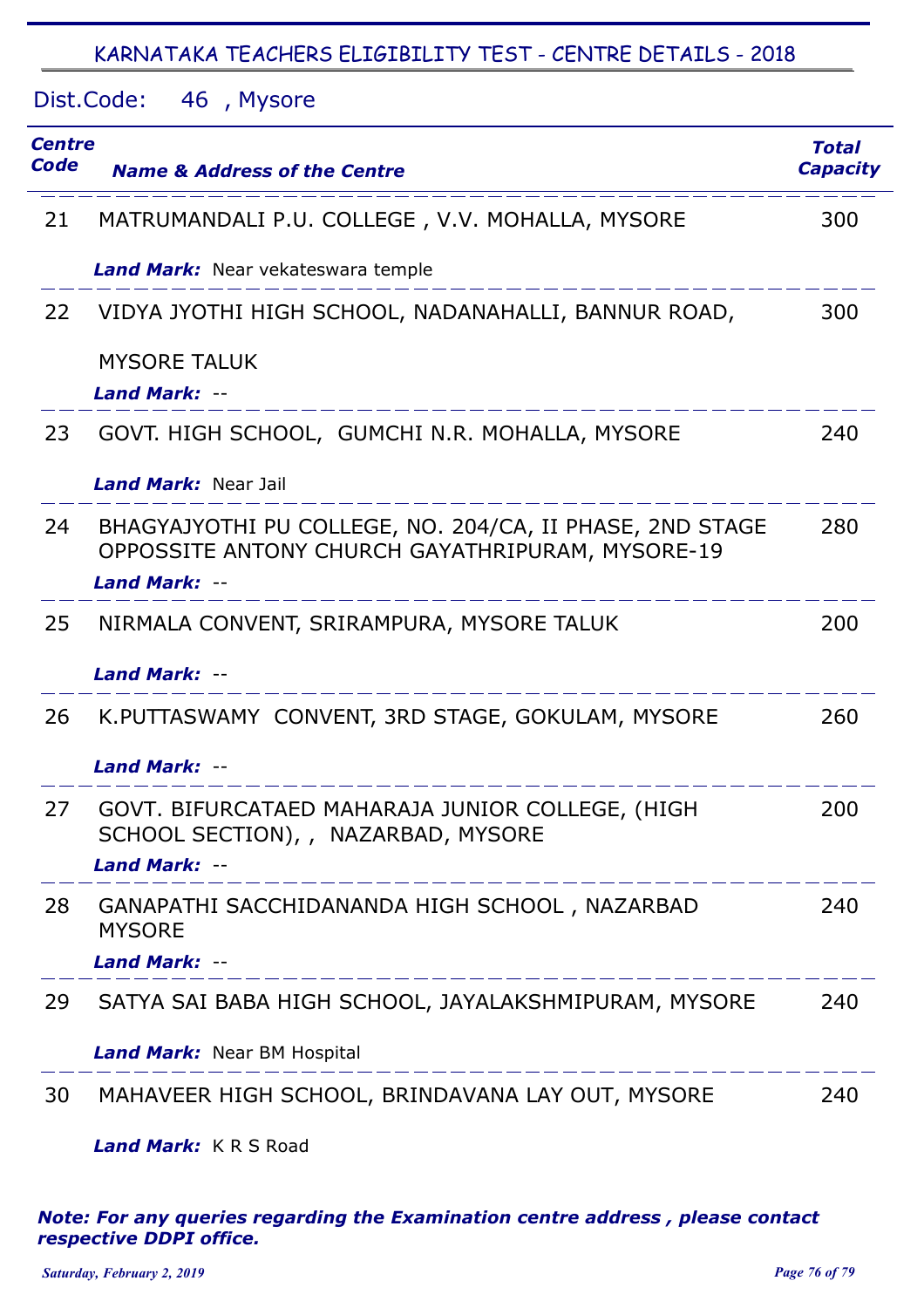Dist.Code: 46, Mysore

| Centre<br>Code | <b>Name &amp; Address of the Centre</b>           | Total<br><b>Capacity</b> |
|----------------|---------------------------------------------------|--------------------------|
| 31             | LALITHA HIGH SCHOOL, V V MOHALLA, MYSORE          | 200                      |
|                | <b>Land Mark:</b> Near Akashavani                 |                          |
| 32             | ROTARY BRINDAVANA HIGH SCHOOL, BRINDAVANA, MYSORE | 200                      |
|                | Land Mark: KRS Road                               |                          |
| 33             | ADHYAYAN HIGH SCHOOL, SHAKTHINAGAR, MYSORE        | 400                      |
|                | Land Mark: --                                     |                          |
| 34             | TERRISSIAN HIGH SCHOLOL, SIDDARTHA LAYOUT, MYSORE | 240                      |
|                | Land Mark: --                                     |                          |
| 35             | CHAYADEVI HIGH SCHOOL, RAJENDRA NAGAR, MYSORE     | 240                      |
|                | Land Mark: --                                     |                          |
| 36             | ST. MATHAIS HIGH SCHOOL, BANNIMANTAPA, MYSURU     | 240                      |
|                | Land Mark: --                                     |                          |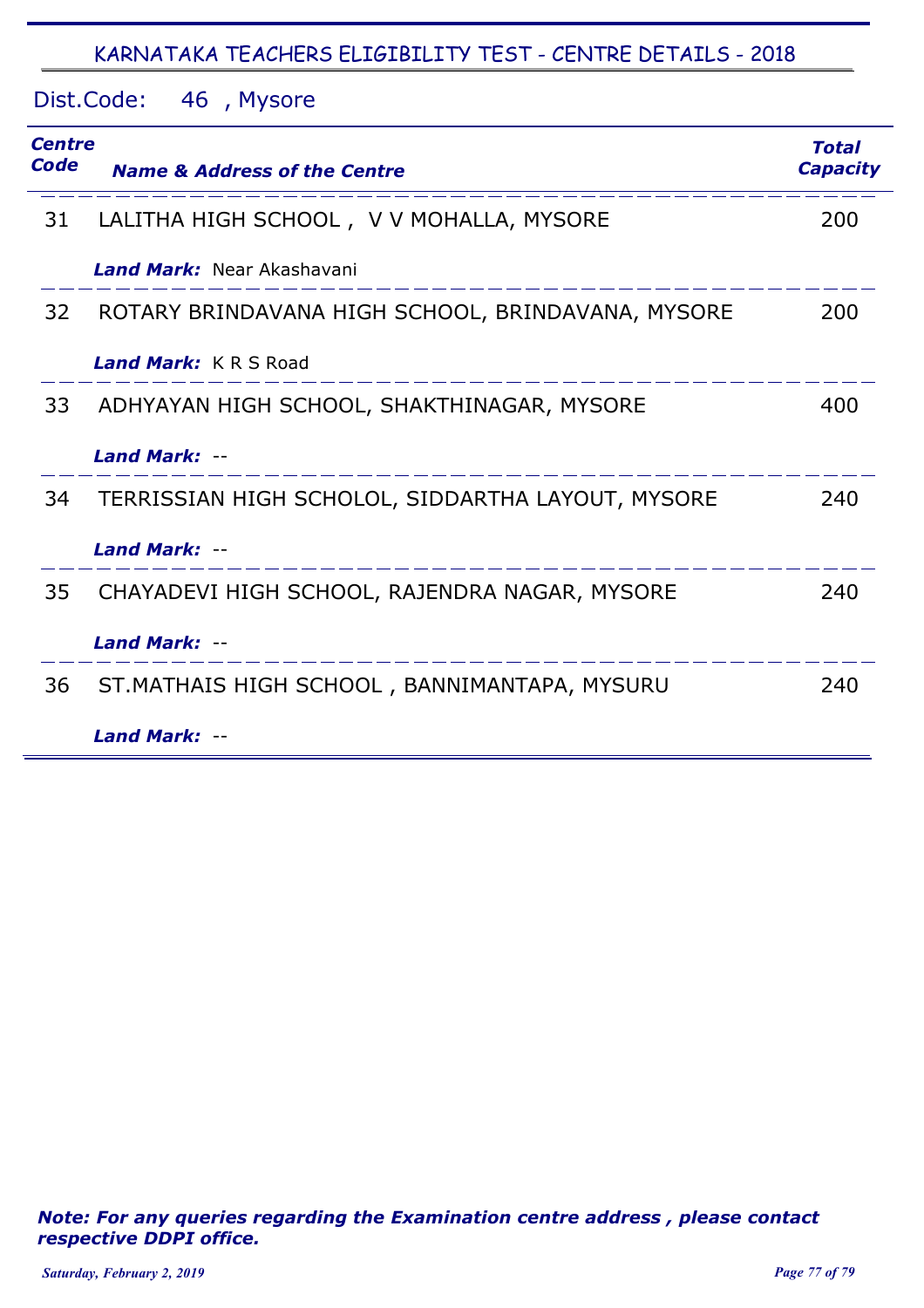Dist.Code: 47 UDUPI ,

| <b>Centre</b><br><b>Code</b> | <b>Name &amp; Address of the Centre</b>                                                                              | <b>Total</b><br><b>Capacity</b> |
|------------------------------|----------------------------------------------------------------------------------------------------------------------|---------------------------------|
| $\mathbf{1}$                 | MANIPAL PRE UNIVERSITY COLLEGE MANIPAL, NEAR RSB HALL<br>SYNDICATE BANK ROAD MANIPAL -576104<br><b>Land Mark: --</b> | 300                             |
| $2^{\circ}$                  | U KAMALA BAI HIGHSCHOOL , NEAR MAHISHA MARDINI TEMPLE<br>KADIYALI UDUPI-576101<br><b>Land Mark: --</b>               | 300                             |
| 3                            | GOVERNMENT PRE UNIVERSITY COLLEGE, NEAR SERVICE BUS<br>STAND UDUPI-576101<br><b>Land Mark: --</b>                    | 300                             |
| $\overline{4}$               | GOVERNMENT GIRLS PRE UNIVERSITY COLLEGE, NEAR DIET<br><b>UDUPI-576101</b><br><b>Land Mark: --</b>                    | 280                             |
| 5                            | GOVERNMENT HIGH SCHOOL VALAKADU, NEAR POORNAPRAJNA<br>COLLEGE UDUPI-576101<br><b>Land Mark: --</b>                   | 350                             |
| 6                            | ST. CECILY'S HIGHSCHOOL, OPPOSITE AJJARAKADU<br>GOVERNMENT HOSPITAL BRAHMAGIRI UDUPI-576101<br>Land Mark: --         | 300                             |
| $\overline{7}$               | CHRISTIAN HIGHSCHOOL, NEAR MISSION HOSPITAL UDUPI-<br>576101<br><b>Land Mark: --</b>                                 | 350                             |